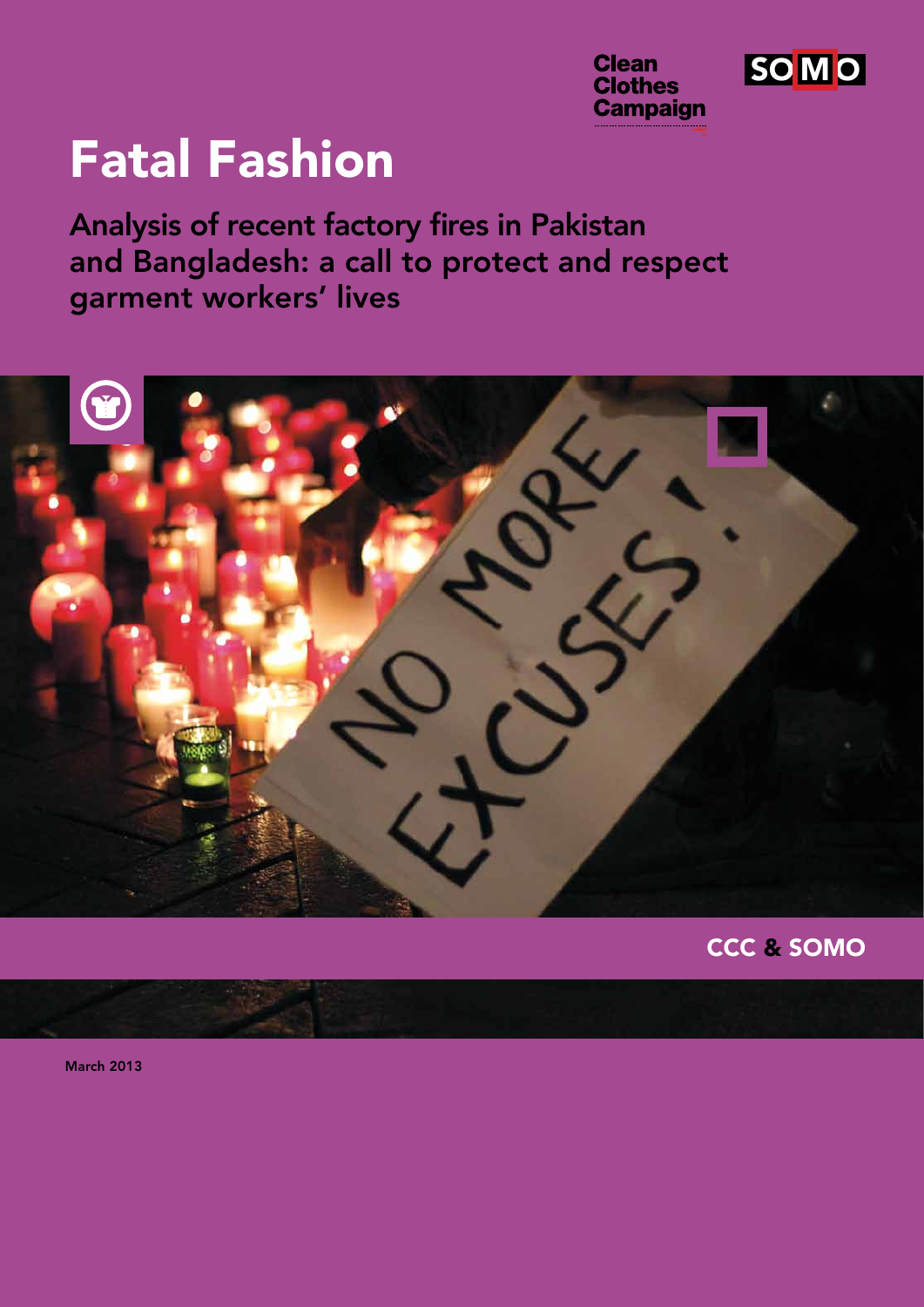# **Fatal Fashion**

# **Analysis of recent factory fires in Pakistan and Bangladesh: A call to protect and respect garment workers' lives**

# **SOMO & CCC**

**March 2013**

SOMO is an independent research organisation. In 1973, SOMO was founded to provide civil society organizations with knowledge on the structure and organisation of multinationals by conducting independent research. SOMO has built up considerable expertise in among others the following areas: corporate accountability, financial and trade regulation and the position of developing countries regarding the financial industry and trade agreements. Furthermore, SOMO has built up knowledge of many different business fields by conducting sector studies.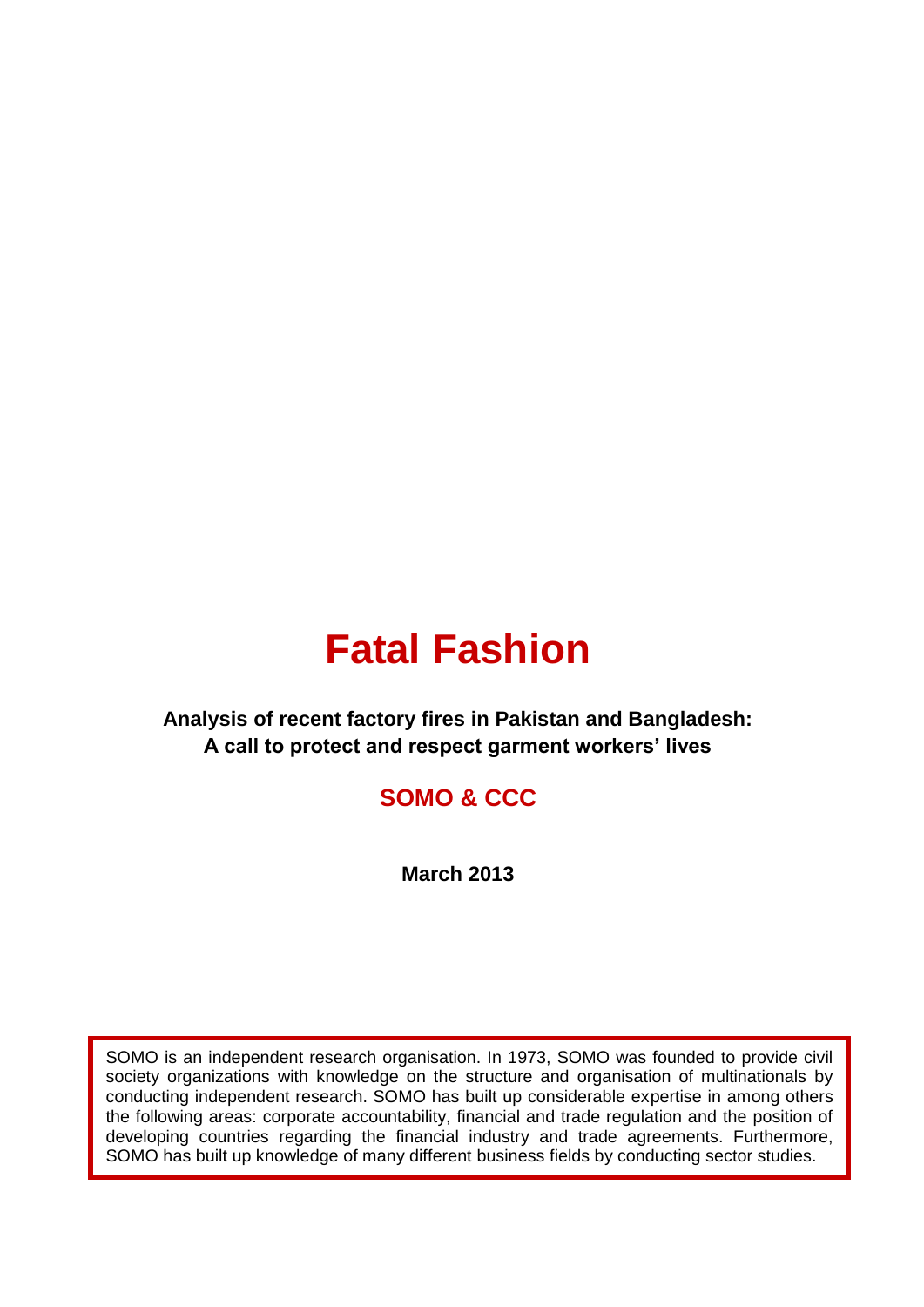# **Colophon**

**Fatal Fashion Analysis of recent factory fires in Pakistan and Bangladesh: A call to protect and respect garment workers' lives** March 2013

**Authors:** Martje Theuws, Mariette van Huijstee, Pauline Overeem & Jos van Seters (SOMO), Tessel Pauli (CCC) **Cover layout:** Frans Schupp **Cover photo:** Desiree Koppes **Text corrections:** Vicky Anning **ISBN: 978**-94-6207-022-6



This publication is made possible with financial assistance of the Dutch Ministry of Foreign Affairs and of the European Union. The content of this publication is the sole responsibility of SOMO and can in no way be taken to reflect the views of the Dutch Ministry of Foreign Affairs or of the European Union.

### **Published by:**



Stichting Onderzoek Multinationale Ondernemingen (SOMO) Centre for Research on Multinational Corporations

Sarphatistraat 30 1018 GL Amsterdam The Netherlands Tel: + 31 (0)20 6391291 [info@somo.nl](mailto:info@somo.nl) [www.somo.nl](http://www.somo.nl/)



Clean Clothes Campaign – International Secretariat

P.O. Box 11584 1001 GN Amsterdam the Netherlands T: +31 (0)20 4122785 [info@cleanclothes.org](mailto:info@cleanclothes.org) [www.cleanclothes.org](http://www.cleanclothes.org/)

This document is licensed under the Creative Commons Attribution-NonCommercial-NoDerivateWorks 3.0 License.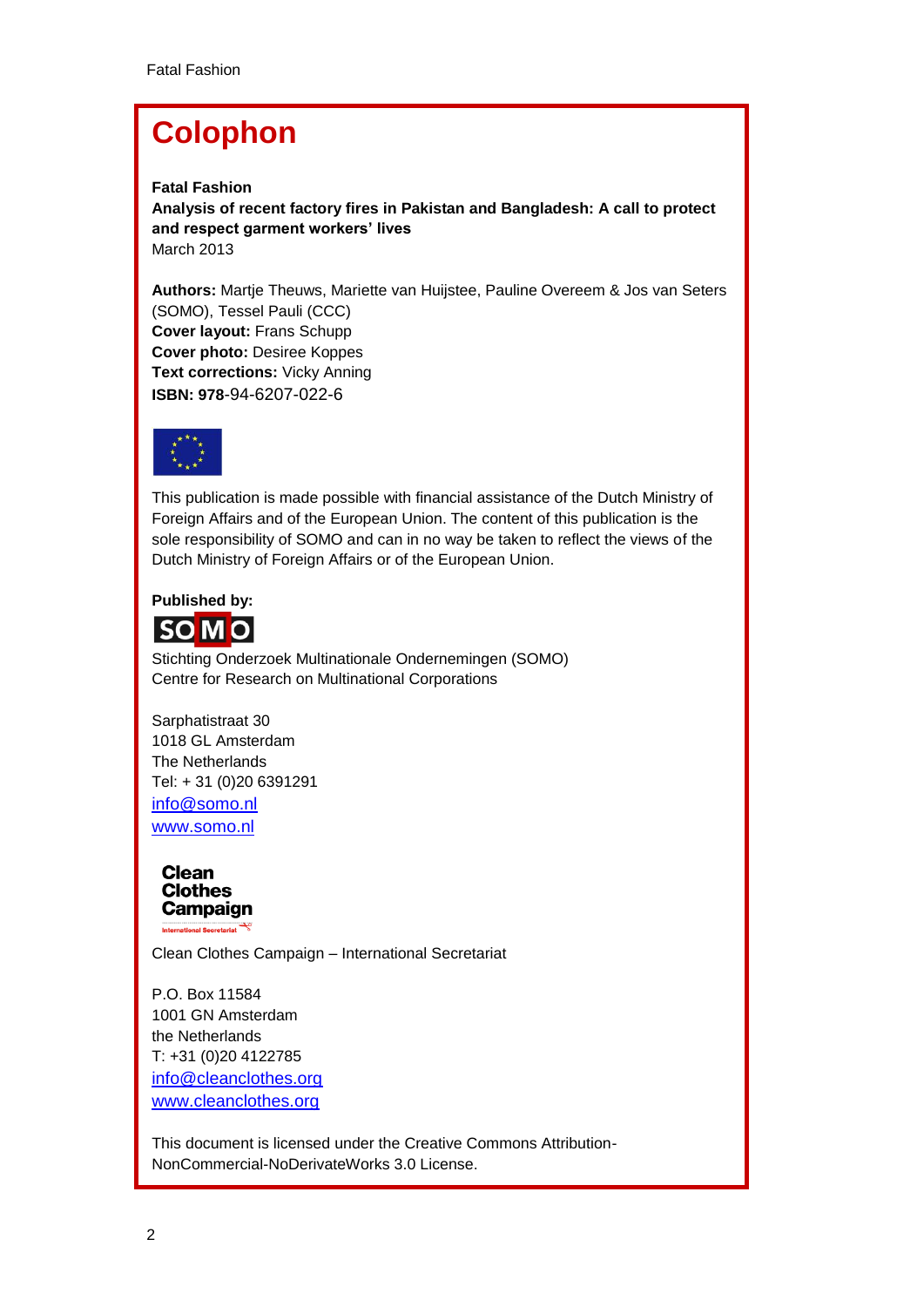



# <span id="page-3-0"></span>**Contents**

| 1.   |                                                                                  |  |
|------|----------------------------------------------------------------------------------|--|
| 1.1. |                                                                                  |  |
| 1.2. |                                                                                  |  |
| 1.3. |                                                                                  |  |
| 1.4. |                                                                                  |  |
| 2.   |                                                                                  |  |
| 2.1. |                                                                                  |  |
| 2.2. |                                                                                  |  |
| 2.3. |                                                                                  |  |
| 2.4. |                                                                                  |  |
| 2.5. |                                                                                  |  |
| 3.   |                                                                                  |  |
| 3.1. |                                                                                  |  |
| 3.2. |                                                                                  |  |
| 3.3. |                                                                                  |  |
| 3.4. |                                                                                  |  |
| 3.5. |                                                                                  |  |
| 3.6. |                                                                                  |  |
| 3.7. |                                                                                  |  |
| 4.   |                                                                                  |  |
| 4.1. |                                                                                  |  |
| 4.2. |                                                                                  |  |
| 4.3. |                                                                                  |  |
| 4.4. |                                                                                  |  |
| 4.5. |                                                                                  |  |
| 4.6. |                                                                                  |  |
| 4.7. |                                                                                  |  |
| 4.8. |                                                                                  |  |
| 5.   |                                                                                  |  |
| 5.1. | Duty to Protect: governments of garment-producing countries 61                   |  |
| 5.2. | Duty to protect: governments at buying end of the supply chain  63               |  |
| 5.3. | Corporate responsibility to respect: garment brand companies and retailers 64    |  |
| 5.4. | Corporate responsibility to respect: auditing firms and certification bodies  66 |  |
| 5.5. |                                                                                  |  |
| 5.6. |                                                                                  |  |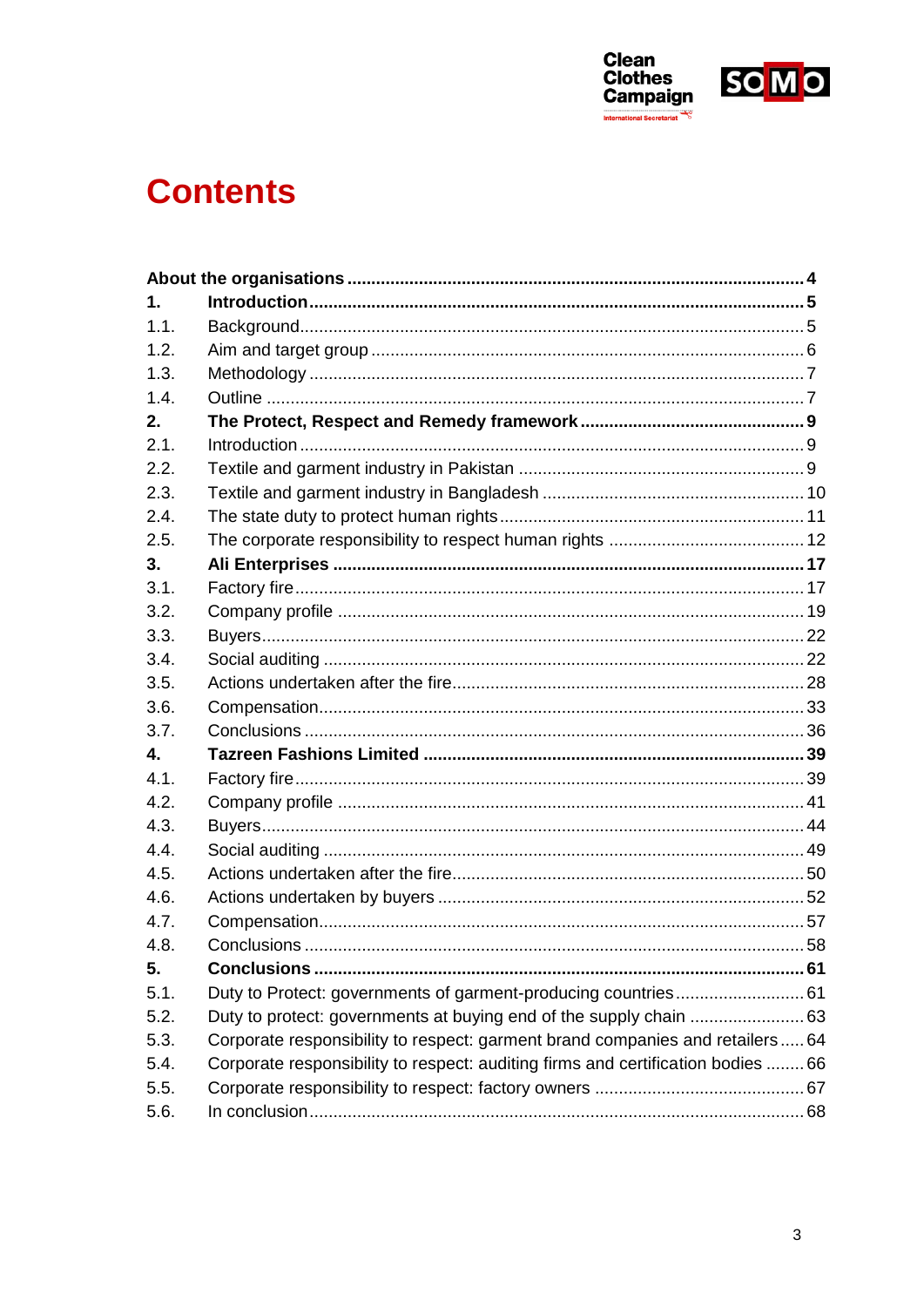# <span id="page-4-0"></span>**About the organisations**

#### <span id="page-4-1"></span>**Centre for Research on Multinational Corporations (SOMO)**

The Centre for Research on Multinational Corporations (SOMO) is an independent, not-for-profit research and network organisation working on social, ecological and economic issues related to sustainable development. Since 1973, the organisation has been investigating multinational corporations and the consequences of their activities for people and the environment around the world. SOMO supports social organisations by providing training, coordinating networks and generating and disseminating knowledge on multinational corporations in a context of international production, trade, financing and regulation.

### **Clean Clothes Campaign (CCC)**

The Clean Clothes Campaign (CCC) is dedicated to improving working conditions and supporting the empowerment of workers in the global garment and sportswear industries. Since 1989, the CCC has worked to help ensure that the fundamental rights of workers are respected. We educate and mobilise consumers, lobby companies and governments, and offer direct solidarity support to workers as they fight for their rights and demand better working conditions. The CCC is an international alliance that works to improve conditions and support the empowerment of workers in the global garment industry. The CCC has national campaigns in 15 European countries with a network of 250 organisations worldwide, and international secretariat based in Amsterdam. Members and partners include trade unions and non-governmental organisations (NGOs) covering a broad spectrum of perspectives and interests, such as women's rights, consumer advocacy and poverty reduction.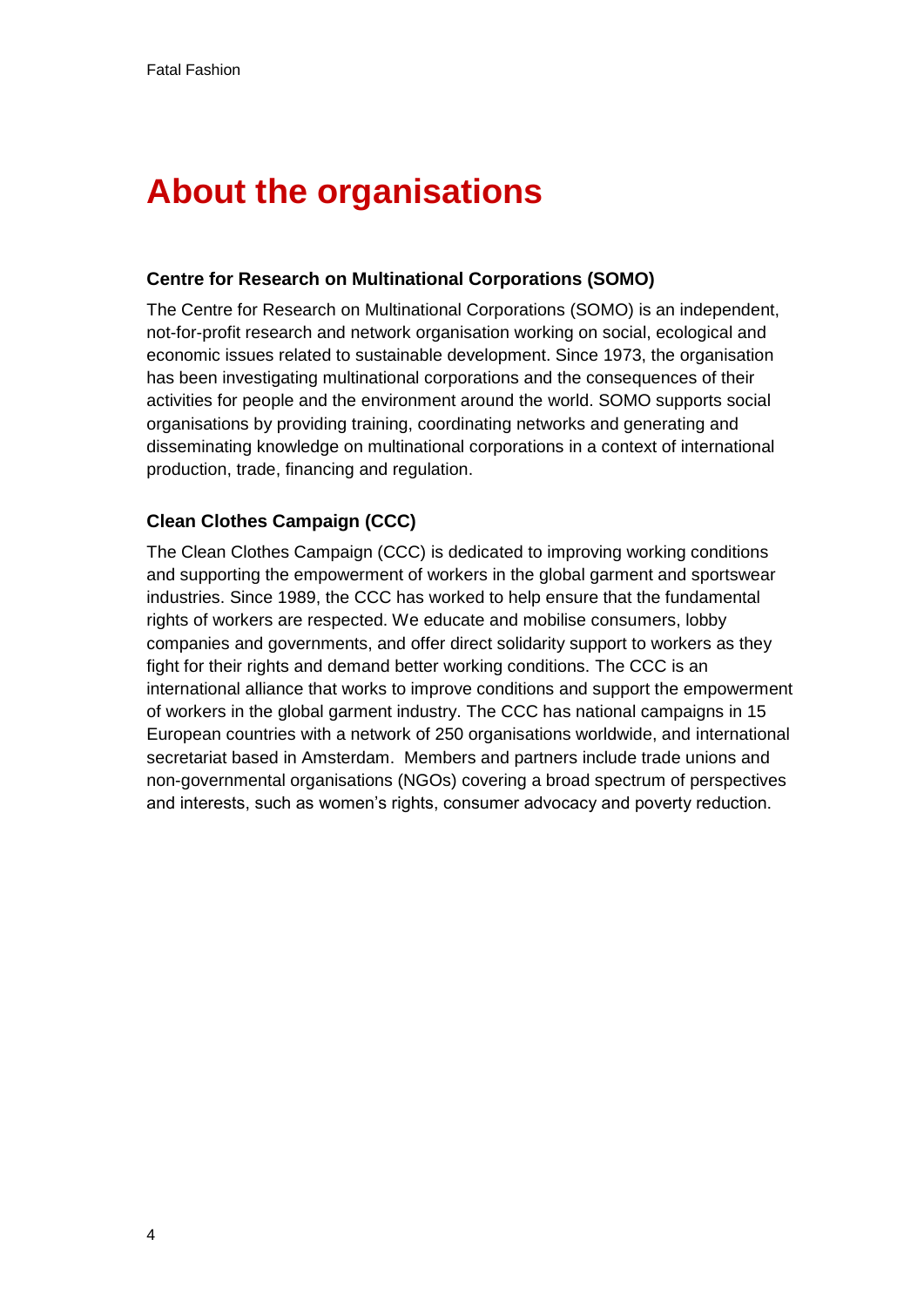

# **1. Introduction**

# **1.1. Background**

This report describes in detail two recent cases of factory fires that swept through the facilities of two South Asian clothing manufacturers producing for international brands. These cases are exemplary for the poor health and safety conditions of thousands of factories in Asia, and the lack of responsibility taken by private and public actors throughout the supply chain. The specific factory fires analysed in this report have occurred at Ali Enterprises in Karachi, Pakistan, in September 2012; and at Tazreen Fashions Limited (hereafter referred to as Tazreen Fashions) in Dhaka, Bangladesh, in November 2012. Hundreds of workers were killed in horrendous circumstances, and many others were injured. Sub-standard buildings, poor emergency procedures, inadequate and blocked fire exits, and overcrowded workplaces resulted in an extremely high death toll.<sup>1</sup>

The cases described in this report are not stand-alone incidents, but the result of systemic hazardous conditions in the garment industry in Pakistan and Bangladesh. The safety record of the Bangladesh garment industry is appalling. Between 2006 and 2009, 414 garment workers were killed in at least 213 factory fires, as reported by the Bangladesh Fire Department.<sup>2</sup> Since 2009, at least 165 workers were killed in Bangladesh in four separate incidents at factories producing for international brands.<sup>3</sup> Since the Tazreen Fashions fire on 24 November 2012, another 28 factory fires have been reported. At least 591 workers were injured and eight workers lost their lives in the two months until 28 January 2013.<sup>4</sup> According to the International Labor Rights Forum (ILRF), in Pakistan at least a dozen garment or shoe factory fires have been reported in the media since 2004.<sup>5</sup>

<span id="page-5-0"></span><sup>-</sup><sup>1</sup> Clean Clothes Campaign, "Hazardous Workplaces: Making the Bangladesh Garment industry safe", November 2012.

<sup>&</sup>lt;sup>2</sup> The Star, "Locked doors and lost lives", Volume 9 Issue 49, 24 December 2010 [<http://www.thedailystar.net/magazine/2010/12/04/special.htm](http://www.thedailystar.net/magazine/2010/12/04/special.htm) >

<sup>&</sup>lt;sup>3</sup> Garib & Garib Sweater Factory, Gazipur, 25 February 2010; That's It Sportswear, Dhaka, 14 December 2010; Eurotex, Dhaka, 3 December 2011 and Tazreen Fashions, Dhaka, 24 November 2012. International Labor Rights Forum, "Deadly Secrets – What companies know about dangerous workplaces and why exposing the truth can save workers' lives in Bangladesh and beyond", 2012.

<sup>4</sup> American Federation of Labor rand Congress of Industriall Organizations, Petition against access for Bangladesh to the GSP, Annex 2: "Garment Factory Fire Incidents since Tazreen Fashion Factory Fire of Nov 24, 2012 (as of January 28, 2013).

<sup>&</sup>lt;sup>5</sup> International Labor Rights Forum, "Deadly Secrets – What companies know about dangerous workplaces and why exposing the truth can save workers' lives in Bangladesh and beyond", 2012.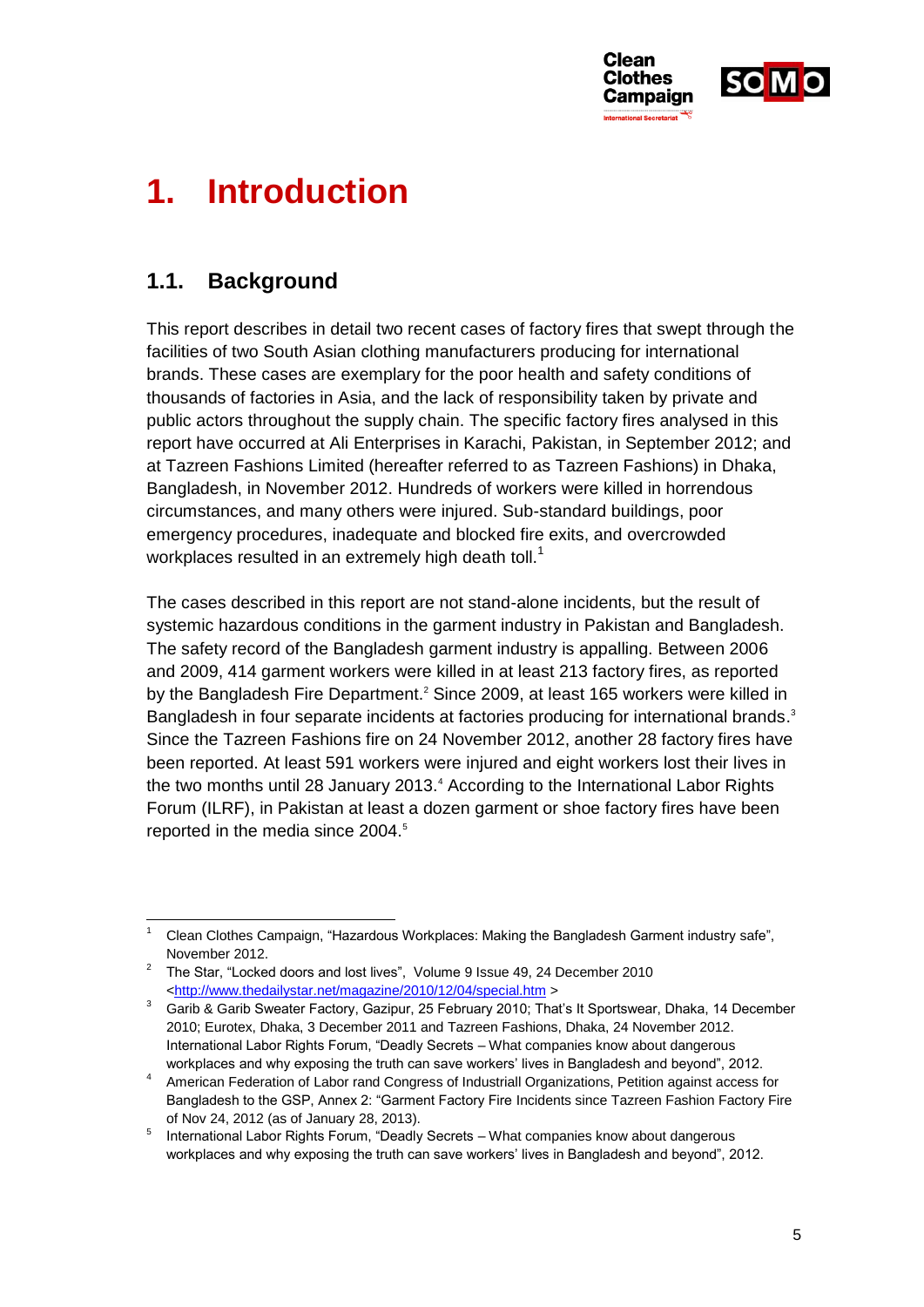The two cases treated in this report are symptoms of an ailing system. They reflect systemic flaws on the level of government protection of human rights and lack of respect shown by the garment industry for workers' rights. The garment industries in Bangladesh and Pakistan are notorious for their low wages, repression of unions and demanding and unsafe working conditions. With regard to fire safety, this means that workers are not in the position to monitor or report freely about safety hazards.

<span id="page-6-0"></span>However, this is not just a local problem. The Pakistan and Bangladesh garment industries are strongly export-oriented; the lion's share of the production is destined for US and European markets. Bangladesh's garment industry accounts for 78% of total exports and contributes 17% of the country's Gross Domestic Product (GDP). Some 59% of Bangladesh exports are destined for the European market, while 26% is exported to the United States.<sup>6</sup> According to the Pakistan Readymade Garments Manufacturers and Exporters Association (PRGMEA), 54% of Pakistan's exports constitute garments, and the garment sector contributes 8.5% to the country's GDP. Around 91% of garments are exported to the European Union (EU) and the US.<sup>7</sup>

Facing rising wages and higher production costs in China, apparel brands started looking for new locations with cheap production capital. Bangladesh and Pakistan both fit the bill.<sup>8</sup> Bangladesh has the lowest hourly wage in the world at USD 0.32 cents per hour. Pakistan ranks third on labour costs with an average hourly wage of USD 0.55 cents. $9$  As a consequence, the volume of orders in Bangladesh and Pakistan has exploded, but the production capacity of factory buildings has not been adequately adapted to these changing circumstances. In combination with failing or absent government inspections and inadequate buyer policies, this creates a ticking time bomb and the certainty that many more calamities will occur unless considerable investments in building and fire safety in Pakistan and Bangladesh are made.

# **1.2. Aim and target group**

<span id="page-6-1"></span>In this report, SOMO and CCC aim to clarify the duties and responsibilities of the different actors involved in the described cases - buying and supplying companies; audit and certification firms; and governments at the beginning and the end of the

<sup>1</sup> <sup>6</sup> Bangladesh Knitwear Manufacturers & Exporters Association and Institute of Apparel Research & Technology, "Apparel Exports Statistics of Bangladesh – Fiscal year 2010 – 2011, 2011.

<sup>&</sup>lt;sup>7</sup> PRGMEA, "Pakistan – the cotton country", Presentation on the Garment Industry, 2011 [<http://www.prgmea.org/res.asp>](http://www.prgmea.org/res.asp)

<sup>8</sup> Bloomberg Business Week, "*Pakistan's Textile Industry Is Dangerously Fragile"*, 26 April 2012 [<http://www.businessweek.com/articles/2012-04-26/pakistans-textile-industry-is-dangerously-fragile>](http://www.businessweek.com/articles/2012-04-26/pakistans-textile-industry-is-dangerously-fragile) and World Bank Development Research Group, "*The Global Apparel Value Chain, Trade and the crisis – Challenges and opportunities for developing countries"*, April 2010 [<http://unstats.un.org/unsd/trade/s\\_geneva2011/refdocs/rds/apparel%20industry%20and%20crisis%20](http://unstats.un.org/unsd/trade/s_geneva2011/refdocs/rds/apparel%20industry%20and%20crisis%20%28gereffi%20-%20apr%202010%29.pdf) [%28gereffi%20-%20apr%202010%29.pdf>](http://unstats.un.org/unsd/trade/s_geneva2011/refdocs/rds/apparel%20industry%20and%20crisis%20%28gereffi%20-%20apr%202010%29.pdf)

<sup>9</sup> USAID, "Cost Competitiveness of Pakistan's Textiles and Apparel Industry*"*, September 2009.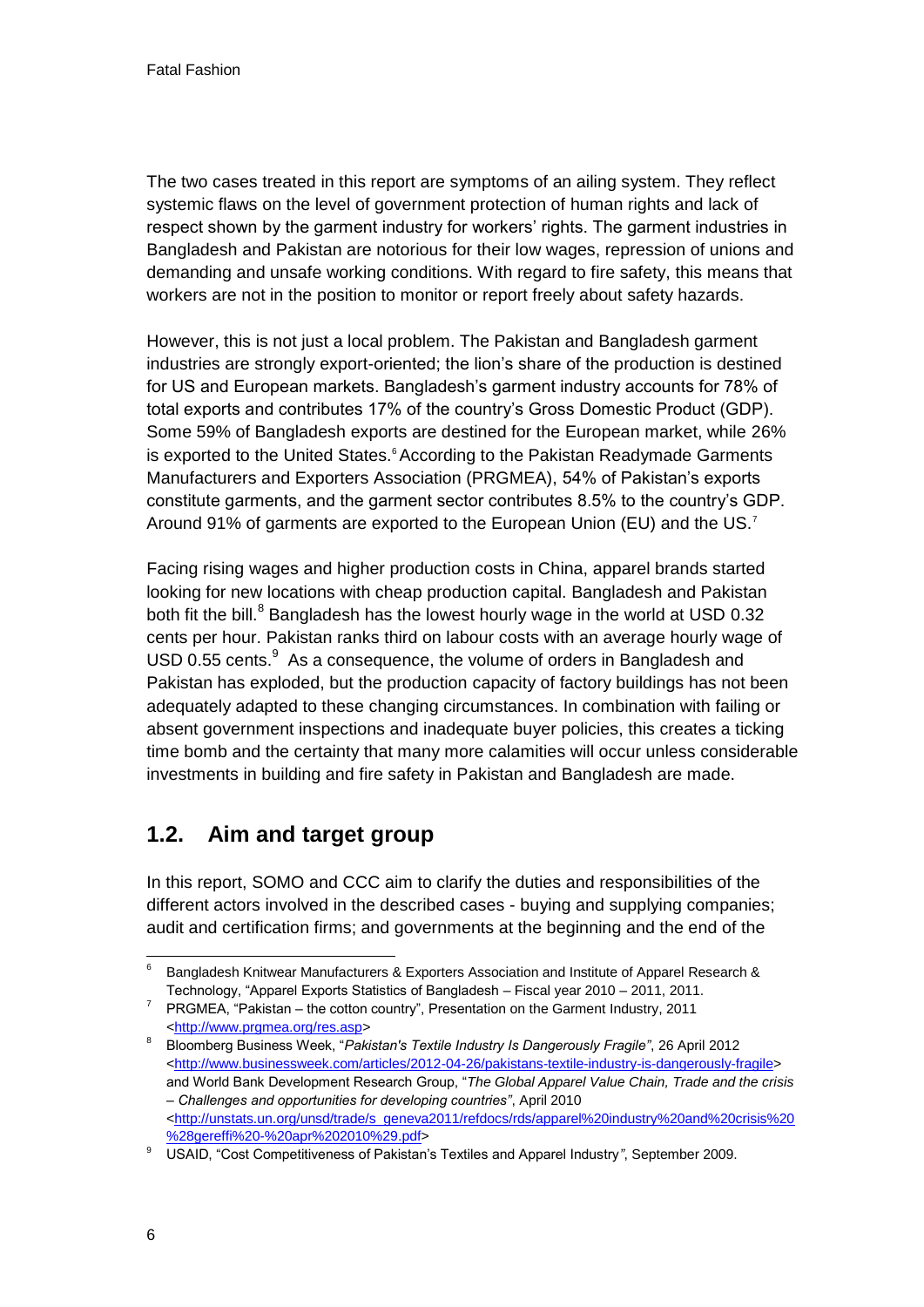

supply chain. In addition, SOMO and CCC assess to which degree these duties and responsibilities have been met. The ultimate objective is to ensure that victims of the factory fires receive adequate compensation and redress, and to contribute to structural improvements of working conditions in the global garment industry. This report is intended for each of the described actor groups, as well as the general public.

# **1.3. Methodology**

The case descriptions in this report were developed using public sources, and primary and secondary sources recorded in an internal database maintained by the Clean Clothes Campaign (CCC). The CCC Urgent Appeals database comprises information on approximately 380 urgent appeals cases from 1 January, 1999 to date. Case files include the background of cases, developments and updates on actions undertaken by labour rights organisations in support of the workers concerned, and media reports.

A draft of the report was shared for review with the business actors named in this report; that is with brands and retailers, both those that have confirmed sourcing from the two manufacturers and those that have not, as well as the named audit firms and certification bodies. The objective of the review is to allow for the correction of possible factual mistakes.

The following companies and organisations responded to the review request: BSCI, C&A, Disney, El Corte Ingles, Diesel, Karl Rieker, KiK, Li & Fung, SAI and SAAS, Sears, Walmart and WRAP.

Where relevant, their comments have been included in the report. The following companies did not respond to the review request: ENYCE, Edinburgh Woollen Mills, Delta Apparel, Dickies, Piazza Italia and Teddy Smith.

# **1.4. Outline**

There are four chapters following this introduction. **Chapter 2** describes the United Nations "Protect, Respect, Remedy" framework, which applies to the actors involved and is used to assess their duties and responsibilities.

**Chapters 3 and 4** present company profiles of Ali Enterprises and Tazreen Fashions, including relevant details concerning ownership, location of the facilities, workforce, buyers, social auditing and certification. Moreover, detailed accounts of the September and November 2012 fires are provided, followed by a description of actions undertaken with regards to legal steps and compensation since the disaster by relevant actors, including local and international civil society organisations (CSOs).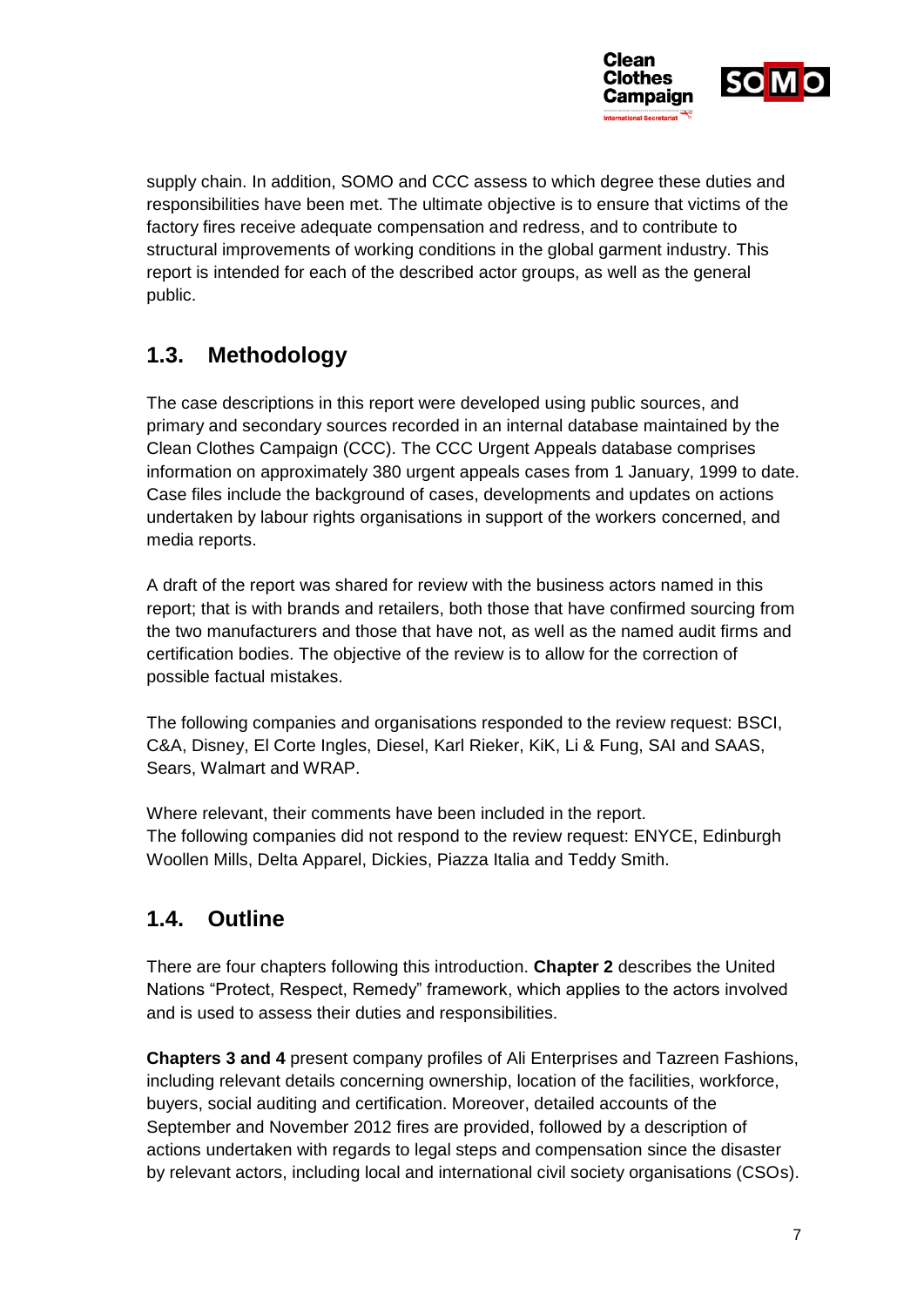<span id="page-8-2"></span><span id="page-8-1"></span><span id="page-8-0"></span>**Chapter 5** gives conclusions and summarises the recommendations for each of the actors involved – governments, companies and audit firms – in order for them to meet their respective duties and responsibilities to protect and respect the rights of the victims of the fires and the garment workers in Bangladesh and Pakistan.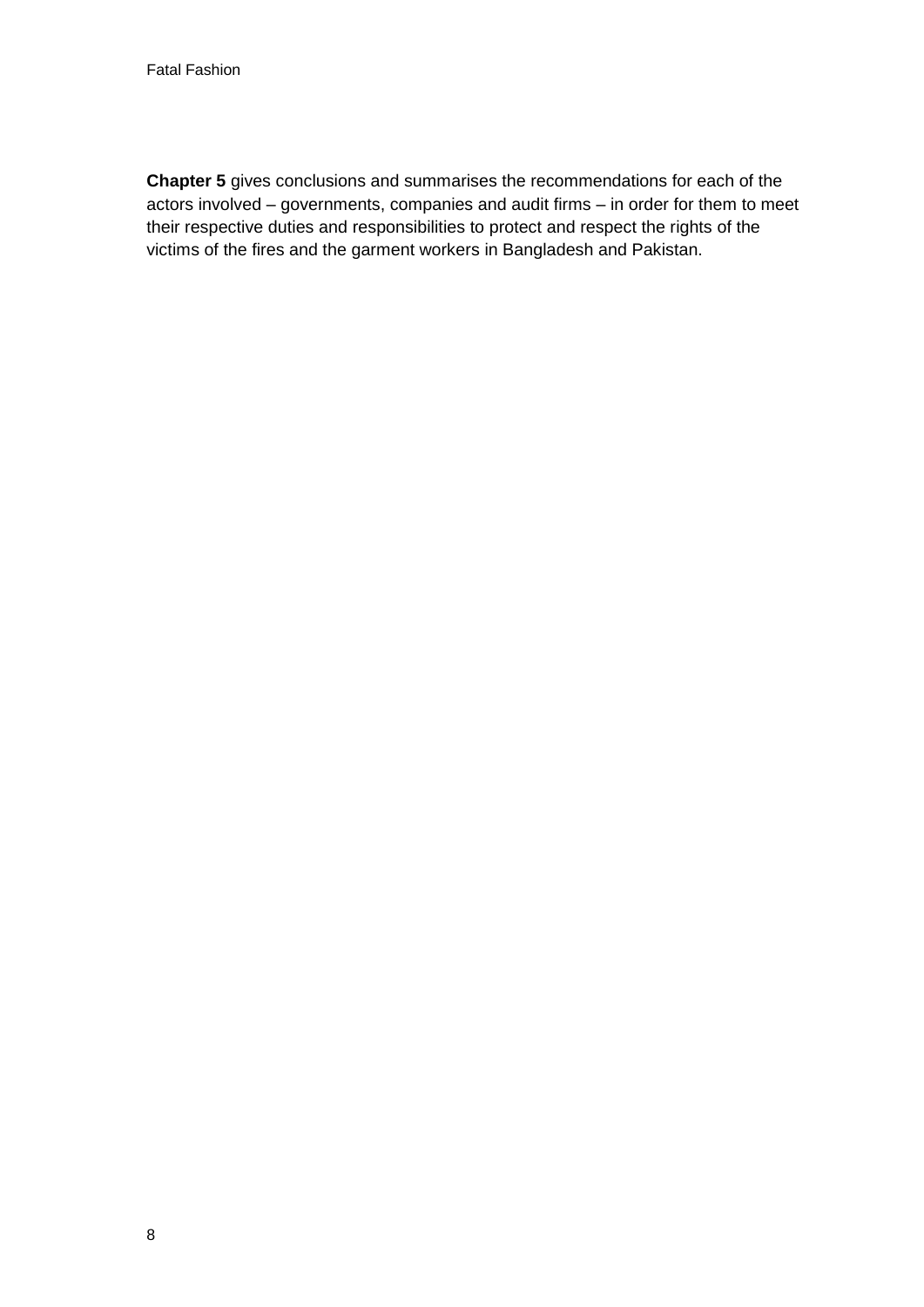

# **2. The Protect, Respect and Remedy framework**

# **2.1. Introduction**

<span id="page-9-0"></span>The United Nations (UN) has acknowledged that the activities of business enterprises may have a negative impact on human rights. A mandate on business and human rights was created in 2005 on the issue of human rights and transnational corporations and other business enterprises. A Special Representative for Business and Human Rights, Professor John Ruggie, was appointed by the UN Secretary General. This has resulted in the development of the 'Protect, Respect and Remedy' framework in 2008**<sup>10</sup>** which outlines the duties and responsibilities for states and businesses to address business-related human rights abuses, followed by the Guiding Principles adopted in 2011**<sup>11</sup>** that outline how states and businesses should implement the UN framework.

The 'Protect, Respect and Remedy' framework rests on three pillars. The first is the State's duty to protect against human rights abuses by third parties, including business enterprises, through appropriate policies, regulation and adjudication. The second is the corporate responsibility to respect human rights, which means that business enterprises should act with *due diligence* to avoid infringing on the rights of others and to address any adverse impacts. The third is the need for greater access by victims to effective remedy, both judicial and non-judicial.<sup>12</sup> The following sections apply the framework to the actors involved and demonstrate how they failed to assume their respective duties and responsibilities in the featured cases.

# **2.2. Textile and garment industry in Pakistan**

The textile and garment industry is of vital importance to Pakistan's economy. According to Pakistan's Ministry of Finance's Economic Survey 2011-12, the industry

 $10\,$ Report of the Special Representative of the Secretary-General on the issue of human rights and transnational corporations and other business enterprises, John Ruggie. "Protect, Respect and Remedy: a Framework for Business and Human Rights", 200[8 http://daccess-dds](http://daccess-dds-ny.un.org/doc/UNDOC/GEN/G08/128/61/PDF/G0812861.pdf?OpenElement)[ny.un.org/doc/UNDOC/GEN/G08/128/61/PDF/G0812861.pdf?OpenElement](http://daccess-dds-ny.un.org/doc/UNDOC/GEN/G08/128/61/PDF/G0812861.pdf?OpenElement)

<sup>&</sup>lt;sup>11</sup> United Nations Human Rights Office of the High Commissioner, "" Guiding Principles on Business and Human Rights. Implementing the United Nations "Protect, Respect and Remedy"", 2011 http://ww.ohchr.org/Documents/Publications/GuidingPrinciplesBusinessHR\_EN.pdf

<sup>&</sup>lt;sup>12</sup> SOMO, CEDHA and Cividep India, "How to Use the UN Guiding Principles on Business and Human Rights in Company Research and Advocacy. A guide for civil society organisations". Amsterdam: SOMO, November 201[2 http://somo.nl/publications-en/Publication\\_3899](http://somo.nl/publications-en/Publication_3899)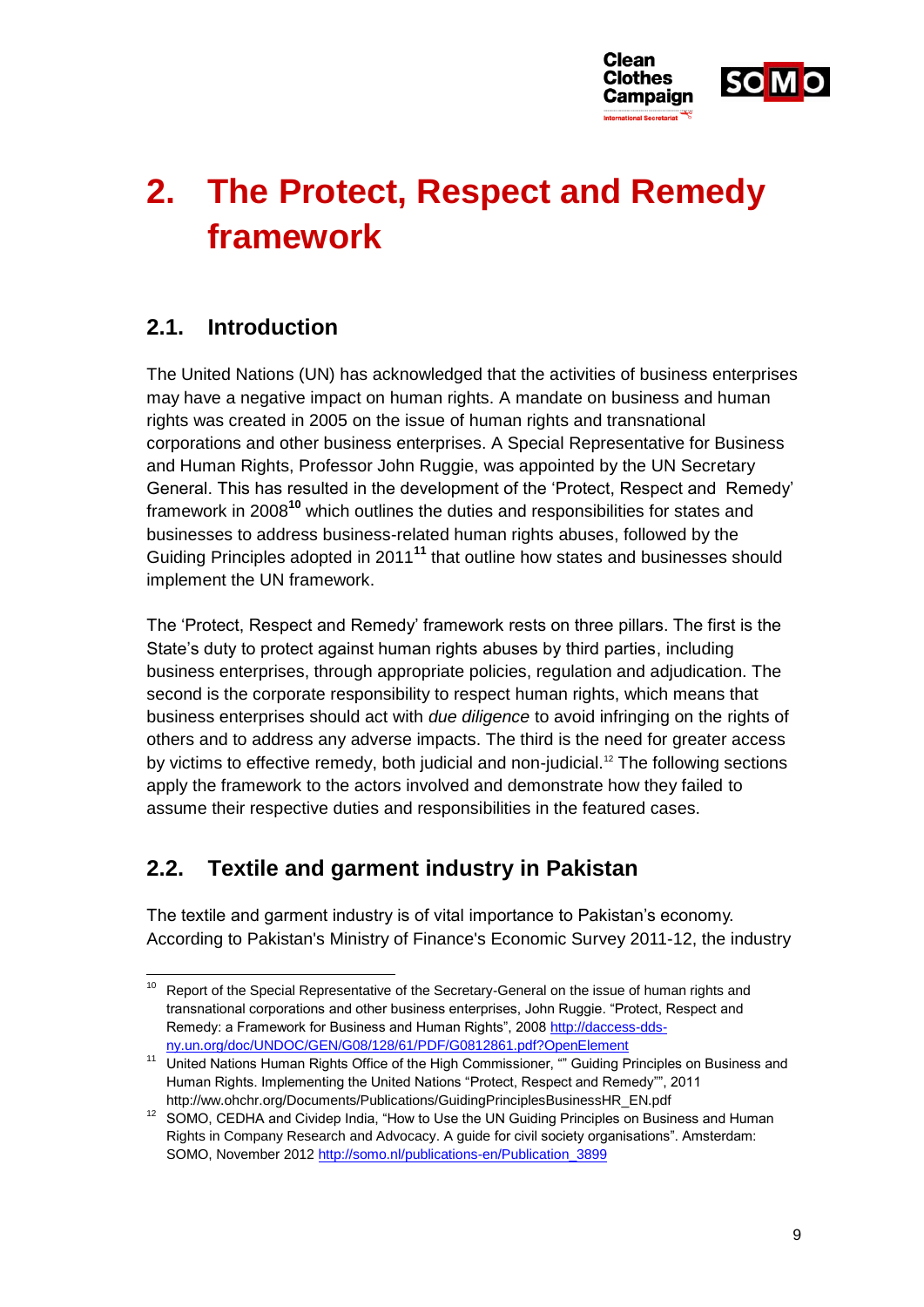employs approximately 38 per cent of the country's industrial labour force, constitutes 46 per cent of its manufacturing base, generates 54 per cent of export earnings and accounts for 8.5 per cent of the total gross domestic product.<sup>13</sup> The European Union and the United States are major export markets. According to the PRGMEA, 91 per cent of garments are exported to the EU and the US.<sup>14</sup>

<span id="page-10-0"></span>Pakistan has attracted foreign buyers with low labour costs. This is reflected in the poor conditions for garment workers. Trade union rights are often violated in Pakistan; employers strongly resist the unionisation of their employees, resorting to intimidation, dismissal and blacklisting.<sup>15</sup> Workers are faced with unhealthy and hazardous working conditions; appropriate protective equipment is lacking; old and outdated wiring causes short circuiting, which leads to fire outbreaks; fire extinguishing facilities, if available, are often outdated.<sup>16</sup>

# **2.3. Textile and garment industry in Bangladesh**

The garment industry has become the backbone of the Bangladesh economy. It accounts for 78 per cent of total exports and contributes 17 per cent of the country's gross domestic product. Some 59 per cent of Bangladesh exports are destined for the European market, while 26 per cent is exported to the United States.<sup>17</sup> Attracting a growing number of foreign buyers over the last years, Bangladesh has become the second largest export of apparel, after China.<sup>18</sup>

Bangladesh's garment industry is characterised by fast production relying on cheap labour and low production costs. Over three million workers, the majority of whom are young women, are employed in the Bangladesh garment industry and remain the lowest paid garment workers in the world. Many workplaces fail to adhere to the most basic standards of health and safety.<sup>19</sup>

<sup>1</sup> <sup>13</sup> Textile World Asia, "Pakistan Faces Challenges", July/August/September 2012 [<http://www.textileworldasia.com/Articles/2012/September/Country\\_Profile\\_Pakistan.html>](http://www.textileworldasia.com/Articles/2012/September/Country_Profile_Pakistan.html)

<sup>14</sup> PRGMEA, "Pakistan – the cotton country", Presentation on the Garment Industry, 2011,[<http://www.prgmea.org/res.asp>](http://www.prgmea.org/res.asp)

<sup>&</sup>lt;sup>15</sup> ITUC, "Annual survey of violations of trade union rights, 2012 [<http://survey.ituc](http://survey.ituc-csi.org/Pakistan.html?edition=336)[csi.org/Pakistan.html?edition=336>](http://survey.ituc-csi.org/Pakistan.html?edition=336)

<sup>&</sup>lt;sup>16</sup> Daily Times, "Workers decry lack of health and safety in factories, workplaces", 12 February 2013 http://www.dailytimes.com.pk/default.asp?page=2013\02\12\story\_12-2-2013\_pg7\_13

<sup>17</sup> Bangladesh Knitwear Manufacturers & Exporters Association and Institute of Apparel Research & Technology, "Apparel Exports Statistics of Bangladesh – Fiscal year 2010 – 2011, 2011.

<sup>18</sup> Based on data from: United Nations Conference on Trade and Development, 'UNCTAD Handbook of Statistics 2011', United Nations, New York and Geneva, 2011.

<sup>&</sup>lt;sup>19</sup> Clean Clothes Campaign, "Hazardous workplaces: Making the Bangladesh Garment industry safe", November 2012 [< http://www.cleanclothes.org/resources/ccc/working-conditions/hazardous](http://www.cleanclothes.org/resources/ccc/working-conditions/hazardous-workplaces-making-the-bangladesh-garment-industry-safe)[workplaces-making-the-bangladesh-garment-industry-safe](http://www.cleanclothes.org/resources/ccc/working-conditions/hazardous-workplaces-making-the-bangladesh-garment-industry-safe) >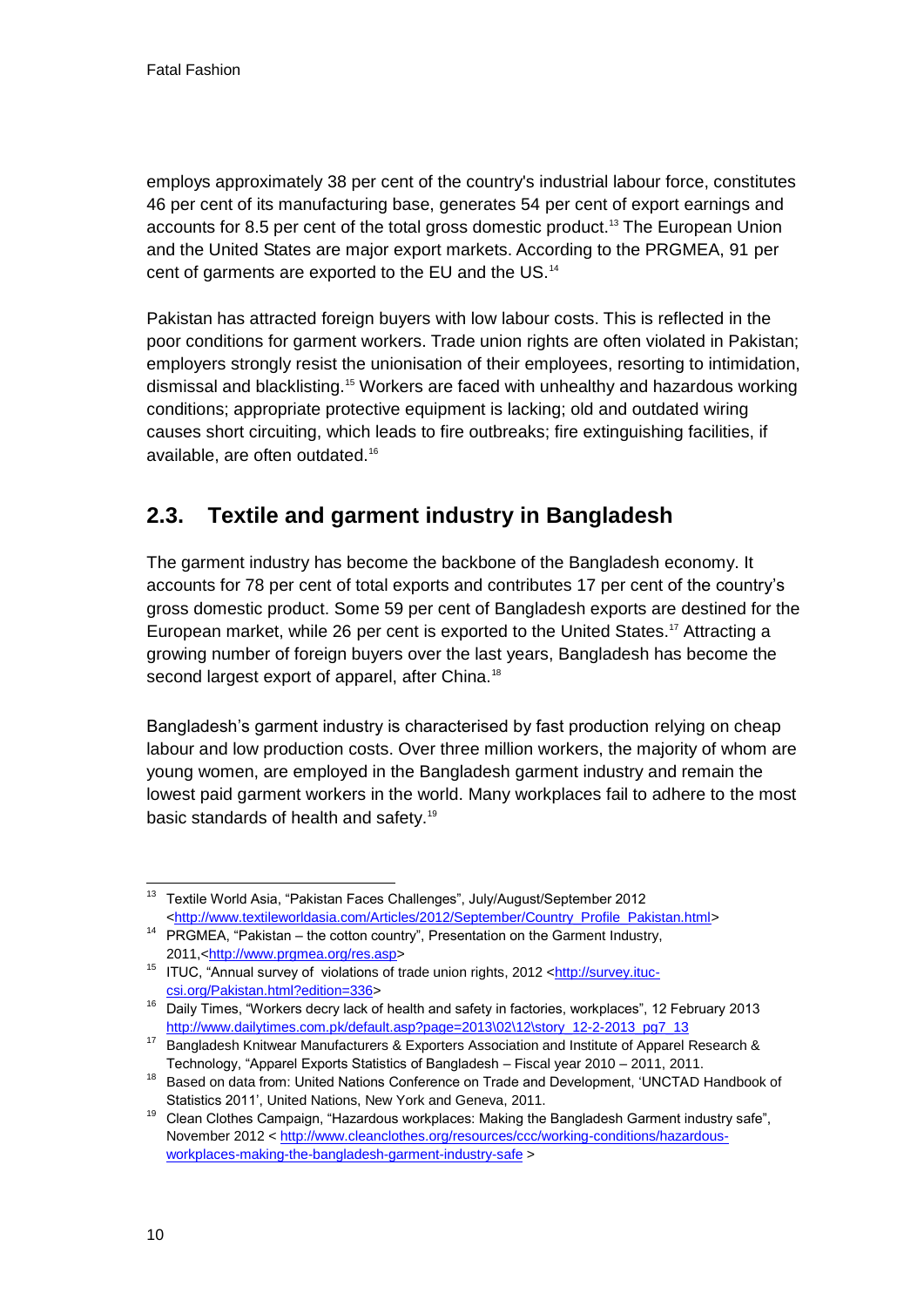

The rapid expansion of the industry has led to the conversion of many buildings, built for other purposes, into factories, often without the required permits. Other factories have had extra floors added or have increased the workforce and machinery to levels beyond the safe capacity of the building. Many factories run day and night in order to meet production targets. The establishment of factories, or the conversions of other buildings into garment factories, has often been done as quickly and as cheaply as possible, resulting in widespread safety problems including faulty electrical circuits, unstable buildings, inadequate escape routes and unsafe equipment.<sup>20</sup>

# **2.4. The state duty to protect human rights**

States' international human rights law obligations require that they respect protect and fulfil the human rights of individuals within their territory and/or jurisdiction. This includes the duty to protect against human rights abuse by third parties, including business enterprises. However, the policies and practices of both the governments of Pakistan and Bangladesh have allowed for the permissive environment in which the factory fires at Ali Enterprises and Tazreen Fashions could occur, and in which many more fires will follow if adequate measures are not taken.

# **Pakistan**

Pakistan has not ratified all relevant ILO Conventions. For instance, Convention 135 regarding freedom of association and Convention 155 regarding the right to a safe and healthy work environment and Convention 121 on employment injury benefits. Moreover, the translation of international labour standards into national labour law is not optimal. On the level of enforcement of existing labour law, the Pakistani government is clearly failing. The government does not ensure that the rights to organise and to bargain collectively are respected.<sup>21</sup>

<span id="page-11-0"></span>The legal minimum wage does no equal a living wage. Wages are extremely low; after Bangladesh and Cambodia, Pakistani garment workers are the lowest paid garment workers in the world.<sup>22</sup>

Labour inspection is almost non-existent. In fact, labour inspections were abolished under the Punjab Industrial Policy of 2003 with the aim of "developing an industry and business-friendly environment" to attract foreign investment. The ban originated in the province of Punjab and was later also installed in the province of Sindh (where

 $20\degree$ Ibid.

 $21$  ITUC annual survey of violations of trade union rights 2011: <http://survey.ituccsi.org/Pakistan.html?edition=336&lang=en>

<sup>&</sup>lt;sup>22</sup> USAID, "Cost Competitiveness of Pakistan's Textiles and Apparel Industry", September 2009.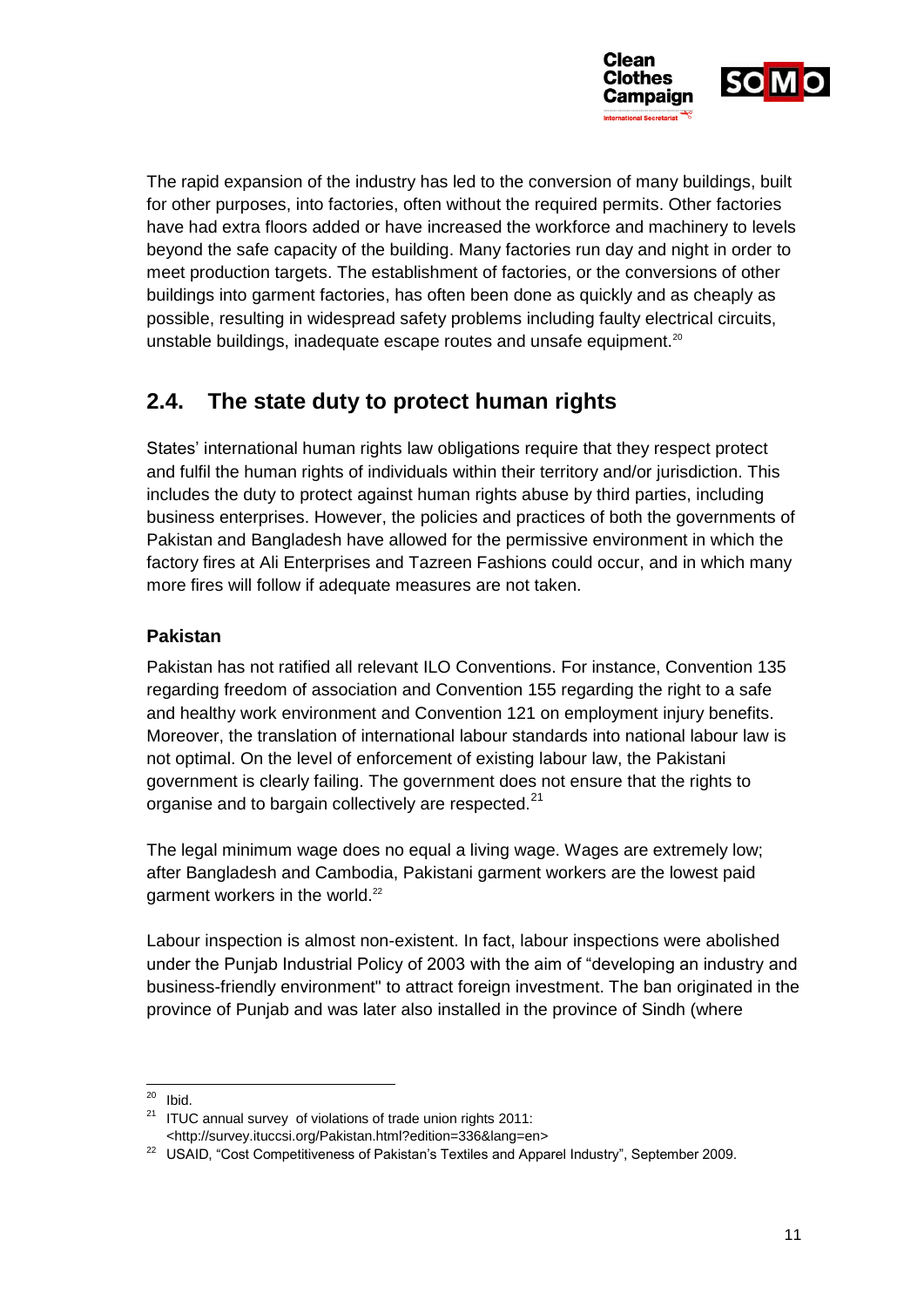Karachi is situated).<sup>23</sup> Government bodies in charge of building and fire safety fail to carry out their tasks adequately.

# **Bangladesh**

Bangladesh has not ratified all relevant ILO Conventions. For instance, Convention 135 regarding freedom of association, Convention 138 regarding the Minimum Age for Admission to Employment, Convention 155 regarding the right to a safe and healthy work environment, and Convention 121 on employment injury benefits have not been ratified. Moreover, the translation of international labour standards into national labour law is far from optimal. On the level of enforcement of existing labour law, the Bangladesh government fails to carry out its tasks adequately. The government does not guarantee that the rights to organise and to bargain collectively are respected.<sup>24</sup>

The legal minimum wage does no equal a living wage. Wages are extremely low; Bangladesh garment workers are the lowest paid in the world. <sup>25</sup> Government bodies in charge of building and fire safety, such as the inspectorate of Factories and Establishments fail to carry out their tasks adequately. While the Bangladeshi garment industry has been growing at a rapid pace, the labour inspectorate is dramatically understaffed. According to the Bangladesh Occupational Safety, Health and Environment Foundation, in 2008 there were only 80 inspectors in the entire country—including 20 inspectors for occupational health and safety— for 24,299 factories, three million shops and establishments, and two major ports.<sup>26</sup> According to a 2011 International Labour Organization (ILO) report, the number of labour inspectors had increased to 93 in 2010. However, the number of new workplaces has also dramatically increased during this period. In addition, the ILO noted that the number of inspectors devoted to occupational safety and health has remained the same over the last 26 years.<sup>27</sup>

# **2.5. The corporate responsibility to respect human rights**

Within the context of failing protection of workers by the governments of both Bangladesh and Pakistan through adequate regulation and inspection, the present

<sup>1</sup>  $23$  The Guardian, "Karachi's factory fire exposes Pakistan's lax health and safety regime", 14 September 201[2 http://www.guardian.co.uk/commentisfree/2012/sep/14/karachi-factory-fire-pakistan-health-safety](http://www.guardian.co.uk/commentisfree/2012/sep/14/karachi-factory-fire-pakistan-health-safety%20) 

<sup>&</sup>lt;sup>24</sup> ITUC annual survey of violations of trade union rights 2011, <http://survey.ituccsi.org/Bangladesh.html?edition=336&lang=en>

<sup>&</sup>lt;sup>25</sup> Clean Clothes Campaign, "Hazardous workplaces: Making the Bangladesh Garment industry safe", November 2012 [<http://www.cleanclothes.org/resources/ccc/working-conditions/hazardous-workplaces](http://www.cleanclothes.org/resources/ccc/working-conditions/hazardous-workplaces-making-the-bangladesh-garment-industry-safe)[making-the-bangladesh-garment-industry-safe>](http://www.cleanclothes.org/resources/ccc/working-conditions/hazardous-workplaces-making-the-bangladesh-garment-industry-safe)

 $26$  Ibid.

<sup>&</sup>lt;sup>27</sup> International Labor Organization, "Report of the Committee of Experts on the Application of Conventions and Recommendations", 2011, p 504.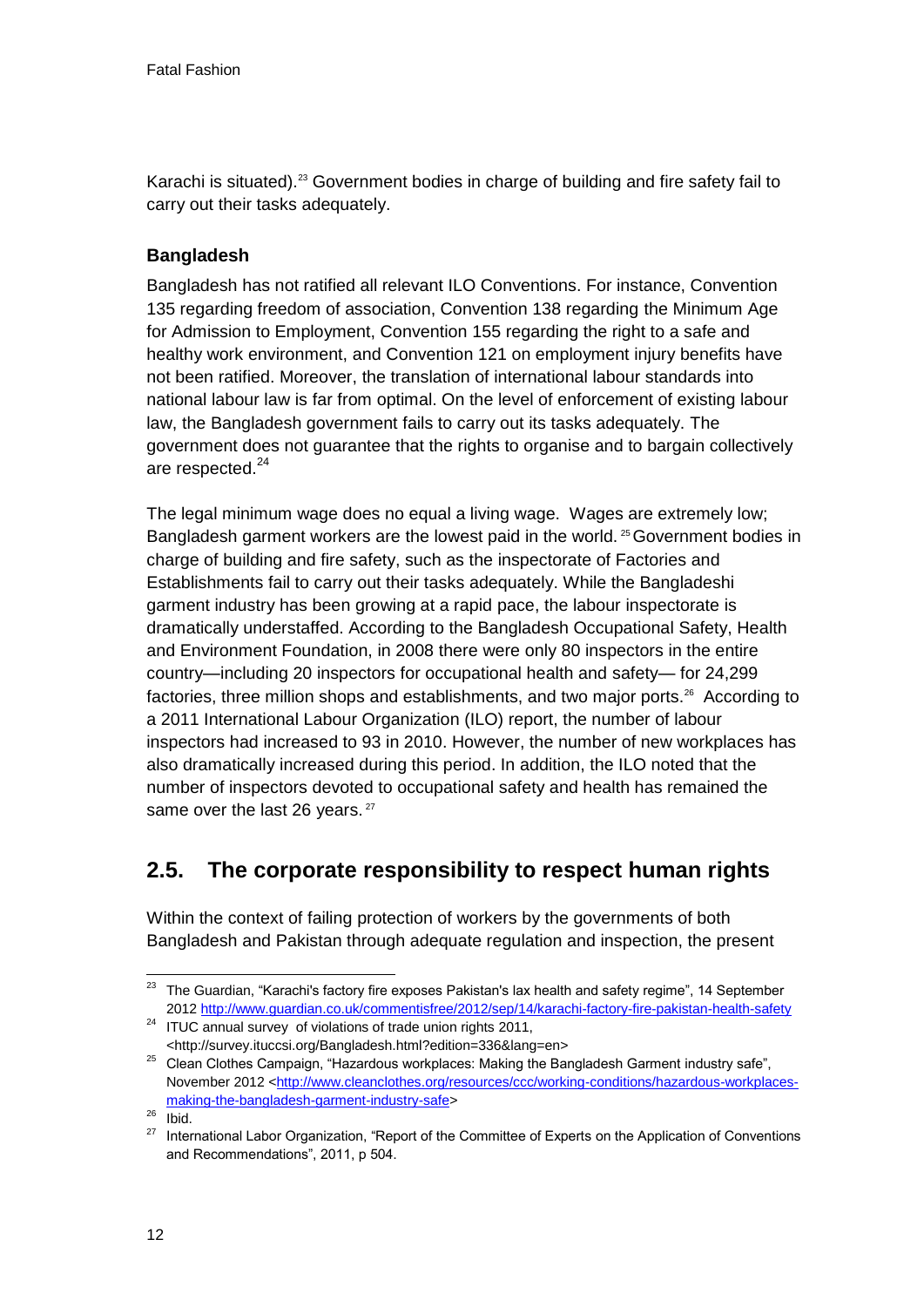

report unveils how multiple business actors failed to meet their responsibility to respect human rights, the combination of which allowed for the tragedies to happen. Factory management failed to provide a safe working environment. Buyers (including well-known brands and retailers like C&A, KiK and Walmart) failed to ensure that the factories they sourced from were safe. And auditing and certification firms that some of the buyer firms relied upon failed to provide reliable assurance that the factories complied with health and safety standards. In doing so, each of these companies along the garment supply chain failed to meet its internationally recognised corporate responsibility to respect human rights (which includes labour rights). It is worth noting that the corporate responsibility to respect human rights exists independently from the state duty to protect human rights.

### **Due diligence**

-

An important principle under the corporate responsibility to respect human rights is for companies to act with *due diligence*. Due diligence can be understood as a business process through which enterprises actively identify, prevent, mitigate and account for how they address and manage their potential and actual adverse human rights impacts. The process should include assessing actual and potential impacts throughout their business operations, integrating and acting upon the findings, tracking responses, and communicating how impacts are addressed. (Potentially) affected rights holders, or their legitimate representatives, should be engaged in a meaningful manner.

Due diligence implies more than just an assessment of risks for the company; the purpose is to understand and address risks and abuses that the company's activities pose to rights holders, such as factory workers, their dependents and communities, including in its supply chain and through its other business relationships. Moreover, due diligence demands companies to see to it that future violations of human rights are prevented and that adverse impacts are mitigated. Remediation and redress for victims of human rights abuses is an important principle under the corporate responsibility to respect human rights.<sup>28</sup>

In the cases of Ali Enterprises and Tazreen Fashions both suppliers and buyers heavily relied on auditing and certification to manage their due diligence obligations. In both cases, auditing firms and certification bodies provided undeserved and unjustifiable assurance that the factories in question complied with health and safety standards. Over the past years, the CCC and SOMO have repeatedly pointed out that

<sup>28</sup> United Nations Human Rights Office of the High Commissioner, "Guiding Principles on Business and Human Rights. Implementing the United Nations "Protect, Respect and Remedy"", 2011. [http://ww.ohchr.org/Documents/Publications/GuidingPrinciplesBusinessHR\\_EN.pdf;](http://ww.ohchr.org/Documents/Publications/GuidingPrinciplesBusinessHR_EN.pdf) SOMO, CEDHA and Cividep. How to use the Guiding Principles on Business and Human Rights in company research and advocacy. November 201[2 http://somo.nl/publications-en/Publication\\_3899](http://somo.nl/publications-en/Publication_3899)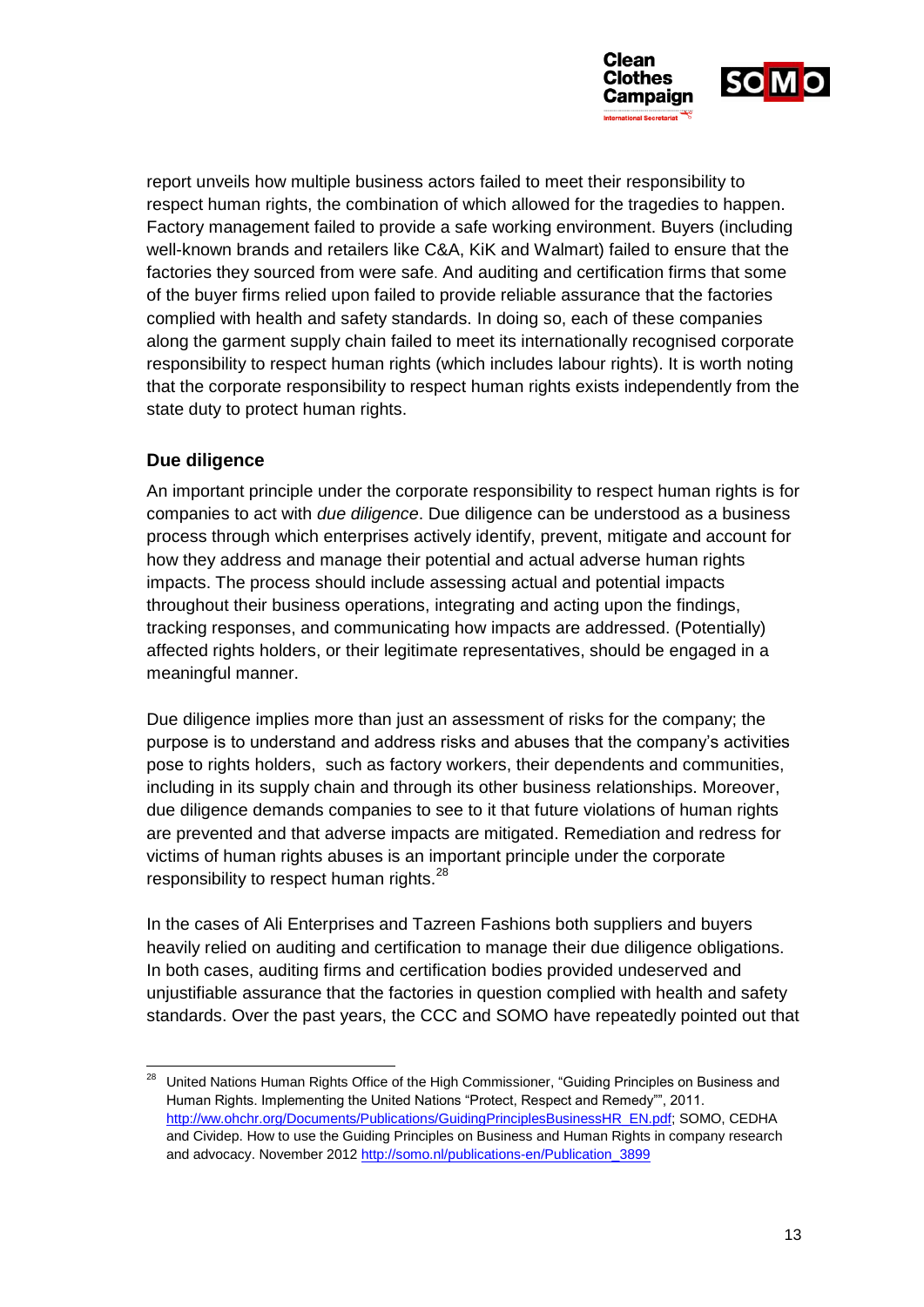'social audits' are failing to deliver as a tool for assessing respect for labour rights. There are multiple reasons for this.

Workers, workers' organisations, women's and labour NGOs are marginalised in the social audit process. It is easy for workplaces to receive positive evaluations, as audit visits are often announced in advance, allowing factory managers time to prepare and convey a false impression of working conditions. Factory managers are deceiving social auditors in many ways, most notably by coaching workers before they are interviewed by auditors to convey false or incomplete information and by falsifying records. Social audits are usually too short, too superficial and too sloppy to identify certain types of code violations. Workers are badly informed about their rights, often too scared for their own jobs to speak up about problems during audits, and generally do not have the opportunity to file a complaint.<sup>29</sup>

The vast majority of social audits are conducted by global firms whose staff is generally unskilled and inexperienced to do the job, and whose business model conflicts with the requirements for credible, independent social auditing. Social auditing is often conducted by means of a checkbox approach. Auditors may only look superficially at the availability of firefighting equipment and fire training certificates. Auditors often lack the expertise to assess electrical machinery, boilers, and construction deficits. Audits are often not followed by effective remediation. Last but not least, the audit industry is closed and secretive, preventing serious discussion about its policy and practices and possible improvements to its methods.<sup>30</sup> This report describes how social auditing failed as a due diligence tool.

Furthermore, the lack of transparency of audit results inhibits effective preventive actions by other actors. When buyer audits detect non-compliances at supplier level, the buyer may cut the business relationship without alerting other relevant stakeholders. Consequently, worker representatives, the government, and/or other buyers cannot take preventive action. Garment factory management may decide not to make investments in upgrading buildings to safety standard, since there are sufficient buyers out there that are not demanding when it comes to health and safety. The lack of transparency of social audit results adds to the risk that unsafe working conditions remain unaddressed. Workers remain in current practice uninformed about the safety assessment of their factories.

 $29\,$ <sup>29</sup> Garrett Brown, "The record of failure and fatal flaws of CSR factory monitoring", February 2013 <http://www.ishn.com/articles/95045-fatal-flaws-of-foreign-factory-audits?v=preview> ; Clean Clothes Campaign, "Looking for a quick fix. How weak social auditing is keeping workers in sweatshops", November 2005 < http://www.cleanclothes.org/component/content/article/1166 >

<sup>30</sup> Garrett Brown, "The record of failure and fatal flaws of CSR factory monitoring", February 2013 [http://www.ishn.com/articles/95045-fatal-flaws-of-foreign-factory-audits?v=preview;](http://www.ishn.com/articles/95045-fatal-flaws-of-foreign-factory-audits?v=preview) Clean Clothes Campaign, "Looking for a quick fix. How weak social auditing is keeping workers in sweatshops", November 2005 [< http://www.cleanclothes.org/component/content/article/1166](http://www.cleanclothes.org/component/content/article/1166) >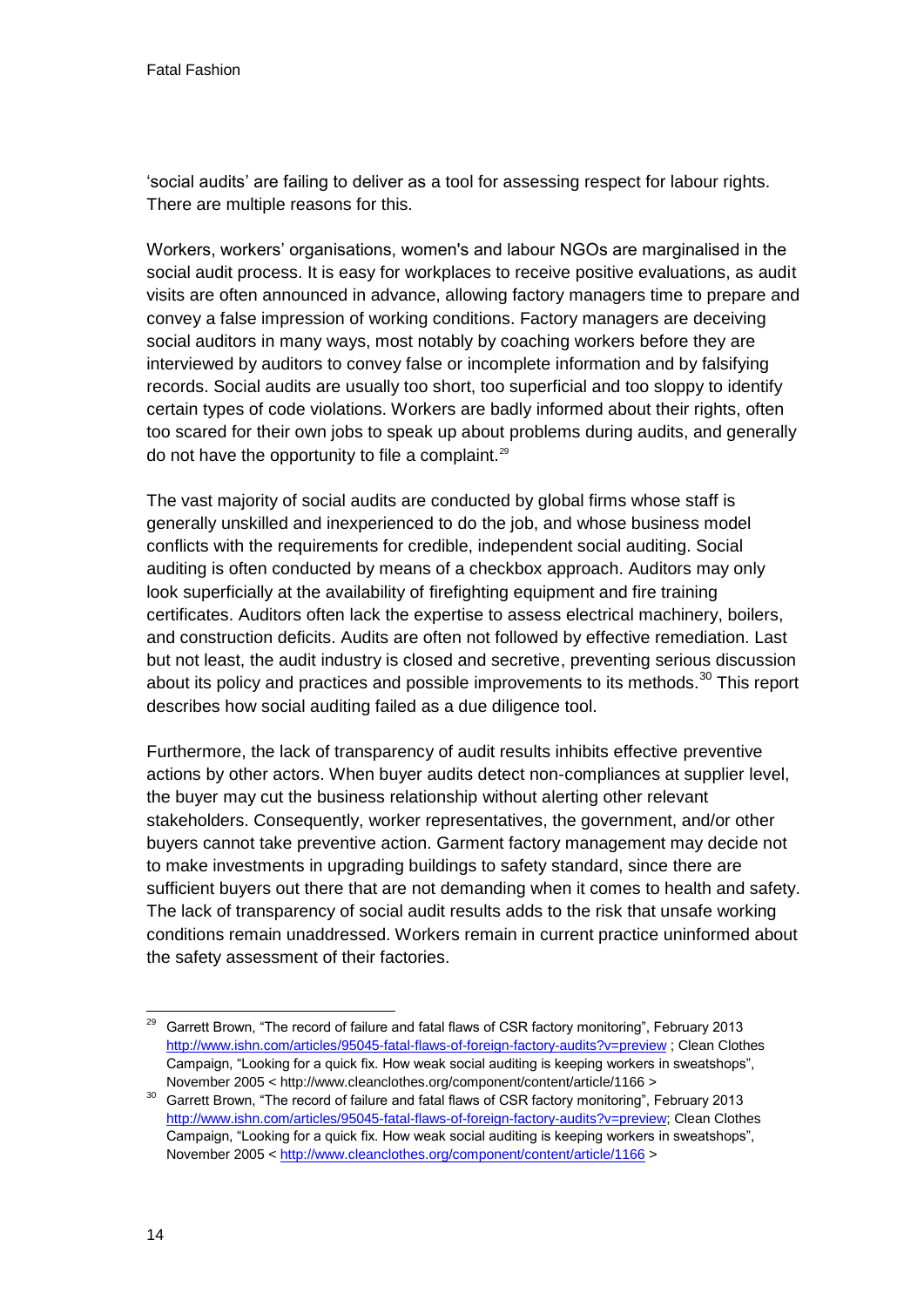

Even in cases where a buyer cuts their business relationship with an unsafe factory, it regularly happens that the same supplier reappears in the supply chain by means of (unauthorised) subcontracting as has been the case for Walmart, Sears and Teddy Smith production at Tazreen Fashions.

### **Purchasing practices**

Other major obstacles to ensuring respect for labour rights are the purchasing practices that buyers impose on their suppliers. CCC and SOMO are of the opinion that purchasing practices should enable and not inhibit suppliers to be decent employers. Currently, however, pricing policy does not take into account the social and environmental quality of sourced products and does not take into account the investment needed for upgrading the building, leaving garment producers with insufficient investment capital. To live up to impossibly short supply lead times imposed by buyers, suppliers exercise excessive pressure on workers to meet production targets, thus violating workers' rights. Furthermore, buyer-supplier relationships in the Ready Made Garment industry are generally unstable: buyers shift orders continuously from supplier to supplier, blocking the economic security needed for suppliers to make investments in building safety. Instead of building stable trading relations with multi-year contracts and placing substantial orders buyers generally look for the cheapest options and allow for the expansion of orders even when factories are knowingly unsafe, or when it can be reasonably expected that higher production volumes will override the capacity of factories, business groups or even countries.

The unstable purchasing relationships between buyers and suppliers, particularly at subcontracting level, inhibit both prevention of safety hazards and their remedy. First of all, suppliers are not motivated to take preventive measures when buyers come and go. Second, unstable business relationships make it is more difficult for buyers to use their leverage to ensure safe buildings and safe practices. Third, once an incident occurs, the factory may be producing for a limited amount of buyers, while many more have "profited" from unsafe (and cheap) production conditions. In fact, the most common answer for buyers when confronted with the presence of their garment products in burned down factories is that the subcontracting was unauthorised or that it concerns samples. This limits their liability, both in legal and non-legal terms.

### **Redress**

Preventive measures taken by business actors along the supply chain in these two cases were clearly inadequate, but even after the tragic events occurred, companies failed to ensure swift and adequate redress for the victims of the fire and their families. Remediation and redress for victims of human rights abuses is another important principle under the corporate responsibility to respect human rights. Civil society groups in Bangladesh and Pakistan, with the support of CCC, global union IndustriALL and others, have developed clear proposals for the involved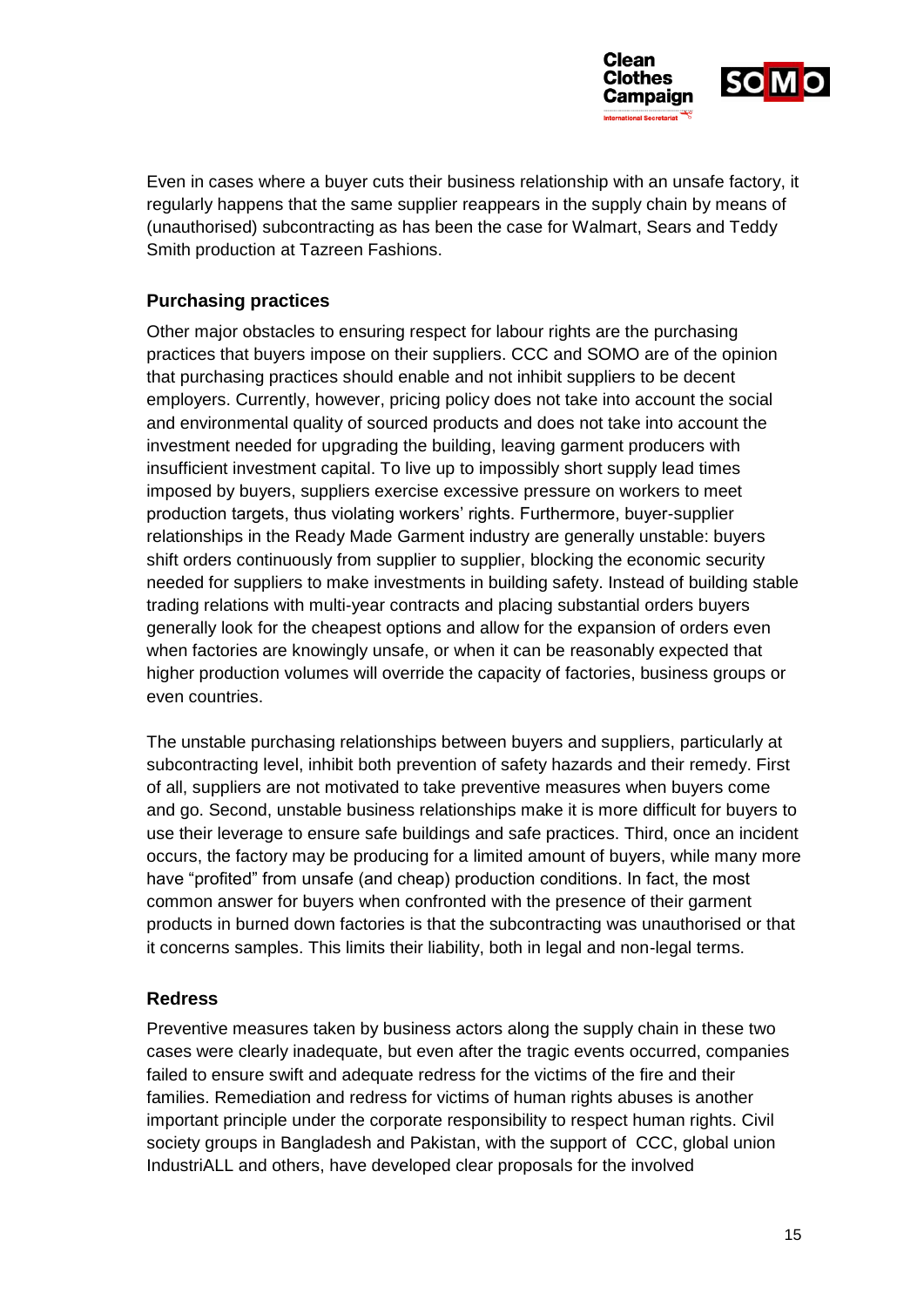<span id="page-16-1"></span><span id="page-16-0"></span>governments, companies and audit firms in order for them to meet their respective duties and responsibilities to respect the rights of the victims of the fires and the garment workers in Bangladesh and Pakistan. These proposals include details regarding compensation and redress. Persistent advocacy by local CSOs, CCC and others has resulted in a number of brands and retailers taking steps in the right direction. After months of campaigning pressure, KiK finally agreed to discuss compensation with local labour rights group PILER. This resulted in an agreement between KiK and PILER signed on 5 January 2013. However, still many demands have not been met to date, as the cases will demonstrate.

# **Compensation**

ILO convention 121 recommends institutionalised compensation schemes.<sup>31</sup> However, Bangladesh and Pakistan have not ratified Convention 121. Full compensation may not automatically be ensured by law and practice. Nevertheless, the highest international labour standard should prevail. According to SOMO and CCC full compensation should include compensation for grief and loss of income, medical and psychological care, payment of wages (and in case a factory closes, negotiated severance) and continuance of worker employment, for the families of the victims, the injured, and workers who are now jobless.

Many of the workers and families affected by the garment fires in both Karachi and Dhaka have not yet received any compensation or have only received compensation that fails to cover the loss of income for the survivors and their families. Many workers and their families risk not getting any compensation at all, due to poor registration of workers, lengthy procedures to establish family relations (e.g. DNA tests), failing communication, and families and workers returning to home villages, amongst other things. In Pakistan, compensation is grounded in law. However, as workers are not registered with social security institutions, compensation is nevertheless out of reach for victims.

<sup>1</sup>  $31$  ILO convention 121 is only ratified by 24 countries, and Bangladesh and Pakistan are not amongst them.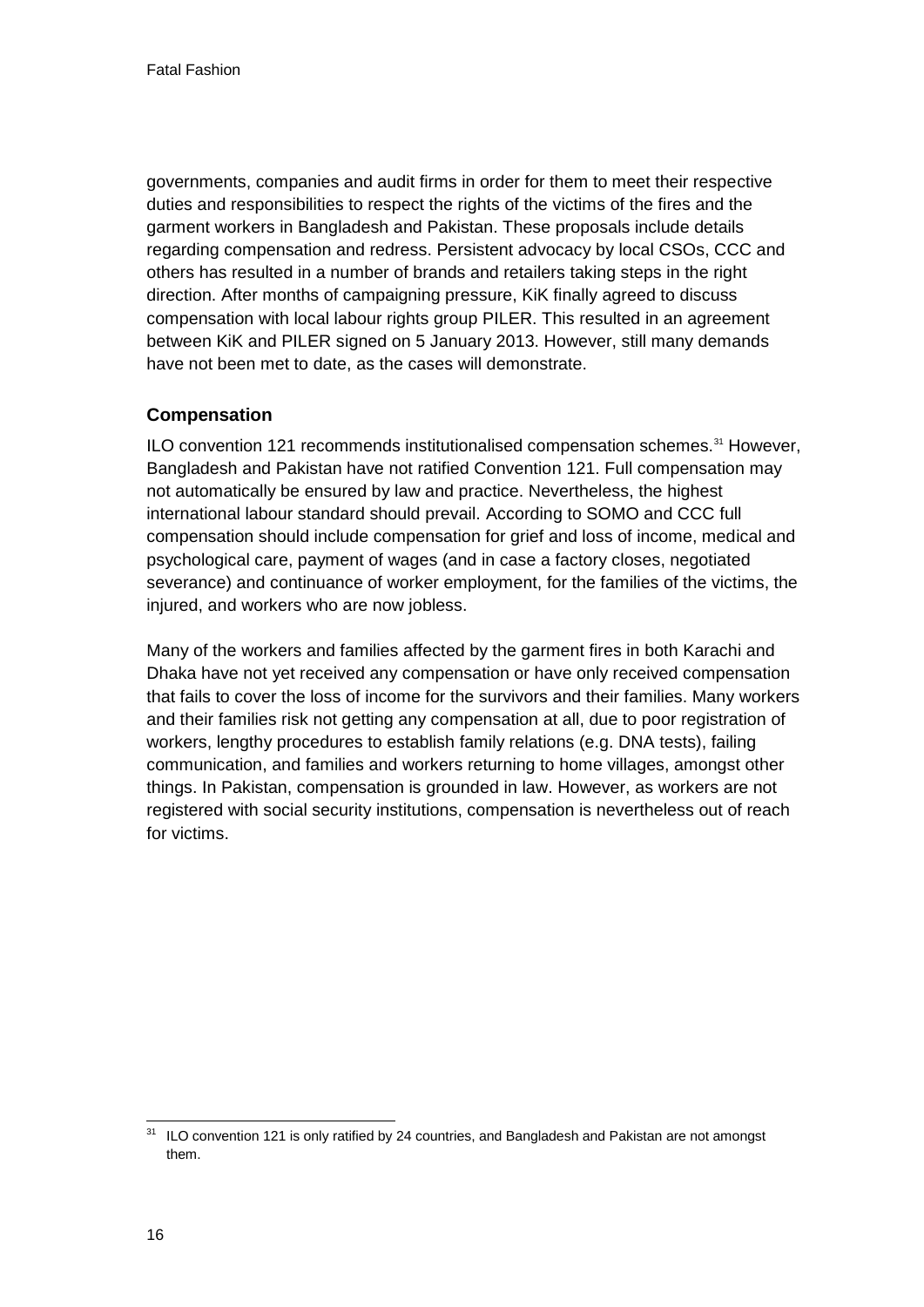

# **3. Ali Enterprises**

# **3.1. Factory fire**

On Tuesday, 11 September 2012, at around 6 pm, a devastating fire broke out at the Ali Enterprises factory in Karachi, Pakistan The fire cost the lives of around 300 workers. Some of the workers were burnt alive. Others died of suffocation. Dozens more were injured, many severely. Months after the tragedy, the exact number of deceased and injured workers is still not clear. An Incident Report issued by the provincial Sindh government on 12 September, one day after the fire, reports 252 casualties. That same day, Geo Pakistan and Channel 4 reported the number of deaths as 289. In an article published by Der Spiegel six weeks after the fire, workers' representatives state that more than 300 people had lost their lives because of the fire. This article mentioned that 63 suspected dead are still officially counted as being missing. The families of these suspected dead provided DNA material so that it could be compared to that of the bodies that have already been recovered. An article in the New York Times published on 7 December, however, spoke of at least 262 workers killed by the fire. Early December, according to the Pakistan Institute of Labour Education and Research (PILER, an NGO based in Karachi), the government had established the official numbers at 262 dead (12 female, 250 male), of which at that time 220 were identified. The combined number of unidentified and missing was 42 as per official account.

Likewise, the number of injured workers is not clear. On 6 October, PILER wrote: "newspapers reports suggest 65 workers having been injured, but this number is unlikely to be accurate." The number of injured is expected to be much higher as Dr. Abdus Salam, form Karachi's Civil Hospital, is quoted by Deutsche Welle as saying that at least 65 workers suffered broken bones after jumping out of windows. He does not speak about workers who suffered other types of injuries.

There are several reasons that might explain the differences in the reported numbers of dead and injured workers. First, the death toll rose because it took rescue workers several days to gain access to certain parts of the factory. In addition, some of the severely injured workers subsequently died.

Days after the fire, there was great confusion about the number of workers that were present when the fire broke out. Estimates ranged from 500 to 1500 workers. There are no attendance papers. In addition, most workers never signed a contract and were not registered as employees of Ali Enterprises with any social security institution. Data compiled by police investigators stated that "on September 11, when the fire broke out, 1,293 people had come to work".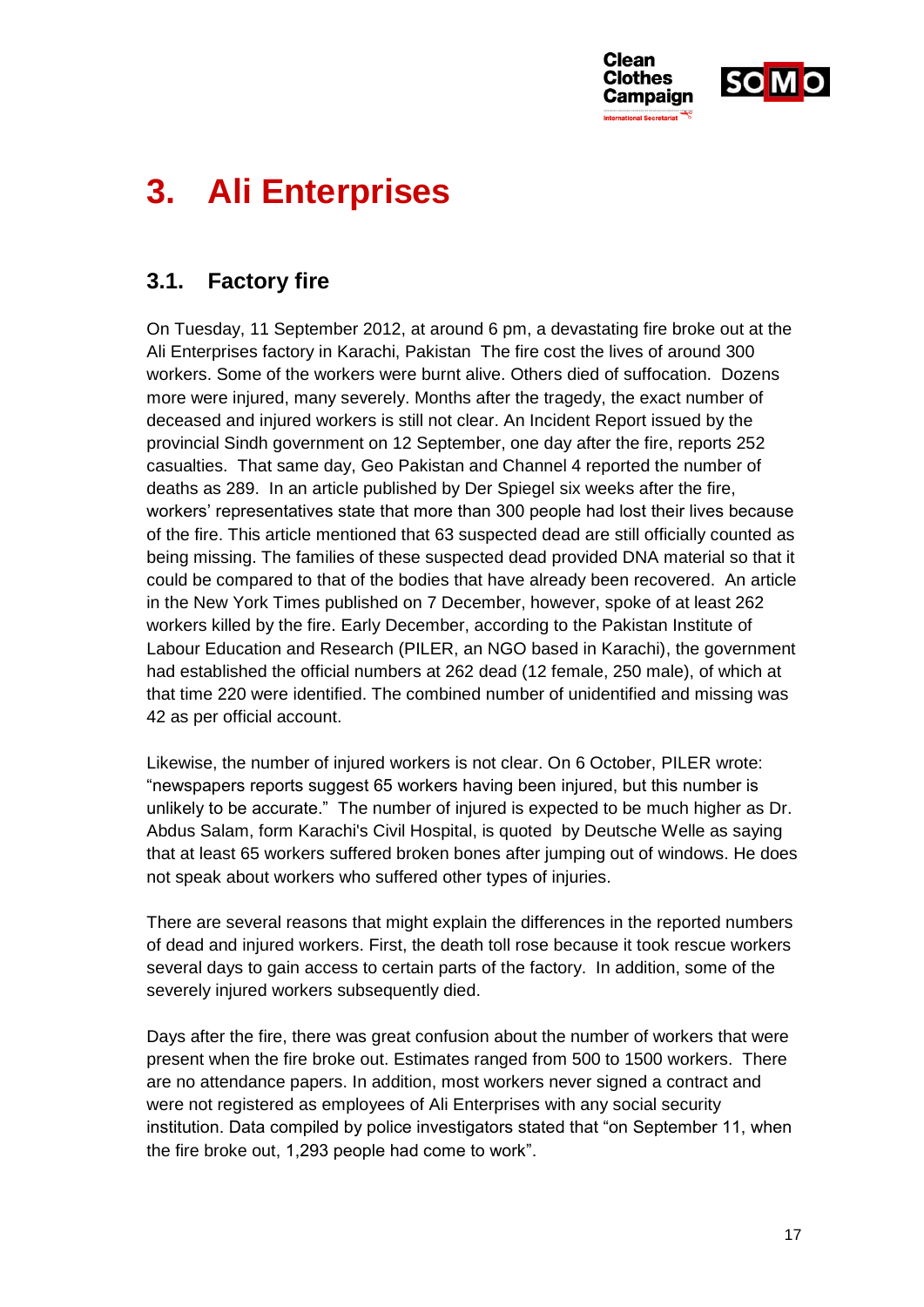The cause of the fire remains unclear. On 13 September 2012, the BBC reported that a faulty electrical switch is thought to have caused a boiler to explode and that the flames set fire to chemicals stored in the building. The Incidence Report of the Sindh government mentions as "possible cause of the fire": "a) short circuiting" and "b) fire at the generator".

The high death toll has been attributed to the fact that workers were trapped inside the factory. There was only one accessible exit; the three other doors were locked. Windows on the lower floors were covered with metal bars. The factory was crammed with combustible materials, including piles of clothes and chemicals, and stairways were blocked. Fire alarms and sprinklers were not in place. The only exit from the basement was through the fabric store, which is where the fire broke out. Those workers still in the basement had no way of getting out and died when the basement filled with boiling water from the attempts to extinguish the fire.

<span id="page-18-0"></span>In an interview with the CCC, a survivor of the Ali Enterprises factory fire reported that all of the windows at Ali Enterprises were barred, preventing workers from escaping the building. The only exits available to workers were staircases located next to lift shafts through which the fire spread to the upper floors of the factory. With the dark and the smoke workers were unable to find their way to these exits. Other potential exits, which included doors between departments, were locked.

In addition, fire fighters did not reach the factory until at least 75 minutes after the blaze erupted. At a certain point, the fire brigade ran out of water. Chief Fire Officer Ehtishamuddin told the Express Tribune that the water supply to the fire station of Sindh Industrial Trading Estates (SITE, an industrial area established by the Sindh government) had been disconnected for years because of unpaid bills. $^{32}$ 

The chief of the Karachi fire department told media reporters that most of the bodies were found in the basement and on the first floor. He added that many bodies were charred beyond recognition and that in some cases rescue workers were not able to identify the victim's gender. Identification of the dead bodies was further hindered by the fact that most workers did not have a contract. Rescue workers said most of the victims died of smoke inhalation, and many of the survivors sustained third-degree burns. Many workers tried to escape from the burning building and jumped from the top floors, suffering broken bones. According to the News International, the majority of victims were below the age of 35 years.

<sup>-</sup> $32$  The Express Tribune, "Baldia factory fire: Fire station in SITE hasn't had water in years over unpaid bills", 29 September 2012 [<http://tribune.com.pk/story/444159/baldia-factory-fire-fire-station-in-site](http://tribune.com.pk/story/444159/baldia-factory-fire-fire-station-in-site-hasnt-had-water-in-years-over-unpaid-bills/)[hasnt-had-water-in-years-over-unpaid-bills/>](http://tribune.com.pk/story/444159/baldia-factory-fire-fire-station-in-site-hasnt-had-water-in-years-over-unpaid-bills/)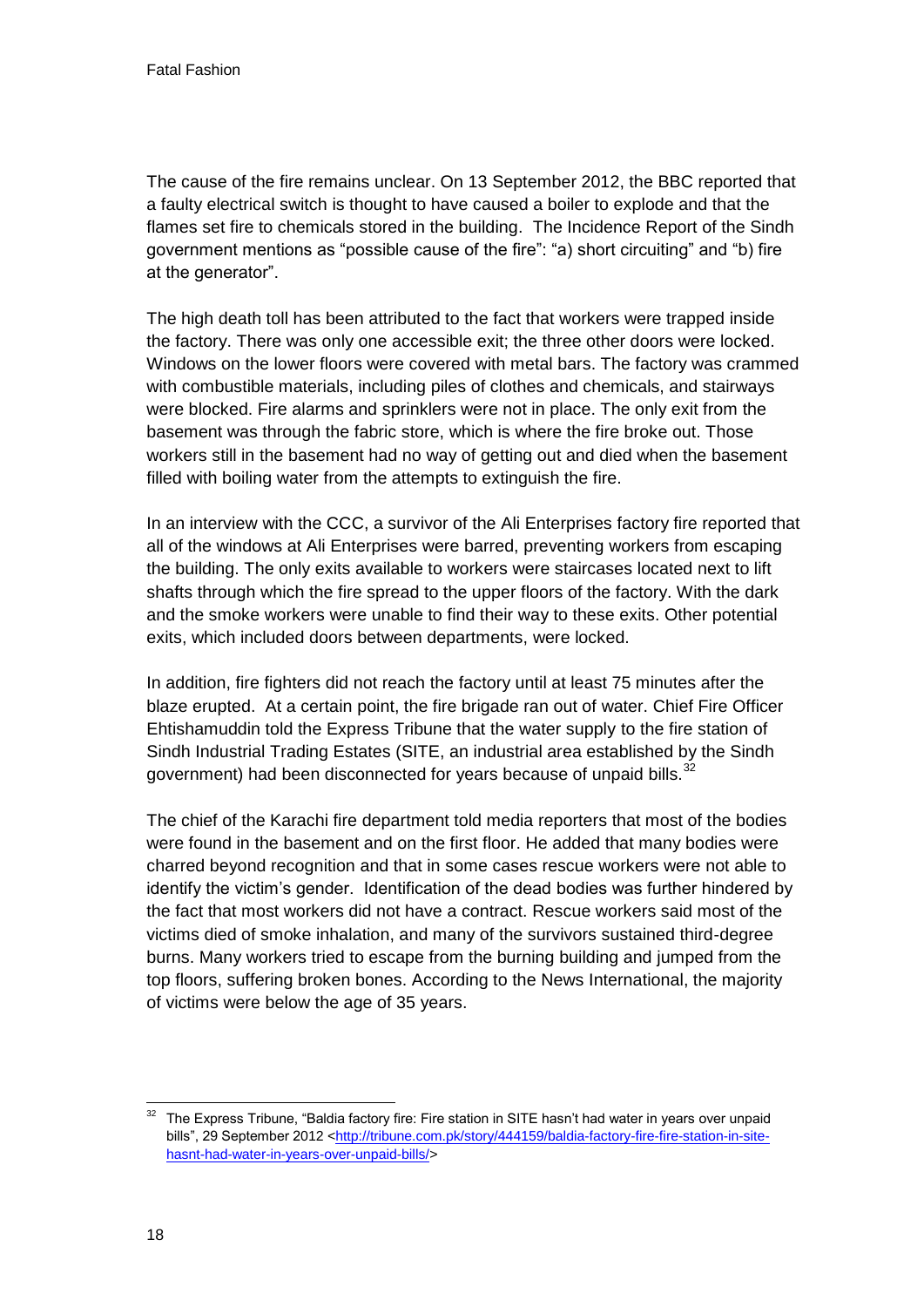

#### **Box 1: Survivors' testimonies**

Mohammad Saleem, 32, who broke a leg after jumping out of the second floor, said he and his colleagues were hard at work late Tuesday. "It was terrible, suddenly the entire floor filled with fire and smoke and the heat was so intense that we rushed towards the windows, broke its steel grille and glass and jumped out," Saleem said. $33$ 

Another survivor, Allah Warayo, said there was a stampede as the fire spread. He ended up jumping from the third floor, but five members of his family did not escape. "We started running towards the exit. There were 150-200 people all running and pushing each other. I fell down unconscious. Then I managed to get some air from a vent. I started screaming. A crane made a hole in the wall and I was able to jump. I begged the rescue workers to help my relatives, but no-one paid any attention."<sup>34</sup>

# **3.2. Company profile**

Ali Enterprises is a manufacturer of denim, woven, knitted and hosiery garments.<sup>35</sup> Production is mainly destined for the European and US markets. The company engages in pattern designing, cutting, stitching, washing, pressing, finishing and packaging textile products and has a production capacity of 10.000 garments a day.<sup>36</sup> There are no financial data publicly available about the company. According to the Chairman of SITE Association of Industry, Irfan Moton, annual sales of Ali Enterprises are estimated to be Rs. 5 billion (USD 51 million). $37$  The company is member of the Karachi Chamber of Commerce and Industries<sup>38</sup> and the Pakistan Readymade Garments Manufacturers and Exporters Association (PRGMEA).<sup>39</sup>

<sup>1</sup> <sup>33</sup> The News International, "Khi factory fire: Death toll rises to 289", 12 September 2012 [< http://www.thenews.com.pk/article-67355-Karachi-factory-fire-death-toll-tops-100](http://www.thenews.com.pk/article-67355-Karachi-factory-fire-death-toll-tops-100) >

<sup>34</sup> BBC News Asia, "Death toll from Karachi factory fire soars", 12 September 2012 < <http://www.bbc.co.uk/news/world-asia-19566851> >

<sup>&</sup>lt;sup>35</sup> Global Traders from Here website, "Ali Enterprises", no date, [< http://www.gmdu.net/corp-133327.html>](http://www.gmdu.net/corp-133327.html) (28 December 2012).

 $\frac{36}{37}$  lbid.

<sup>37</sup> International Herald Tribune, "Factory inferno: Ali Enterprises' assets frozen on SBP orders"*,* 19 September 2012 [<http://tribune.com.pk/story/438777/factory-inferno-ali-enterprises-assets-frozen-on](http://tribune.com.pk/story/438777/factory-inferno-ali-enterprises-assets-frozen-on-sbp-orders/)[sbp-orders/>](http://tribune.com.pk/story/438777/factory-inferno-ali-enterprises-assets-frozen-on-sbp-orders/)

<sup>38</sup> RINA website, "Evidence in Ali Enterprises case: Membership of Chamber of Commerce certificate of Ali Enterprises", no date <http://www.rina.org/en/rina\_details/ali\_enterprises\_certificates.aspx> (20 December 2012).

<sup>39</sup> PRGMEA website, "Member search; Ali Enterprises", no date [<http://prgmea.org/search.asp>](http://prgmea.org/search.asp), (20 December 2012)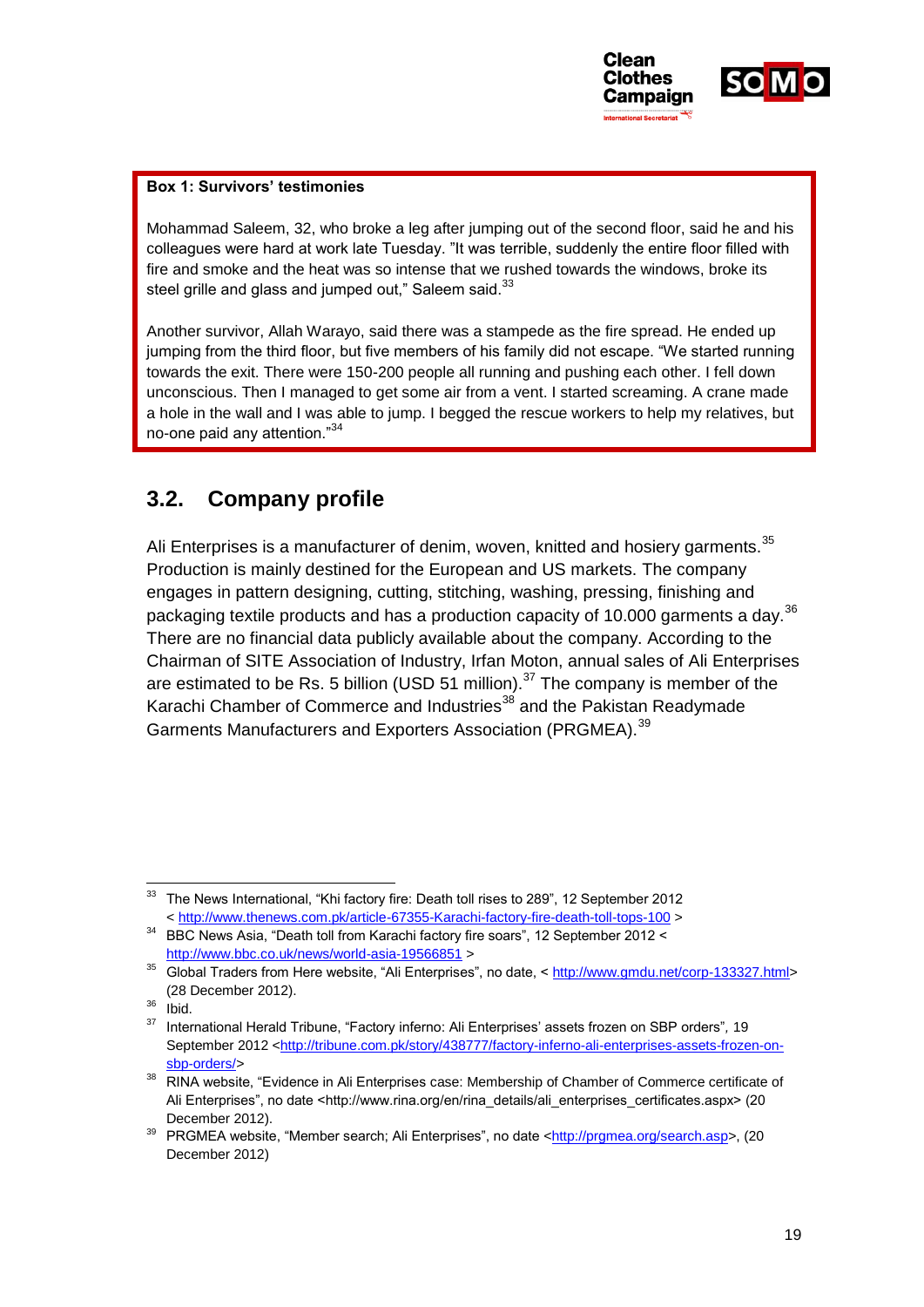### **Ownership**

Ali Enterprises is a private company founded in  $2000^{40}$  and owned by Abdul Aziz Bhaila<sup>41</sup> and his sons Arshad Bhaila and Shahid Bhaila.<sup>42</sup> Shahid Bhaila is the CEO of Ali Enterprises<sup>43</sup>

# **Location/premises**

In September 2012, Ali Enterprises had one operating factory in Karachi, Sindh Province. The factory was located on the Sindh Industrial Trading Estates.<sup>44</sup> The factory was based in a three-storey building (ground floor, first floor and second floor). The building also included a basement.

A 'Certificate of Stability' issued by Al-Habib architects, planners and engineers in March 2012 states that workers will be employed on four floors (basement, ground floor and two floors).<sup>45</sup> However, after the fire, a senior officer with the Federal Investigation Agency – who wished to remain anonymous – told a reporter from the Pakistan News on Sunday that the factory's "plot was actually allotted for a groundfloor, small-industry unit only. Its approved capacity of workers was 250, but the



factory owner expanded the hosiery unit into a leather garment and denim factory and constructed two extra floors illegally and hired 1500 workers."<sup>46</sup>

*Ali Enterprises, after the fire<sup>47</sup>*

- <sup>40</sup> Pakistan Institute of Labour Education and Research, "Ali Enterprises Factory Fire Case: Key Information", 6 October 2012.
- <sup>41</sup> FBR Company Profiles, 4 December 2012, *Company profile Ali Enterprises, Chairman: Mr A Aziz Bhalia*, accessed through LexisNexis on 19 December 2012.
- <sup>42</sup> Pakistan Institute of Labour Education and Research, "Ali Enterprises Factory Fire Case: Key Information", 6 October 2012.
- <sup>43</sup> Ibid
- S.I.T.E. website, "Member profiles", no date [<http://www.siteassociation.org/member\\_company\\_profile.php>](http://www.siteassociation.org/member_company_profile.php), (20 December)
- <sup>45</sup> RINA website, "Evidence in Ali Enterprises case: Membership of Chamber of Commerce certificate of Ali Enterprises", no date <http://www.rina.org/en/rina\_details/ali\_enterprises\_certificates.aspx>, (20 December 2012).
- <sup>46</sup> The News on Sunday, "A criminal over-SITE", 23 September 2012 < <http://jang.com.pk/thenews/sep2012-weekly/nos-23-09-2012/spr.htm#1> >
- <sup>47</sup> Photo retrieved from: Daily News, "Families await bodies after Pakistan factory fire", 2 November 2012 <http://india.nydailynews.com/newsarticle/3845f386e3a5f2fccc2b424f6cb423bd/families-await-bodies-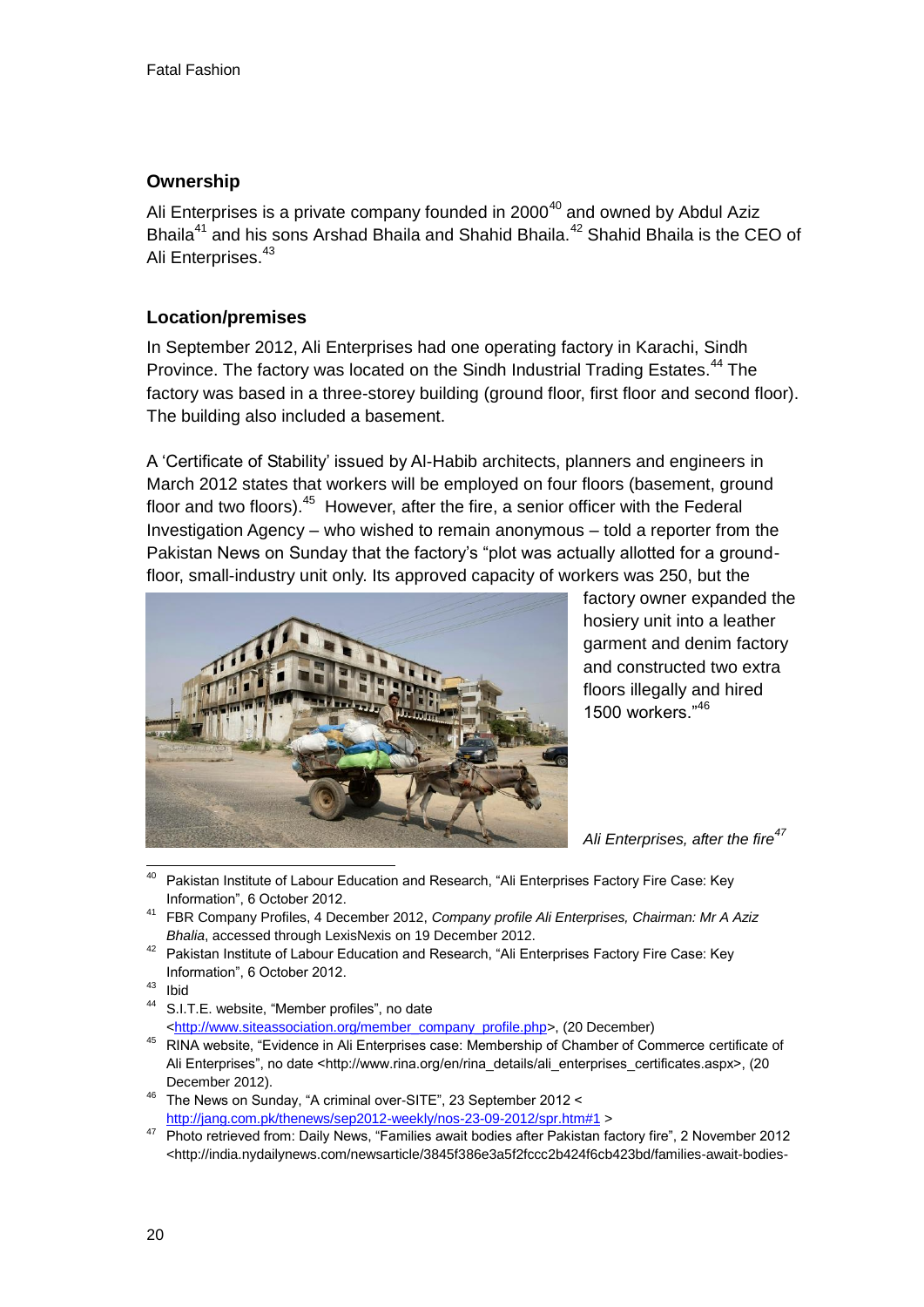

#### <span id="page-21-0"></span>**Workforce**

There is no certainty about the number of workers employed at Ali Enterprises at the time of the factory fire. PILER $^{48}$ , as well as several media reports, speak of a work force of 1,500 to 2,000 workers.<sup>49</sup> The majority of the workers were male, and estimated ages of the majority of the workers are between 20 and 35 years old. A survivor told reporters from Der Spiegel that most of the workers were employed without a contract. Out of the total workforce, only 190 workers were registered with the Employees Old-Age Benefits Institution (EOBI).<sup>50</sup> This means that formally, the factory employed only 190 workers. According to KiK, one of the buyers of Ali Enterprises, the latest report of auditing firm UL Responsible Sourcing (no date given) stated that Ali Enterprises employed 410 workers and that all these workers were given an employment contract. Additionally, KiK wrote that it is investigating how these contradictory statements were possible. $51$ 

The majority of the workers were living in Orangi Town, a poor working-class neighbourhood in Karachi**.** <sup>52</sup> Several survivors said that many workers employed at Ali Enterprises came from far-away areas in Pakistan.<sup>53</sup>

In interviews with reporters from the New York Times, workers said that they worked 60 hours or more a week, sometimes in 24-hour shifts.<sup>54</sup> Workers told reporters from Der Spiegel that they were paid out on a piece-rate basis. "Depending on the size of the order, we earned between €1.50 and €5 every day," says one worker. Hardly any of them made more than 7,000 rupees (USD 72) a month.<sup>55</sup> The same article mentions that workers regularly worked 14 hours a day.

<span id="page-21-1"></span>-

after-pakistan-factory-fire>

<sup>48</sup> Pakistan Institute of Labour Education and Research, "Ali Enterprises Factory Fire Case: Key Information", 6 October 2012.

<sup>&</sup>lt;sup>49</sup> For instance Der Spiegel, 23 October 2012; Dawn.com, "Cause of Baldia factory fire remains mystery as probe proceeds", 21 September 2012 [<http://dawn.com/2012/09/21/cause-of-baldia-factory-fire](http://dawn.com/2012/09/21/cause-of-baldia-factory-fire-remains-mystery-as-probe-proceeds/)[remains-mystery-as-probe-proceeds/>](http://dawn.com/2012/09/21/cause-of-baldia-factory-fire-remains-mystery-as-probe-proceeds/); The New York Times, "Inspectors Certified Pakistani Factory as Safe Before Disaster", 19 September 2012 [<http://www.nytimes.com/2012/09/20/world/asia/pakistan](http://www.nytimes.com/2012/09/20/world/asia/pakistan-factory-passed-inspection-before-fire.html?pagewanted=all)[factory-passed-inspection-before-fire.html?pagewanted=all>](http://www.nytimes.com/2012/09/20/world/asia/pakistan-factory-passed-inspection-before-fire.html?pagewanted=all)

<sup>&</sup>lt;sup>50</sup> International Herald Tribune, "All workers from Baldia factory to get Rs3,600 in pensions, says EOBI", 18 September 2012 <http://tribune.com.pk/story/438223/all-workers-from-baldia-factory-to-get-rs3600in-pensions-says-eobi/>

<sup>&</sup>lt;sup>51</sup> KiK, email correspondence with SOMO and CCC, 26 February 2013.

<sup>52</sup> The New York Times, "More Than 300 Killed in Pakistani Factory Fires", 12 September 2012 [<http://www.nytimes.com/2012/09/13/world/asia/hundreds-die-in-factory-fires-in](http://www.nytimes.com/2012/09/13/world/asia/hundreds-die-in-factory-fires-in-pakistan.html?pagewanted=1)[pakistan.html?pagewanted=1>](http://www.nytimes.com/2012/09/13/world/asia/hundreds-die-in-factory-fires-in-pakistan.html?pagewanted=1)

<sup>53</sup> Der Spiegel, "The Value of a Pakistani Worker Discounter Offers \$1,930 Per Victim in Factory Fire", 23 October 2012 < [http://www.spiegel.de/international/world/criticism-over-damages-offered-by-german](http://www.spiegel.de/international/world/criticism-over-damages-offered-by-german-discounter-for-pakistani-dead-a-862918.html)[discounter-for-pakistani-dead-a-862918.html](http://www.spiegel.de/international/world/criticism-over-damages-offered-by-german-discounter-for-pakistani-dead-a-862918.html) > (4 January 2013).

<sup>54</sup> The New York Times, "The Human Price - Certified Safe, a Factory in Karachi Still Quickly Burned", 7 December 2012 [< http://www.nytimes.com/2012/12/08/world/asia/pakistan-factory-fire-shows-flaws-in](http://www.nytimes.com/2012/12/08/world/asia/pakistan-factory-fire-shows-flaws-in-monitoring.html?pagewanted=all&_r=0)[monitoring.html?pagewanted=all&\\_r=0](http://www.nytimes.com/2012/12/08/world/asia/pakistan-factory-fire-shows-flaws-in-monitoring.html?pagewanted=all&_r=0) >

 $55$  Ibid.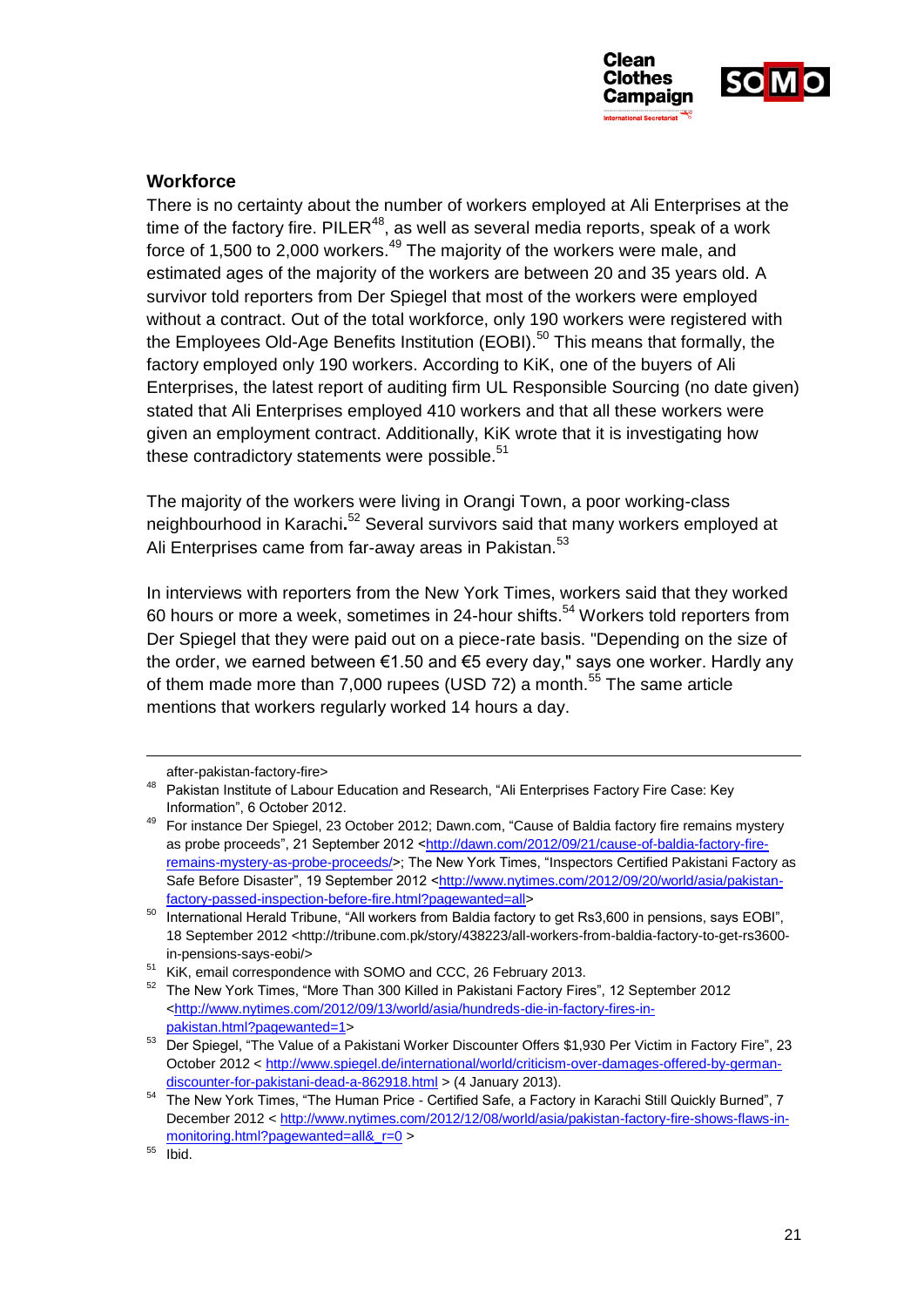# **3.3. Buyers**

To date, German retailer KiK is the only buyer that confirmed sourcing from Ali Enterprises. According to a New York Times article, one reporter found a pair of jeans bearing the Diesel brand on the factory's premises after the fire. In a reaction, Diesel denied sourcing from Ali Enterprises.<sup>56</sup> KiK and the auditing and certification bodies concerned state they are not able to provide information about Ali Enterprises' buyers. KIK, however, is familiar with other buyers, as they indicated to be discussing compensation with other buyers.

# **KiK (Germany)**

After the fire, labels with the name 'OKAY Men' were found in the factory.<sup>57</sup> OKAY is a brand of KiK, a German clothing discounter that operates around 3200 stores throughout Europe.<sup>58</sup> KiK only confirmed sourcing from Ali Enterprises after photos of garments recovered from the factory carrying the 'OKAY' logo were published. From a press release issued by KiK on 18 September 2012 it became clear that KiK had been sourcing from Ali Enterprises at least since 2007.<sup>59</sup>

KiK's Managing Director Sustainability & Corporate Communications Michael Arretz stated that KiK was responsible for 75 per cent of the factory's orders. However, according to an article in Der Spiegel Ali Enterprises workers said that, without a doubt, "at least 90 per cent" of the products produced were intended for KiK. <sup>60</sup> KiK, in its response to a draft version of this report, did not contradict this figure.

# **3.4. Social auditing**

# **Social auditing by buyers: UL Responsible Sourcing (commissioned by KiK)**

KiK requires its suppliers to adhere to the KiK Code of Conduct. Compliance with the Code of Conduct is monitored by KiK or an authorised third party.<sup>61</sup> In the case of Ali

<sup>-</sup><sup>56</sup> Diesel, correspondence with SOMO and CCC, 18 February 2013.

<sup>&</sup>lt;sup>57</sup> The New York Times, "Anger Rolls Across Pakistani City in Aftermath of Factory Fire", 13 September 2012 [< http://www.nytimes.com/2012/09/14/world/asia/anger-and-grief-across-karachi-after-factory](http://www.nytimes.com/2012/09/14/world/asia/anger-and-grief-across-karachi-after-factory-fire.html?pagewanted=all)[fire.html?pagewanted=all>](http://www.nytimes.com/2012/09/14/world/asia/anger-and-grief-across-karachi-after-factory-fire.html?pagewanted=all)

<sup>58</sup> KiK website, "Über Uns", no date [<http://www.kik-textilien.com/unternehmen/de/ueber](http://www.kik-textilien.com/unternehmen/de/ueber-uns/?quelle=shop)[uns/?quelle=shop>](http://www.kik-textilien.com/unternehmen/de/ueber-uns/?quelle=shop) (4 January 2013).

<sup>59</sup> KiK press release, "Stellungnahme", 18 September 2012 [<http://www.kik](http://www.kik-textilien.com/unternehmen/de/presse/pressemitteilungen/unternehmensmeldungen/unternehmensmeldungen-single/date/2012/09/18/article/stellungnahme/)[textilien.com/unternehmen/de/presse/pressemitteilungen/unternehmensmeldungen/unternehmensmeld](http://www.kik-textilien.com/unternehmen/de/presse/pressemitteilungen/unternehmensmeldungen/unternehmensmeldungen-single/date/2012/09/18/article/stellungnahme/) [ungen-single/date/2012/09/18/article/stellungnahme/>](http://www.kik-textilien.com/unternehmen/de/presse/pressemitteilungen/unternehmensmeldungen/unternehmensmeldungen-single/date/2012/09/18/article/stellungnahme/)

<sup>60</sup> Der Spiegel, "The Value of a Pakistani Worker Discounter Offers \$1,930 Per Victim in Factory Fire", 23 October 2012 < [http://www.spiegel.de/international/world/criticism-over-damages-offered-by-german](http://www.spiegel.de/international/world/criticism-over-damages-offered-by-german-discounter-for-pakistani-dead-a-862918.html)[discounter-for-pakistani-dead-a-862918.html](http://www.spiegel.de/international/world/criticism-over-damages-offered-by-german-discounter-for-pakistani-dead-a-862918.html)

<sup>&</sup>lt;sup>61</sup> KiK, "KiK Textilien und Non- Food GmbH Code of Conduct", 1 January 2012 < [http://www.kik-](http://www.kik-textilien.com/unternehmen/fileadmin/media/blaetterkataloge/COC_Eng/index.html)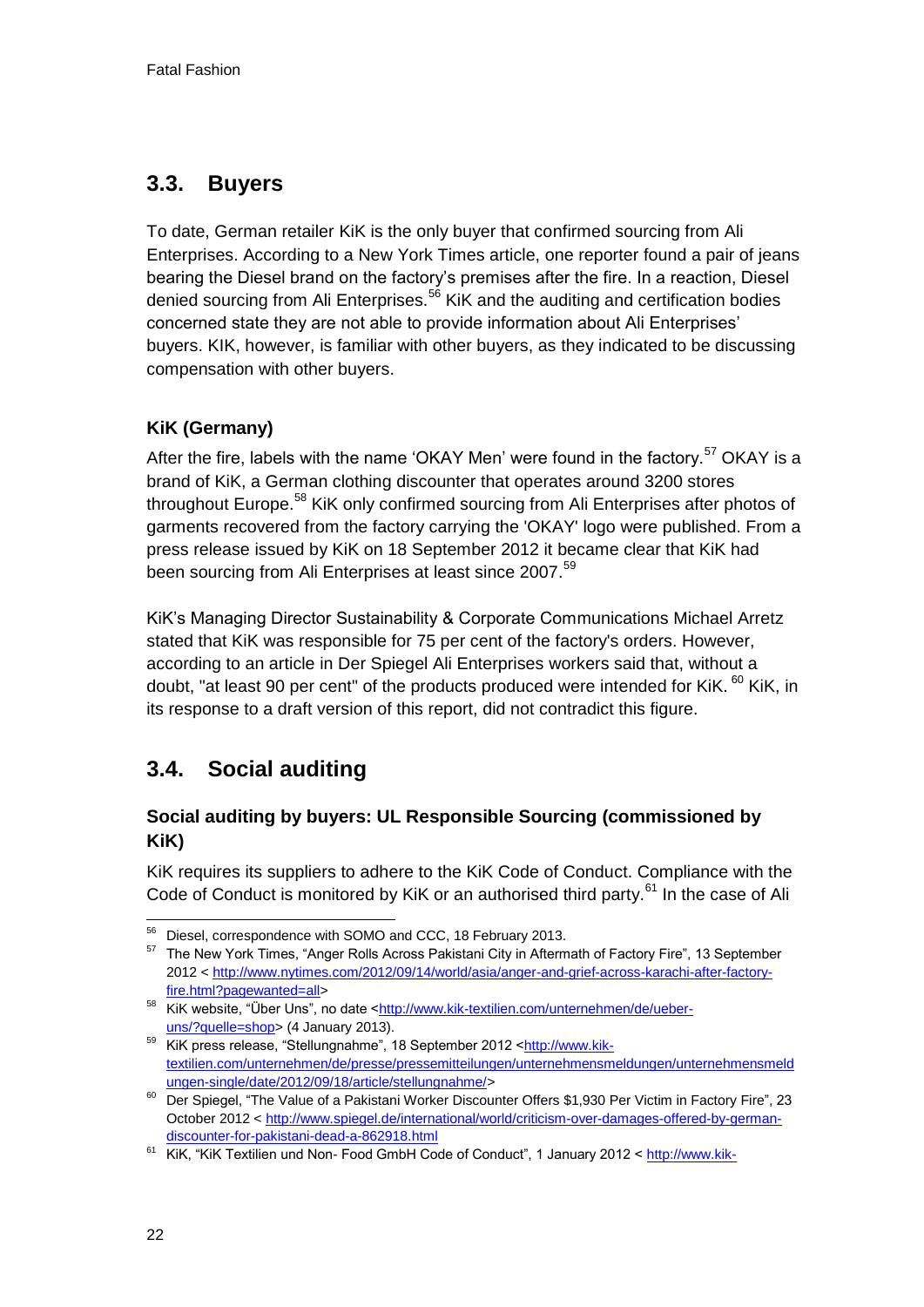

Enterprises, social compliance audits were conducted by UL Responsible Sourcing. KiK's Code of Conduct is based on "the conventions of the International Labour Organisation (ILO) and the respective norms of the United Nations". The code includes provisions regarding "working atmosphere; working hours; compensation; conditions of employment; health and safety at work; forced labour; child labour; discrimination and; freedom of association".<sup>62</sup>

The paragraph on occupational health and safety states:

*"The workplace and the practice of the work must not harm employees' or workers' health and safety. A safe and clean working environment shall be provided. Occupational health and safety practices shall be promoted, which prevent accidents and injury in the course of work or as a result of the operation of employer facilities. These safety practices and procedures must be communicated to the employees as well as to the workers; they have to be trained in its effective usage. The same principles apply to all social facilities and accommodation facilities if provided by the employer."<sup>63</sup>*

KiK stated that three social performance audits were conducted at Ali Enterprises by UL Responsible Sourcing. According to the information available these audits were conducted between 2007 and December 2011. In an article in Der Spiegel, KiK representative Michael Arretz said that no serious shortcomings were found during these audits and that in principle Ali Enterprises was a reliable supplier.

In 2007, UL Responsible Sourcing conducted its first KiK commissioned audit at Ali Enterprises. The 2007 audit report revealed that Ali Enterprises failed to meet safety requirements.<sup>64</sup> According to an article in Der Spiegel during this audit, open cable ends were found as well as unsecured electrical equipment and unlit emergency exits. In addition, the 2007 audit report revealed that working hours exceeded the maximum and were not documented properly.<sup>65</sup> This required corrective actions. In press statements dated 18 September 2012/5 October 2012, KiK wrote that it received an audit report from UL Responsible Sourcing on 30 December 2011, which stated that all necessary corrective actions had been undertaken.<sup>66</sup>

1

[textilien.com/unternehmen/fileadmin/media/blaetterkataloge/COC\\_Eng/index.html](http://www.kik-textilien.com/unternehmen/fileadmin/media/blaetterkataloge/COC_Eng/index.html) >

 $\frac{62}{63}$  Ibid.

 $\begin{array}{c} 63 \\ 64 \end{array}$  Ibid. KiK press release, "Stellungnahme", 18 September 2012 < [http://www.kik](http://www.kik-textilien.com/unternehmen/de/presse/pressemitteilungen/unternehmensmeldungen/unternehmensmeldungen-single/date/2012/09/18/article/stellungnahme/)[textilien.com/unternehmen/de/presse/pressemitteilungen/unternehmensmeldungen/unternehmensmeld](http://www.kik-textilien.com/unternehmen/de/presse/pressemitteilungen/unternehmensmeldungen/unternehmensmeldungen-single/date/2012/09/18/article/stellungnahme/) [ungen-single/date/2012/09/18/article/stellungnahme/](http://www.kik-textilien.com/unternehmen/de/presse/pressemitteilungen/unternehmensmeldungen/unternehmensmeldungen-single/date/2012/09/18/article/stellungnahme/) 

<sup>65</sup> Der Spiegel, "Zuverlässiger Lieferant", 22 October 2012 [<http://www.spiegel.de/spiegel/print/d-](http://www.spiegel.de/spiegel/print/d-89234400.html)[89234400.html>](http://www.spiegel.de/spiegel/print/d-89234400.html) (4 January 2013).

<sup>&</sup>lt;sup>66</sup> KiK press release, "Stellungnahme", 18 September 2012 < [http://www.kik](http://www.kik-textilien.com/unternehmen/de/presse/pressemitteilungen/unternehmensmeldungen/unternehmensmeldungen-single/date/2012/09/18/article/stellungnahme/)[textilien.com/unternehmen/de/presse/pressemitteilungen/unternehmensmeldungen/unternehmensmeld](http://www.kik-textilien.com/unternehmen/de/presse/pressemitteilungen/unternehmensmeldungen/unternehmensmeldungen-single/date/2012/09/18/article/stellungnahme/) [ungen-single/date/2012/09/18/article/stellungnahme/](http://www.kik-textilien.com/unternehmen/de/presse/pressemitteilungen/unternehmensmeldungen/unternehmensmeldungen-single/date/2012/09/18/article/stellungnahme/) > (4 January 2013).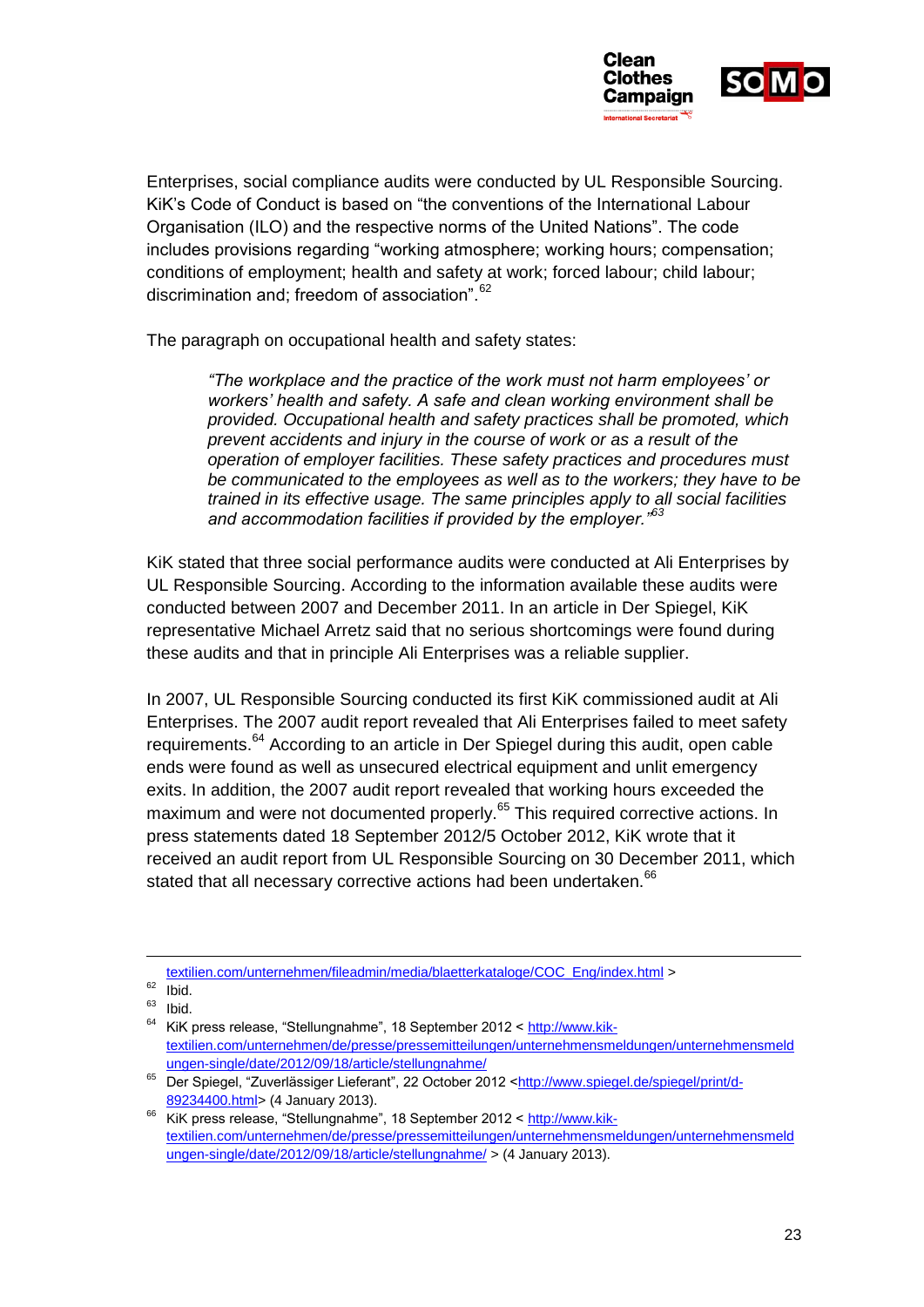#### **SA8000**

The SA8000 standard - developed by Social Accountability International (SAI), a nongovernmental, multi stakeholder organisation – is a social certification standard for socially responsible employment practices, based on the auditing of workplaces.  $67$ More than 3000 facilities have been SA8000 certified worldwide. <sup>68</sup> The SA8000 standard covers various elements, related to the protection of basic human rights of workers, such as; child labour, forced and compulsory labour, health and safety, freedom of association, discrimination etc.

The SA8000 certificate is issued after a certification audit has been carried out. The certification audit is carried out in two stages: the readiness review and the certification audit. These two audits are always announced. Certification lasts for three years, with a series of required surveillance audits (announced and unannounced) throughout this three year period.<sup>69</sup> Outcomes of these audits are not disclosed because, according to SAI, *"workers should be able to share information freely, confidentially, and without fear of retribution."<sup>70</sup>* Workers and their organisations however have repeatedly challenged this and requested SAI to share this information with them and publicly.

The SA8000 standard and audit process is factory based and does not include any requirement to investigate or verify the buyers at a certified company, nor does the process include analysis of buyers at certified companies. The audit process focuses on management systems and the eight performance elements in the SA8000 Standard.<sup>71</sup> Regarding the buyers of Ali Enterprises, CCC, in a letter to SAI and SAAS (Social Accountability Accreditation Services), dated 1 October 2012 writes: "whether or not SAI and SAAS currently have this information, you clearly have the right and responsibility to demand it of your accredited auditing organization, RINA (Registro Italiano Navale Group). We have no doubt that RINA has such information and we have no doubt that SAI and SAAS can get this information from RINA. If you have failed to do so, then you should rectify this immediately".<sup>72</sup>

SA8000 certifications may be issued by certification bodies that have received accreditation from SAAS. SAAS is an accreditation agency founded to accredit and

[intl.org/\\_data/n\\_0001/resources/live/Q&A\\_AliEnterprises\\_8Dec2012.pdf>](http://www.sa-intl.org/_data/n_0001/resources/live/Q&A_AliEnterprises_8Dec2012.pdf)

<sup>67</sup> <sup>67</sup> Social Accountability International website, "SA8000 standard", no date [< http://www.sa](http://www.sa-intl.org/index.cfm?fuseaction=Page.ViewPage&pageId=937)[intl.org/index.cfm?fuseaction=Page.ViewPage&pageId=937](http://www.sa-intl.org/index.cfm?fuseaction=Page.ViewPage&pageId=937) > (4 January 2013).

<sup>68</sup> SAI website, About us, no date [<http://www.sa](http://www.sa-intl.org/index.cfm?fuseaction=Page.ViewPage&pageId=472)[intl.org/index.cfm?fuseaction=Page.ViewPage&pageId=472>](http://www.sa-intl.org/index.cfm?fuseaction=Page.ViewPage&pageId=472), (19 December 2012)

<sup>69</sup> SAI website, "Our work – SA8000 Standard", no date [< http://www.sa](http://www.sa-intl.org/index.cfm?fuseaction=Page.viewPage&pageId=1118&grandparentID=479&parentID=937&nodeID=1#Certification)[intl.org/index.cfm?fuseaction=Page.viewPage&pageId=1118&grandparentID=479&parentID=937&nodeI](http://www.sa-intl.org/index.cfm?fuseaction=Page.viewPage&pageId=1118&grandparentID=479&parentID=937&nodeID=1#Certification) [D=1#Certification](http://www.sa-intl.org/index.cfm?fuseaction=Page.viewPage&pageId=1118&grandparentID=479&parentID=937&nodeID=1#Certification) > (29 January 2013).

<sup>70</sup> SAI response to factory fire , "Q&A: Ali Enterprises Fire in Karachi, Pakistan" 20 September 2012, updated 7 December 2012, [<http://www.sa-](http://www.sa-intl.org/_data/n_0001/resources/live/Q&A_AliEnterprises_8Dec2012.pdf)

<sup>71</sup> SAI/ SAAS, correspondence with SOMO and CCC, 26 February 2013.

<sup>72</sup> ILRF, CCC, MSN, USAS, WRC and AFL-CIO, letter to SAI, 1 October 2012.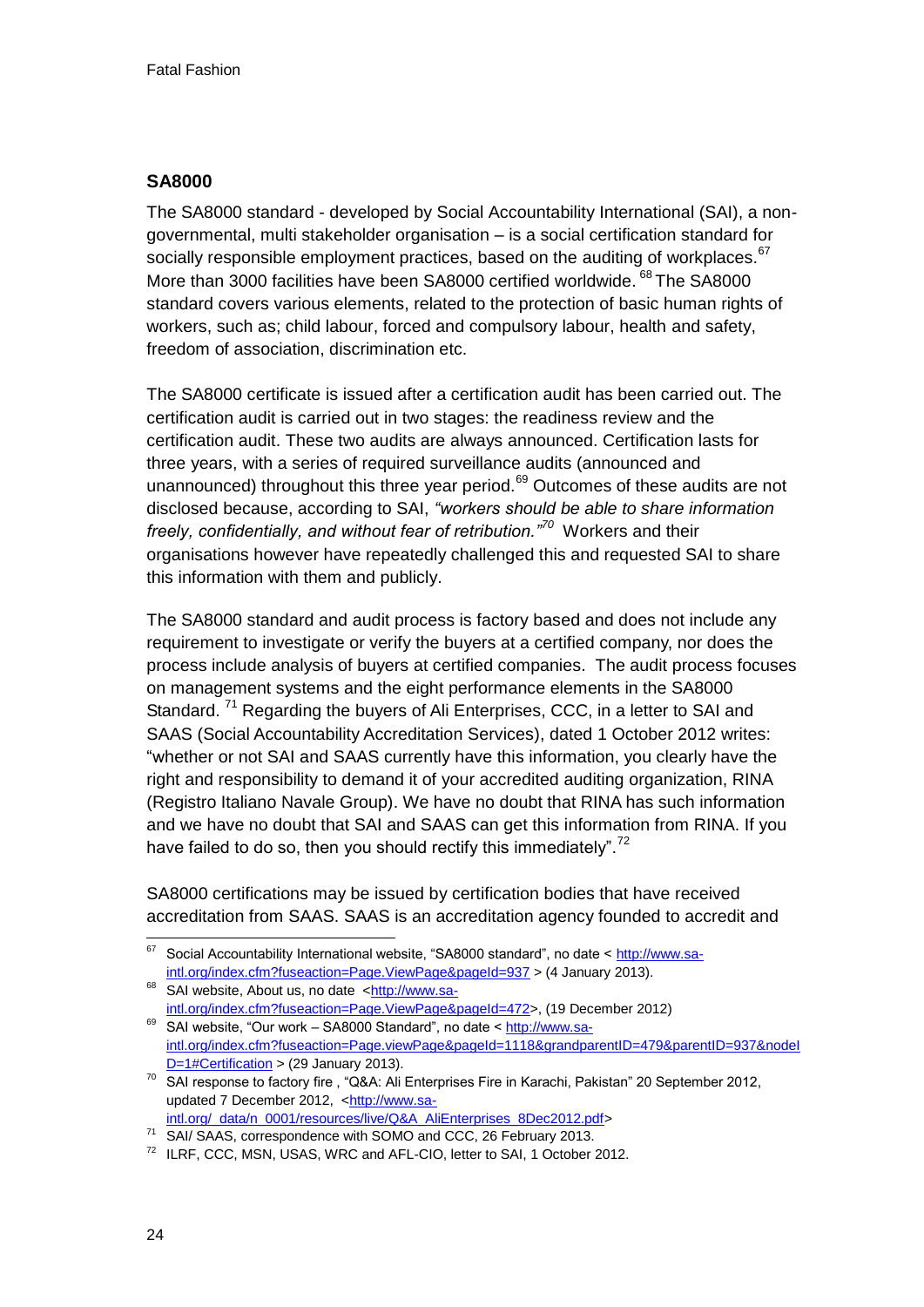

monitor organizations as certifiers of compliance with social standards, including the SA8000 standard.<sup>73</sup>

The Pakistan government had a long-running subsidy programme (2007 – 2012) to encourage the certification of companies to the SA8000 standard in order to advance Pakistan's acceptance as a worthy sourcing base for global buyers. Under the subsidy scheme the government of Pakistan pays half of the cost of an SA8000 certification up to a certain ceiling. Approved consultants preparing companies for the scheme and certification bodies are also signatories to the agreement that pays out fully only when and if a certificate has been issued.

SAI/SAAS claim that the Ali Enterprises application for certification did not come through or use the government incentive programme.<sup>74</sup> SAI/ SAAS state that "neither SAI nor SAAS participated in the establishment or design of the programme. In November 2011, SAAS sent a memo to the three certification bodies then operating in Pakistan expressing its concerns and clarifying expectations in managing the subsidy programme. An excerpt of this memo reads:

*"SAAS finds that a direct contractual agreement between the government of Pakistan and a CB [Certification Body] for direct payment of the latter's certification of an account to SA8000 is not a contravention, in and of itself, of any existing rules or procedures. Nonetheless, it would seem to increase the probability and likelihood of conflict of interest situations. The practice of an entity only paying for the auditing services rendered if the facility passes the certification leads to concern about impartiality - that the CB cannot be impartial in rendering a decision for fear of not being paid for its auditing services. The CB must be able to show how impartiality is maintained in such circumstances."<sup>75</sup>*

Notwithstanding these concerns, the SAAS website shows that Pakistan has the fifth largest number of SA8000 certifications worldwide.<sup>76</sup> Of the 164 certificates issued to facilities in Pakistan, 96 of them were audited by RINA.<sup>77</sup>

### **Certification of Ali Enterprises**

Ali Enterprises received the SA8000 certification on 20 August 2012, just three weeks before the tragedy. Ali Enterprises received the certificate via a complicated process,

<sup>-</sup><sup>73</sup> SAAS website, "home page", no date [< http://www.saasaccreditation.org/](http://www.saasaccreditation.org/) > (26 February 2013).

<sup>74</sup> SAI/ SAAS, correspondence with SOMO and CCC, 26 February 2013.

<sup>75</sup> SAI/SAAS, correspondence with SOMO and CCC, 26 February 2013.

<sup>76</sup> SAAS, "Certified Facilities By Country ", 30 June 2012 [<http://www.saasaccreditation.org/facilities\\_by\\_country.htm>](http://www.saasaccreditation.org/facilities_by_country.htm)

<sup>77</sup> SAAS, "Certification Body certificates, by Country", Q2 2012 [<http://www.saasaccreditation.org/certfacilitieslist.htm>](http://www.saasaccreditation.org/certfacilitieslist.htm)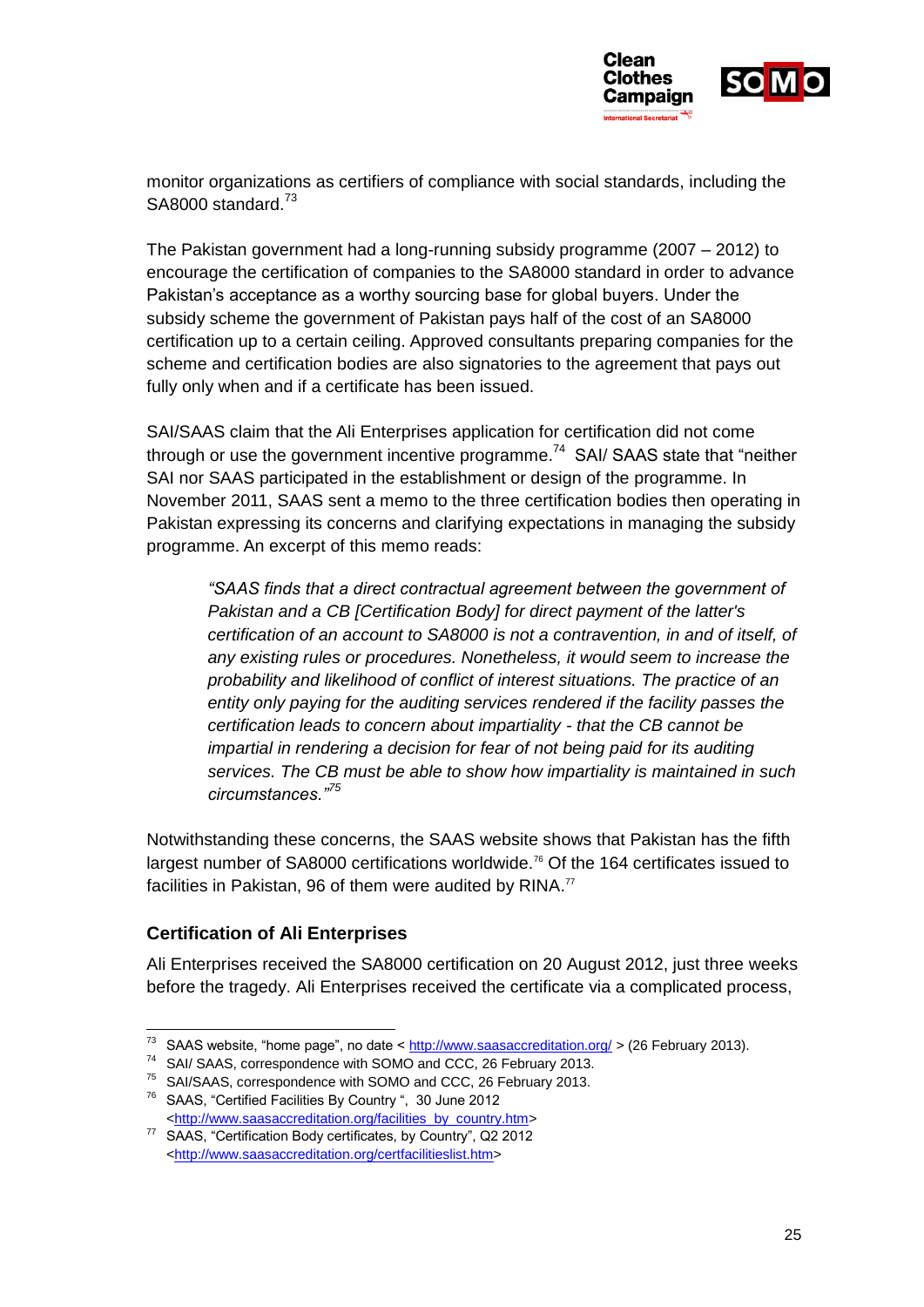which involved subcontracted parties. Ali Enterprises' SA8000 certification was issued by RINA. However, RINA never visited Ali Enterprises. It had subcontracted the Regional Inspection & Certification Agency (RI&CA) from Pakistan to perform the actual audits,<sup>78</sup> an approach allowed at the time by SAAS. RI&CA is not accredited by SAAS and has a controversial reputation because of its unusually high rate of approvals in Pakistan.<sup>79</sup> Certification decisions, based in large part on RI&CA audits reports, were made by RINA.<sup>80</sup>

According to SAI, Ali Enterprises had undergone two announced initial certification audits. The next audit was again going to be an announced visit and the subsequent one was going to be an unannounced visit.<sup>81</sup> According to RINA, Ali Enterprises was visited between 22 June and 5 July 2012 with a total of ten days spent on site. $82$ According to RINA, the audit report from RI&CA mentioned that:

"*Fire extinguisher and fire safety buckets were available in sufficient quantity; "fire extinguishers were visible and accessible to all workers; access to fire extinguishers and passages leading to exits was maintained free from any kind of obstruction; primary exits and emergency exits are kept unlocked while employees are inside facility; emergency procedures exist, including record of regular emergency drills, fire-fighting training."<sup>83</sup>*

According to RINA safety trainings and fire drills were carried out at Ali Enterprises. In addition, emergency exists were in place, as were evacuation plans and fire prevention and extinction measures. According to RINA this is confirmed by certificates and photographs taken on the site during the audit. Among the certificates for Ali Enterprises on the RINA website are the following:<sup>84</sup>

 $\Box$  Basic Training of Fire Fighting certificate, issued by A.S. Fumigation & Fire Services on 2 April 2012. According to the certificate ten workers participated in this training.

<sup>1</sup> Until November 2009, RINA managed the audits and oversight of SA8000 activities from its office in India. After the 2008 terrorist attacks in Mumbai, Pakistan ceased issuing visas to India, creating travel difficulties for RINA employees. Therefore, RINA decided to subcontract RI&CA to conduct audits in Pakistan. Source: SAI, "Q&A: Ali Enterprises Fire in Karachi, Pakistan, 20 September 2012, updated 7 December 2012

[<sup>&</sup>lt;http://www.saintl.org/\\_data/n\\_0001/resources/live/Q&A\\_AliEnterprises\\_8Dec2012.pdf>](http://www.saintl.org/_data/n_0001/resources/live/Q&A_AliEnterprises_8Dec2012.pdf)

<sup>&</sup>lt;sup>79</sup> The New York Times, "The Human Price - Certified Safe, a Factory in Karachi Still Quickly Burned", 7 December 2012 [< http://www.nytimes.com/2012/12/08/world/asia/pakistan-factory-fire-shows-flaws-in](http://www.nytimes.com/2012/12/08/world/asia/pakistan-factory-fire-shows-flaws-in-monitoring.html?pagewanted=all&_r=0)monitoring.html?pagewanted=all&r=0>

<sup>80</sup> SAI & SAAS, correspondence with SOMO and CCC, 26 February 2013.

<sup>81</sup> SAI, "Q&A: Ali Enterprises Fire in Karachi, Pakistan, 20 September 2012, updated 7 December 2012 [<http://www.saintl.org/\\_data/n\\_0001/resources/live/Q&A\\_AliEnterprises\\_8Dec2012.pdf>](http://www.saintl.org/_data/n_0001/resources/live/Q&A_AliEnterprises_8Dec2012.pdf)

<sup>82</sup> RINA, "Statement Ali Enterprises Fire", Update September 21, 2012, [<http://www.rina.org/en/rina\\_details/ali\\_enterprises.aspx>](http://www.rina.org/en/rina_details/ali_enterprises.aspx),

 $83$  Ibid.

 $84$  Ibid.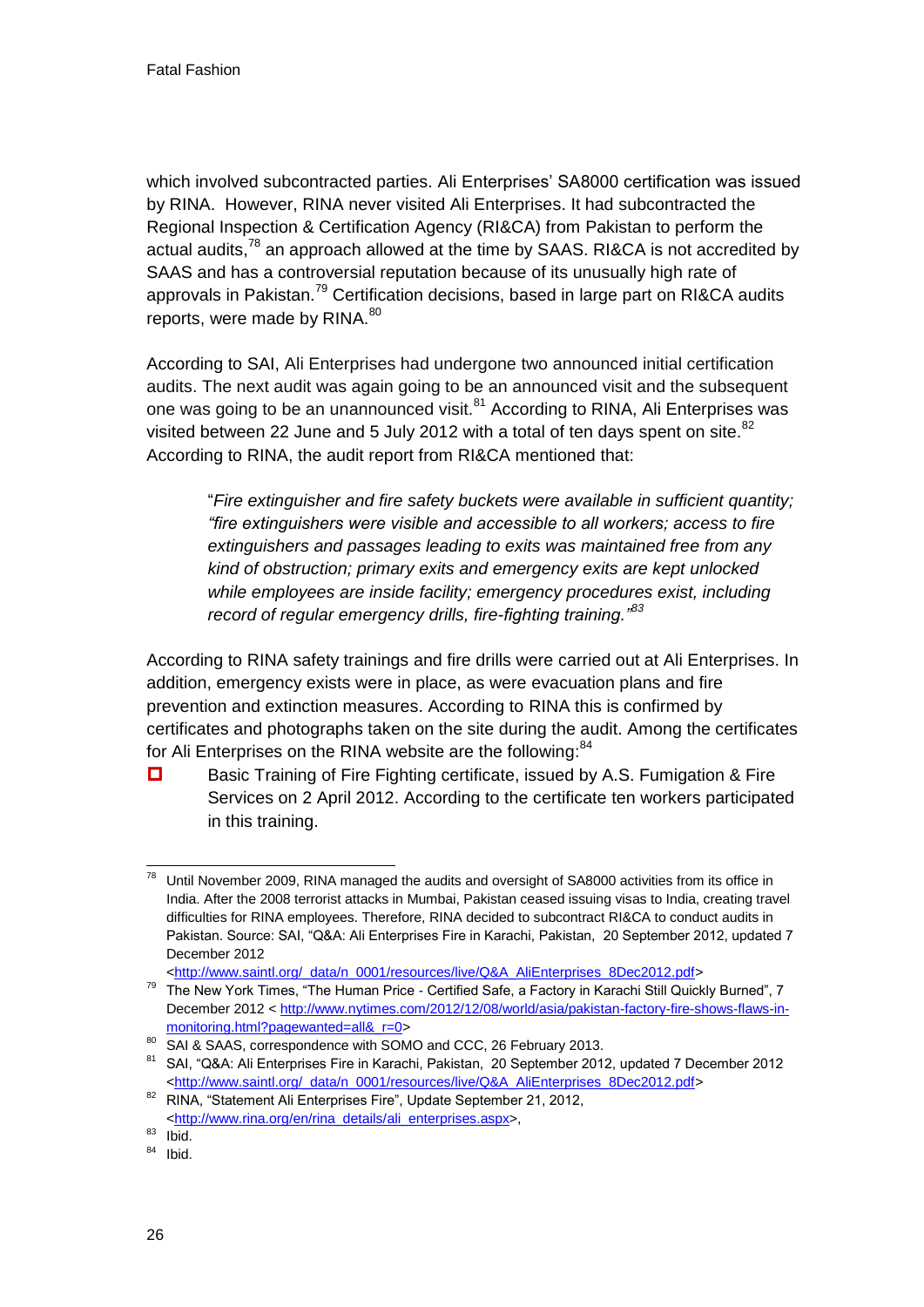

■ Fire Drill certificate, issued by A.S. Fumigation & Fire Services on 2 April 2012. According to this certificate all workers [there is no mentioning of the number of workers] participated in a fire drill on 2 April 2012.

An interview conducted with a survivor of Ali Enterprises by a CCC delegation to Pakistan in January 2013 contradicted these statements. When asked about fire training he categorically stated that neither he nor any of his colleagues had been given any kind of fire training in the one and a half years he had worked at the factory. When the catastrophic fire broke out on 11 September, workers tried to use the fire extinguishers in an attempt to put out the fire but none of workers knew how they were supposed to be used and these efforts failed.<sup>85</sup>

<span id="page-27-0"></span>In addition, a report by the International Labor Rights Forum (ILRF) contains information from a Pakistani auditor who audited Ali Enterprises in 2010 and 2011 on behalf of a well-known international auditing firm and its client, an apparel brand. The auditor told ILRF that he had found several serious non-compliances but that nobody listened to him. He told ILRF that management showed him documents supposedly signed by the workers, stating that they had received both fire safety and first aid trainings as required by law. But workers told him that they had never attended such trainings and they had not signed the documents. In addition, the auditor said that the factory's fire safety exit was opened for auditors, but otherwise locked, with a guard posted in front.<sup>86</sup>

### **Worldwide Responsible Accredited Production (WRAP)**

Worldwide Responsible Accredited Production (WRAP) is an independent, global non-profit organisation dedicated to the certification of facilities engaged in lawful, humane and ethical production.**<sup>87</sup>** WRAP certifies facilities, not brands. The certification process starts when a facility has completed the application form. If a factory demonstrates full compliance with the WRAP principles during an audit conducted by an accredited organisation, it is certified for one year. Unannounced follow-up audits are conducted on a selected number of factories based on a risk profile to ensure they maintain compliance. If they are found not to be in compliance, they either receive a written corrective action plan or they are decertified, based on the severity of the violations.<sup>88</sup> The WRAP Principles cover core labour standards and

<sup>-</sup>Clean Clothes Campaign, Internal report field mission CCC 21-31 January.

<sup>86</sup> International Labor Rights Forum, "Deadly Secrets - What companies know about dangerous workplaces and why exposing the truth can save workers' lives in Bangladesh and beyond", 2012 [<http://www.laborrights.org/creating-a-sweatfree-world/news/new-report-documents-fire-safety-cover](http://www.laborrights.org/creating-a-sweatfree-world/news/new-report-documents-fire-safety-cover-ups-by-us-retailers)[ups-by-us-retailers>](http://www.laborrights.org/creating-a-sweatfree-world/news/new-report-documents-fire-safety-cover-ups-by-us-retailers)

<sup>87</sup> WRAP website, "About WRAP", no date <http://www.wrapcompliance.org/en/certification-program>, (21 December 2012)

<sup>88</sup> WRAP website, "Frequently Asked Questions", no date [<http://www.wrapcompliance.org/en/faqs>](http://www.wrapcompliance.org/en/faqs) (29 January 2013)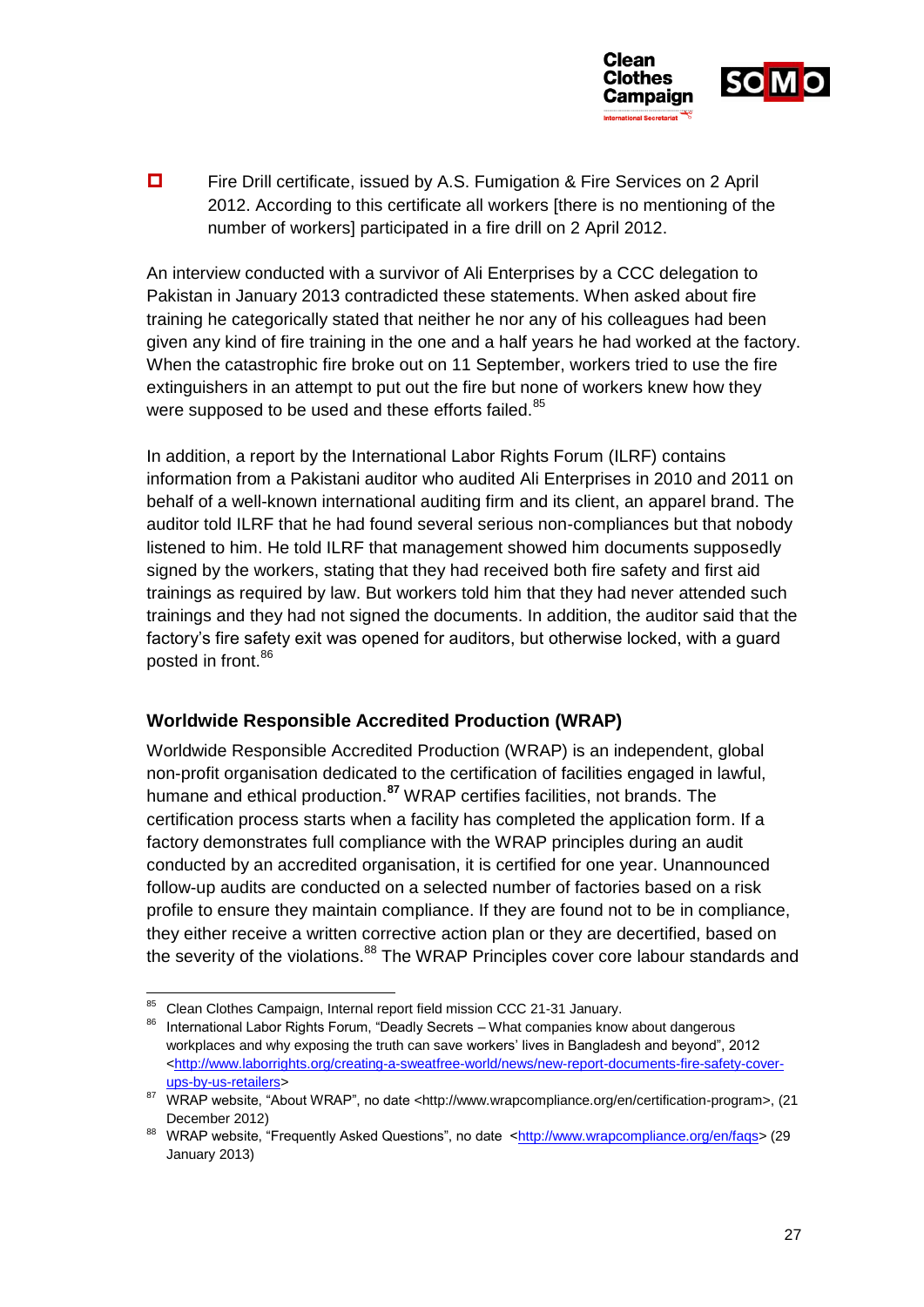include a principle on health and safety ("Facilities will provide a safe and healthy work environment"). <sup>89</sup>

Ali Enterprises was WRAP-certified until late 2011.**<sup>90</sup>** WRAP certified Ali Enterprises in 2007, 2008 and 2010. The certification expired in late 2011 and was not renewed by Ali Enterprises. During the audits, no violations of the WRAP principles were found. In an article in Women's Wear Daily magazine, WRAP Chairman Charles Masten referred to the audits performed at the factory; *"*I can feel comfortable that when that auditor went into the factory on that day and completed an audit, all those entrances and exit were not locked*".<sup>91</sup>* He acknowledged that all bets are off when the auditors leave a factory. "An audit is a snapshot when you go in there," Masten said. "All hell can break loose as soon as the auditors leave. That is the reason that with all WRAP agreements up front, we let them know we will come back unannounced at any time we want to see if they are adhering to our principles. We don't even tolerate doors being obstructed with big shipments that prevent workers from getting in and out of the factory."

# **3.5. Actions undertaken after the fire**

# **Civil society organisations**

The National Trade Union Federation of Pakistan (NTUF) reacted swiftly to the accident by organising a protest demonstration in Karachi on the  $12<sup>th</sup>$  of September. Street protests continued during the weeks following the fire.

IndustriALL launched a petition at LabourStart, an international on-line news and campaign site, targeting the government of Pakistan to ensure compensation would be paid to the families of dead workers, injured workers and that the Ali Enterprises workers continue to receive their salaries. In addition, they called upon the government to arrest the employer and charge him with murder and take action against the labour department and government authorities that failed to ensure the safety and health of these workers. 24,975 people joined this campaign and sent an email to the Pakistan government.<sup>92</sup>

<sup>-</sup>WRAP website, "WRAP 12 principles", no date[<http://www.wrapcompliance.org/en/wrap-12-principles>](http://www.wrapcompliance.org/en/wrap-12-principles), (21 December 2012)

<sup>90</sup> The New York Times, "Certified Safe, a Factory in Karachi Still Quickly Burned", 7 December 2012 <http://www.nytimes.com/2012/12/08/world/asia/pakistan-factory-fire-shows-flaws-inmonitoring.html?pagewanted=all&\_r=0>

<sup>91</sup> Women's Wear Daily magazine, "Fashion's Safety Rules Attract Global Focus", 21 September 2012, <http://www.hballp.com/images/news/tengram.pdf>

 $92$  Labour Start Campaigns, "Pakistan: Make textile factories safe", no date <http://www.labourstartcampaigns.net/show\_campaign.cgi?c=1570>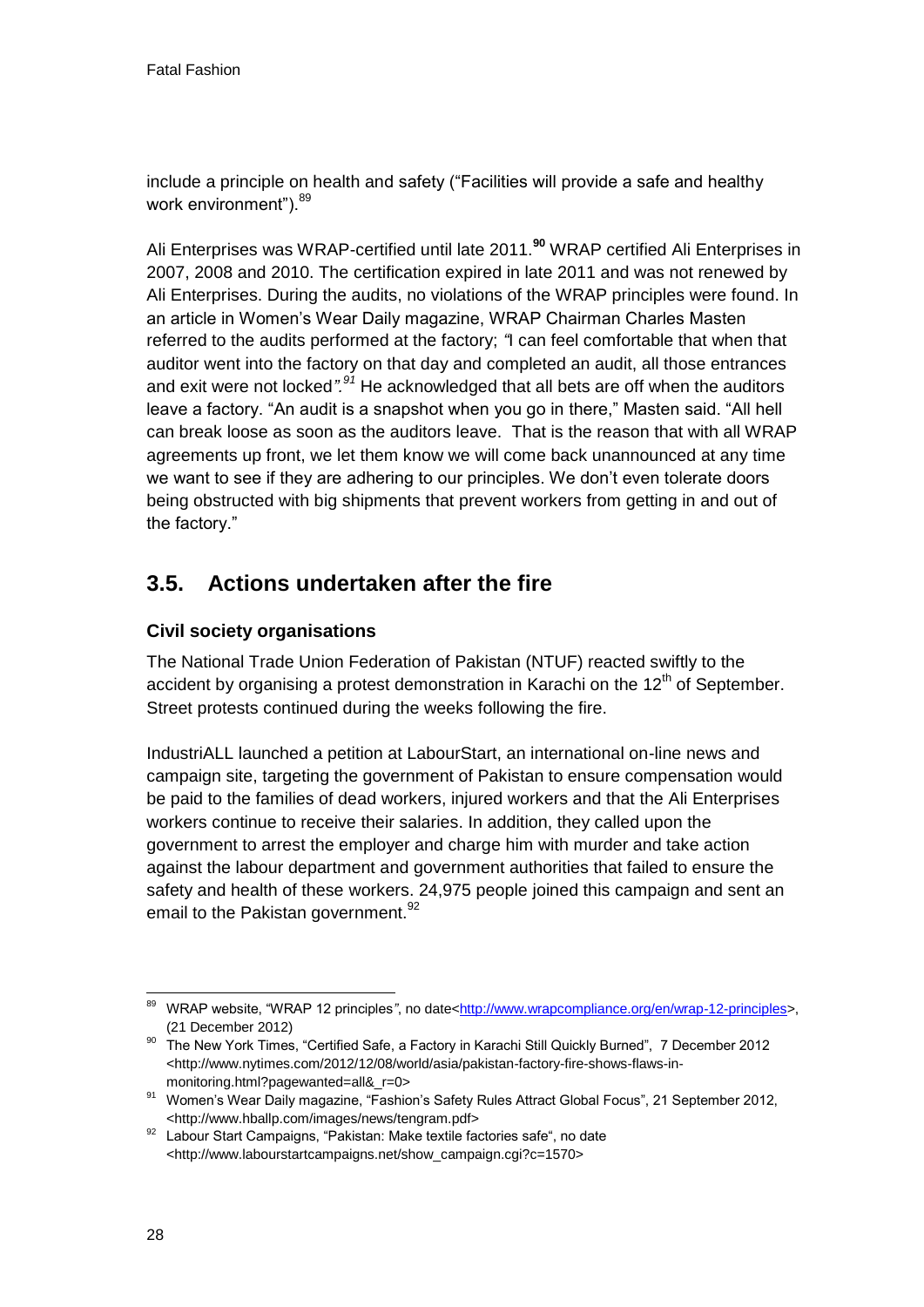

On the 22<sup>nd</sup> of September, the Workers Rights Movement (WRM) was formed, consisting of 70 trade unions, labour and human rights organisations, youth, women, and student organisations, and political parties, amongst others. The WRM aims to launch a movement for the implementation of labour laws, compensation to the families of the deceased workers, compensation for the injured and for other workers who lost their livelihoods due to the fire, closure of the factory, and the arrest of factory owners and confiscation of their assets and bank accounts.<sup>93</sup>

Based on news reports, worker interviews and labels found on-site, CCC contacted brands and retailers. On 17 September 2012, CCC released information that KIK had been found as a major buyer, yet the company refused to take action with respect to compensation, disclosing audit reports and engaging with worker representatives in Pakistan.<sup>94</sup> This was followed by an international campaign aimed at KiK, launched on 16 October 2012. The demands, developed with the Workers Rights Movement, are that KIK ensures transparency, compensation and employment, preventive measures and supports an independent investigation (see box 2).<sup>95</sup>

On the 1<sup>st</sup> of October 2012, prior to the SAI Advisory Board Meeting on 9-11 October. international labour groups sent a letter to SAI, followed by a press release, demanding disclosure of audit reports and buyer names.  $96$  In an answer to this letter, SAI and SAAS denied any responsibility for the fire citing confidentiality agreements as the reason neither they nor the Italian auditing company, RINA, can share any information they possess about the factory.<sup>97</sup>

<sup>1</sup> Labor Rights Blog, "Worker Rights Movement Formed, Launching Movement Against Factory Fire Culprits", no date [< http://laborrightsblog.typepad.com/international\\_labor\\_right/2012/09/worker-rights](http://laborrightsblog.typepad.com/international_labor_right/2012/09/worker-rights-movement-formed-launching-movement-against-factory-fire-culprits.html)[movement-formed-launching-movement-against-factory-fire-culprits.html](http://laborrightsblog.typepad.com/international_labor_right/2012/09/worker-rights-movement-formed-launching-movement-against-factory-fire-culprits.html) > (18 February 2013)

<sup>94</sup> Clean Clothes Campaign, " Pakistan fire victims producing for German low-cost retailer KIK", 17 September 2012<http://www.cleanclothes.org/media-inquiries/press-releases/pakistan-fire-kik>

<sup>95</sup> Clean Clothes Campaign, "Urge KIK to identify buyers and pay compensation to Pakistan fire victims", 16 October 2012 [< http://www.cleanclothes.org/urgent-actions/kik-appeal](http://www.cleanclothes.org/urgent-actions/kik-appeal) >

<sup>96</sup> AFL-CIO, Clean Clothes Campaign, International Labor Rights Forum, Maquila Solidarity Network, United Students Against Sweatshops and Workers Rights Consortium, "letter to SAI", 1 October 2012.

<sup>97</sup> SAI, "Response'to'ILRF,'CCC,'WRC,'MSN,'NTUF'joint'press'release,' "Factory'certification'body'fails'to'assist'victims'of' Karachi'factory'fire"', 15 October 2012.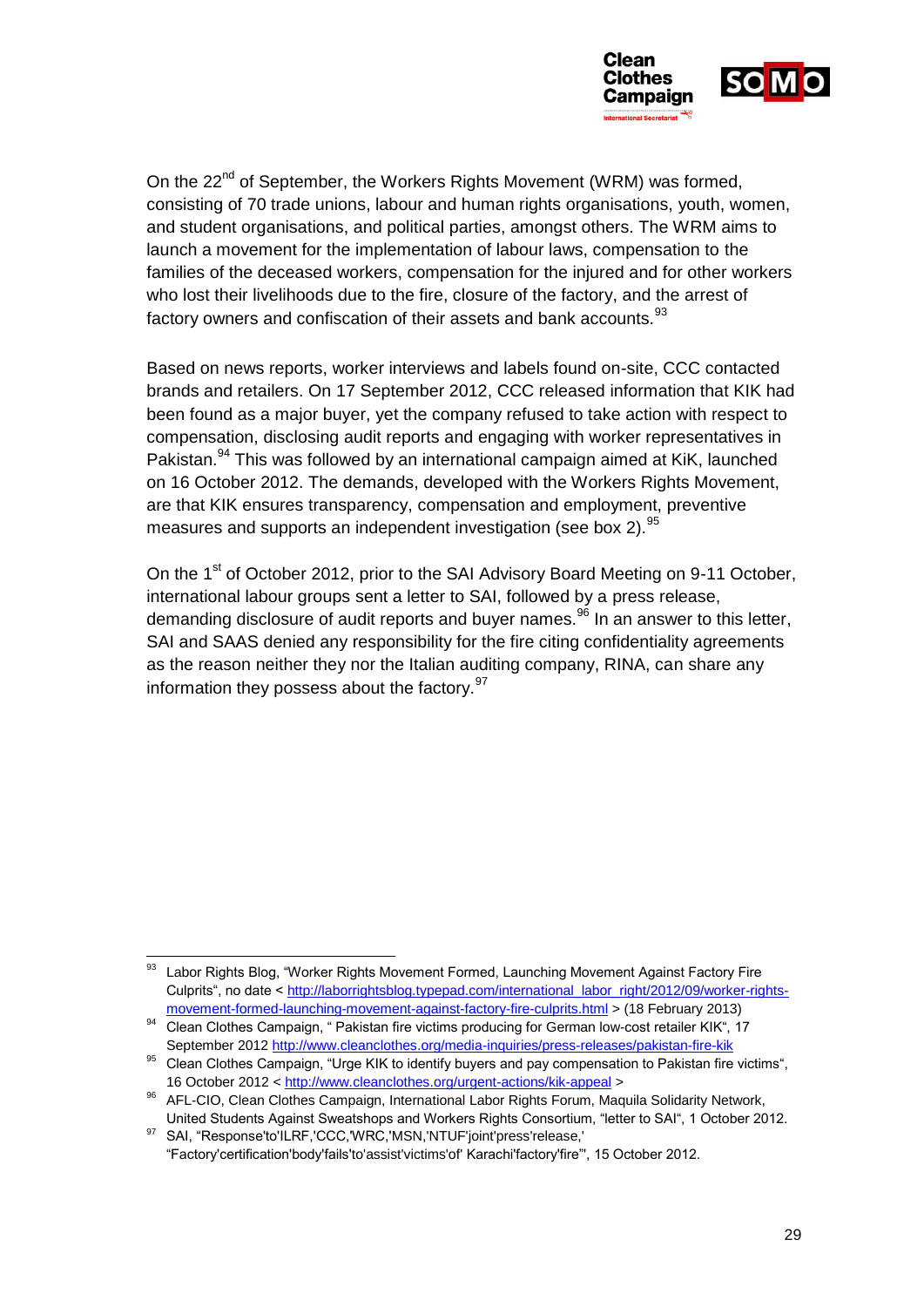#### **Box 2: Demands towards KiK**

**- Transparency:** disclose audit reports of UL Responsible Sourcing (hired by KIK) and disclose the names of other buyers sourcing from Ali Enterprises and with which KIK claims to be negotiating.

**- Compensation, wages and employment to victims:** negotiate directly with the Workers Right Movement to ensure all the injured workers receive full medical care without charge, that wages continue to be paid, that the families of the dead workers and the injured receive full compensation and a pension covering future loss of income, and that survivors will be provided employment at other KiK supplying factories.

**- Preventive measures:** take measures to prevent future disasters. This includes a full safety review of all suppliers involving worker representatives; providing health and safety training for all workers; ensure that workers can freely organize and express themselves; publicly disclose the supplier list; ensure all workplaces are registered and that all workers have a contract; pay prices that allow for all necessary remediation measures to be undertaken.

**- Investigation into the cause of the fire:** actively support and participate in a full, independent and transparent investigation into the cause of the fire. This investigation should look at the failure of government, owner and buyers to prevent, detect or remediate the violations of occupations health and safety rules and labour laws that led to the death of more than[one hundred workers. This investigation should also yield a complete list of those who died in the factory fire.

#### **Judicial actions**

The police arrested factory owners Arshad Bhaila and Shahid Bhaila after their prearrest bail applications were rejected on October 6, 2012. Abdul Aziz Bhaila, father of the Bhaila brothers and co-owner of the factory, was granted bail due to health issues.<sup>98</sup> Police in Karachi had registered a murder case against the owners. However, two weeks after Prime Minster Mr. Ashraf recommended in an address to Karachi business leaders on 29 December 2012 that the main murder charge against the Bhaila brothers – one that carries a potential death sentence – would be withdrawn, a senior police official applied with the court to have the charges dropped.<sup>99</sup> The court has accepted a petition from labour rights groups, including PILER, to prevent removal of these charges.

<sup>1</sup> <sup>98</sup> The Express Tribune, "Court calls up prosecutor to argue Baldia factory owners' bail plea", 22 January 2013 [< http://tribune.com.pk/story/497140/court-calls-up-prosecutor-to-argue-baldia-factory-owners-bail](http://tribune.com.pk/story/497140/court-calls-up-prosecutor-to-argue-baldia-factory-owners-bail-plea/)[plea/](http://tribune.com.pk/story/497140/court-calls-up-prosecutor-to-argue-baldia-factory-owners-bail-plea/) >

<sup>99</sup> The News York Times, "Pakistan's Premier Intervenes in Fire Inquiry", 24 January 2013 [<http://www.nytimes.com/2013/01/25/world/asia/pakistans-ashraf-intervenes-in-fatal-fire](http://www.nytimes.com/2013/01/25/world/asia/pakistans-ashraf-intervenes-in-fatal-fire-investigation.html?_r=1&)[investigation.html?\\_r=1&>](http://www.nytimes.com/2013/01/25/world/asia/pakistans-ashraf-intervenes-in-fatal-fire-investigation.html?_r=1&)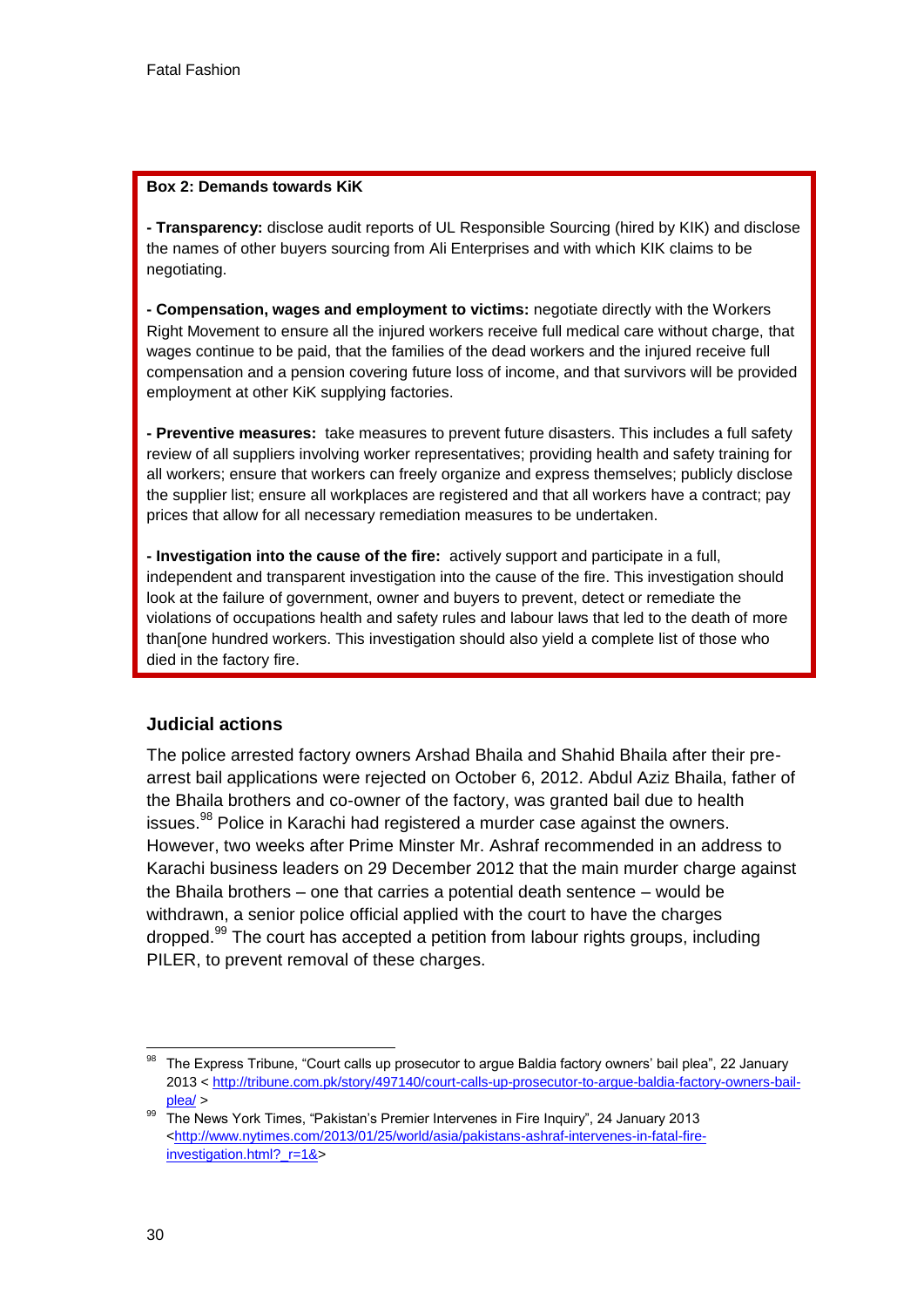

On the 11<sup>th</sup> of February 2013 the Sindh High Court awarded bail to all the accused. Factory owners Arshad Bhaila and Shahid Bhaila had to submit security bonds worth RS 1 million while the other accused had to submit bonds worth RS. 2000.<sup>100</sup> On 18 September 2012, PILER, together with other CSOs, trade unions and  $i$ ndividuals,<sup>101</sup> filed a petition with the Sindh High Court. The petition pleas for the following: (1) establish a judicial commission that should investigate the causes of the fire; assign responsibility and liability; determine compensation for families of the victims and; issue recommendations for the avoidance of industrial tragedies; (2) demand reasonable and appropriate financial compensation for the victims to be paid by Ali Enterprises, the Government of Pakistan and the Government of Sindh; (3) conduct a criminal trial against the accused (factory owners) and; (4) Direct the Government of Sindh and the Provincial Labour Ministry to immediately conduct a survey and inspection of all labour establishments, factories and industrial units in the Sindh Province, in order to ensure the implementation of fire and safety provisions under the labour laws and to submit a comprehensive report in this regard to the court. 102

### **Follow-up actions by SAI and SAAS**

In a response to a draft version of this report SAI, as the SA8000 standard owner, wrote that it has identified numerous revisions and changes to improve the current accreditation and certification methods and requirements. SAI wrote that "a wide range of changes in the certification and the accreditation system are necessary to avoid the award of certificates to facilities not actually in compliance with SA8000." Risk factors must be identified in order to provide potential indicators of nonconformance. No further specification on what these changes would include has been given. The SA8000 Standard and Guidance Document is being reviewed and amended, with key focus on the health and safety element.<sup>103</sup> SAI further writes that "one of the many learnings" for SAI is that "the identification of buyers at certified factories is of such great interest to stakeholders that any such information in an SA8000 audit must be verified". It remains unclear if this information, if available, will be made public. SAI adds that it will be working with SAI corporate member companies on these issues and will call on governments to enforce their labour  $laws.<sup>104</sup>$ 

<sup>-</sup><sup>100</sup> The Express Tribune, "Baldia factory fire: SHC grants bail to all accused", 11 February 2013 [<http://tribune.com.pk/story/505684/baldia-factory-fire-shc-grants-bail-to-all-accused/>](http://tribune.com.pk/story/505684/baldia-factory-fire-shc-grants-bail-to-all-accused/)

<sup>&</sup>lt;sup>101</sup> Pakistan Fisher Folk Forum, National Trade Union Federation, Hosiery Garments Textile, Human Rights Commission of Pakistan, and legal activist Javed Iqbal Burki.

<sup>&</sup>lt;sup>102</sup> South Asia Citizens Web, "Pakistan: Labour and rights groups petition the Sindh High Court on the Baldia Town factory fire incident on Sept 11, 2012, in Karachi", 23 September 2012 [<http://www.sacw.net/article2873.html>](http://www.sacw.net/article2873.html)

<sup>103</sup> SAI and SAAS, correspondence with SOMO and CCC, 26 February 2013.

<sup>&</sup>lt;sup>104</sup> SAI and SAAS, correspondence with SOMO and CCC, 26 February 2013.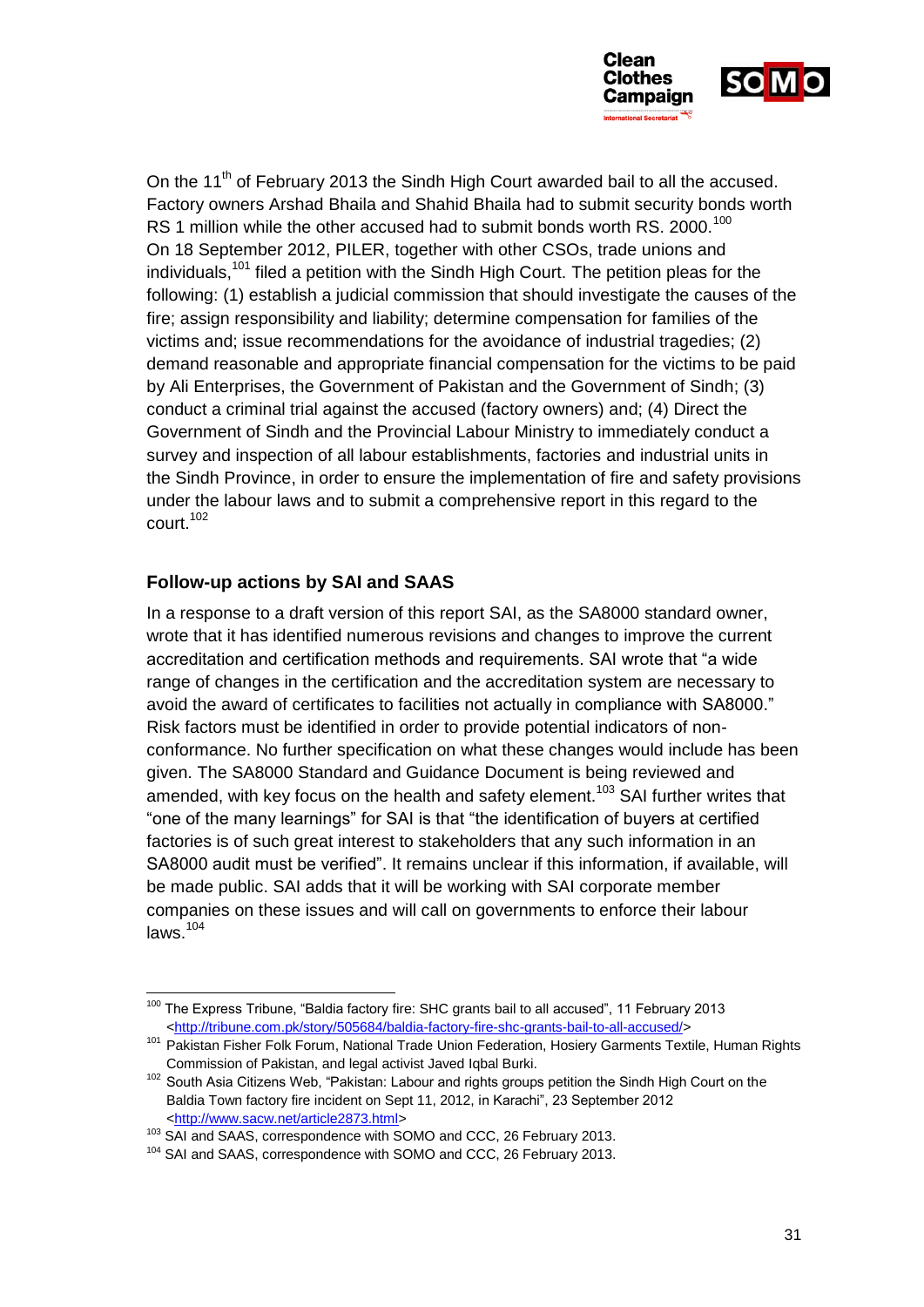SAI also said it has begun working with its Advisory Board and SAAS to undertake an extensive investigation in Pakistan – "not just of Ali Enterprises, but also of the quality and reliability of the other SA8000certificates there." According to SAI the investigative efforts in Pakistan will include an on-site fact finding investigation in the conditions of the Ali Enterprises factory prior to the fire, as well as oversight of the investigation by RINA of the circumstances regarding the issuance of the SA8000 certificate to Ali Enterprises, and oversight of internal review and assessment of management by RINA of Pakistan activities. SAAS has commissioned AKUT to undertake unannounced fire safety visits to 17 certified factories to understand the state of the certified facilities in Pakistan. To date no outcomes of this investigation have been shared.

<span id="page-32-0"></span>The number of unannounced SA8000 audits in high-risk countries will be increased. In addition SAAS will issue requirements for more in-depth stakeholder consultations and more rigorous requirements for health and safety and management. Because of these anticipated revisions, SAAS temporarily suspended consideration of all new accreditation applications. The SAAS website offers information about RINA. RINA's scope of accreditation is currently described as "global, excluding Pakistan". SAAS mentions that two Certification Bodies are still active in Pakistan. SAAS has notified these Certification Bodies that no new SA8000 certificates are to be issued until SAAS has concluded its analysis. SAAS has also notified the CBs that they should conduct unannounced fire safety inspections at all existing SA8000 clients. SAAS provides oversight of these fire safety visits to certified facilities.

According to SAAS, one of the major learnings from the Ali Enterprises fire is that subcontracting in high risk countries such as Pakistan carries too high a risk. Therefore, SAAS has decided to prohibit any and all subcontracting of certificationrelated activity in a specified set of high risk countries. In addition, oversight of certification bodies in high risk countries will be increased. It is unclear how this will be organised. SAAS wrote that a long-term and comprehensive review of the audit system has begun. The outcome of the investigations and actions taken in Pakistan shall be taken into account in determining further actions and/ or policy changes.<sup>105</sup> Following the Ali Enterprises factory fire, UNI Global Union decided to step down from the SAI Advisory Board out of dissatisfaction with the way SAI followed up the case. With this resignation UNI Global Union is distancing itself from the SAI certification system.

# **Worldwide Responsible Accredited Production (WRAP)**

In response to the fire, WRAP announced that it will conduct fire safety awareness trainings throughout Pakistan, in cooperation with the Pakistan Readymade Garments

<sup>1</sup> <sup>105</sup> Social Accountability Accreditation Services, "SAAS Statement: Status of Activities in Pakistan ", 8 November 2012 [< http://www.saasaccreditation.org/news.htm>](http://www.saasaccreditation.org/news.htm) (15 January 2013).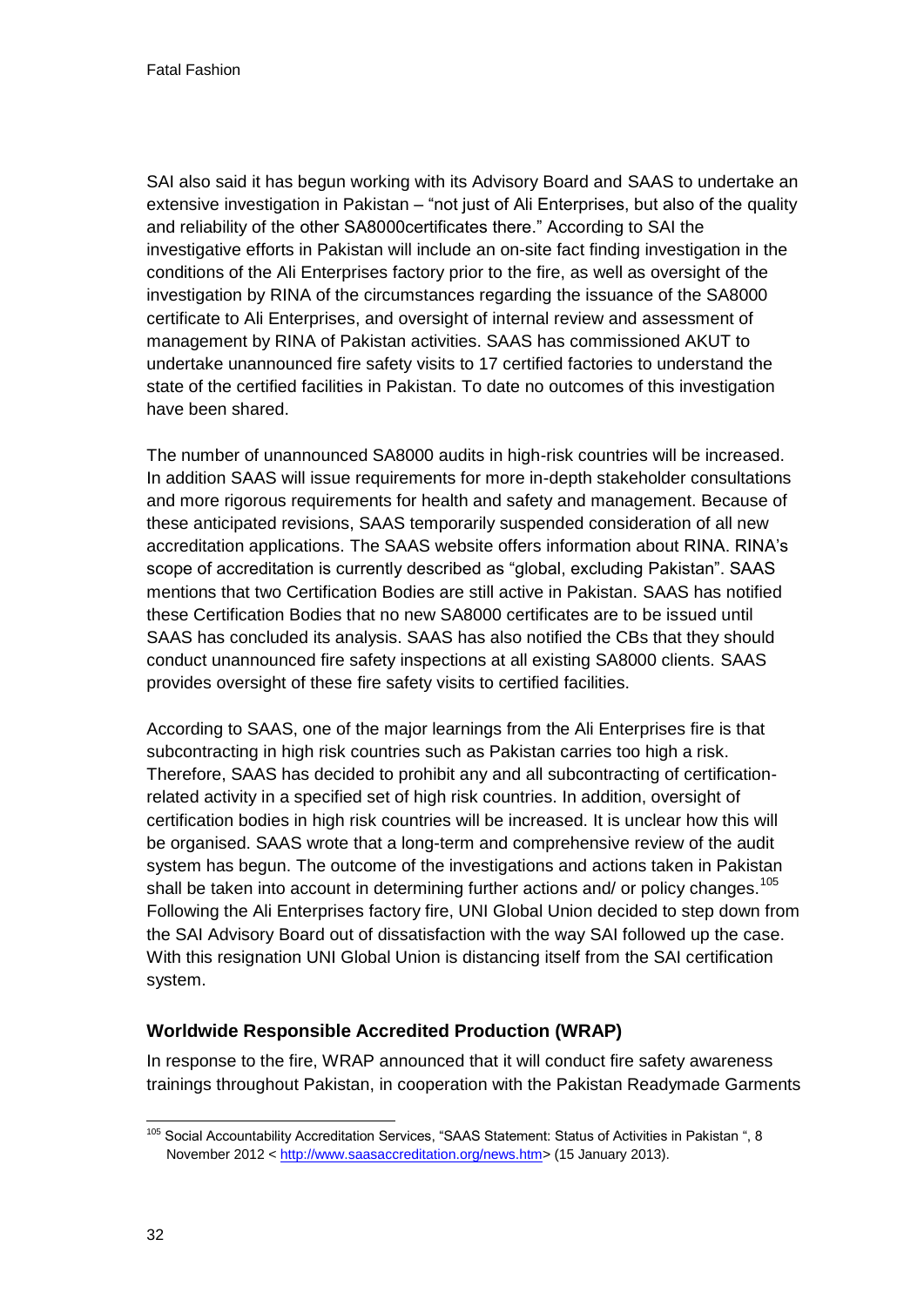

Manufacturers and Exporters Association (PRGMEA).<sup>106</sup> In response to a draft version of this report, WRAP wrote to SOMO and CCC that five fire safety awareness sessions took place in Pakistan in December 2012.

The trainings are specifically aimed at fire prevention, through understanding and conducting factory risk assessments. WRAP further explained that the training programme was developed almost two years ago when WRAP opened an office in Bangladesh and it became clear that fire safety was becoming an increasingly significant concern.<sup>107</sup>

# **3.6. Compensation**

End of October 2012, labour organisations including local labour rights group PILER calculated that for fair and just compensation based on international standards and good practice at least 20 million Euro will be needed, covering damages as well as loss of income, for the families of all deceased.<sup>108</sup> These calculations were based on 50% of a wage that minimally provides for a basic income for a family, or Rs 20,000 per month<sup>109</sup> for 35 years, and a lump sum of Rs. 3.3 million for pain and suffering. If inflation correction would be taken into account, $110$  the total amount of compensation would be three times higher. This is taking the official death toll of 262 victims as a basis.

So far, however, discussions about victim compensation have advanced very slowly and are highly uncoordinated. To date, a number of the injured workers and the families of at least 42 unidentified dead workers have still not received any financial compensation at all. Under Pakistan's Workers Welfare Ordinance, a death grant is provided to the family of a worker who died as a result of a work-related accident or disease. In May 2012, the amount to be paid to the family of the deceased worker was set at Rs. 500,000 (USD 5,120). This amount is only paid out if the worker is registered with the Employees Old-Age Benefit Institution (EOBI) or with the Social Security Institute.<sup>111</sup> Because the great majority of workers at Ali Enterprises were not registered with the EOBI or with the Social Security Institute, the families of the deceased workers would not be eligible for this compensation scheme. The fact that

<sup>1</sup> <sup>106</sup> WRAP website, WRAP Blog, "Preventing Tragedy", 4 December 2012, <http://www.wrapcompliance.org/blog/uncategorized/preventing-tragedy.html>

<sup>107</sup> WRAP, email correspondence with SOMO and CCC, 25 February 2013.

<sup>&</sup>lt;sup>108</sup> Clean Clothes Campaign, "Textile Discounter KIK makes cheap offer to victims of Pakistan garment factory fire", 30 October 2012 [<http://www.cleanclothes.org/media-inquiries/press-releases/textile](http://www.cleanclothes.org/media-inquiries/press-releases/textile-discounter-kik-makes-cheap-offer-to-victims-of-pakistan-garment-factory-fire)[discounter-kik-makes-cheap-offer-to-victims-of-pakistan-garment-factory-fire>](http://www.cleanclothes.org/media-inquiries/press-releases/textile-discounter-kik-makes-cheap-offer-to-victims-of-pakistan-garment-factory-fire)

<sup>109</sup> This amount is based on Asian Floor Wage calculations that 540 PPP is the floor wage for garment workers in 2012 <http://www.asiafloorwage.org/>

<sup>110</sup> Based on inflation percentages provided by Index Mundi < http://www.indexmundi.com/>

<sup>&</sup>lt;sup>111</sup> Paycheck.pk website, "Workers Welfare Fund", last updated 28 June 2012 < <http://www.paycheck.pk/main/labour-laws/workers-welfare-fund> >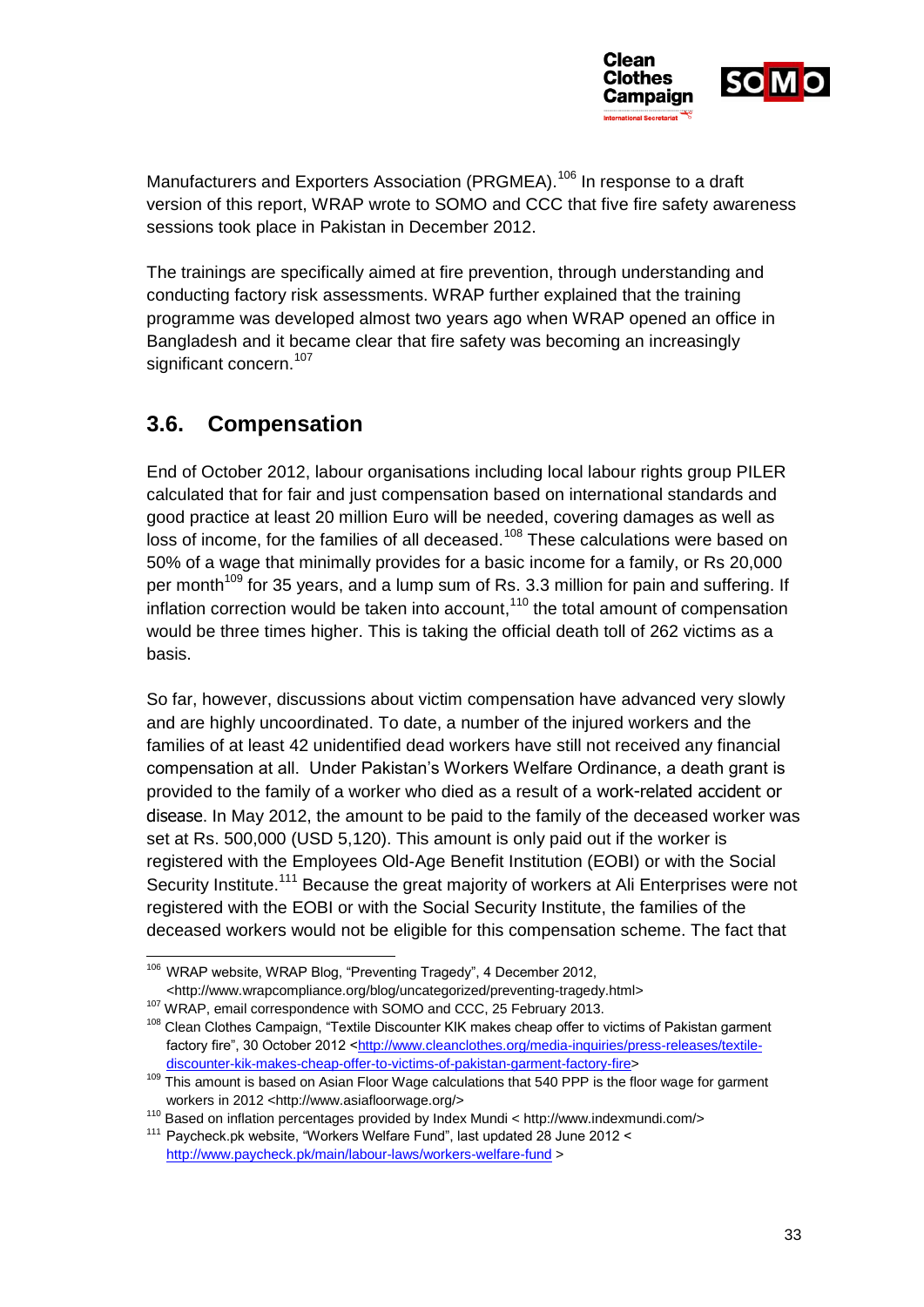most workers were not registered, as well as the fact that 42 bodies have not been identified to date, is hampering compensation efforts.

# **Order by the Sindh High Court**

On 29 January 2013, the Sindh High Court set up a commission to distribute compensation to the legal heirs of the Ali Enterprises factory fire victims. The total amount of the compensation was established to be Rs.167.5 million (USD 1,7 million). The counsel of the factory owners Amir Raza Naqvi said that compensation worth Rs. 61.8 million (USD 629,280) would be taken from the accounts of the factory owners. The court observed that the compensation process could be concluded within two months.<sup>112</sup>

### **Government compensation**

Different Pakistan governmental bodies have, over the past months, announced to pay out compensation to families of deceased works and to injured workers.To date, it is still unclear which of these promises have been fulfilled.

On 22 September 2012, Prime Minister Raja Pervez Ashraf reportedly issued cheques of Rs. 400,000 (around USD 4,100) to compensate 210 families of deceased workers. On the same occasion, Chief Minister Syed Qaim Ali Shah of the Sindh provincial government issued cheques of Rs. 300,000 (USD 3,069) for each family of these deceased workers. These families thus received Rs. 700,000 each in total. In addition, in total 15 injured workers received cheques of Rs 100,000 (around USD 1,000) from the Chief Minister, as well as cheques of Rs. 50,000 (USD 511) from the Sindh provincial government. <sup>113</sup> The latter is, however, refuted by local labour group PILER, which stated that as of 6 March 2013, the 15 injured workers only received Rs. 100,000.

On 14 September 2012, leader of the Pakistan Muslim League, Mian Nawaz Sharif, announced that the Punjab Government would issue Rs. 300.000 (USD 3,069) in aid to the victims' families.<sup>114</sup>

The Prime Minster further directed the Federal Labour and Manpower Ministry to give Rs. 500.000 (USD 5,120) each to the heirs of the workers killed in the fire.<sup>115</sup>

<sup>-</sup><sup>112</sup> The News, "SHC forms body to distribute compensation", 30 January 2013 [<http://www.thenews.com.pk/Todays-News-4-157077-SHC-forms-body-to-distribute-compensation](http://www.thenews.com.pk/Todays-News-4-157077-SHC-forms-body-to-distribute-compensation) >

<sup>113</sup> Daily Times, "PM distributes cheques among factory fire victims' heirs", 23 September 2012 < [http://www.dailytimes.com.pk/default.asp?page=2012\09\23\story\\_23-9-2012\\_pg12\\_1](http://www.dailytimes.com.pk/default.asp?page=2012%5C09%5C23%5Cstory_23-9-2012_pg12_1) >

<sup>114</sup> Dawn.com, "Factory fire tragedy: Punjab government announces Rs. 3 lacs aid package for victims", 14 September 2012 [< http://dawn.com/2012/09/14/factory-fire-tragedy-punjab-government-announces-rs-](http://dawn.com/2012/09/14/factory-fire-tragedy-punjab-government-announces-rs-3-lacs-aid-package-for-victims/)[3-lacs-aid-package-for-victims/](http://dawn.com/2012/09/14/factory-fire-tragedy-punjab-government-announces-rs-3-lacs-aid-package-for-victims/) >

<sup>115</sup> Dawn.com, "Compensation cheques given to families of factory fire victims", 24 September 2012 < <http://dawn.com/2012/09/24/compensation-cheques-given-to-families-of-factory-fire-victims/> >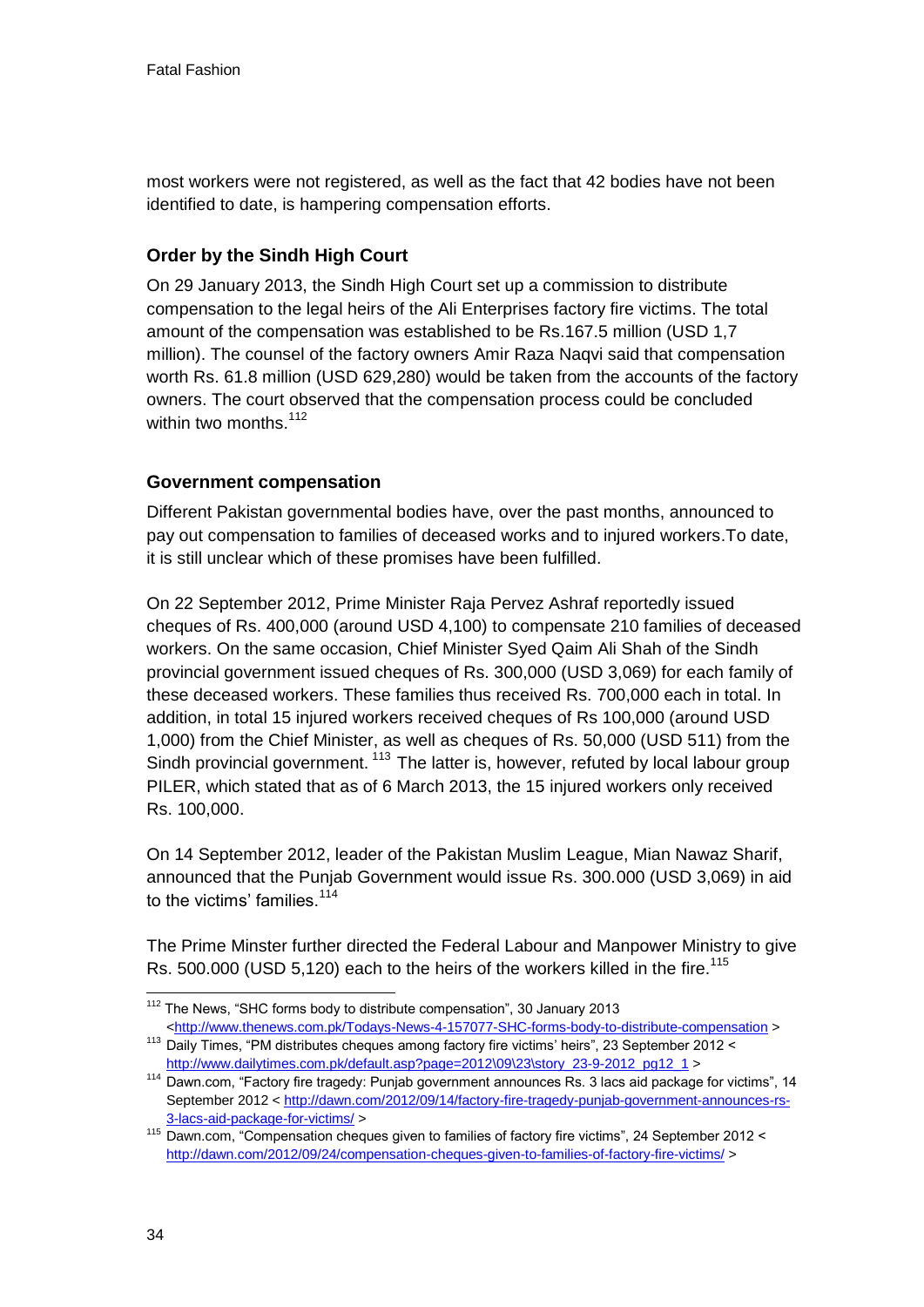

Besides the above mentioned lump sum payments, the Old-Age Benefit Institution (EOBI) announced it would pay a monthly Rs. 3,600 (USD 36) pension to injured workers and to families of deceased workers.<sup>116</sup> The Sindh Employees Social Security Institute announced that they will pay the treatment costs of workers involved in the tragedy. $117$ 

<span id="page-35-0"></span>To date, there is no information available that these different compensation amounts indeed all have been paid out. What is clear, however, is that many injured workers and families of the deceased have not received any compensation at all.

### **Buyers' compensation: KiK**

At the end of October 2012, KiK announced that it would pay out a combined USD500,000 (€383,700) to the families of the deceased. Counting 259 victims, this means an amount of around USD1,930 per victim.<sup>118</sup> Der Spiegel quotes Nasir Mansoor of Pakistan's National Trade Union Federation (NTUF): "That's not that much at all." "Furthermore, we don't know when and how the payment is supposed to come through."<sup>119</sup>

Civil society organisations (among them PILER and CCC) continued to pressurise KiK to come up with an adequate compensation scheme. Subsequently, on 5 January 2013, PILER announced that it had signed a Memorandum of Understanding with KiK regarding compensation for the victims of the factory fire. The agreed compensation scheme consists of two phases. In the first phase, compensation will be given to families of deceased workers that have thus far not received any compensation from the government. KiK has agreed to extend USD1 million to these families.

KIK also expressed a willingness to compensate workers who faced severe injuries in the fire leading to disability and loss of future employment. The remaining workers will be assisted in the next step after a compensation amount is agreed upon through a consensus between all stakeholders including employers and other international companies.<sup>120</sup> PILER announced that it will be filing a petition with the Sindh High Court and request for the establishment of an independent commission to oversee the compensation process. In addition, KiK announced it will provide for USD 250,000 for training and prevention measures.<sup>121</sup>

<sup>-</sup><sup>116</sup> Pakistan Institute of Labour Education and Research, "Ali Enterprises Factory Fire Case: Key Information", 6 October 2012.

 $117$  Ibid.

<sup>&</sup>lt;sup>118</sup> Der Spiegel, "The Value of a Pakistani Worker - Discounter Offers \$1,930 Per Victim in Factory Fire", 23 October 2012.

 $119$  Ibid.

<sup>&</sup>lt;sup>120</sup> Pakistan Institute of Labour Education and Research, "Compensation for Ali Enterprises Victims: Agreement with German Buyers", statement on PILER-KIK MOU, 5 January 2013.

<sup>&</sup>lt;sup>121</sup> KiK, email correspondence with SOMO and CCC, 26 February 2013.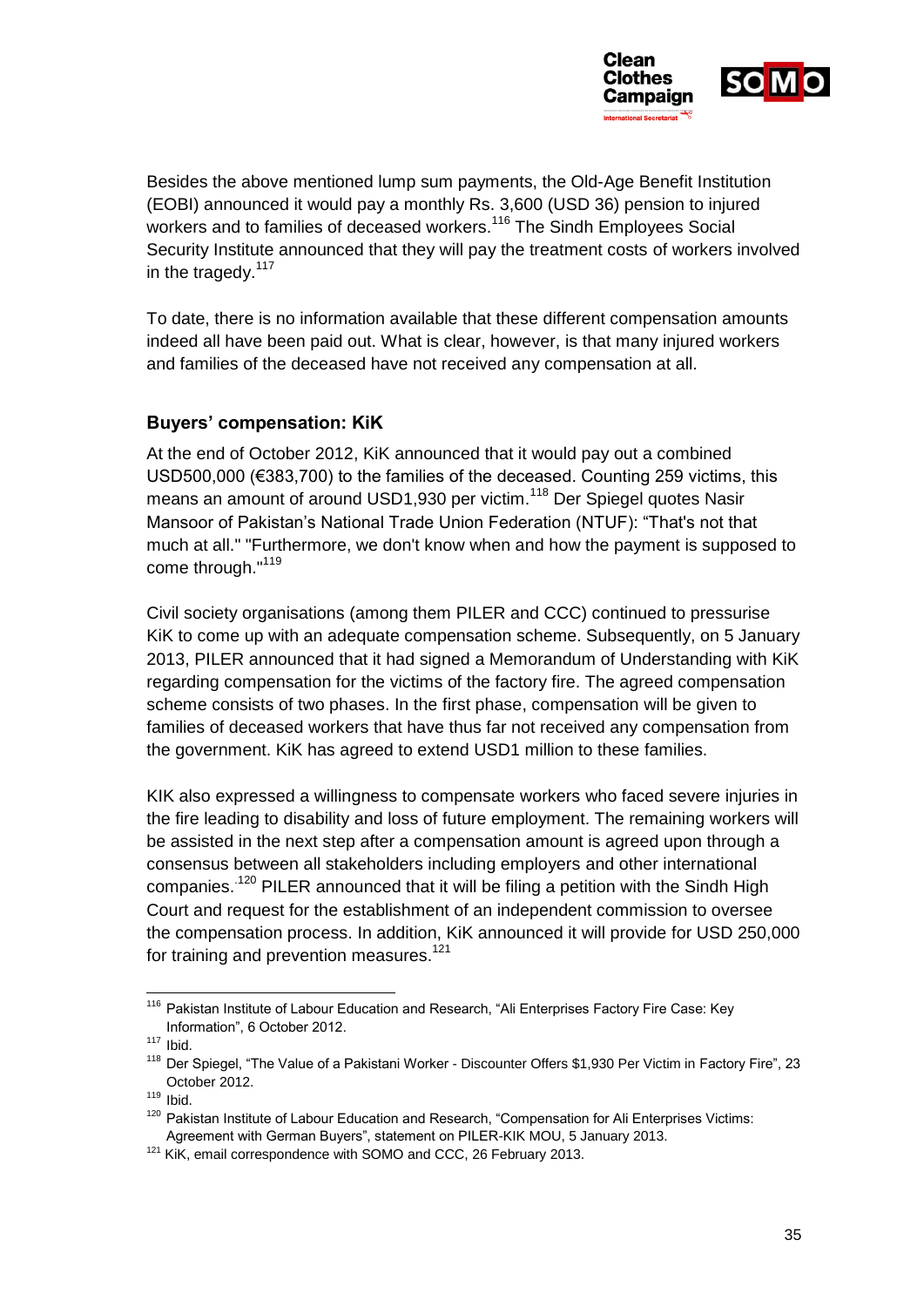# **Donations**

The Bahria Town Group, a local real estate company, apparently motivated by charity considerations, has donated amounts of Rs. 200,000 (USD 2,046) to 178 families. In addition the Bahria Town Group donated amounts of Rs. 100,000 (USD 1,023) to seven injured workers.<sup>122</sup>

# **3.7. Conclusions**

This case demonstrates how both the government of Pakistan and corporate actors involved failed to meet their respective duty to protect and their responsibility to respect workers' rights. Tragically, this has led to the death of almost 300 workers. Dozens other suffered injuries and loss of income. To date, numerous families still await compensation.

# **Failure to prevent the fire**

Factory management failed to provide workers with a safe working environment. Equally, the Pakistani government failed to enforce existing laws and regulations regarding safe workplaces. In Sindh Province, where Karachi is located, regulatory labour inspections are repetitively put off. Instead, by promoting and subsidizing private certification schemes, the government increasingly relied on commercial certification bodies to guarantee proper workplace conditions. Ali Enterprises had been awarded the SA8000 certification only three weeks before the fire. Safety risks, such as barred windows, the absence of fire alarms and sprinklers, locked exit doors, etc. went unnoticed by the auditors. Instead, auditors relied on documents that falsely stated workers participated in fire safety trainings.

The example of KiK, to date the only buyer identified at Ali Enterprises, also shows the weaknesses of social auditing. While KiK did detect fire safety risks at its supplier already in 2007, the company did not act adequately upon these risks. It remains unclear how UL Responsible Sourcing, the auditing company commissioned by KiK, came to the conclusion that all earlier detected code violations had been resolved in December 2011 (date of the last auditing report by UL responsible Sourcing). KIK has not provided any information about how conditions have been monitored or assessed between December 2011 and September 2012.

In their response to a draft version of this report SAI and SAAS acknowledged that "a wide range of changes in the certification and the accreditation system are necessary to avoid the award of certificates to facilities not actually in compliance with SA8000".The actions proposed by SAI/SAAS so far, predominantly focus on

<sup>1</sup> <sup>122</sup> Pakistan Institute of Labour Education and Research, "Ali Enterprises Factory Fire Case: Key Information", 6 October 2012.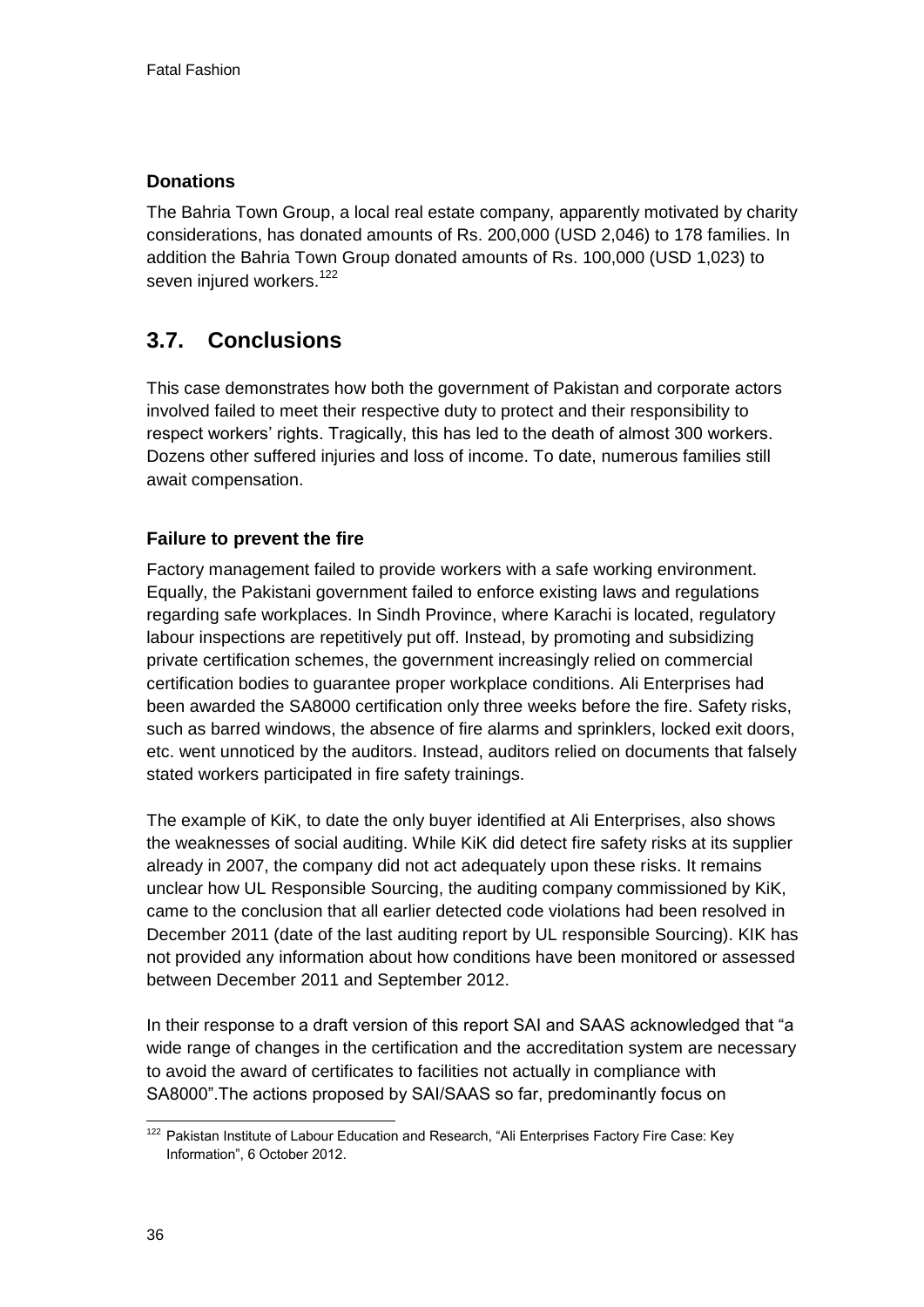

improving the existing system. The case shows that the audit firms used by SAI lack sufficient knowledge about safety conditions in garment factories. This has been acknowledged by SAI, SAAS and garment brands. However, increasing the competence of general auditors on safety is not expected to solve this issue. What is needed is auditors with a sound technical background that are supervised by independent safety experts.<sup>123</sup> They furthermore need to operate within a system that is transparent, enforceable, and allows for workers to directly be involved. The SAI/SAAS responses do not clarify how the existing system will be altered. SOMO and CCC fear SAI/SAAS show no intention to fundamentally alter their existing system. Instead they seem are just to be looking for a technical fix by restricting the subcontracting of audits within the confines of high-risk countries.

While SAI and SAAS expressed an intention to increase stakeholder involvement, they fail to deal with the issue of flawed freedom of association in Pakistan. Factory workers are the best placed to provide credible day-to-day observations about working conditions and implementation of safety measures. As long as garment workers in Pakistan cannot organise, engaging stakeholders on international level will not suffice.

### **Failure to provide full redress to victims**

1

Factory management failed to provide employees with a contract and to register most workers with social security institutions as only 190 out of the estimated 2,000 workers were registered with the EOBI. The Pakistan government failed to assure that companies adhere to national labour laws. The fact that the majority of workers at Ali Enterprises were not registered as such makes it difficult for them to prove they had an employment relationship with the factory in order to be eligible for compensation or covering of unpaid wages and receiving severance benefits from the moment their employment relationship was terminated because of the closure of the factory. In addition, the fact that most workers were not registered in combination with the unrecognisable state of many bodies makes identification of deceased workers extremely difficult.

Victim compensation is going at a very slow pace and is highly uncoordinated. Compensation offered is not in line with to international standards to cover for loss of future income. To date, some of the injured workers as well as the families of the 42 unidentified dead workers have still not received any financial compensation at all. Months after the fire, only 210 families out of the official total of 262, have received an amount of USD 7,169 each from different government bodies which is ten times lower than what is estimated to be a fair compensation amount. Other promises for compensation have not yet been fulfilled. At first, KiK announced a unilaterally decided upon compensation plan. Only after extensive campaigning by local and

 $123$  Garrett Brown, "The record of failure and fatal flaws of CSR factory monitoring", February 2013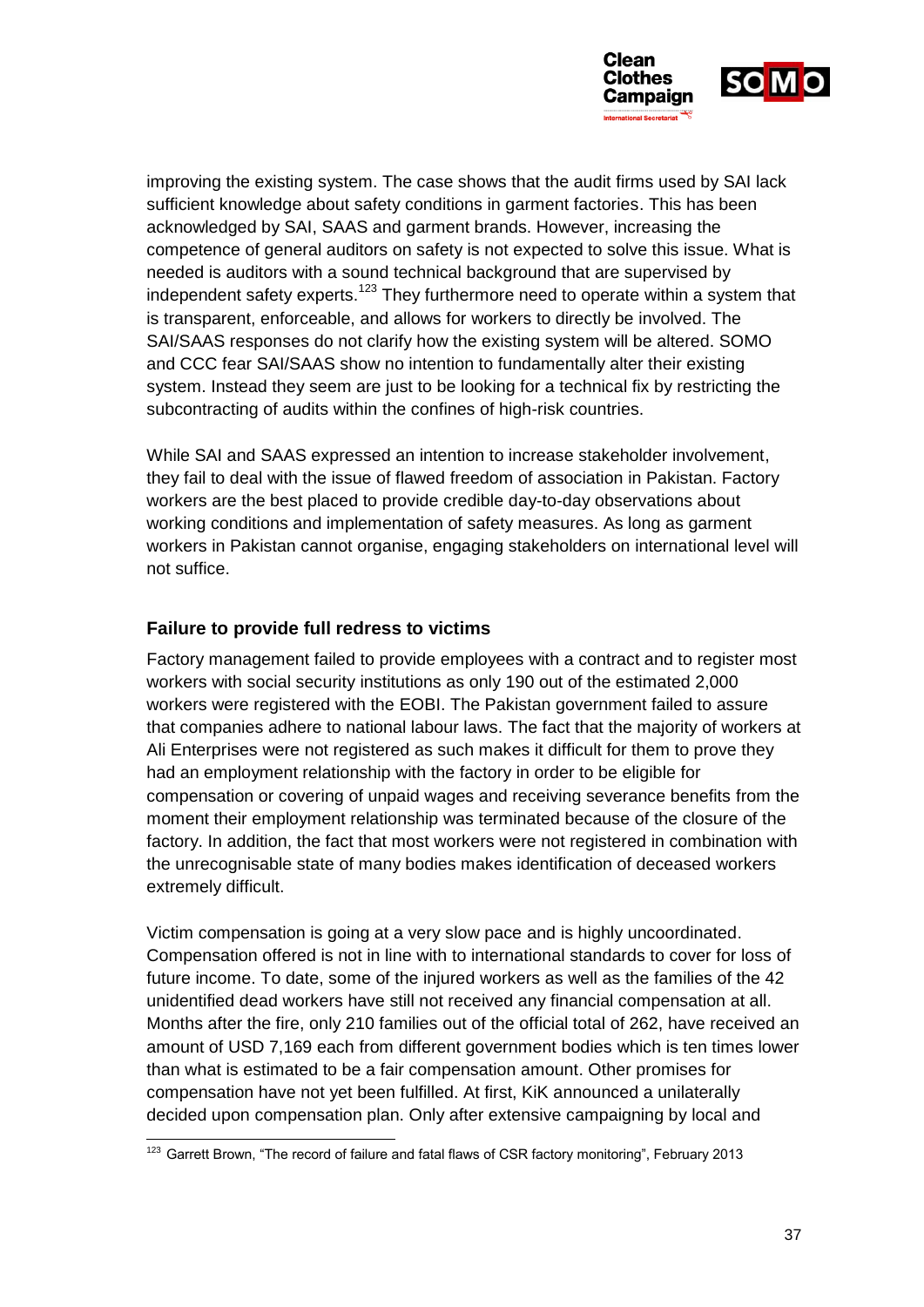<span id="page-38-0"></span>international civil society organisations, KiK reconsidered this plan and agreed to discuss compensation with Pakistani labour groups. SAI and SAAS have not yet come forward with any compensation plans.

<span id="page-38-1"></span>Both KiK and SAI/SAAS have refused to release audit reports and other information obtained through the process of auditing, such as any observations about possible other buyers. Where KiK and SAI/SAAS maintain that audit processes are not organised to yield such information, SOMO and CCC stress that disclosure of any available information is crucial is order to enable workers to get access to redress.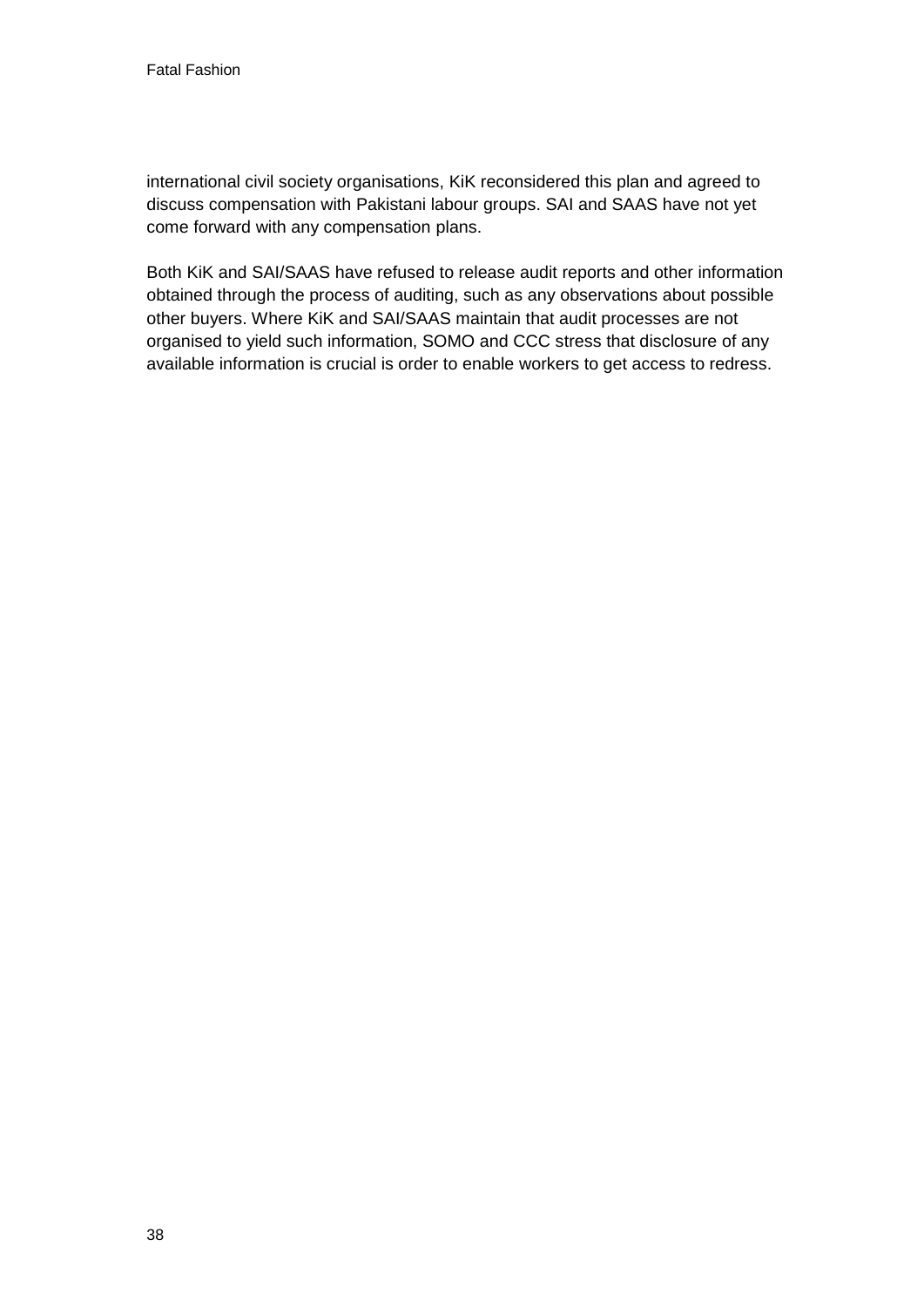

# **4. Tazreen Fashions Limited**

# **4.1. Factory fire**

A horrific fire broke out at the Tazreen Fashions factory on 24 November 2012, killing at least 112 factory workers. The fire broke out at around 6.30pm, a time when most workers had already left the premises, according to a garment industry official.<sup>124</sup> Around 600 workers were present when the fire started, he added. According to Director Mohammed Shahjahan, 1,137 workers were present on the day of the incident.<sup>125</sup> The fire began on the ground level at the storage facility where fabrics and yarns were stored.

The flames spread quickly. Although the fire alarm started, management staff ordered the workers on the various factory floors to keep working.<sup>126</sup> The staff told workers that nothing had happened, at the same time as turning up the radio's volume. When panic started to spread, workers on the upper floors found out that it had become impossible to escape through the main exit, located on ground level where the fire had started. The lights failed and the factory quickly filled with smoke and heat, making it almost impossible for the workers to find their way out.

In addition, survivors told Bangladeshi labour rights NGO Ain o Shalish Kendra (ASK) that management staff had locked the gates at several floors of the building.<sup>127</sup> Many of the workers jumped to their deaths trying to escape from the burning six storey building. Others, unable to escape the blaze, were burned alive. Incident reports claim the fire injured between 100 and  $300^{128}$  workers that day of which, according to the BGMEA, 48 are long-term injured.<sup>129</sup>

<sup>1</sup> <sup>124</sup> The New York Times, "Fatal Fire in Bangladesh Highlights the Dangers Facing Garment Workers", 25 November 2012 <http://www.nytimes.com/2012/11/26/world/asia/bangladesh-fire-kills-more-than-100 and-injures-many.html?\_r=0>

 $125$  ibid

<sup>&</sup>lt;sup>126</sup> Odhikar, "A bloodstained garment sector: impunity of government officials and factory owners", 5 December 2012,

[<sup>&</sup>lt;http://www.odhikar.org/documents/2012/FF\\_Report\\_2012/Other\\_2012/52\\_Blood\\_Stained\\_Garment\\_S](http://www.odhikar.org/documents/2012/FF_Report_2012/Other_2012/52_Blood_Stained_Garment_Sector_Dhaka_RMG_EN_2012.pdf) [ector\\_Dhaka\\_RMG\\_EN\\_2012.pdf>](http://www.odhikar.org/documents/2012/FF_Report_2012/Other_2012/52_Blood_Stained_Garment_Sector_Dhaka_RMG_EN_2012.pdf)

<sup>127</sup> Ain O Salish Kendra (ASK), "Investigation Unit Report - Garment Factory Fires*"*, no date [<http://www.askbd.org/web/wp-content/uploads/2012/11/ASK%20Investigation%20Report%20-](http://www.askbd.org/web/wp-content/uploads/2012/11/ASK%20Investigation%20Report%20-%20Garments%20Factory%20Fire%20-%2024%20November%2020121.pdf) [%20Garments%20Factory%20Fire%20-%2024%20November%2020121.pdf>](http://www.askbd.org/web/wp-content/uploads/2012/11/ASK%20Investigation%20Report%20-%20Garments%20Factory%20Fire%20-%2024%20November%2020121.pdf), (10 January 2013)

<sup>128</sup> Bangladesh Labour Welfare Foundation (BLF), "Enquiry report of BLF and Bangladesh Textile and Garment Workers League (BTGWL) on the Tazreen Fashions factory fires"*,* accessed through Clean Clothes Campaign Urgent Appeals database.

<sup>&</sup>lt;sup>129</sup> CCC, internal overview casulaties/compensation Tazreen, 3 March 2013.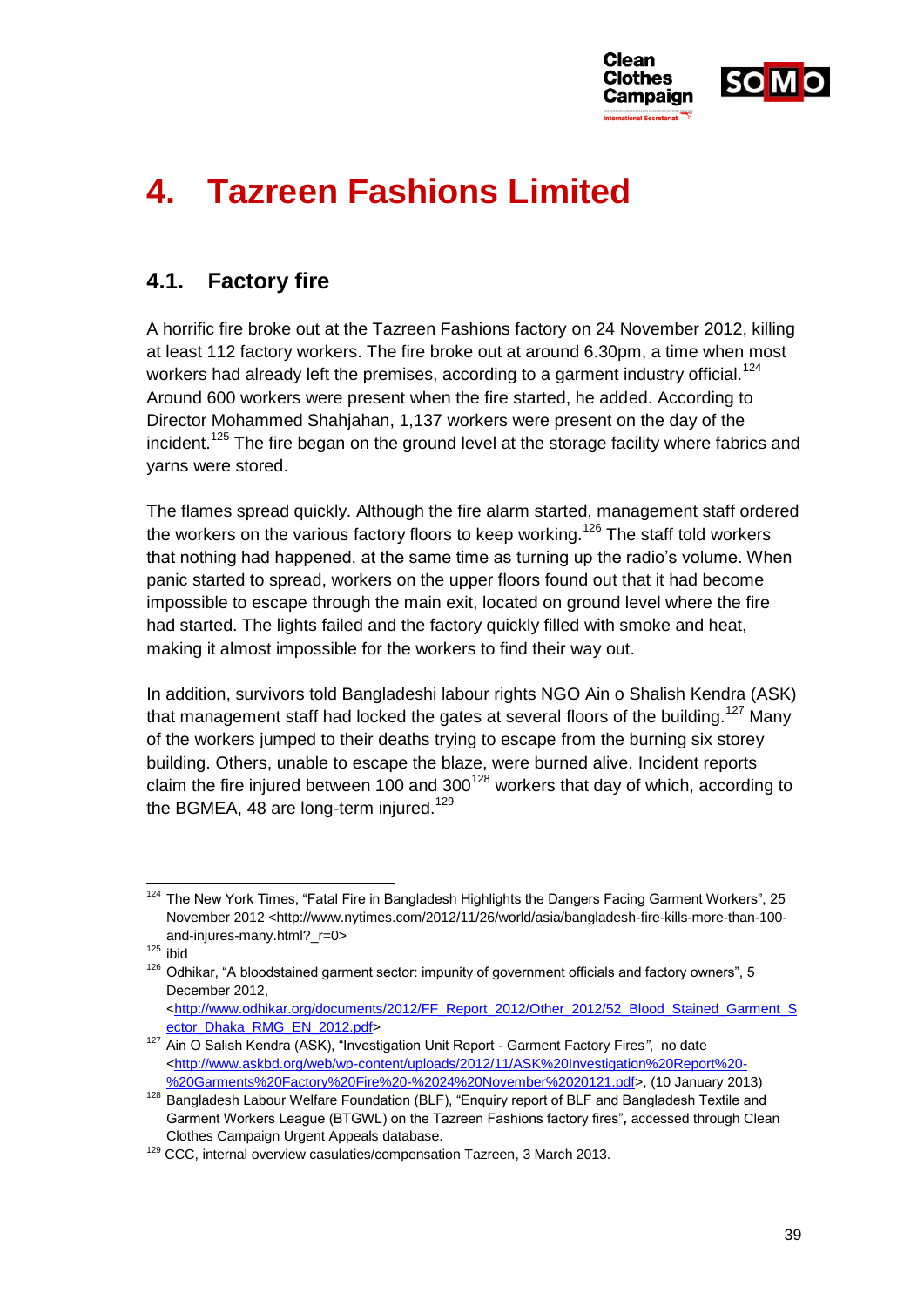The emergency call came in at around 7pm; 30 minutes after the inferno had started, according to a senior station officer with the Dhaka fire department.<sup>130</sup> His units arrived at the scene at 7.19pm. By then, the fire had already reached the fifth floor of the factory.

Most of the victims were women, according to a government probe report.<sup>131</sup> Almost half of the victims were burned beyond recognition and were buried under government supervision after DNA samples were taken. A police official later disclosed that they had buried 53 unidentified bodies on 27 November. Six men and 43 women were among the bodies. Four of the 53 bodies could not be identified according to their gender.<sup>132</sup> By 16 February 2013, 43 out of the 53 unidentified bodies had been identified.<sup>133</sup>

What caused the fire is topic of debate. The first reports suggested the fire was started by an electrical short circuit.<sup>134</sup> Over 80% of all factory fires in Bangladesh are due to faulty wiring.<sup>135</sup> On 17 December, a Bangladesh government committee issued a 214-page report on the incident.<sup>136</sup> The panel called the incident "*an act of sabotage*."<sup>137</sup> The head of the government committee, Main Uddin Khandaker, added; *"We're sure it was an act of sabotage, but it needs further investigation by an intelligence or police agency to ascertain who was behind this act of sabotage."* He later added; *"There was no possibility of fire originating from an electric short-circuit, as there was no electric wire close to the place. It came from outside."<sup>138</sup>*

<sup>-</sup><sup>130</sup> Odhikar, "A bloodstained garment sector: impunity of government officials and factory owners", 5 December 2012,

[<sup>&</sup>lt;http://www.odhikar.org/documents/2012/FF\\_Report\\_2012/Other\\_2012/52\\_Blood\\_Stained\\_Garment\\_S](http://www.odhikar.org/documents/2012/FF_Report_2012/Other_2012/52_Blood_Stained_Garment_Sector_Dhaka_RMG_EN_2012.pdf) [ector\\_Dhaka\\_RMG\\_EN\\_2012.pdf>](http://www.odhikar.org/documents/2012/FF_Report_2012/Other_2012/52_Blood_Stained_Garment_Sector_Dhaka_RMG_EN_2012.pdf)

<span id="page-40-0"></span><sup>131</sup> CNN, *Panel calls Bangladesh factory fire sabotage, says owner should be tried*, [<http://edition.cnn.com/2012/12/17/world/asia/bangladesh-factory-fire/index.html>](http://edition.cnn.com/2012/12/17/world/asia/bangladesh-factory-fire/index.html), (14 January 2013).

<sup>132</sup> Odhikar, *A bloodstained garment sector: impunity of government officials and factory owners*, December 5, 2012, [<http://www.odhikar.org/documents/2012/FF\\_Report\\_2012/Other\\_2012/52\\_Blood\\_Stained\\_Garment\\_S](http://www.odhikar.org/documents/2012/FF_Report_2012/Other_2012/52_Blood_Stained_Garment_Sector_Dhaka_RMG_EN_2012.pdf) [ector\\_Dhaka\\_RMG\\_EN\\_2012.pdf>](http://www.odhikar.org/documents/2012/FF_Report_2012/Other_2012/52_Blood_Stained_Garment_Sector_Dhaka_RMG_EN_2012.pdf), (10 January 2013)

<sup>&</sup>lt;sup>133</sup> New age, "6 more Tazreen fire victims identified ", 16 February 2013 <http://www.newagebd.com/detail.php?date=2013-02-16&nid=40255#.UR>

<sup>134</sup> The New York Times, "Fatal Fire in Bangladesh Highlights the Dangers Facing Garment Workers ", 25 November 2012 <http://www.nytimes.com/2012/11/26/world/asia/bangladesh-fire-kills-more-than-100 and-injures-many.html?\_r=0>

<sup>&</sup>lt;sup>135</sup> Clean Clothes Campaign, "Bangladesh factory fire: brands accused of criminal negligence", 25 November 2012 [< http://www.cleanclothes.org/news/bangladesh-factory-fire-brands-accused-of](http://www.cleanclothes.org/news/bangladesh-factory-fire-brands-accused-of-criminal-negligence)[criminal-negligence](http://www.cleanclothes.org/news/bangladesh-factory-fire-brands-accused-of-criminal-negligence) >

<sup>136</sup> The Daily Star, Sabotage, really?, [<http://www.thedailystar.net/newDesign/news](http://www.thedailystar.net/newDesign/news-details.php?nid=261703)[details.php?nid=261703>](http://www.thedailystar.net/newDesign/news-details.php?nid=261703), (14 January 2013).

<sup>137</sup> CNN, "Panel calls Bangladesh factory fire sabotage, says owner should be tried*"*, 18 December 2012 [<http://edition.cnn.com/2012/12/17/world/asia/bangladesh-factory-fire/index.html>](http://edition.cnn.com/2012/12/17/world/asia/bangladesh-factory-fire/index.html)

 $138$  Ibid.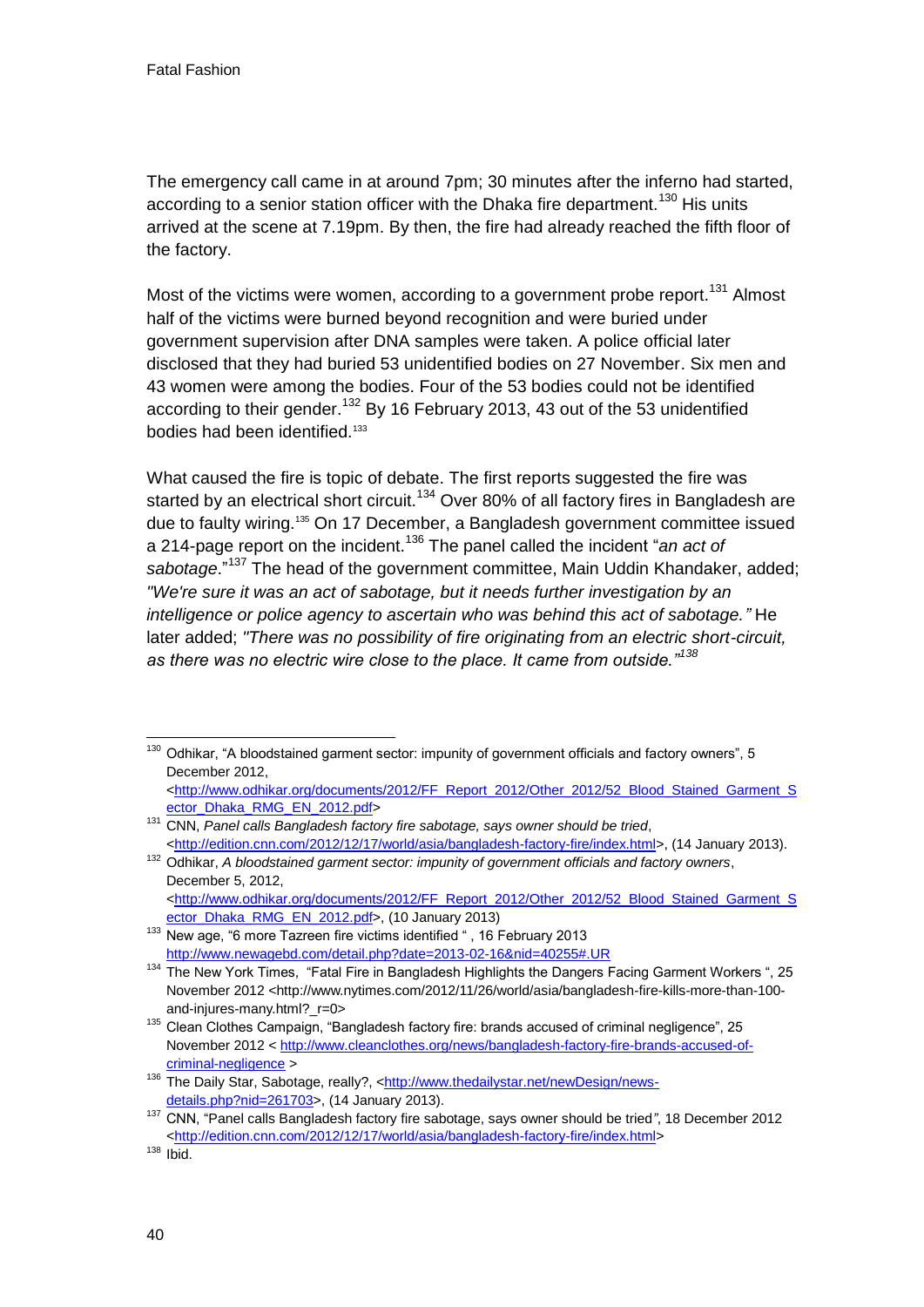

Worker rights movement ASK and the Bangladesh Centre for Workers Solidarity criticised the report outcome as the report failed to point out who was responsible for the sabotage, how and why.<sup>139</sup> The Bangladesh Centre for Workers Solidarity rejected the claim by Mr. Khandaker that there was no possibility of short-circuiting. The director of Bangladesh Centre for Workers Solidarity visited the factory and claimed he had seen "*a sub-station and a generator only three feet off the warehouse on the ground floor."<sup>140</sup>*

Several investigation reports from civil society organisations repeat the same conclusions on what has caused the high death toll and fire risks $^{141}$ :

- $\Box$  The building code was not followed during construction of the building;
- $\Box$  The factory only had three narrow staircases for the workers; the rest of the staircases had been removed from the inside of the ground floor;
- $\Box$  There were no emergency exits or stairways;
- $\Box$  There were insufficient fire defense materials, most of them were unused. Most of the workers were unable to use those materials;
- $\Box$  There were no automated fire defense systems;
- $\Box$  There were no sufficient water sources inside or outside of the factory;
- $\Box$  The ground floors were being used as a storage facility which was unauthorized and induced rapid spreading of fire;
- $\Box$  Two high voltage electricity transformers were located at the ground floor;
- $\Box$  The stock of spin and fabric was located close to the high voltage transformer;
- $\Box$  The size of the main entrance was not suitably sized for the number of employees and size of the building;
- **D** Gates were locked:
- $\Box$  The front entrance and other side entrances of the factory were very congested.

# **4.2. Company profile**

Tazreen Fashions Limited (hereafter Tazreen Fashions) is a garment manufacturer located in Ashulia, Dhaka in Bangladesh. Tazreen Fashions was incorporated in March, 2009.<sup>142</sup> The factory opened its doors in May 2010.<sup>143</sup> At the time of the

-

<sup>139</sup> The Daily Star, "Sabotage, really?", 19 December 2012 [<http://www.thedailystar.net/newDesign/news](http://www.thedailystar.net/newDesign/news-details.php?nid=261703)[details.php?nid=261703>](http://www.thedailystar.net/newDesign/news-details.php?nid=261703)

 $140$  Ibid.

<sup>141</sup> Ain O Salish Kendra (ASK), "Investigation Unit Report - Garment Factory Fires*"*, no date [<http://www.askbd.org/web/wp-content/uploads/2012/11/ASK%20Investigation%20Report%20-](http://www.askbd.org/web/wp-content/uploads/2012/11/ASK%20Investigation%20Report%20-%20Garments%20Factory%20Fire%20-%2024%20November%2020121.pdf) [%20Garments%20Factory%20Fire%20-%2024%20November%2020121.pdf>](http://www.askbd.org/web/wp-content/uploads/2012/11/ASK%20Investigation%20Report%20-%20Garments%20Factory%20Fire%20-%2024%20November%2020121.pdf), (10 January 2013) and AMRC, "Multi Stakeholder consultation on Safe Work at Garments Factories in Bangladesh; Lessons Learned from Tazreen Fire Accidents – Challenges and Way Forward"*,*

<sup>&</sup>lt;sup>142</sup> Tuba Group website, "Tazreen Fashions company profile", no date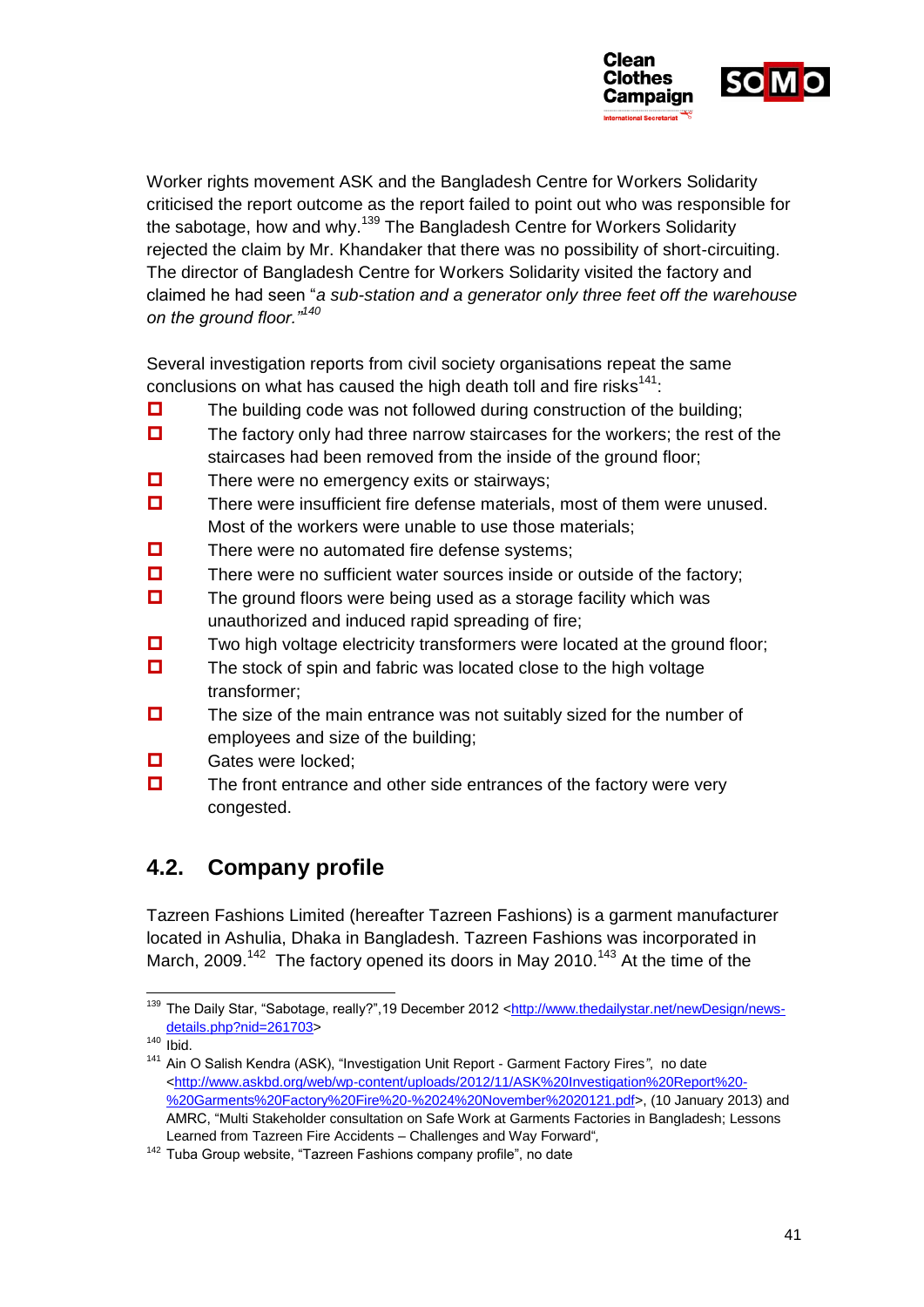factory fire, Tazreen Fashions produced T-shirts, fleece vests and polo shirts that were exported to various European countries, as well as to the US. The company reported an annual turnover of approximately US\$36 million.<sup>144</sup>

### **Ownership**

Tazreen Fashions is part of the Tuba Group, which is a holding company that includes 13 garment manufacturers, all located in Bangladesh.<sup>145</sup> The group employs nearly 7,000 workers and has the capacity to produce near 300.000 garments a day. According to the company it is "strictly maintaining safety, health and hygiene provisions as per ILO's and Bangladesh labour law's rules and regulation.<sup>146</sup> The Managing Director of Tuba Group is Delowar Hossain. At the time of the fire, Mohamed Shahjahan was director at Tazreen Fashions.

# **Location/premises**

The Tazreen Fashions factory is located in Nischintapur, Ashulia, Dhaka, Bangladesh. It is a nine storey building with a total floor surface of 13,935  $m^2$ .<sup>147</sup> A state official told the New York Times that, at the time of the fire, the three top floors were under construction<sup>148</sup>, due to a predicted increase in orders by the management. A Workers' Welfare Officer at Tazreen Fashions told investigative reporters after the incident that the factory; *"was approved by the fire service and civil defence. She complained that no one from the Chief Inspector of Factories and Establishment ever inspected the*  factory although it is in provisions of the law. Instead, sparing a small amount of *money for their "expenses" was enough to get the application approved on mobile phone."<sup>149</sup>* BBC reporters found that the factory had permission to work on only three of the nine floors, while employees were working on at least six floors.<sup>150</sup> Sukkur

1

<sup>149</sup> Odhikar, "A bloodstained garment sector: impunity of government officials and factory owners", 5 December 2012, [<http://www.odhikar.org/documents/2012/FF\\_Report\\_2012/Other\\_2012/52\\_Blood\\_Stained\\_Garment\\_S](http://www.odhikar.org/documents/2012/FF_Report_2012/Other_2012/52_Blood_Stained_Garment_Sector_Dhaka_RMG_EN_2012.pdf) [ector\\_Dhaka\\_RMG\\_EN\\_2012.pdf>](http://www.odhikar.org/documents/2012/FF_Report_2012/Other_2012/52_Blood_Stained_Garment_Sector_Dhaka_RMG_EN_2012.pdf)

<sup>&</sup>lt;http://www.tubagroupbd.net/Profile/FACTORY%20PROFILE%20OF%20TUBA%20GROUP.pdf>, (7 January 2013).

<sup>143</sup> The New York Times, "Fatal Fire in Bangladesh Highlights the Dangers Facing Garment Workers*"*, 25 November 2012 <http://www.nytimes.com/2012/11/26/world/asia/bangladesh-fire-kills-more-than-100 and-injures-many.html? r=0>

<sup>&</sup>lt;sup>144</sup> Tuba Group website, "Tazreen Fashion Limited", no date (16 January 2013).

<sup>&</sup>lt;sup>145</sup> Tuba Group website, "Tazreen Fashions company profile", no date <http://www.tubagroupbd.net/Profile/FACTORY%20PROFILE%20OF%20TUBA%20GROUP.pdf>, (7 January 2013).

 $146$  Ibid.

 $147$  Ibid.

<sup>148</sup> The New York Times, "Fatal Fire in Bangladesh Highlights the Dangers Facing Garment Workers*"*, 25 November 2012 <http://www.nytimes.com/2012/11/26/world/asia/bangladesh-fire-kills-more-than-100 and-injures-many.html? r=0>

<sup>150</sup> BBC News, "Bangladesh Tazreen factory fire was sabotage – inquiry*"*, 17 December 2012 <http://www.bbc.co.uk/news/world-asia-20755952>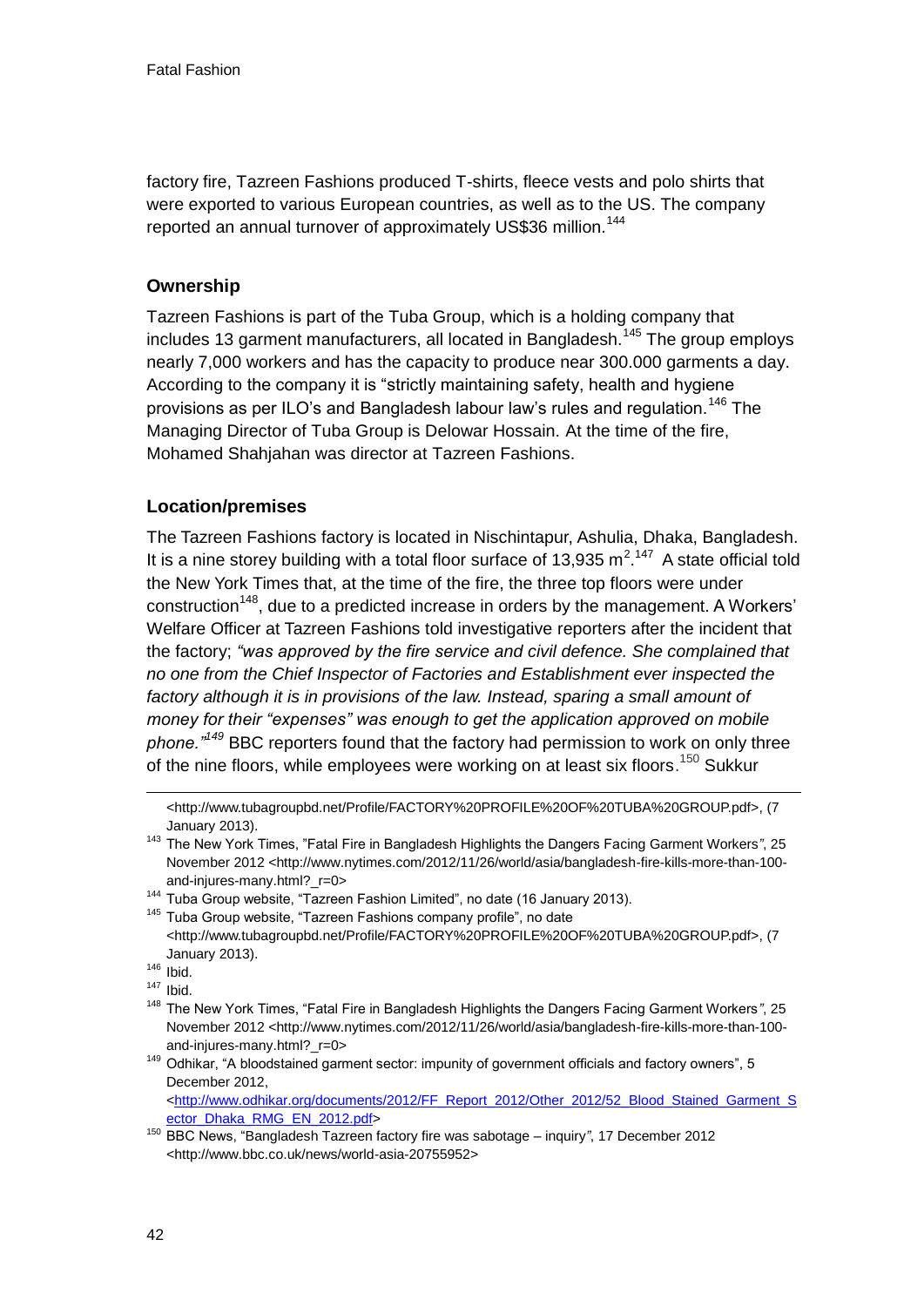

Mahmud, Chairman of the National Coordination Committee for Workers' Education, also mentioned that the owners of Tazreen had permission for operations in a three storey building.<sup>151</sup>



*Tazreen Fashions factory, after the fire.<sup>152</sup>*

#### <span id="page-43-0"></span>**Workforce**

-

As with Ali Enterprises in Karachi, there is uncertainty about the number of workers employed at the Tazreen Fashions factory in Dhaka. Company documents state that 1,700 people were employed by the company.<sup>153</sup> However, company director, Mohammed Shahjahan, told reporters that Tazreen Fashions only employed 1,163 workers.<sup>154</sup> KiK wrote that its agency had informed them that 1,180 were employed at Tazreen Fashions.<sup>155</sup> The Bangladesh Labour Welfare Foundation reported that as

<sup>&</sup>lt;sup>151</sup> AMRC, "Multi Stakeholder consultation on Safe Work at Garments Factories in Bangladesh; Lessons Learned from Tajreen Fire Accidents – Challenges and Way Forward"*,* January 7, 2013, <http://amrc.org.hk/system/files/OSHE\_RMG\_consultation.pdf>

<sup>&</sup>lt;sup>152</sup> Photo retrieved from Clean Clothes Campaign website < [http://www.cleanclothes.org/urgent](http://www.cleanclothes.org/urgent-actions/tazreen-backgrounds)[actions/tazreen-backgrounds](http://www.cleanclothes.org/urgent-actions/tazreen-backgrounds) *>* 

<sup>153</sup> Tuba Group website, "Tazreen Fashions company profile*"*, no date <http://www.tubagroupbd.net/Profile/FACTORY%20PROFILE%20OF%20TUBA%20GROUP.pdf>, (7 January 2013).

<sup>154</sup> Odhikar, "A bloodstained garment sector: impunity of government officials and factory owners", 5 December 2012,

[<sup>&</sup>lt;http://www.odhikar.org/documents/2012/FF\\_Report\\_2012/Other\\_2012/52\\_Blood\\_Stained\\_Garment\\_S](http://www.odhikar.org/documents/2012/FF_Report_2012/Other_2012/52_Blood_Stained_Garment_Sector_Dhaka_RMG_EN_2012.pdf) [ector\\_Dhaka\\_RMG\\_EN\\_2012.pdf>](http://www.odhikar.org/documents/2012/FF_Report_2012/Other_2012/52_Blood_Stained_Garment_Sector_Dhaka_RMG_EN_2012.pdf)

<sup>&</sup>lt;sup>155</sup> KiK, email correspondence with SOMO and CCC, 26 February 2013.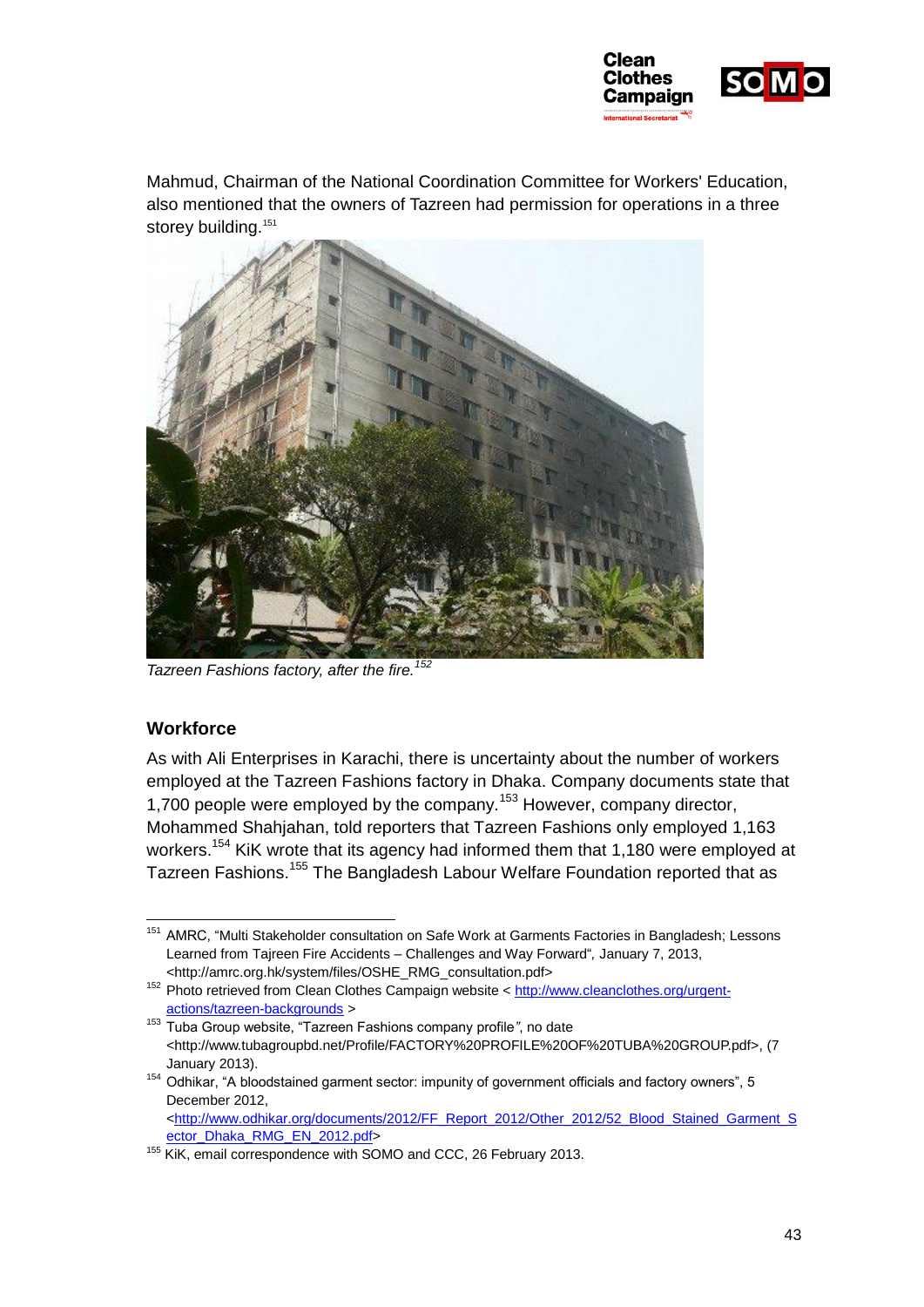many as 1800 people were employed<sup>156</sup> and the New York Times<sup>157</sup> reported 1,500 people working at the factory before the incident. The Parliamentary Standing Committee on Labor, that is investigating the incident, confirmed that Tazreen Fashions maintained records of the workers it employed, but did not provide a decisive answer to the question of the number of people employed.<sup>158</sup> Most of the workers were young rural women with little education, according to New York Times reporters.<sup>159</sup> The employees reportedly earned around USD45 per month.<sup>160</sup> Several workers told Odhikar, a Bangladesh human rights NGO that investigated the incident, that they often received their salary late and that the amount they received was less than the amount they had agreed upon.<sup>161</sup> There was no registered factory union at Tazreen Fashions. However national trade union federations, including the National Garment Workers Federation (NGWF) and the Bangladesh Garment & Industrial Workers Federation (BGIWF), had registered members among the Tazreen employees.

# **4.3. Buyers**

Tazreen Fashions produced for the following brands and retailers: C&A (Germany), Walmart (US), Li & Fung (Hong Kong), Dickies (US), Sears (US), Edinburgh Woolen Mill (UK), Hipercor (Spain), Enyce (US), Karl Rieker (Germany), KiK (Germany), Piazza Italia (Italy), Delta Apparel (US) and Teddy Smith (France). Orders were placed either directly with the factory, or through the Tuba Group, other suppliers and/or agents.<sup>162</sup>

# **C&A**

Shortly after the incident, C&A labels were found in the factory. In addition, a factory worker told the New York Times reporters she was working on C&A clothing when the

<sup>-</sup><sup>156</sup> Bangladesh Labour Welfare Foundation (BLF), "Enquiry report of BLF and Bangladesh Textile and Garment Workers League (BTGWL) on the Tazreen Fashions factory fires*",* accessed through Clean Clothes Campaign database.

<sup>157</sup> The New York Times, "Fatal Fire in Bangladesh Highlights the Dangers Facing Garment Workers*"*, 25 November 2012 <http://www.nytimes.com/2012/11/26/world/asia/bangladesh-fire-kills-more-than-100 and-injures-many.html?\_r=0>

<sup>158</sup> The Daily Star, "JS body on Tazreen Fashions fire probe*"*, 9 January 2013 < http://www.thedailystar.net/newDesign/news-details.php?nid=264370>

<sup>&</sup>lt;sup>159</sup> New York Times, "Horrific fire revealed a gap in safety for global brands", 6 December 2012 [<http://www.nytimes.com/2012/12/07/world/asia/bangladesh-fire-exposes-safety-gap-in-supply](http://www.nytimes.com/2012/12/07/world/asia/bangladesh-fire-exposes-safety-gap-in-supply-chain.html?pagewanted=all)[chain.html?pagewanted=all>](http://www.nytimes.com/2012/12/07/world/asia/bangladesh-fire-exposes-safety-gap-in-supply-chain.html?pagewanted=all)

 $160$  Ibid.

<sup>&</sup>lt;sup>161</sup> Odhikar, "A bloodstained garment sector: impunity of government officials and factory owners", 5 December 2012,

[<sup>&</sup>lt;http://www.odhikar.org/documents/2012/FF\\_Report\\_2012/Other\\_2012/52\\_Blood\\_Stained\\_Garment\\_S](http://www.odhikar.org/documents/2012/FF_Report_2012/Other_2012/52_Blood_Stained_Garment_Sector_Dhaka_RMG_EN_2012.pdf) [ector\\_Dhaka\\_RMG\\_EN\\_2012.pdf>](http://www.odhikar.org/documents/2012/FF_Report_2012/Other_2012/52_Blood_Stained_Garment_Sector_Dhaka_RMG_EN_2012.pdf)

<sup>&</sup>lt;sup>162</sup> Evidence based on labels found on-site immediately after the fire, in addition to company statements to CCC or media (CCC Urgent Appeals database)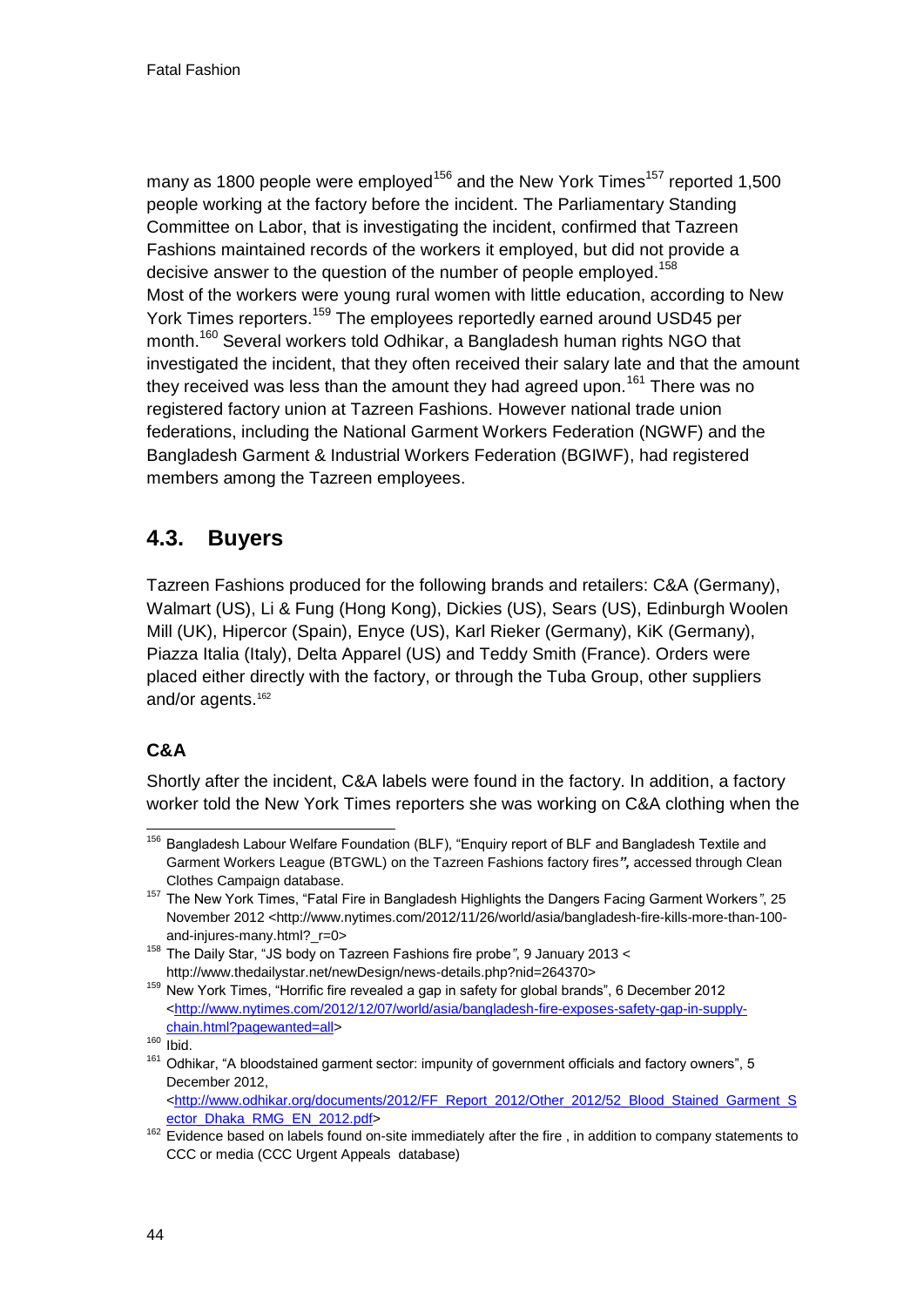

fire started.<sup>163</sup> On 25 November 2012, C&A confirmed the contractual relation with Tazreen Fashion, C&A had commissioned the company to manufacture 220,000 sweaters to be delivered to C&A Brazil between December 2012 and February 2013."*<sup>164</sup>*

#### **Walmart**

Walmart labels were also found in the burned-down factory.<sup>165</sup> Two days after the fire, on 26 November, Walmart said in a statement that the factory was no longer authorised to produce merchandise for Walmart. The company declined to say when exactly it had stopped working with Tazreen and for what reasons. According to Walmart, another supplier, which was later identified as Success Apparel, had subcontracted work to Tazreen "without authorization and in direct violation of our policies".<sup>166</sup>

Documents from mid-September, found in the factory after the fire, indicate that five of the 14 production lines were making apparel for Walmart.<sup>167</sup> There is documented evidence that subcontracting contracts for Walmart orders came to Tazreen Fashions and Tuba group through different Walmart suppliers, including IT Apparel in Dhaka (an agent used by one of Walmart's former suppliers<sup>168</sup>), Success Apparel in New York through Nimmi Apparels in Dhaka (belonging to Simco Group), and Topson Downs in Culver City, Canada) to Bismallah Sourcing in Dhaka.<sup>169</sup>

# **Li & Fung**

On 25 November, a day after the fire, Tazreen's owner said it was producing for Li & Fung, among other brands. Li & Fung, a Hong Kong based international trading group

<sup>1</sup> <sup>163</sup> New York Times, "Horrific fire revealed a gap in safety for global brands", 6 December 2012 [<http://www.nytimes.com/2012/12/07/world/asia/bangladesh-fire-exposes-safety-gap-in-supply](http://www.nytimes.com/2012/12/07/world/asia/bangladesh-fire-exposes-safety-gap-in-supply-chain.html?pagewanted=all)[chain.html?pagewanted=all>](http://www.nytimes.com/2012/12/07/world/asia/bangladesh-fire-exposes-safety-gap-in-supply-chain.html?pagewanted=all)

<sup>164</sup> C&A corporate responsibility website, "C&A statement on fire at Tazreen Fashion in Bangladesh", 25 November 2012 [<http://www.candacr.com/nl/2012/11/25/ca-statement-in-fire-at-tazreen-fashion-in](http://www.candacr.com/nl/2012/11/25/ca-statement-in-fire-at-tazreen-fashion-in-bangladesh/)[bangladesh/>](http://www.candacr.com/nl/2012/11/25/ca-statement-in-fire-at-tazreen-fashion-in-bangladesh/)

<sup>165</sup> New York Times, "Horrific fire revealed a gap in safety for global brands", 6 December 2012 [<http://www.nytimes.com/2012/12/07/world/asia/bangladesh-fire-exposes-safety-gap-in-supply](http://www.nytimes.com/2012/12/07/world/asia/bangladesh-fire-exposes-safety-gap-in-supply-chain.html?pagewanted=all)[chain.html?pagewanted=all>](http://www.nytimes.com/2012/12/07/world/asia/bangladesh-fire-exposes-safety-gap-in-supply-chain.html?pagewanted=all)

<sup>166</sup> The New York Times, "Documents Reveal New Details About Walmart's Connection to Tazreen Factory Fire", 10 December 2012 [< http://www.nytimes.com/2012/12/11/world/asia/tazreen-factory-used-by-2nd](http://www.nytimes.com/2012/12/11/world/asia/tazreen-factory-used-by-2nd-walmart-supplier-at-time-of-fire.html?_r=0)walmart-supplier-at-time-of-fire.html?  $r=0$  >

<sup>167</sup> The New York Times, "Documents Indicate Walmart Blocked Safety Push in Bangladesh*"*, 5 December 2012 [<http://www.nytimes.com/2012/12/06/world/asia/3-walmart-suppliers-made-goods-in-bangladeshi](http://www.nytimes.com/2012/12/06/world/asia/3-walmart-suppliers-made-goods-in-bangladeshi-factory-where-112-died-in-fire.html?_r=0)[factory-where-112-died-in-fire.html?\\_r=0>](http://www.nytimes.com/2012/12/06/world/asia/3-walmart-suppliers-made-goods-in-bangladeshi-factory-where-112-died-in-fire.html?_r=0)

<sup>168</sup> Walmart, correspondence with SOMO and CCC, 26 February 2013.

<sup>169</sup> Corporate Action Network website, "Walmart orders to Tazreen" [http://corporateactionnetwork.org/campaigns/human-rights-for-all-walmart-workers-the-bangladesh](http://corporateactionnetwork.org/campaigns/human-rights-for-all-walmart-workers-the-bangladesh-fire/campaign_materials)[fire/campaign\\_materials](http://corporateactionnetwork.org/campaigns/human-rights-for-all-walmart-workers-the-bangladesh-fire/campaign_materials) (18 February 2013)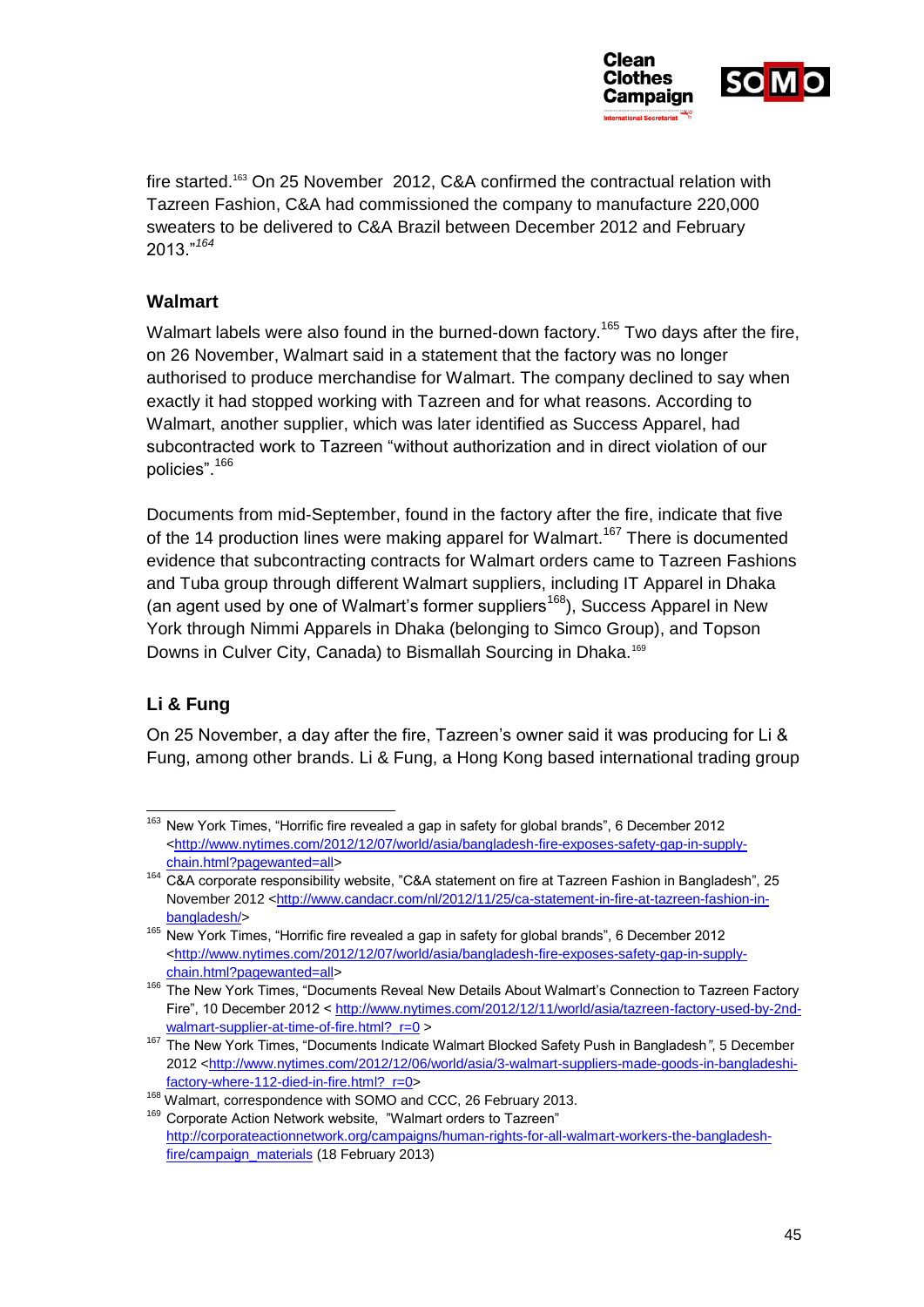that supplies many international brands with garments, confirmed with CNN that it had placed orders worth more than USD 100,000 with the Tazreen factory in 2012.<sup>170</sup>

### **KiK**

The German discounter KIK sourced from Tazreen earlier in 2012. KIK confirmed placing orders until November 2011, and stated that they did not source any garments from Tuba Group since August 2012.<sup>171</sup>

# **Disney**

After several boxes of sweatshirts with Disney characters were found at the Tazreen factory<sup>172</sup>, Disney released a press statement that Tazreen *"was not an authorized supplier for Disney-branded product".<sup>173</sup>* Disney explained that Walmart obtained the rights to use Disney characters on some apparel product[s]. These products were not made in Tazreen Fashions. They were made in a different factory, belonging to the Tuba Group, and according to Disney only a small quantity of products were moved to Tazreen Fashions for storage purposes.<sup>174</sup>

### **Sears**

Documents found in the factory showed the company was producing for Sears. Like Walmart, Sears said that another supplier had subcontracted Sear's production to Tazreen without authorisation. Sears said it had been working with Tazreen in the past but that it had ended the relationship.<sup>175</sup> In response to a draft version of this report, Sears wrote to SOMO and CCC that "the merchandise found at Tazreen was not produced there with our knowledge". And: "our policies require vendors to register with us all factories producing our goods, including any goods subcontracted to another production facility. We rely on our vendors to follow policy, and provide us accurate and timely production information. These requirements were not followed in this case, and as a result, Sears terminated the vendor".<sup>176</sup>

<sup>-</sup> $170$  CNN, "Retailers and suppliers hit by fallout from deadly Bangladesh factory fire", 27 November 2012 <http://edition.cnn.com/2012/11/27/world/asia/bangladesh-fire-mourning/index.html>

<sup>&</sup>lt;sup>171</sup> CCC Urgent Appeals database

<sup>172</sup> USA Today, "Wal-Mart, Disney, Sears used Bangladesh factory in fire*"*, 28 November 2012 <http://www.usatoday.com/story/news/world/2012/11/28/bangladesh-fire-walmart-disneysears/1731225/>

<sup>173</sup> The Walt Disney Company website, "Update Regarding Bangladesh", 21 December 2012 <http://thewaltdisneycompany.com/content/update-regarding-bangladesh>

<sup>174</sup> Disney, correspondence with SOMO and CCC, 19 February 2013.

<sup>&</sup>lt;sup>175</sup> The New York Times, "Documents Indicate Walmart Blocked Safety Push in Bangladesh", 5 December 2012 [<http://www.nytimes.com/2012/12/06/world/asia/3-walmart-suppliers-made-goods-in-bangladeshi](http://www.nytimes.com/2012/12/06/world/asia/3-walmart-suppliers-made-goods-in-bangladeshi-factory-where-112-died-in-fire.html?_r=0)[factory-where-112-died-in-fire.html?\\_r=0>](http://www.nytimes.com/2012/12/06/world/asia/3-walmart-suppliers-made-goods-in-bangladeshi-factory-where-112-died-in-fire.html?_r=0)

<sup>&</sup>lt;sup>176</sup> Sears, email correspondence with SOMO and CCC, 26 February 2013.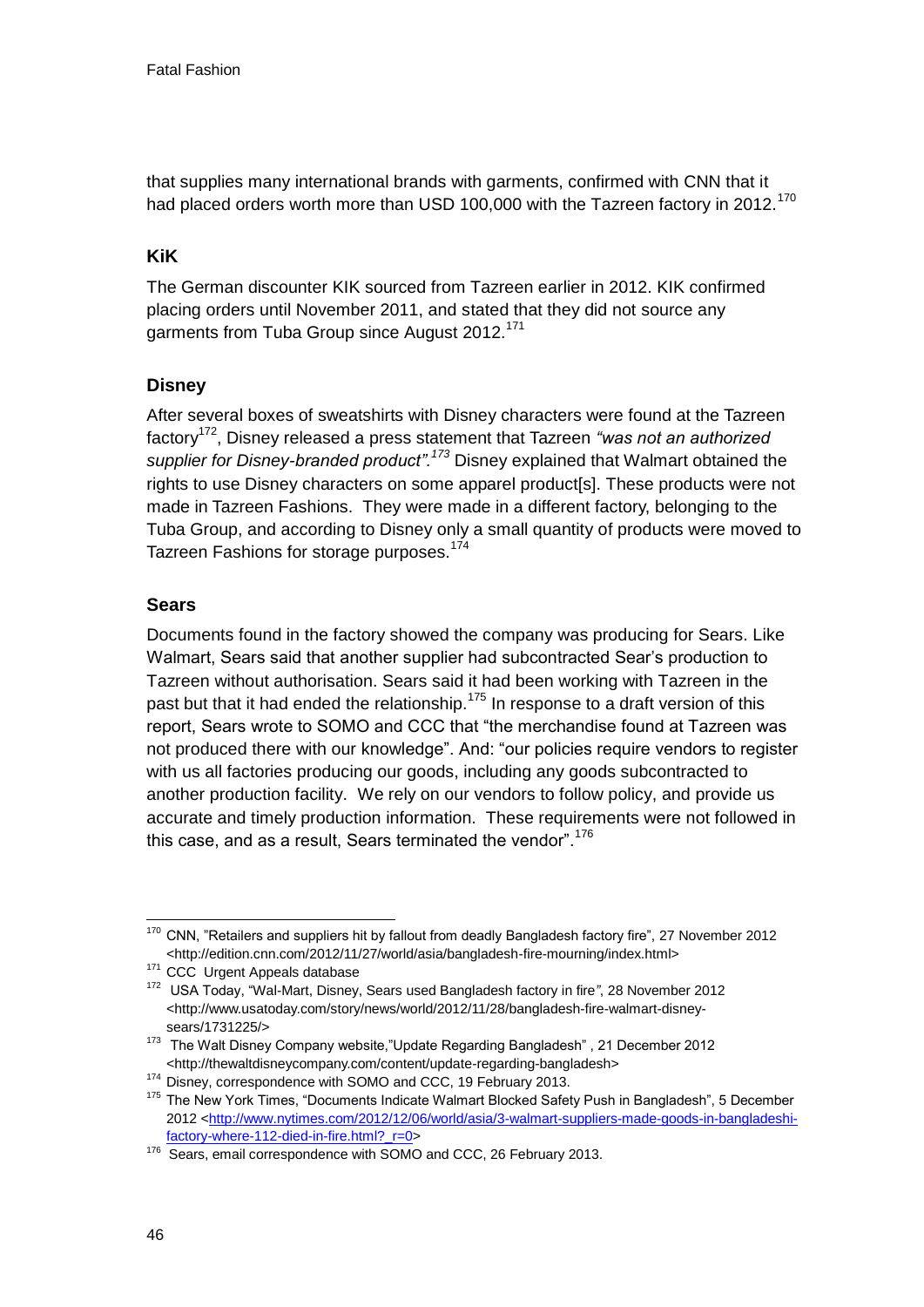

### **ENYCE**

Among the labels found in the burned-down factory were labels carrying the ENYCE logo. ENYCE is a brand owned by US rapper and producer Sean Combs. ENYCE clothing was sourced from Tazreen through Li & Fung. The president of ENYCE, Jeffrey Tweedy confirmed that ENYCE Kids is licensed to Li & Fung, "which operates, produces and oversees all manufacturing for the brand." He added that "compliance and safety are important to us, we expect all our licensees to have in place compliant standards for fire and safety conditions at any factory that may produce our brand."<sup>177</sup>

#### **Edinburgh Woollen Mills**

Sweaters from the Scottish label Edinburgh Woollen Mills were found in the factory after the fire, by labour activists and reporters.<sup>178</sup> EWM was cited in the media confirming that they were sourcing from Tuba Group, the company which owns the Tazreen factory.<sup>179</sup>

#### **Dickies**

Garments for US brand Dickies were found in the factory after the fire. Despite Dickies' garments being found in the burned-down factory, holding company Williamson-Dickie Manufacturing Co. stated that it had cut ties with Tazreen before the fire. The company declined to say when exactly it stopped production at Tazreen and for what reasons.<sup>180</sup>

#### **Piazza Italia**

-

After labels were found carrying the Piazza Italia logo, the company stated they buy only through trading companies and that they had no production at the factory. According to Piazza Italia, at the time of the fire Tazreen was working on Piazza Italia sample products.<sup>181</sup>

<sup>&</sup>lt;sup>177</sup> ABC News Radio, "\$1,200 a Life: Clothing Company Pays Peanuts to Families of Factory Fire Victims", 28 November 2012 < [<http://abcnews.go.com/Blotter/1200-life-clothing-company-pays-peanuts](http://abcnews.go.com/Blotter/1200-life-clothing-company-pays-peanuts-families-factory/story?id=17814618%20)[families-factory/story?id=17814618](http://abcnews.go.com/Blotter/1200-life-clothing-company-pays-peanuts-families-factory/story?id=17814618%20) >

<sup>&</sup>lt;sup>178</sup> Associated Press, "Factory owner: I didn't know fire exits needed", 29 November 2012 <http://bigstory.ap.org/article/ap-exclusive-disney-sears-used-factory-fire-0>

<sup>179</sup> The Scotsman, "Indian factory where over 120 died in blaze made clothes for Scots knitwear", 27 November 2012 <companyhttp://www.scotsman.com/the-scotsman/scotland/indian-factory-where-over-120-died-in-blaze-made-clothes-for-scots-knitwear-company-1-2660739>

<sup>180</sup> Banglanews24.com, "Tazreen Fashion fire Dickies says it cut ties earlier", 21 December 2012 <http://www.banglanews24.com/English/detailsnews.php?nssl=da2a29e969de8fc4fea0ce6749fb0444& nttl=2012122160287>

<sup>&</sup>lt;sup>181</sup> Correspondence and phone calls between Clean Clothes Campaign Italy and Piazza Italia, November 2012. CCC Urgent Appeals database.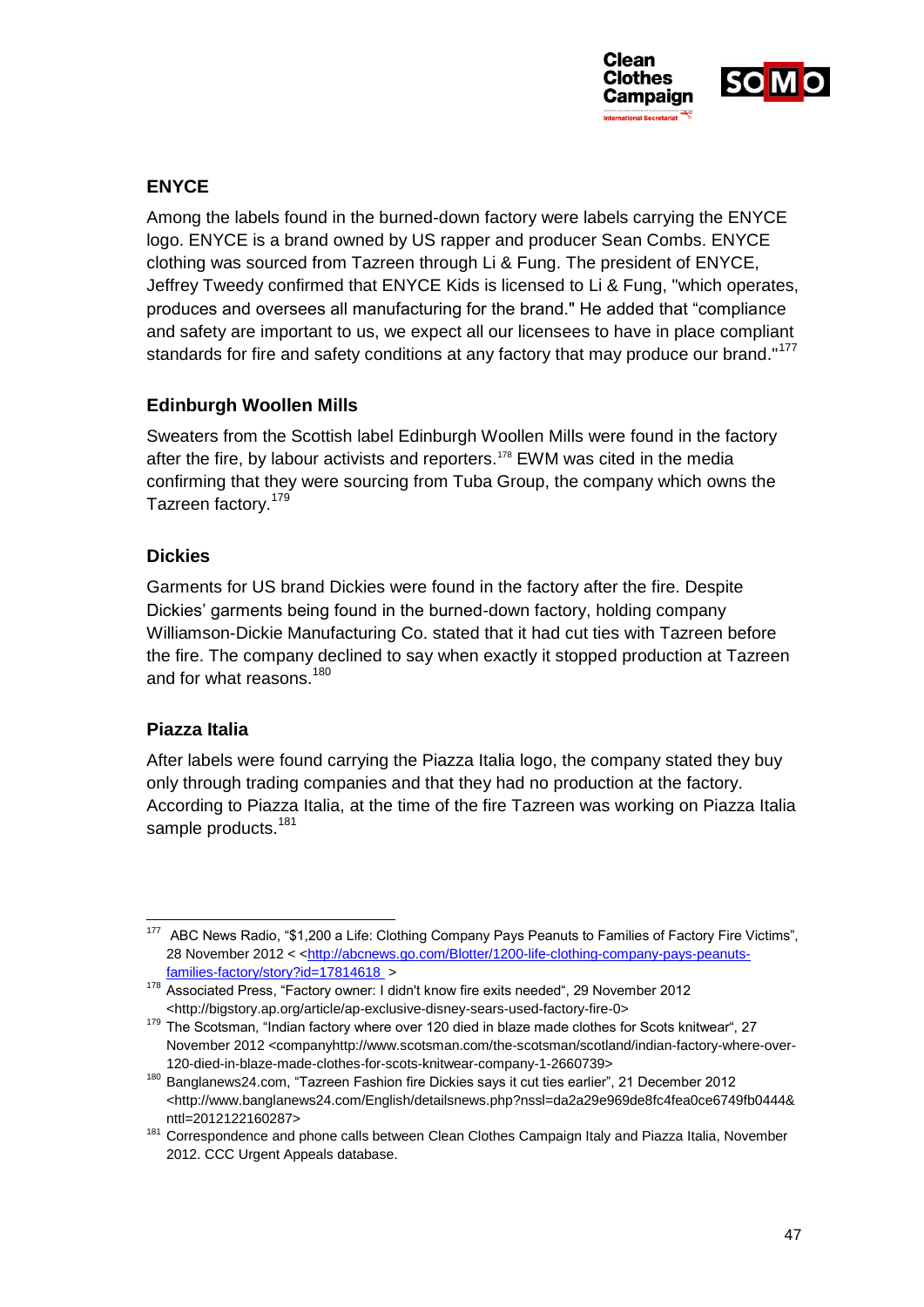### **Hipercor (subsidiary of El Corte Ingles)**

In a reaction to a draft version of this report, El Corte Ingles wrote that its subsidiary Hipercor had a business relationship with Dhaka based vendor Texebo International. Texebo had subcontracted Hipercor production to the Tuba Group between April 2011 and June 2012. The Tuba Group placed Hipercor production at Tazreen. The company further writes that "in June 2012 this indirect link to Tuba Group is definitely stopped due to quality and workmanship problems."

# **Karl Rieker**

<span id="page-48-0"></span>A packing list of products for the German clothing brand Karl Rieker was found in the factory.<sup>182</sup> To date, the company has not issued any public statement regarding the fire at Tazreen and its relationship with the manufacturer. In communication with SOMO and CCC, Karl Rieker confirmed that an order they placed with Tuba Group in the beginning of 2012 was produced by Tazreen Fashions, but without their prior knowledge.<sup>183</sup> The company stated this was their first order with the Tuba Group and that they stopped working with the Tuba Group because they "had a lot of problems with Tuba". The company did not further explain what these problems entailed.<sup>184</sup> The last shipment of goods for Karl Rieker dated May 2012, according to Karl Rieker.<sup>185</sup>

# **Delta Apparel (parent company of Soffe)**

Activists in Bangladesh told ABC News that they found order forms and design specifications for sweatshirts and tank tops with U.S. Marine Corps insignia and logos. Both the U.S. Marine Corps and the North Carolina-based company that was making items under a licensing agreement with the Marines (Soffe, subsidiary of Delta Apparel) said they did not know about or approve of any arrangement to make garments there. Bob Humphreys, Chairman and CEO of Delta Apparel, said that his company had placed an order with Tazreen's parent company, Tuba Limited in 2011. When Soffe received a shipment of 11,000 garments from Tazreen at that time, Soffe officials complained to Tuba. "We told them no other garments could be made in that facility, it was not authorised," Humphreys said.<sup>186</sup> In communication with the Worker Rights Consortium, Delta Apparel confirmed that there had been unauthorised production at Tazreen in 2011. Audits had been completed by Intertek in April and May 2011 at the Tuba Garment Ltd factory. Improvements were required with regard

<sup>-</sup><sup>182</sup> Clean Clothes Campaign, "Sean Combs' ENYCE labels found in Bangladesh factory fire", 26 November 2012 [< http://www.cleanclothes.org/news/puffdaddy-bangladesh](http://www.cleanclothes.org/news/puffdaddy-bangladesh) >

<sup>&</sup>lt;sup>183</sup> Phone conversation with Kampagne fur Saubere Kleidung, 3 Dec 2012, CCC UA database

<sup>184</sup> Karl Rieker, correspondence with SOMO and CCC, 19 February 2013.

<sup>185</sup> Ibid.

<sup>&</sup>lt;sup>186</sup> ABC News, "Bangladesh Factory Fire: Patterns for Marine Corps Sweats, Tank Tops Found In Ashes", 4 December 2012 [< http://abcnews.go.com/Blotter/bangladesh-factory-fire-patterns-marine-corps](http://abcnews.go.com/Blotter/bangladesh-factory-fire-patterns-marine-corps-sweats-tank/story?id=17875010)[sweats-tank/story?id=17875010](http://abcnews.go.com/Blotter/bangladesh-factory-fire-patterns-marine-corps-sweats-tank/story?id=17875010) >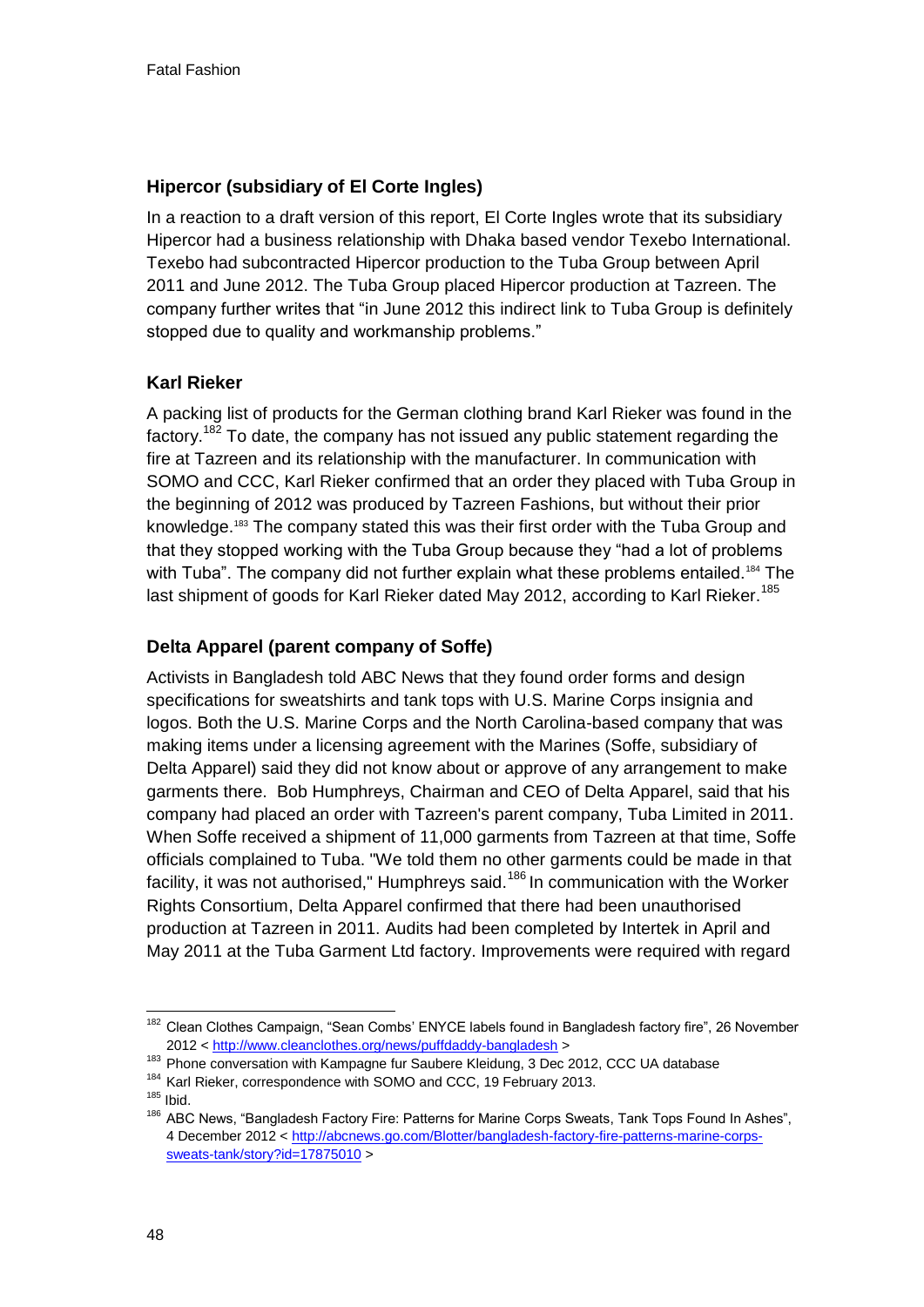

to health and safety, and according to Delta Apparel all requirements were met by 30 May 2011. No audits were carried out at Tazreen Fashions.<sup>187</sup>

# **Teddy Smith**

Sweaters from the French company Teddy Smith were among the clothing items that were found in the factory after the fire.<sup>188</sup> To date, the company has not issued any public statement regarding the fire at Tazreen and its relationship with the manufacturer. However, Teddy Smith declared to France24 that it was not aware that their orders had been subcontracted to Tazreen Fashions. After the fire, Teddy Smith contacted its agent in Bangladesh, which acknowledged that production had been moved to Tazreen Fashions before the summer of 2012.<sup>189</sup>

# **4.4. Social auditing**

# **Walmart**

-

Walmart's Standards for Suppliers provide the framework for its audits. Factories supplying Walmart are marked green, yellow, orange or red, based on the type and severity of violations found. <sup>190</sup> The Tazreen factory was audited at least twice by Walmart in 2011.<sup>191</sup>

<span id="page-49-0"></span>Documents on the Tuba Group website reveal that Walmart performed an audit at Tazreen on 16 May 2011. Tazreen received an orange rating after this audit. A letter from Walmart that is placed on the Tuba Group website refers to the audits and mentions that "the factory had violations and/or conditions which were deemed to be high risk." The letter further mentions that this is the first orange assessment for this factory in a two year period. The factory is requested to draw up and complete an action plan which should be presented to the auditor during a follow-up audit that will take place within six months.  $192$  What eventually led Walmart to decide to discontinue its relationship with Tazreen (see paragraph 4.3) is not clear.

<sup>&</sup>lt;sup>187</sup> Records of email exchange between Delta Apparel and WRC (3 Dec 2012) in CCC UA database <sup>188</sup> RYOT, "Wal-Mart, Disney clothes found in torched Bangladesh factory", 28 November 2012 <

<http://www.ryot.org/wal-mart-disney-clothes-found-in-torched-bangladesh-factory/25674> >

<sup>&</sup>lt;sup>189</sup> France 24, "Incendie meurtrier de Dacca : ces grandes marques qui "ne savaient pas", 4 December 2012 [<www.france24.com/fr/20121204-incendie-meurtrier-dacca-grandes-marques-ignorance-teddy](http://www.france24.com/fr/20121204-incendie-meurtrier-dacca-grandes-marques-ignorance-teddy-smith-explication-tazreen-tuba-textile-condition-travail)[smith-explication-tazreen-tuba-textile-condition-travail>](http://www.france24.com/fr/20121204-incendie-meurtrier-dacca-grandes-marques-ignorance-teddy-smith-explication-tazreen-tuba-textile-condition-travail)

<sup>190</sup> Walmart stores website, "The audit program*"*, no date [<http://www.walmartstores.com/sites/responsibility-report/2012/theAuditProgram.aspx>](http://www.walmartstores.com/sites/responsibility-report/2012/theAuditProgram.aspx), (14 January 2013).

<sup>191</sup> CNS news website, "The factory fire: Global commerce, local tragedy*"*, 1 December 2012 [<http://cnsnews.com/news/article/factory-fire-global-commerce-local-tragedy>](http://cnsnews.com/news/article/factory-fire-global-commerce-local-tragedy)

<sup>192</sup> Tuba Group website, "1st Orange", Walmart letter regarding Tazreen audit on 16 May 2011 (14 January 2013).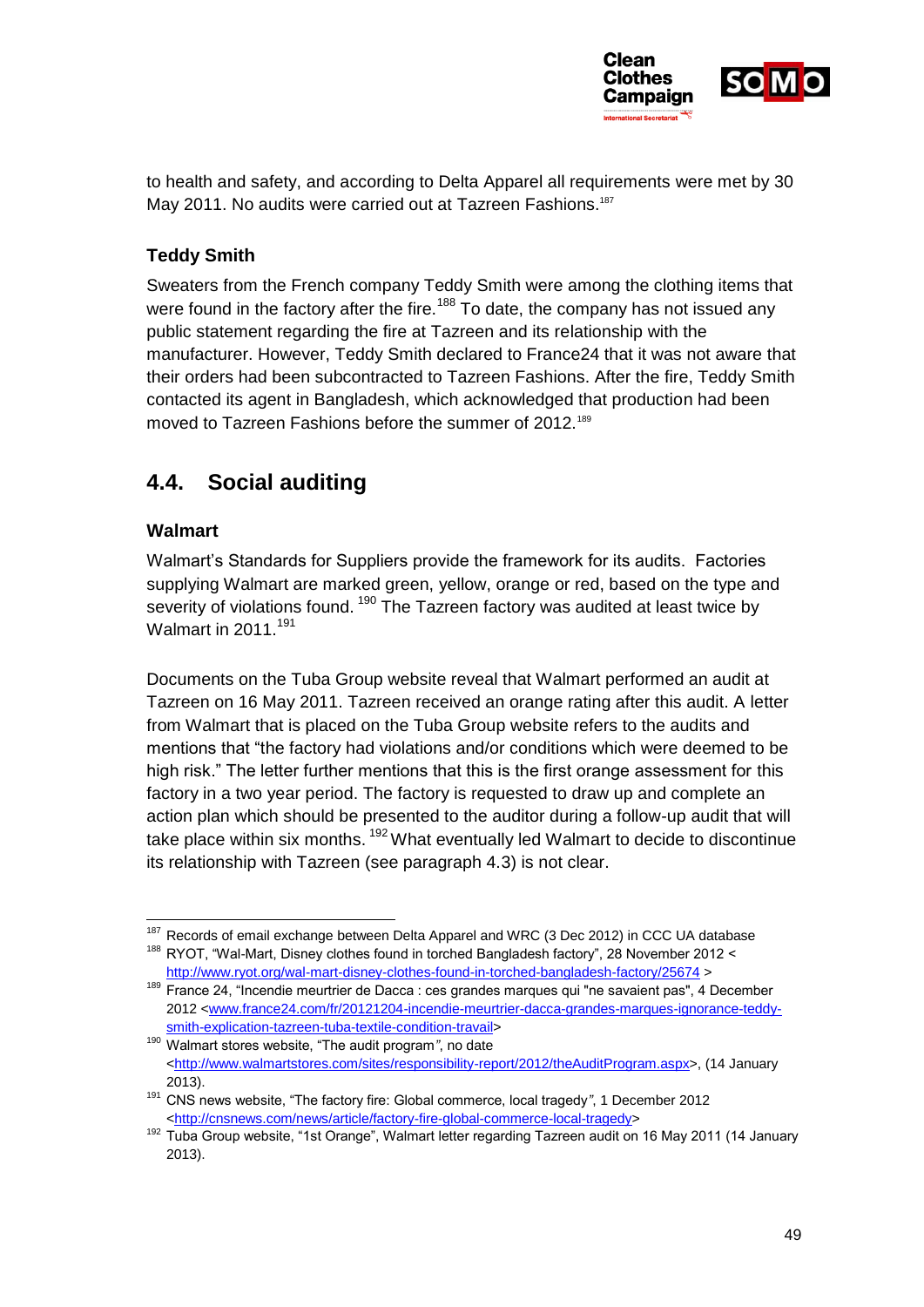# **C&A**

In an interview with the Dutch newspaper De Telegraaf, Philip Chamberlain, Head of Sustainable Business Development at C&A said that the company's own inspection did not give any reason not to start production at Tazreen.<sup>193</sup> This inspection was carried out by C&A's local sourcing office and included a "visual health and safety check". The SOCAM (Service Office Compliance Audit Management) audit, which is much more comprehensive, had not been conducted at that time.<sup>194</sup>

# **Business Social Compliance Initiative (BSCI)**

Tazreen Fashions had also been subjected to a BSCI audit in December 2011.The audit was carried out because a BSCI member considered sourcing from Tazreen. The audit revealed several non-compliances, among them health and safety issues. The factory was rated 'improvement needed'.<sup>195</sup> BSCI stated that corrective measures were due to be in place in December 2012. However, "as no BSCI participating company was and is currently sourcing from this factory, no participant had a relationship that would give the leverage and the responsibility to request improvement measures to be implemented in the factory. The factory is what we called an 'orphan', until Wednesday 21 November when another BSCI Participant decided to consider them for future business."<sup>196</sup>

BSCI criticized C&A for not identifying the above mentioned non-compliances. C&A's Head of Sustainable Business Development, Philip Chamberlain responded that C&A did not know about the results of the BSCI audit as the report had not been made public.<sup>197</sup>

# **4.5. Actions undertaken after the fire**

# **Civil society organisations**

Directly after the fire, labour rights organisations and unions went to the factory site to collect information about the fire, the victims and the brands sourcing from the factory. In the subsequent days press conferences and rallies were organised by trade union federations and other organisations, including the National Garment Workers

<sup>-</sup><sup>193</sup> De Financiele Telegraaf, "Brand zet C&A op scherp", 10 December 2012.

<sup>&</sup>lt;sup>194</sup> C&A, email correspondence with SOMO & CCC, 25 February 2013.

<sup>&</sup>lt;sup>195</sup> BSCI, "BSCI letter for the factory fire in Bangladesh", no date [< http://sustain](http://sustain-tech.com/en/xingyezixun/561.html)[tech.com/en/xingyezixun/561.html](http://sustain-tech.com/en/xingyezixun/561.html) >

<sup>196</sup> BSCI, "Towards increased actions on health and safety standards in Bangladesh", 30 November 2012 [<http://www.bsci-intl.org/news-events/towards-increased-actions-health-and-safety-standards](http://www.bsci-intl.org/news-events/towards-increased-actions-health-and-safety-standards-bangladesh)[bangladesh>](http://www.bsci-intl.org/news-events/towards-increased-actions-health-and-safety-standards-bangladesh)

<sup>&</sup>lt;sup>197</sup> De Financiele Telegraaf, "Brand zet C&A op scherp", 10 December 2012.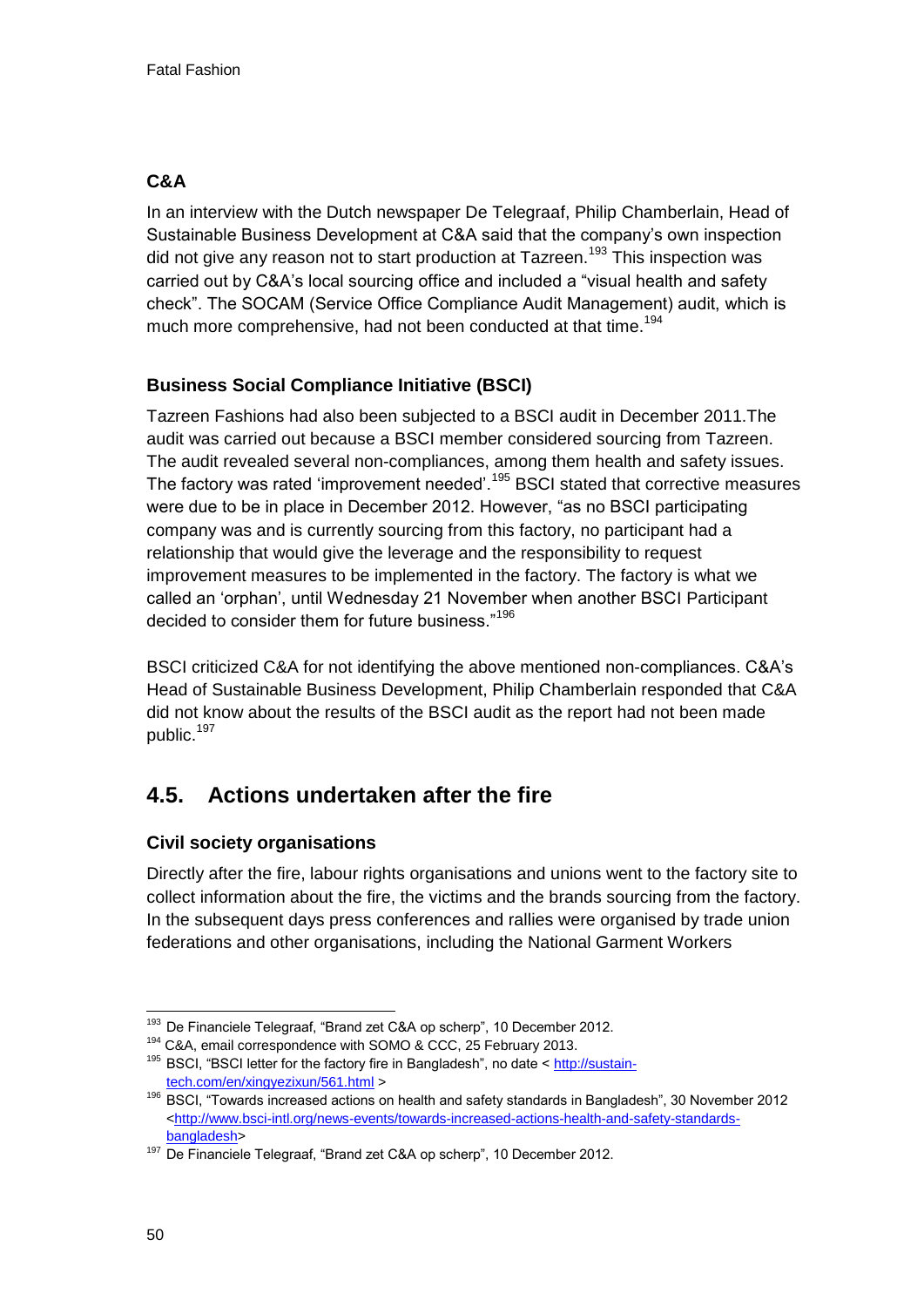

Federation, the Bangladesh Garment and Industrial Workers Federation and the Bangladesh National Council of Textile, Garment and Leather Workers<sup>198</sup>.

ASK, Bangladesh Legal Aid Services Trust (BLAST), BRAC and Nijera Kori filed a Public Interest Litigation (writ petition), which was accepted by the High Court, ordering amongst others that the Bangladesh Garment Manufacturers and Exporters Association (BGMEA), and the government should explain their preventive measures to save workers from fires. It also raised issues such as enforcement of relevant laws; compensation from the owners of Tuba Group and Tazreen Fashions and treatment of the injured workers; and an independent probe committee into this incident.<sup>199</sup> On the 4 December 2012, Bangladeshi trade unions and international organisations published a set of demands to brands sourcing from Tazreen Fashions<sup>200</sup> (see box 3).

#### **Box 3: Demands towards brands sourcing from Tazreen Fashions**

Bangladesh trade unions and international organisations published a set of demands to brands sourcing from Tazreen Fashions on 4 December 2012. These called for a delegation to be sent to Bangladesh to meet victims and their families, trade unions and labour rights organisations and work with other buyers to ensure the following demands are met:

#### <span id="page-51-0"></span>**Full redress for the victims:**

- $\Box$  Emergency relief for all victims and their families;
- $\Box$  Coverage of all medical costs short and long term;
- $\Box$  Full and fair compensation covering loss of future earnings as well as damages for the injured and families of the dead, based on the compensation formula proposed by the unions and labour rights groups supporting the Bangladesh Fire and Building Safety Agreement. The full compensation package should also cover educational fees for the children of the deceased.
- $\Box$  Ensure wages continue to be paid for all workers (meeting legal entitlements at minimum) and that all workers are rehired at Tazreen Fashions, or in the event that it does not reopen, that workers are paid legal severance and offered priority hiring in nearby suppliers at equivalent or higher salary levels.
- $\Box$  Work with the government to set up a permanent workers' welfare fund to cover compensation for industrial incidents and workplace injuries.

#### **Full and transparent investigation:**

- Acknowledge responsibility and support an independent investigation into the fires and prosecution for those culpable;
- $\Box$  Publish all audit reports relating to Tazreen Fashions.

<sup>198</sup> CCC UA database

<sup>199</sup> Bangladesh Legal Aid and Services Trust, "ASK, BLAST and others vs. Bangladesh and others ['Tazreen Garments' Case] Writ Petition No. 15693 of 2012, no date [Www.blast.org.bd/issues/workersrights/467](http://www.blast.org.bd/issues/workersrights/467)

<sup>200</sup> Https:/www.cleanclothes.org/urgent-actions/tazreen-demands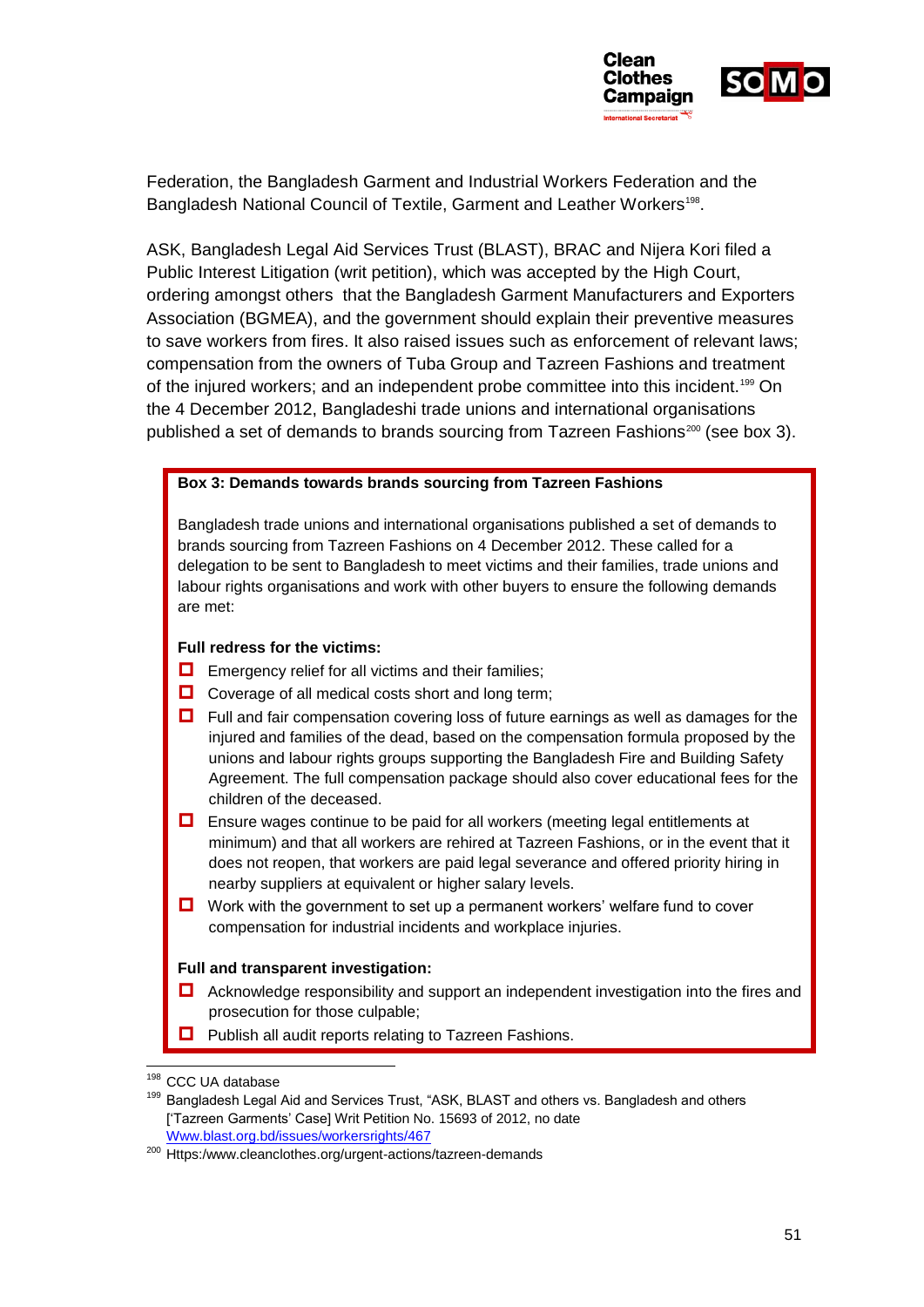#### **Prevention of future incidents:**

- $\Box$  Sign and immediately implement the comprehensive and independent Bangladesh Fire and Building Safety Agreement that has been developed by local and global unions and labour rights organisations. The programme includes independent inspections, public reporting, mandatory repairs and renovations, a central role for workers and unions in both oversight and implementation, supplier contracts with sufficient financing and adequate pricing, and a binding contract to make these commitments enforceable;
- $\Box$  Publicly disclose full supplier list;
- $\Box$  Actively promote freedom of association and bargaining rights for workers through access agreements to create an atmosphere where workers can freely join trade unions and form factory level unions.

After individual follow up with the brands by CCC, the International Labour Rights Forum, Workers Rights Consortium and Maquila Solidarity Network, public actions have been launched to support the demands formulated by the groups.<sup>201</sup>

On 17 January 2013, the European Parliament adopted a resolution on factory fires, in which the parliament welcomes the CCC-proposed Bangladesh Fire and Building Safety Agreement, calls upon textile brands to support this effort and to contribute to compensation for the victims of garment factory fires and their families.<sup>202</sup>

# **4.6. Actions undertaken by buyers**

#### **C&A**

In the days after the fire, C&A's Head of Sustainable Business Development, Philip Chamberlain, traveled to Bangladesh for a three-day visit. After his return, C&A issued a press release (dated 6 December 2012) in which it announced that they would reserve 5 million euros for compensation, monitoring and prevention.<sup>203</sup> However, no details were provided about how much money would go to the victims, or would be spent on its own monitoring process, or preventive measures.

The press release stated that C&A would work together with Caritas and other local organisations to "sponsor" housing and education for children who have lost their

<sup>203</sup> C&A Persbericht, C&A helpt slachtoffers en families en versnelt brandveiligheidsprogramma's bij leveranciers in Bangladesh, 6 December 2012 [<http://www.c-and](http://www.c-and-a.com/be/nl/corporate/fileadmin/mediathek/nl-be/Pressreleases/Persbericht_C_A_helpt_slachtoffers_en_families_en_versnelt_brandveiligheidsprogramma_s_bij_leveranciers_in_Bangladesh.pdf)[a.com/be/nl/corporate/fileadmin/mediathek/nl](http://www.c-and-a.com/be/nl/corporate/fileadmin/mediathek/nl-be/Pressreleases/Persbericht_C_A_helpt_slachtoffers_en_families_en_versnelt_brandveiligheidsprogramma_s_bij_leveranciers_in_Bangladesh.pdf)[be/Pressreleases/Persbericht\\_C\\_A\\_helpt\\_slachtoffers\\_en\\_families\\_en\\_versnelt\\_brandveiligheidsprogra](http://www.c-and-a.com/be/nl/corporate/fileadmin/mediathek/nl-be/Pressreleases/Persbericht_C_A_helpt_slachtoffers_en_families_en_versnelt_brandveiligheidsprogramma_s_bij_leveranciers_in_Bangladesh.pdf) [mma\\_s\\_bij\\_leveranciers\\_in\\_Bangladesh.pdf](http://www.c-and-a.com/be/nl/corporate/fileadmin/mediathek/nl-be/Pressreleases/Persbericht_C_A_helpt_slachtoffers_en_families_en_versnelt_brandveiligheidsprogramma_s_bij_leveranciers_in_Bangladesh.pdf)

<sup>-</sup><sup>201</sup> See for instance Clean Clothes Campaign, "Demand justice for the victims of the Tazreen fire", 19 December 2012 <http://www.cleanclothes.org/urgent-actions/tazreen-action >

<sup>&</sup>lt;sup>202</sup> European Parliament, "European Parliament resolution on recent casualties in textile factory fires, notably in Bangladesh (2012/2908(RSP)), 9 January 2013.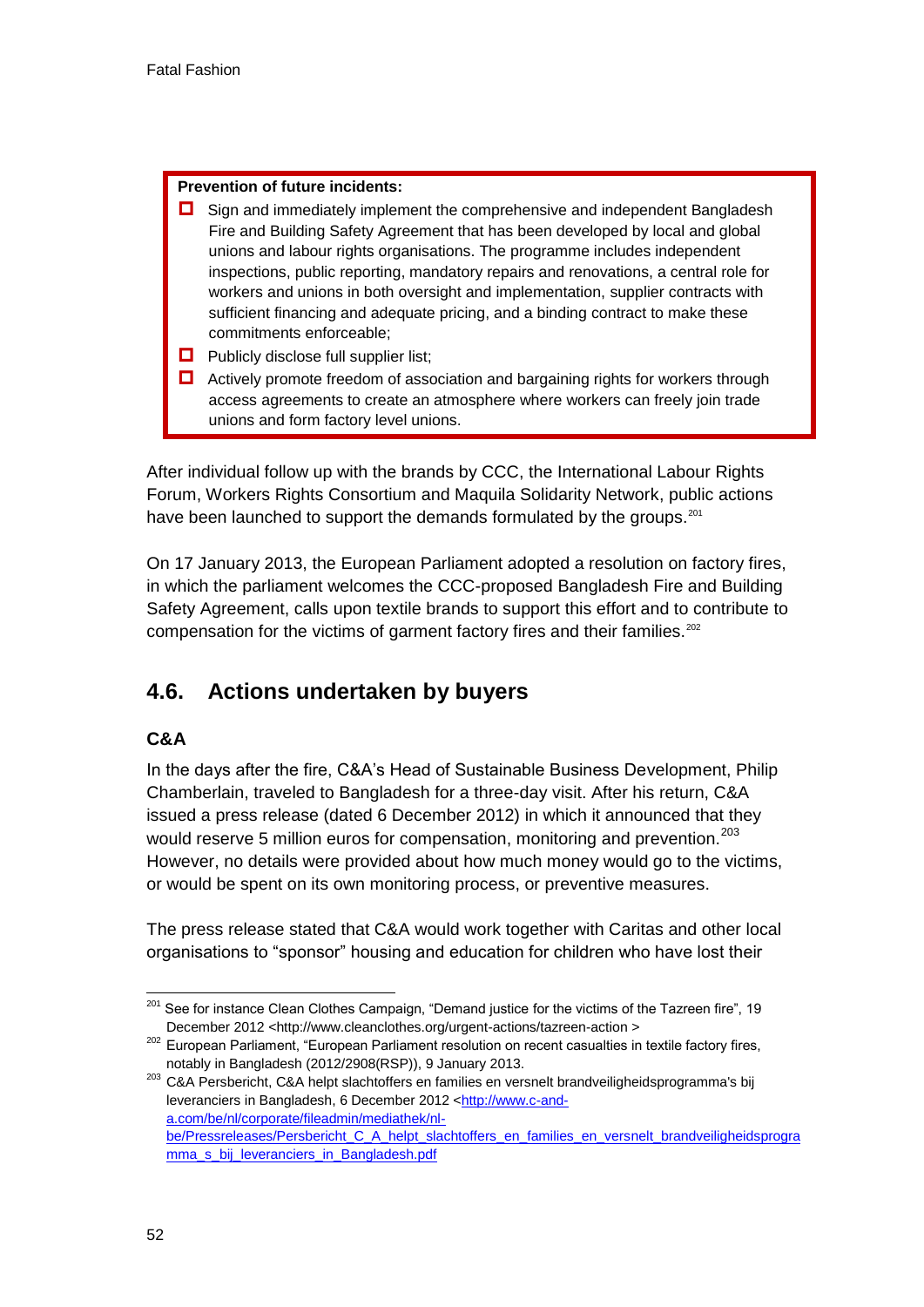

parents in the fire. C&A also announced that it would implement a more stringent audit procedure. Future orders from Bangladesh must be preceded by a SOCAM audit (in addition to the initial Safety and Quality Assurance audit). The press release further specified that all C&A suppliers in Bangladesh will be subjected to SOCAM audits before the end of 2012.

C&A issued another press release on 26 February 2013 in which further details about its response to the Tazreen fire were given.

- **D** Financial support for victims: C&A will donate more than one million USD to the victims of the fire via the C&A Foundation. Recipients of financial support are: children who lost a parent at the fire; those injured and unable as yet to return to work and; families who lost a relative in the fire. C&A writes that 70 children from 46 families have been named as having lost at least one parent in the fire. An amount of USD 50 (4000 Taka) per month will be made available for each of these children until they reach the age of 18 years old. C&A further writes that 50 former employees of Tazreen fashions who were injured in the fire and are still unable to work will be supported by C&A. C&A will continue to pay the medical costs for each of these 50 people until such time as they are fully recovered and able to work. In addition C&A will pay for loss of earnings which this group has suffered.
- $\Box$  For each of the families who lost a relative in the fire C&A has donated 1,200 USD (BDT 100,000) per family.<sup>204</sup> The distribution of this lump sum will be coordinated with the BGMEA.
- Bangladesh Fire and Building Safety Agreement: C&A writes in its press release that it will "re-examine a possible accession to the treaty." C&A company representatives referred to the lack of willingness among other companies to agree to a respective memorandum of understanding, which would render practical implementation difficult. "Few brands cannot effect the necessary change in regard to fire safety which is required in Bangladesh," Mr. Chamberlain said. "To ensure safe and healthy working conditions in the future it is essential that initiatives are developed which involve multiple stakeholders, and will lead to fundamental change on the ground."<sup>205</sup>

By the end of February 2013, C&A reported to SOMO and CCC that all units used for C&A production in Bangladesh that had not yet been subjected to a SOCAM audit (as was the case with Tazreen) were now all audited by SOCAM and that future orders (not just those from Bangladesh but from all countries in which C&A production takes place) must be preceded by a SOCAM audit.

-

<sup>&</sup>lt;sup>204</sup> C&A press release, "C&A announces support for victims of fire in Bangladeshi garment factory", 26 February 2013.

 $205$  Ibid.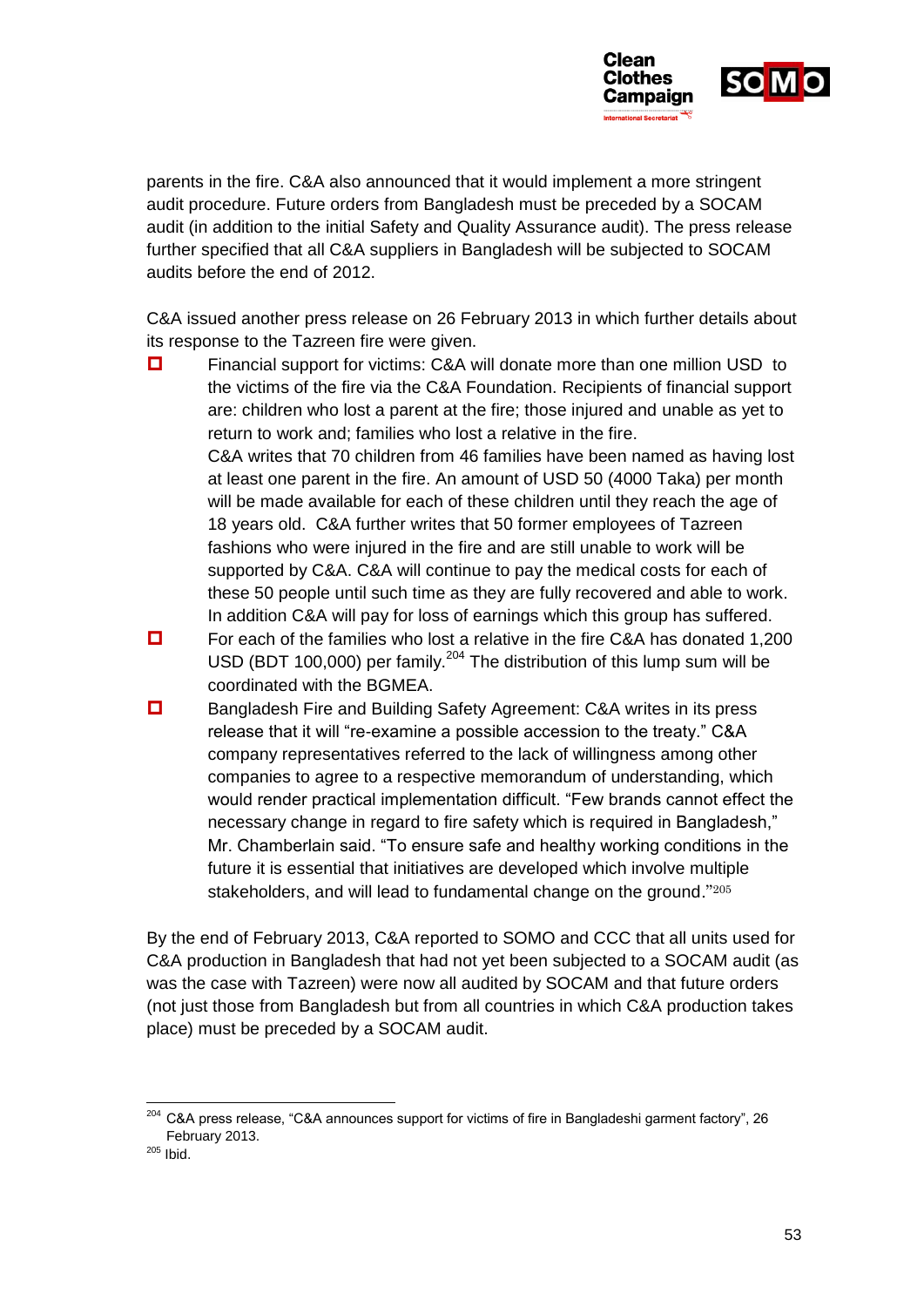C&A added that one month before the fire it had started a fire prevention programme in Bangladesh. Implementation of this programme, which will be carried out in cooperation with Bureau Veritas, will be prioritised. 206

# **Li & Fung**

The company announced that it will carry out its own investigation into the incident at Tazreen. The company issued a statement on the incident in which it says that "we will continue to work with the authorities and the business community in Bangladesh to ensure that proper support is given*"*. *207*

The company further promised to intensify it training program for garment factories worldwide.<sup>208</sup> The programme includes "Enabling Fire Safety, Fire Safety Videos, Fire Safety Management, Videos on Best Practices and Capacity Building".

In response to a draft version of this report, Li & Fung wrote that it has provided BDT 100,000 (USD 1,250) compensation to 54 injured workers and to 57 families of deceased workers. They have not provided further detail about the identification and disbursal of the compensation. As stated above, the BGMEA announced it was in charge of distributing compensation on behalf of Li&Fung, which was provided for at most 53 deceased workers by the date of 20 February 2013.

In addition, Li & Fung reported to SOMO and CCC that, in collaboration with another retailer, they have set up an educational fund for children of deceased and injured. An amount of 4000 Taka (US\$50) per month will be made available for each of these children until they reach the age of 18 years old. $209$ 

# **Walmart**

Four days after the Tazreen incident, Walmart sent a proposal to members of the Global Social Compliance Programme. This industry group represents more than 30 companies, including Walmart, Carrefour and PVH Corp. The three-page proposal said "fire and electrical safety aspects are not currently adequately covered in audits," and outlined steps "to significantly improve fire safety precautions on all fronts."

<sup>-</sup><sup>206</sup> C&A Persbericht, "C&A helpt slachtoffers en families en versnelt brandveiligheidsprogramma's bij leveranciers in Bangladesh", 6 December 2012 [<http://www.c-and](http://www.c-and-a.com/be/nl/corporate/fileadmin/mediathek/nl-be/Pressreleases/Persbericht_C_A_helpt_slachtoffers_en_families_en_versnelt_brandveiligheidsprogramma_s_bij_leveranciers_in_Bangladesh.pdf)[a.com/be/nl/corporate/fileadmin/mediathek/nl](http://www.c-and-a.com/be/nl/corporate/fileadmin/mediathek/nl-be/Pressreleases/Persbericht_C_A_helpt_slachtoffers_en_families_en_versnelt_brandveiligheidsprogramma_s_bij_leveranciers_in_Bangladesh.pdf)be/Pressreleases/Persbericht C\_A\_helpt\_slachtoffers\_en\_families\_en\_versnelt\_brandveiligheidsprogra [mma\\_s\\_bij\\_leveranciers\\_in\\_Bangladesh.pdf](http://www.c-and-a.com/be/nl/corporate/fileadmin/mediathek/nl-be/Pressreleases/Persbericht_C_A_helpt_slachtoffers_en_families_en_versnelt_brandveiligheidsprogramma_s_bij_leveranciers_in_Bangladesh.pdf)

<sup>&</sup>lt;sup>207</sup> Li&Fung website, "Initiatives to Intensify Fire Safety Training Support for Suppliers", no date, <http://www.lifung.com/eng/csr/fire\_safety\_train.pdf>, (14 January 2013).

<sup>208</sup> Ibid.

<sup>&</sup>lt;sup>209</sup> Li & Fung, email correspondence with SOMO and CCC, 25 February 2013.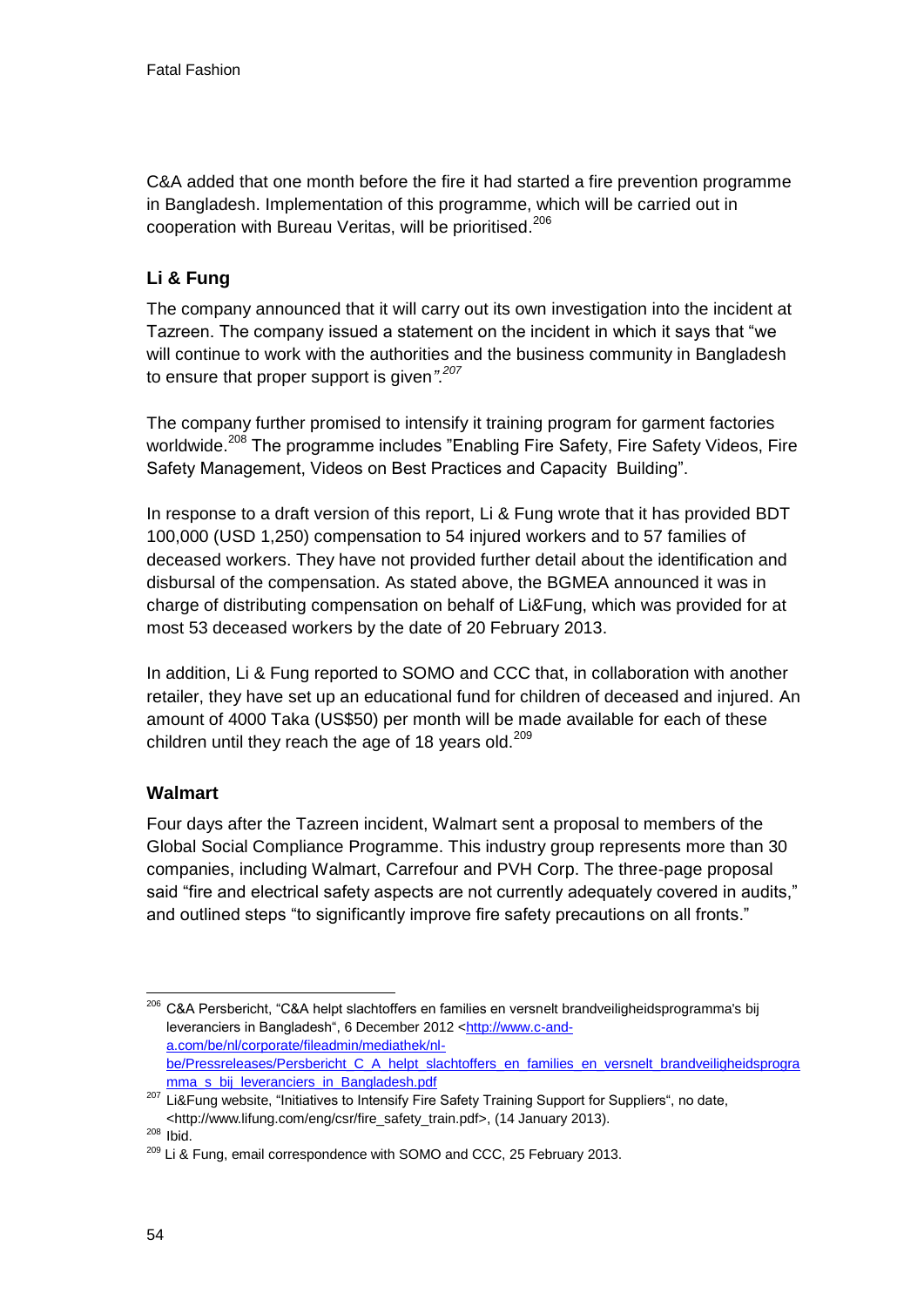

Among the steps: members of the group would pay to review all factories, which would be given six months to "implement corrective action at supplier cost." <sup>210</sup> In April 2011, Walmart participated in a meeting in Bangladesh with global retailers to discuss how Bangladesh factories can improve their electrical and fire safety. On the basis of the minutes of this meeting the New York Times wrote that, a Walmart director of ethical sourcing, along with an official from another major apparel retailer, said that the proposed improvements in electrical and fire safety would involve as many as 4,500 factories and would be "in most cases" a "very extensive and costly modification. It is not financially feasible for the brands to make such investments".<sup>211</sup> In a reaction to the draft report Walmart wrote that the remarks from the meeting in Bangladesh in April 2011 had been taken out of context and remarked that Walmart recognises "the cost of meeting standards [for suppliers] will be part of the cost of the goods we buy."<sup>212</sup>

In December 2012, CCC published an overview of actions undertaken by brands in reaction to the fire. CCC then warned there was no indication that the programme announced by Walmart will pay for the renovations that are needed, or that it will respond to any of the other key elements of a credible prevention programme.  $213$ 

A month later, on 22 January 2013, Walmart sent a letter to all its suppliers to inform them of "a new zero-tolerance policy for unauthorized subcontracting, as well as related ethical sourcing program enhancements". In this letter Walmart writes that "any facilities subcontracting sourcing of Walmart merchandise to an undisclosed or unauthorized facility will be classified as "Red-Failed" in our system and may be permanently barred from sourcing merchandise to Walmart for all retail markets." In addition, the letter states that facilities (worldwide) found to have fire safety related violations will have 30 days in which to take corrective action before production is barred. Walmart further announces a number of measures specific for suppliers in Bangladesh:

- $\square$  Suppliers in Bangladesh will be reviewed. Corrective action for any fire safety issues identified will be required within 30 days.
- $\Box$  All facilities must go through a mandatory electrical and building safety review provided by a credible independent external certification agency.
- $\Box$  Production may not begin until after the facility has passed the full Ethical Sourcing pre-qualification process. Production in a facility that has not been prequalified will be deemed unauthorised subcontracting.

<sup>-</sup><sup>210</sup> The Daily Star, "Wal-Mart email reveals strategy to upgrade Bangladesh factories", 16 December 2012 [<http://www.thedailystar.net/newDesign/news-details.php?nid=261344>](http://www.thedailystar.net/newDesign/news-details.php?nid=261344)

<sup>&</sup>lt;sup>211</sup> The New York Times, "Documents indicate Walmart blocked safety push in Bangladesh", 27 November 2012 < http://www.nytimes.com/2012/12/06/world/asia/3-walmart-suppliers-made-goods-in-bangladeshifactory-where-112-died-in-fire.html?\_r=0>

<sup>&</sup>lt;sup>212</sup> Walmart correspondence with SOMO and CCC, 26 February 2013

<sup>&</sup>lt;sup>213</sup> Clean Clothes Campaign, "Tazreen fire: What brands should do, and their responses so far", 19 December 2012 [< http://www.cleanclothes.org/urgent-actions/tazreen-backgrounds](http://www.cleanclothes.org/urgent-actions/tazreen-backgrounds) >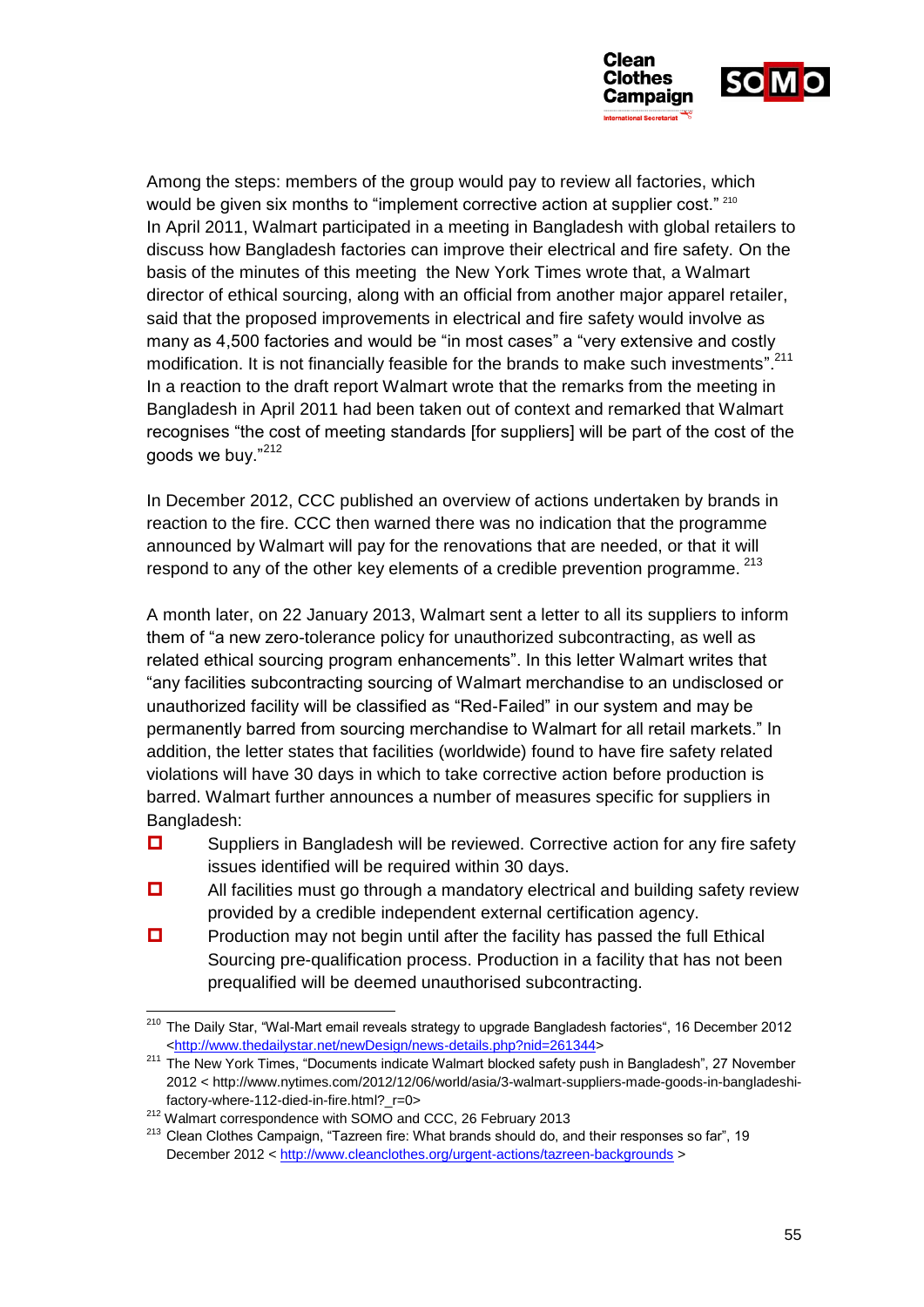□ Facilities that meet one or more of the "Structural Fire Safety Criteria" (see below) will be assessed as "Red-Unauthorized" and inactivated.

Structural Fire Safety Criteria to be Deemed High Risk:

- $\Box$  Residential building converted into factory
- $\Box$  Facilities in multi-storey building with a ground-floor marketplace
- Facilities in multi-storey building shared with other factories/enterprises under separate ownership
- $\Box$  Facilities with a rooftop that does not meet legal requirements
- $\Box$  Facilities where there is a residence located within the building

### **El Corte Ingles**

In response to a draft version of this report, El Corte Ingles writes that it has actively supported the proposed Fire Safety Alliance, a joint initiative with GIZ, the German technical cooperation Agency. This Alliance aims to implement a broad action programme in both Bangladesh and Pakistan involving all stakeholders, including CCC, IndustriALL, ILO, brands and retailers and all the players – Government, unions and businesses- at local level in both countries. El Corte Ingles further writes that as soon as the Alliance and the programme will be agreed upon, they plan to commit, also financially, to its development.

In a letter to GSCP (Global Social Compliance Programme), convener of the proposed Fire Safety Alliance, CCC together with other international labour groups outlined their objections to a programme that would not be based on the criteria of transparency, independent inspections, worker involvement, multi-stakeholder overview, mandatory reparations, financial support and pricing that allows for renovations and binding arbitration. These are the core criteria of the Bangladesh Fire and Building Safety Agreement (BFBSA), and elaborated in detail in this Agreement. The labour groups deplored any delay that might occur by introducing yet another programme to the signing of the BFBSA by brands sourcing from Bangladesh, given the urgency of fire safety issues in the Bangladesh garment industry, and that the BFBSA had been shared with brands already well in advance of this new initiative (including with El Corte Ingles).

### <span id="page-56-0"></span>**Other buyers**

The other buyers have not communicated about any concrete action or program they had developed to prevent future fire and building accidents in Bangladesh, or to pay compensation of the victims of the fire at Tazreen Fashions. EWM failed to respond in any way to the demands from the trade unions and labour groups.<sup>214</sup> In correspondence with Maquila Solidarity Network and the International Labor Rights

<sup>1</sup> <sup>214</sup> Clean Clothes Campaign, "Tazreen fire: What brands should do, and their responses so far", 19 December 2012 [< http://www.cleanclothes.org/urgent-actions/tazreen-backgrounds](http://www.cleanclothes.org/urgent-actions/tazreen-backgrounds) >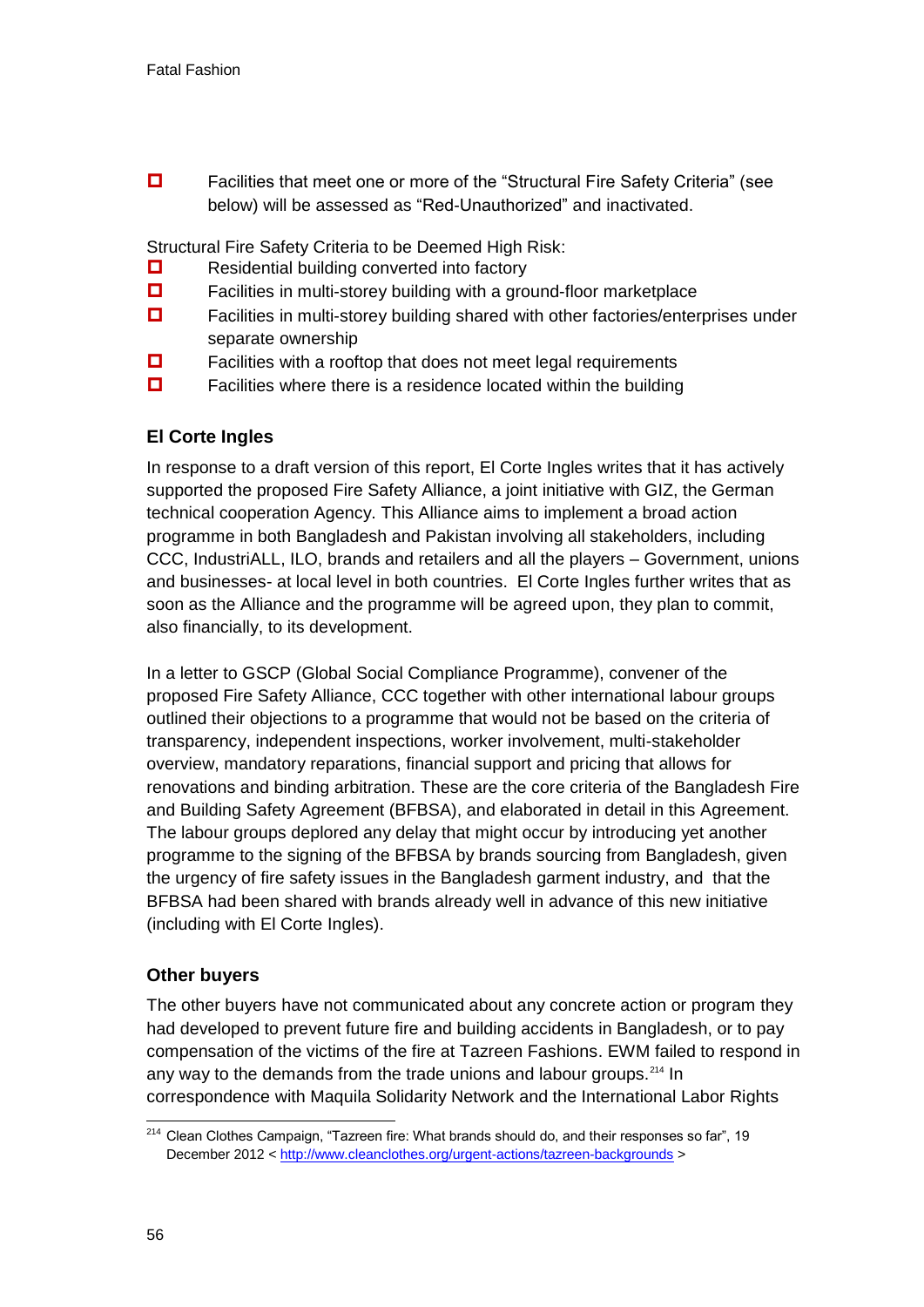

Fund, Disney has refused to commit to the Fire and Bangladesh Safety Building Agreement, as they "do not believe that it is a workable framework". Disney adds to have been in further conversations with the US government and other stakeholders to develop a collaborative and long-term approach that would make more sense for them, and refers to developments between the ILO and Bangladesh government regarding a new National Tripartite Action Plan on Fire Safety, without, however, giving any details or timeframe.<sup>215</sup>

# **BSCI**

In response to SOMO and CCC's review request, BSCI wrote that it had undertaken initiatives with regard to system issues, capacity building and awareness raising and stakeholder relations<sup>.216</sup>

<span id="page-57-0"></span>From now on, BSCI stated, fire safety issues will render audits 'non-compliant' in all cases. Fire safety non-compliances require fast actions and thus the corrective actions are to be checked in such case. All audit materials and tools regarding fire safety in the BSCI Platform will be reworked.

A special alert system is installed which will alert BSCI participants when fire safety violations are detected at their suppliers. A special check list for buyers is distributed, focusing on health and safety issues and on fire safety in particular.

In February 2013 a pilot 'fire preparedness training' for factories in Bangladesh was conducted in cooperation with WRAP. In addition, training for buying companies was organised in Germany.

Lastly, BSCI informed SOMO and CCC that they will organise a Round Table about fire safety in Bangladesh on 14 March 2013.

# **4.7. Compensation**

Based on international labour standards (including ILO convention 121) and best practices<sup>217</sup> in Bangladesh, the Bangladesh unions have demanded BDT 500,000 (USD 6,337) compensation for pain and suffering for the injured workers and families of the deceased workers. In addition to the compensation for pain and suffering, BDT 2,1 million (USD 26,617) compensation should be paid for loss of income for each of the deceased workers, as well as 10% of this amount for education of any children.

<sup>-</sup><sup>215</sup> CCC Urgent Appeals database

<sup>&</sup>lt;sup>216</sup> BSCI, correspondence with SOMO and CCC, 25 February 2013.

<sup>&</sup>lt;sup>217</sup> Compensation that has been agreed between Bangladeshi trade unions and brands sourcing from Spectrum (2005), Hameem/That's It Sportswear (2010) and Eurotex/Continental (2011)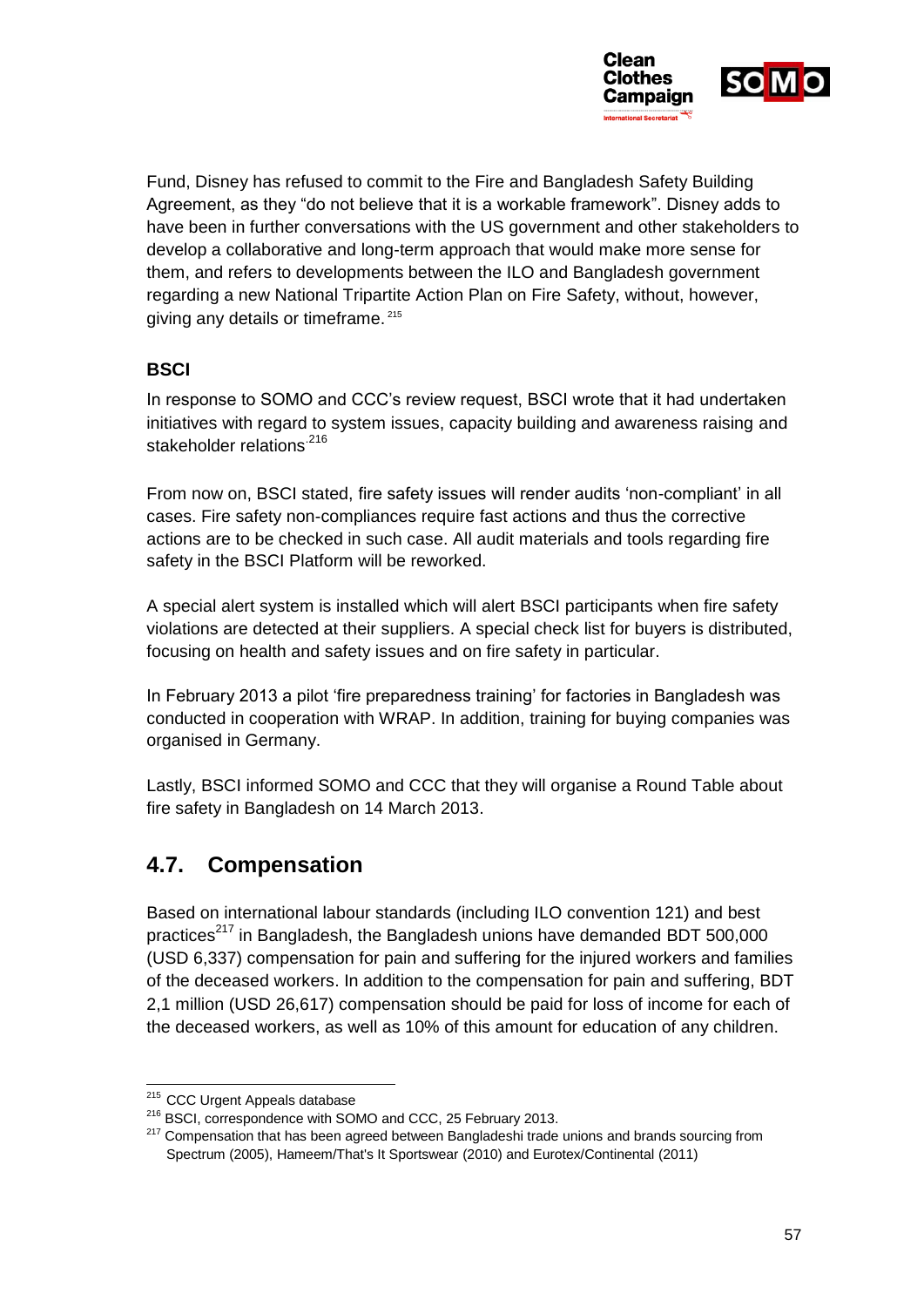Injured workers should receive compensation for loss of income as long as they would be unable to work.

As of February 20, 2013, only 49 families of 53 deceased workers have received compensation disbursed by the BGMEA. Only for 43 deceased workers BDT. 600,000 (USD 7,605) was distributed to their families. For 10 workers there was partial compensation, and for 9 more identified workers that have been listed by the authorities no compensation has yet been paid. The amount is provided by the government (BDT 300,000, USD 3,802), BGMEA (BDT 100.000, USD 1,267), the Bankers Association (BDT 100,000) and Li& Fung (BDT 100,000).<sup>218</sup> In addition, by the end of January 2013, 33 of the injured workers are confirmed to have received BDT100,000 from the BGMEA.<sup>219</sup>

# **4.8. Conclusions**

This case shows how multiple actors – government, manufacturers, buyers and auditing firms – failed to assume their responsibility in protecting and respecting workers' rights. Hazardous conditions eventually culminated in the horrific fire that swept through the factory on 24 November 2012, killing 112 workers and injuring dozens of others.

# **Failure to prevent the fire**

As at Ali Enterprises in Pakistan, the management of Tazreen Fashions neglected its responsibility to protect workers' rights. The management failed to provide its workers with safe working conditions. Equally, the government of Bangladesh neglected its duty to protect the rights of the Tazreen workers. A number of government bodies failed in their task to ensure a safe working environment. The Bangladesh labour inspectorate, for instance, is dramatically understaffed and highly ineffective. Tazreen Fashions had operations running at all floors of a nine-storey building, while having permission for production activities at three floors only. The labour inspection did not prevent this. Although Tazreen Fashions got clearance from the Fire Service and Civil Defence, no inspector ever visited the factory.

Some of the buyers sourcing at Tazreen Fashions, such as Walmart, detected safety risks at Tazreen Fashions prior to the November 2012 fire. Equally some of the auditing firms that looked into conditions at Tazreen such as BSCI found noncompliances. Buyers and auditors did, nevertheless, not take appropriate action to remediate the safety hazards. Nobody was notified about the safety hazards,

<sup>-</sup><sup>218</sup> New Age, "Most families of Tazreen victims get no compensation", 20 February 2013, [<http://www.newagebd.com/detail.php?date=2013-02-20&nid=40672#.UT38ZJJ5GSp>](http://www.newagebd.com/detail.php?date=2013-02-20&nid=40672#.UT38ZJJ5GSp)

<sup>&</sup>lt;sup>219</sup> CCC UA database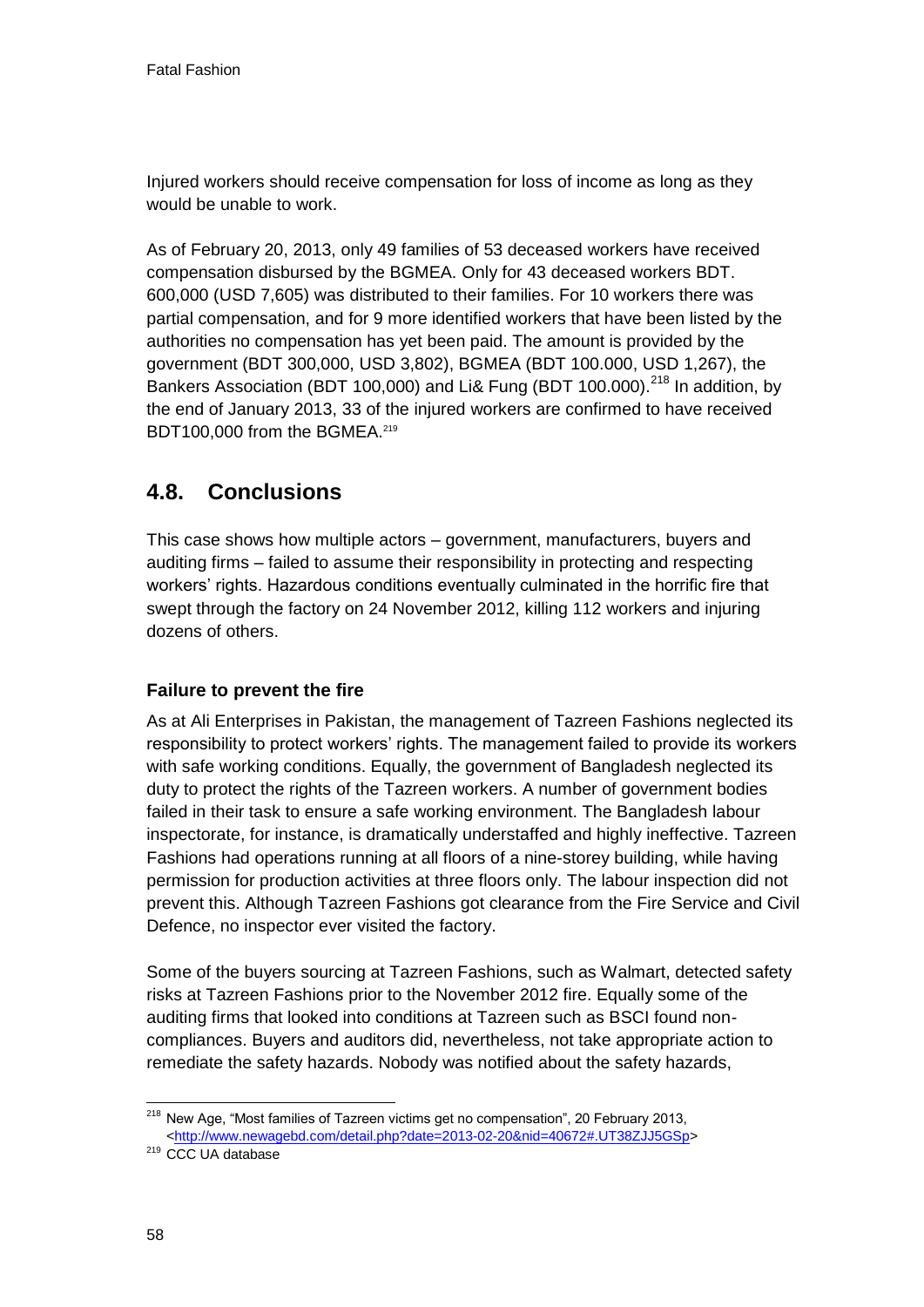

although all major buyers from Bangladesh have been warned again and again about the imminent dangers in the garment factories.<sup>220</sup> In fact, the buyers and auditors left workers literally in a death-trap, as was proven reality on November 24, 2012. The confidentiality of audit reports and supplier-lists seems to prevail above the possibility to save human lives. Other buyers and their respective auditors (e.g. C&A) seem to have completely overlooked any fire safety issues. It is unclear how some of visible deficits, such as the absence of emergency exits and automated fire defense systems, could have been missed by the auditors.

After the fire, several buying companies and business associations, such as BSCI, committed to undertake actions to prevent future tragedies from occurring. They are increasing the number of audits and invest in fire safety trainings. However, most of these actions fail to address the structural problems that allow for tragedies like these to happen. Many factory building were built for other purposes and, unless serious renovations take place, are not fit for garment production. To renovate these buildings, buyers should commit to financial support and pricing that makes renovations feasible. In order for the manufacturer to also invest in renovations, buyers should commit to long term relationships. In case orders will be ceased because of notorious non-compliance with safety standards, buyers should commit to ensuring it is not the workers who pay the price. This includes commitment that workers are paid legally required severance payments and back wages, negotiations with worker representatives for additional provisions to mitigate losses, and offering of alternative employment.

In addition, there is no transparent multi-stakeholder process that includes a provision for binding arbitration, to ensure adequate implementation of such improvement programmes.

Local civil society organisations were able to identify a considerable number of buyers that were sourcing at Tazreen at the time of the fire. Quite a number of these buyers, however, (e.g. Walmart, Sears and Hipercor) have not acknowledged Tazreen Fashions as their authorised supplier. On the contrary, they have indicated that their suppliers must have subcontracted production to Tazreen without their knowledge. The Tazreen Fashions fire case demonstrates how important it is that brands and retailers conduct human rights due diligence throughout their supply chains. This enables them to identify where their production is taking place, what the human rights risks are so that they can take measures to ensure workers' rights are respected throughout their supply chain. In addition, it shows the importance of disclosure of supplier lists, being the only way that workers and their organisations can check

-

 $220$  CCC UA database: 31 major apparel brands have been approached with urgent recommendations for fire safety already in 2010, after the Garib & Garib fire that cost the lives of 21 workers. In multistakeholder meetings organised on this subject in 2010 and 2011, another 20 brands have participated.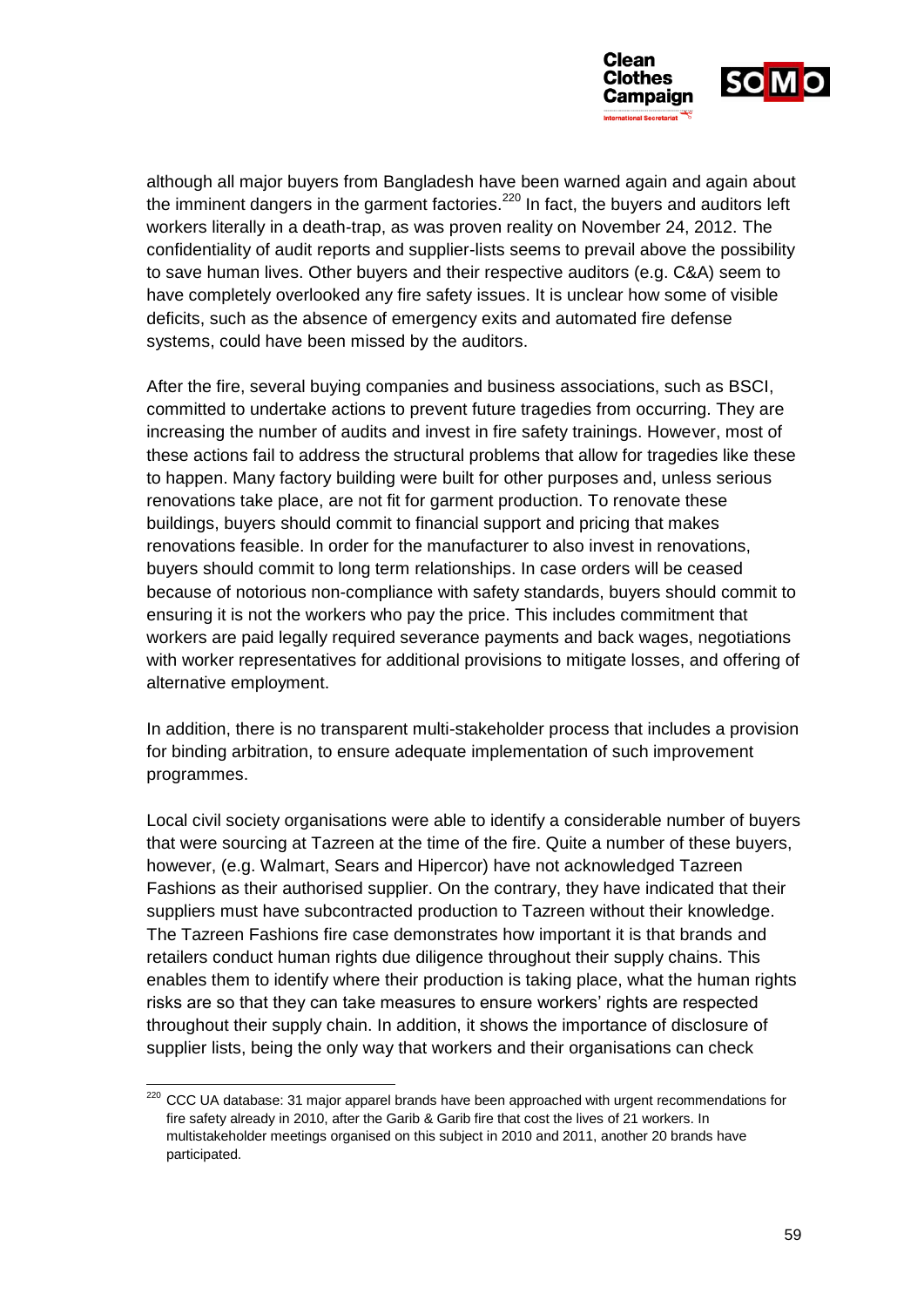<span id="page-60-0"></span>whether their factories are on the radar of the global brands. Given the requirement to companies to ensure access to redress, this transparency is crucial.

### **Failure to provide full redress to victims**

Compensation of victims has been hampered by the fact that not all workers employed at Tazreen Fashions received an employment contract. This situation severely hampered the swift identification of the victims and the injured. The government of Bangladesh has paid compensation in line with the demands of labour groups. However, to date not all workers or their families received the compensation they are entitled to. Corporate action with regard to compensation is still far from adequate. So far only C&A en Li & Fung have taken some steps towards payment of medical costs and covering the loss of income of injured workers. However, their joint contribution only amounts to 8% of the total amount of the compensation demanded for the deceased workers. Neither company has agreed to a calculation of compensation based on loss of income, an internationally recognised basis for compensation in case of occupational accidents and diseases.<sup>221</sup>

<span id="page-60-1"></span>1

<sup>&</sup>lt;sup>221</sup> ILO Convention 121 Employment Injury Benefits <http://www.ilo.org/dyn/normlex/en/f?p=1000:12100:0::NO::P12100\_ILO\_CODE:C121>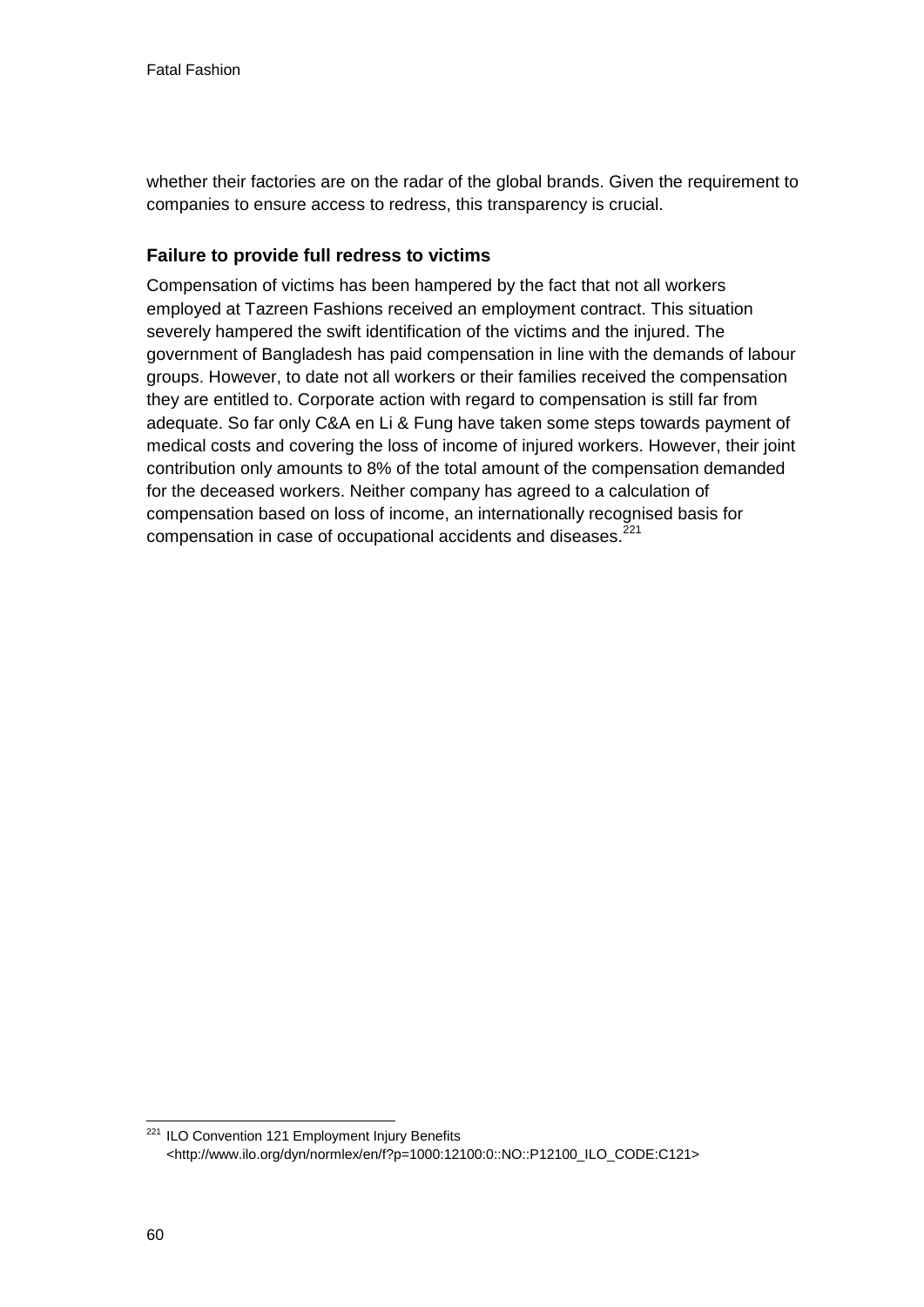

# **5. Conclusions**

All workers have the right to work in an environment that is safe and not detrimental to their health. This right is laid down in Article 7 of the International Covenant on Economic, Social and Cultural Rights which is part of the International Bill of Human Rights, as well as being enshrined in ILO Convention 155. It is clear that this right has been breached in both cases featured in this report, and that multiple actors are to be held responsible. These actors also have a responsibility in remediating the harm caused for victims and avoiding future tragedies.

The UN Guiding Principles have effectively clarified that companies have a responsibility to respect human rights, independent of the state duty to protect human rights. They outline measures to be undertaken by business and government to prevent abuses from occurring, and to remedy the abuses that, notwithstanding preventive measures, have occurred. In this concluding chapter, the UN Guiding Principles are applied to formulate what actions each of the actors involved in the fires at the factories of Ali Enterprise in Karachi, Pakistan and Tazreen Fashions in Dhaka, Bangladesh would need to take to adequately protect and respect the rights of workers in Bangladesh and Pakistan to a safe workplace (that is: prevention), and provide for remedy in cases such as those presented in this report, where workers suffer injury or death as a result of a safety incident.

# **5.1. Duty to Protect: governments of garment-producing countries**

As the cases of Tazreen and Ali Enterprise have demonstrated, the governments of both Bangladesh and Pakistan failed to protect the garment workers from the violation of their rights to safe workplaces. The relevant inspectorates in both countries (e.g labour, building, planning, and electricity inspectorate) are insufficiently equipped to enforce occupational health and safety laws.

In addition, both governments have failed to ensure access to effective remedy for the victims of the fires and their relatives. Highly problematic is the lack of institutionalised compensation schemes in both countries $^{222}$ , as recommended in ILO Convention 121.

To address these gaps in the protection of garment workers and to ensure access to remedy, **governments of garment producing countries** should at the minimum:

<sup>1</sup>  $222$  ILO convention 121 is only ratified by 24 countries, and Bangladesh and Pakistan are not amongst them.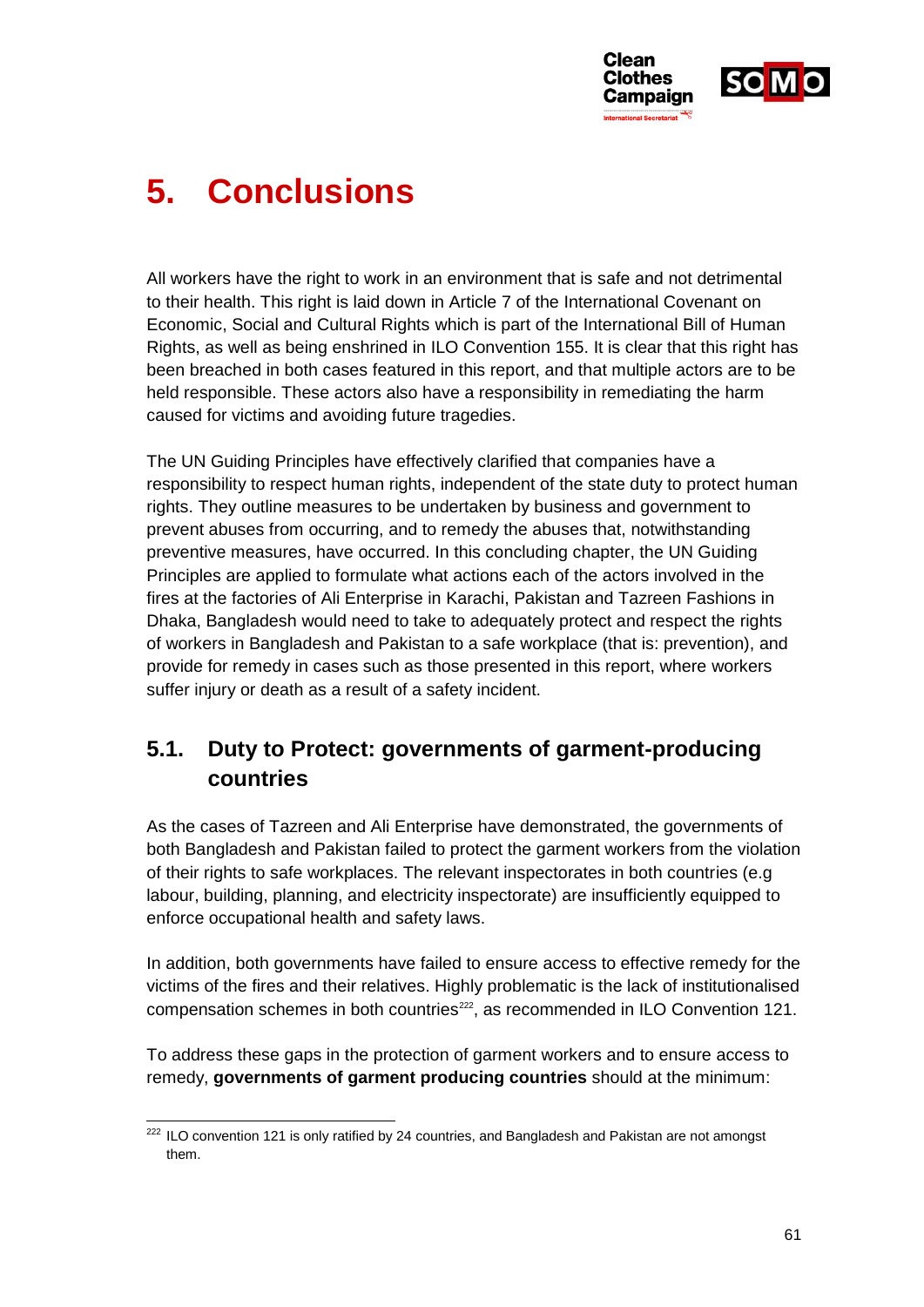- **E**nsure an effective labour inspectorate, which implies it is transparent and equipped with the necessary resources to conduct regular inspections for adherence to workplace safety and labour legislation; reinforcement measures and sufficient capacity. This demand is supported by a recent resolution of the European Parliament in which it "Calls on the Governments of Bangladesh and Pakistan to continue with thorough investigations into the recent events and to put in place measures to prevent a recurrence of the tragedies, including full compliance by all manufacturers with health and safety legislation (notably the Labour Act (2006) in Bangladesh) and the establishment of an effective and independent system of labour inspections and inspections of industrial buildings"<sup>223</sup>
- $\Box$  Conduct independent investigations into criminal negligence of the management of concerned factories;
- $\Box$  Set up, or ensure the setting up of an institutionalised compensation scheme in line with ILO Convention 121;
- $\Box$  Ensure respect for workers' internationally recognised rights of freedom of association and collective bargaining by ratifying and implementing ILO conventions on freedom of association, and actively promoting freedom of association.

#### **Box 4: Minimum requirements for safe factories**

Inspections must ensure that each factory at a minimum meets national and other international standards for fire prevention and emergency evacuation plans. Listed below are some key standards that should be met, but this is by no means a complete or exhaustive list:

- $\Box$  Every production facility floor must have sufficient number of emergency exits, and at minimum two exits at opposite ends of the building that are accessed by unique exit routes.
- <span id="page-62-0"></span> $\Box$  All exterior doors and doors to exit hallways and staircases must open in the direction of travel and be readily opened by any worker without the use of keys or tools.
- $\Box$  Barred windows must be readily opened from the inside without the use of keys or tools.
- $\Box$  In multi-storey buildings, exit stairways must be isolated from the building by one-hour fire-rated walls and doors. The doors must be self-closing and kept closed at all times.
- $\Box$  The maximum distance to an exit in an apparel factory cannot exceed 200 feet (61) meters) if the building is unsprinklered or 250 feet (76 meters) if provided with automatic fire sprinklers. Exit routes are direct, without the need to go from one production area to another to reach an exit.
- $\Box$  The full width of aisles, exits and staircases must be kept clear of storage and other obstructions at all times.

1

<sup>&</sup>lt;sup>223</sup> European Parliament resolution of 17 January 2013 on recent casualties in textile factory fires, notably in Bangladesh (2012/2908(RSP)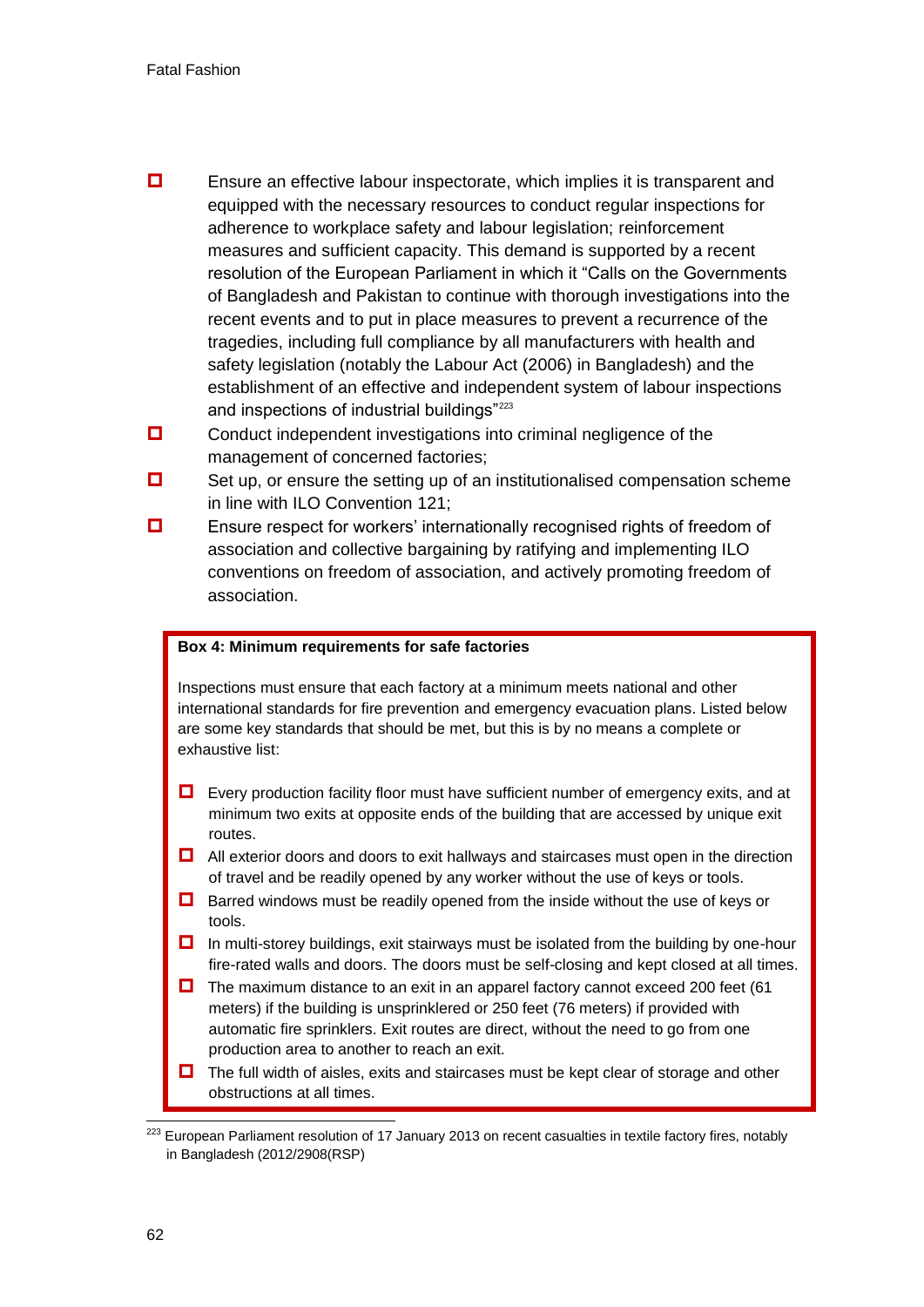

 Exit routes must be provided with emergency lighting and be marked with signs that are easily seen from all areas within the facility. ■ Warehouses and other areas where combustible or flammable materials are stored cannot be located on or beneath working factory floors unless they are fully sprinklered and provided with a minimum of one hour fire-rated separation from work areas.  $\Box$  The building meets regulations for gas lines and electrical wiring, fire retardant materials in walls and roofs.  $\Box$  Procedures for safe use of the machinery being operated are available and observed,  $\Box$  Smoking within any area of the building is not allowed under any circumstances.  $\Box$  Every work area is provided with an audible and visual alarm system to alert workers of an emergency. Alarm buttons are located at every exit door.  $\Box$  The factory has well-maintained fire prevention materials and fire fighting equipment on the premises.  $\Box$  The factory has a professionally-developed fire emergency policy, which is tested through regular, monthly fire drills with all workers.  $\Box$  Fire awareness and prevention training is provided for all workers at the time of hire and annually thereafter—in conjunction with fire drills.  $\Box$  Fire drills are conducted for all factory areas and work shifts at least every six months.  $\Box$  A designated manager is responsible for structural and fire safety, and an adequate number of employees who are trained to respond appropriately to fires and other emergency situations.  $\Box$  The factory is inspected by a trained fire safety team during each work shift to ensure that these requirements are met at all times.  $\Box$  The factory has a health and safety committee comprised of representatives of management and workers, which meets regularly to review and address health and safety issues, including fire safety.  $\Box$  In the case of factories operating in buildings housing more than one enterprise, in addition to the measures outlined above, has a coordinated fire emergency policy and procedures, accessible fire fighting equipment, designated and trained personnel, and a programme of regular fire drills for the entire building.

# <span id="page-63-0"></span>**5.2. Duty to protect: governments at buying end of the supply chain**

Alongside governments in garment-producing countries, the **governments of countries with buying companies** domiciled in their territory/jurisdiction also have a role to play in the protection of garment workers in Pakistan and Bangladesh, as well as ensuring workers' access to remedy in case of violations. The UN Guiding Principles stipulate that governments should "set out clearly the expectation that all business enterprises domiciled in their territory/jurisdiction respect human rights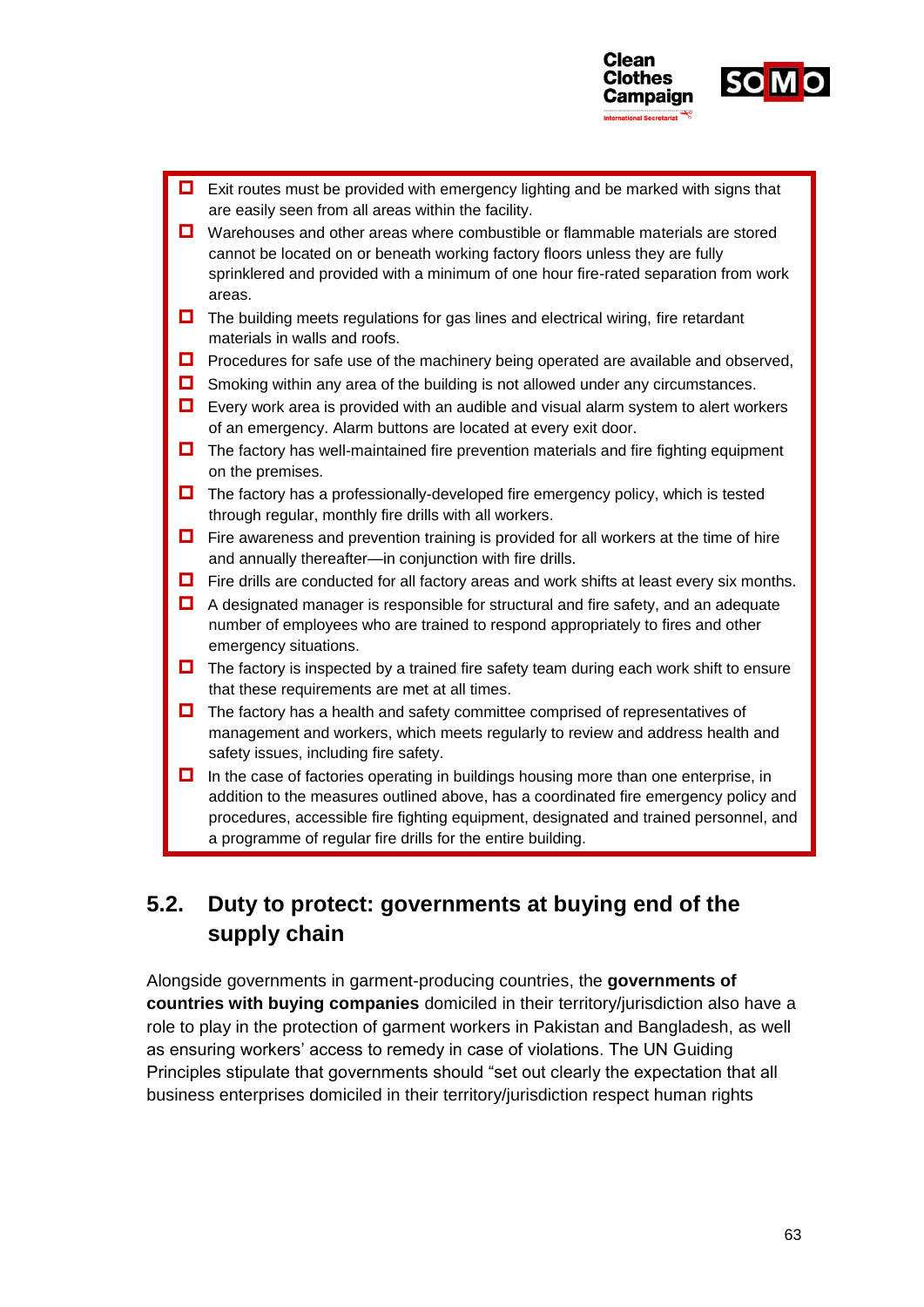throughout their operations"<sup>224</sup>, which includes supply chains. To make sure this expectation is indeed effectuated, CCC and SOMO argue that governments at the buying end of the supply chain should:

- $\Box$  Take measures to ensure that companies domiciled in their territory/jurisdiction respect human rights throughout their supply chains.
- **D** Support fire and building safety programmes in Bangladesh and Pakistan that adhere to the principles of transparency, accountability, independent inspections, mandatory renovations and worker involvement.
- $\Box$  Introduce legislation that holds companies domiciled in their territory/jurisdiction accountable for human rights violations throughout their supply chains.
- Make private-public investments in garment industry in Bangladesh and Pakistan and other forms of government support to corporations conditional on implementation of safety programmes according to internationally agreedupon labour standards.<sup>225</sup>
- $\Box$  Use their bilateral, multilateral and diplomatic relations to motivate the governments of Bangladesh and Pakistan to fulfil their duty to ensure a safe working environment in the garment industry, protect the rights of their garment workers and ensure access to remedy, including compensation.

# **5.3. Corporate responsibility to respect: garment brand companies and retailers**

Apart from the governments of Bangladesh and Pakistan that failed to meet their duty to protect the rights of garment workers in their jurisdictions, the cases also demonstrate that **garment brand companies and retailers** failed to meet their responsibility to respect the rights of the garment workers. Corporate human rights due diligence procedures (if implemented at all) were not able to prevent the fires from happening and causing a high death toll, injuries and an atmosphere of fear amongst garment workers. In addition, adverse impacts have not been mitigated. The families of the victims, the injured, and the workers who are now jobless are still waiting for full compensation for loss of income in line with international standards.

To date, most brands and retailers have failed to ensure adequate compensation for the victims of the factory fires at Ali Enterprises and Tazreen Fashions in line with international standards. Brands and retailers have failed to use their leverage towards other responsible actors (e.g. government, certification bodies, business associations, other buyers, etc.) to put in place a sustainable and structural redress mechanism in

<sup>-</sup><sup>224</sup> United Nations Human Rights Office of the High Commissioner. Guiding Principles on Business and Human Rights. Implementing the United Nations "Protect, Respect and Remedy", 2011 <http://ww.ohchr.org/Documents/Publications/GuidingPrinciplesBusinessHR\_EN.pdf>.

<sup>&</sup>lt;sup>225</sup> In this context ILO Convention 155 regarding a safe and healthy workplace is of particular importance.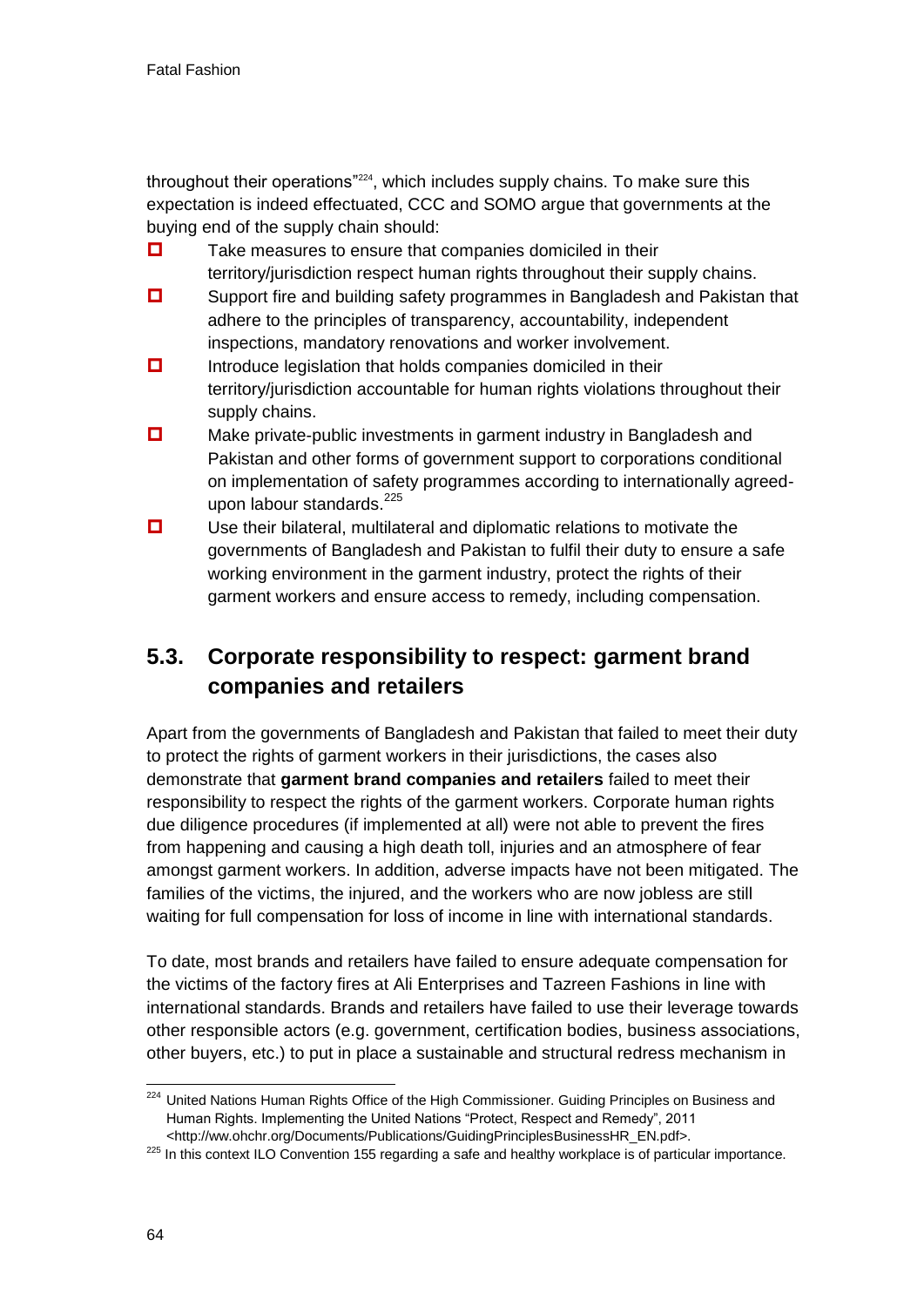

the form of an institutionalised compensation scheme. SOMO and CCC recognise that KIK has taken a good step in the right direction with the current compensation package and the signed commitment to negotiate further compensation with local and international labour groups. However, CCC and SOMO warn against further delay in the process.

The cases of Ali Entreprises and Tazreen Fashions also demonstrate that current purchasing practices are not stimulating the upgrading of factory building to safety standards. It is clear that the hazardous conditions at the factories concerned did not materialise overnight. Instead, the structural insecurity of the buildings (illegal constructions, lack of safety exits, blocking and locking of exits) existed long before the fatal incidents took place. The failure of the buyers to fix these hazards (on their own initiative or in collaboration with others), or, when they had left the factory for safety reasons, the failure to inform relevant stakeholders, most notably the workers, makes them responsible.

<span id="page-65-0"></span>Therefore buyers and retailers should, at a minimum:

- $\Box$  Install safety programmes that include the key elements in Box 5;
- $\Box$  Disclose all audit reports of factories where safety incidents have taken place and/or where non-compliances with health and safety standards have been documented.
- $\Box$  Implement better purchasing practices to enable and encourage improvements in occupational health and safety conditions at suppliers. For instance, buyers should offer adequate prices, multi-year contracts and reasonable supply lead times to enable upgrading of facilities by suppliers and increase their leverage.
- $\Box$  Negotiate with organisations that represent the victims of the fires about adequate compensation, in situations where full compensation in line with ILO Convention 121 is not ensured by law and practice.
- **D** Contribute to and ensure full payment of compensation based on grief and loss of income, medical and psychological care, payment of wages (and in case the factory closes negotiate severance) and continuance of worker employment.
- $\Box$  Be transparent and accountable with regard to these compensation efforts.
- $\square$  Spread responsibility for remedy over multiple companies, including companies that sourced from the factory in the period (one to two years) preceding the fires.
- $\square$  Use their leverage to motivate other stakeholders to protect/respect the rights of garment workers and, if these efforts fail, increase their leverage (for instance by joining forces with other parties involved).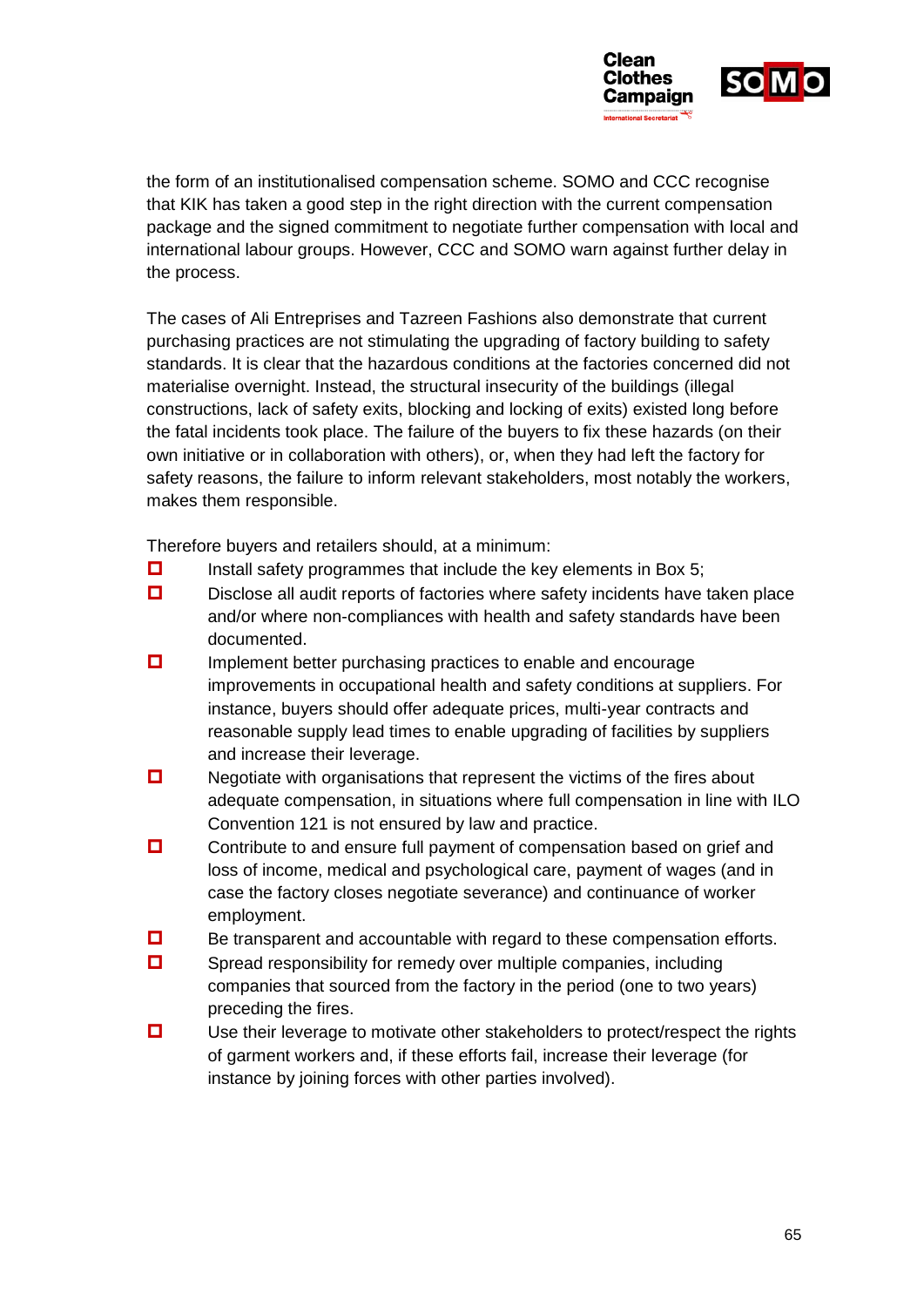#### **Box 5: Key elements of an effective fire and building safety programme**

- $\Box$  Inspections by trained fire safety experts operating independently of the brands and the factories being inspected;
- $\Box$  Public reporting of the results of all inspections;
- $\Box$  Mandatory repairs and renovations to address all identified hazards and a requirement that brands must cease doing business with any supplier that refuses to make needed repairs and operate safely;
- $\Box$  A central role for workers and unions, including worker-led safety committees in all factories and access to factories for unions to educate workers on how they can protect their rights and their safety, including their right to refuse unsafe work;
- $\Box$  Contracts with suppliers that ensure sufficient financing and adequate pricing to cover the cost of eliminating deadly hazards and operating in a safe manner; and
- $\Box$  A binding contract between the brands and worker representatives that make these commitments enforceable – so the brands have to follow through, even if it means increased costs or longer turnaround times on orders.

# **5.4. Corporate responsibility to respect: auditing firms and certification bodies**

<span id="page-66-0"></span>In the cases of Ali Enterprises and Tazreen Fashions both suppliers and buyers heavily relied on auditing and certification to manage their due diligence obligations. In both cases, **auditing firms and certification bodies** provided undeserved and unjustifiable assurance that the mentioned factories complied with health and safety standards. Ali Enterprises had received an SA8000 certification for decent working conditions from the SAAS-accredited Italian auditor Registro Italiano Navale Group (RINA) only one month before the tragic fire. This case highlights the weaknesses of the SAI certification system to detect safety hazards and prevent adverse human rights impacts.

At present, there are no serious consequences for audit firms and certification bodies when they provide false safety assurances. They are not held responsible for the fires and other serious health and safety accidents and fatalities. However, one can clearly argue that their business activity has contributed to the adverse human rights impact documented in the present cases, by inhibiting others (i.e. buyers, factory management, governments) to take adequate preventive action. As such, according to the UN Guiding Principles, they are also responsible for mitigating these impacts. The two cases have prompted fundamental criticism of the methodology of audit firms and certification bodies. If SAI is to maintain any credibility it must seriously reconsider its auditing methods to address these fundamental shortcomings in the future, as well as cooperate with those groups working for justice for the victims of the Ali Enterprises fire.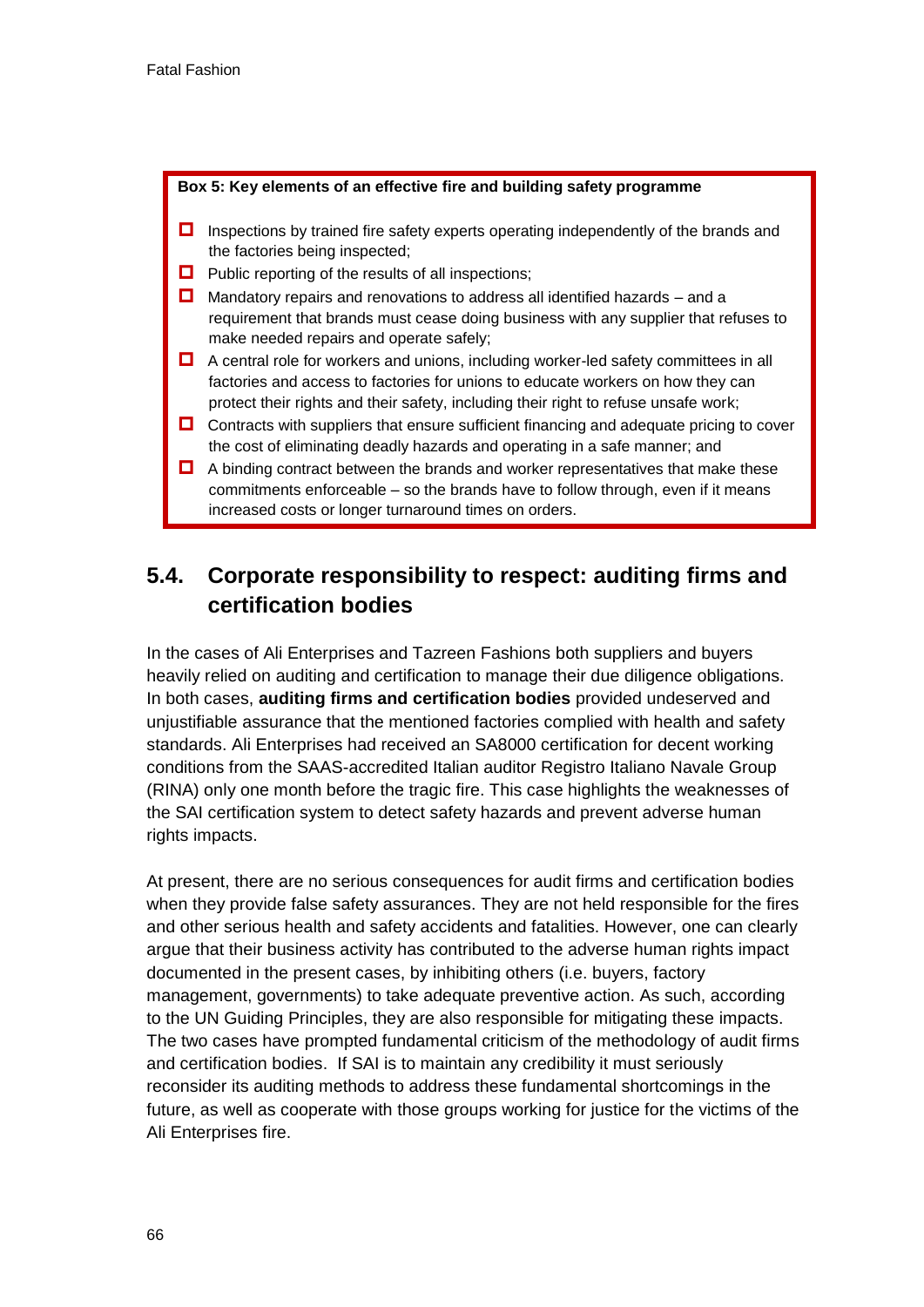

Therefore, audit firms and certification bodies, at the minimum, should:

- $\Box$  Notify the buyer, the government, relevant business associations and worker representatives when factory audits identify health and safety hazards, and publicly disclose the results of such audits.
- $\Box$  When having failed to do the above, provide redress to affected workers and families of affected workers. The same responsibility applies in situations where auditing firms or certification bodies have failed to detect safety hazards in the course of an audit or certification process. In concrete terms this includes paying compensation to the families of workers who died in the fire and to injured workers.
- $\Box$  Provide full transparency and disclosure of audit reports of Ali Enterprises and Tazreen Fashions to contribute to effective remedy for the families of the victims and the survivors. In particular, disclose information about the buyers of Ali Enterprises to ensure that victims have access to redress from these companies.
- $\Box$  Fundamentally alter their reliance on accredited quality control firms, commonly paid by the factory owner, who often lack safety expertise and are not trusted by workers and trade unions, rendering their worker interviews implausible.
- $\Box$  Publish audit methodologies and reports of the factories inspected, and actively solicit engagement with worker representatives, trade unions and other labour rights organisations to ensure audits are part of a broader and on-going monitoring process.

# **5.5. Corporate responsibility to respect: factory owners**

<span id="page-67-0"></span>While buyers and auditors each have a responsibility to respect the rights of garment workers in their business relationships, **factory owners**, as employers, carry the primary responsibility to ensure safe working conditions for their employees. Each individual factory owner needs to take responsibility for ensuring the safety of his employees. In terms of redress and remedy for the victims of the reported fires, the first line of responsibility, under law and practice, is the direct employer of the workers affected, particularly when the injury has occurred as a result of negligence. In the presented cases deaths and injury were caused or exacerbated by illegal, unsafe building, faulty electrics or machinery, poor safety procedures and avoidable hazards such as blocked or inadequate fire exits. The current practice in Bangladesh is that buildings that are not fit for the purpose are turned into garment factories, often using illegal building constructions, to profit from the booming garment industry.

Under different conditions, worker representatives could be expected to address this issue with factory management, but in both Pakistan and Bangladesh, factory owners generally refuse to allow trade unions into their factories. In countries with generally higher factory safety standards, experience proves that involvement of workers in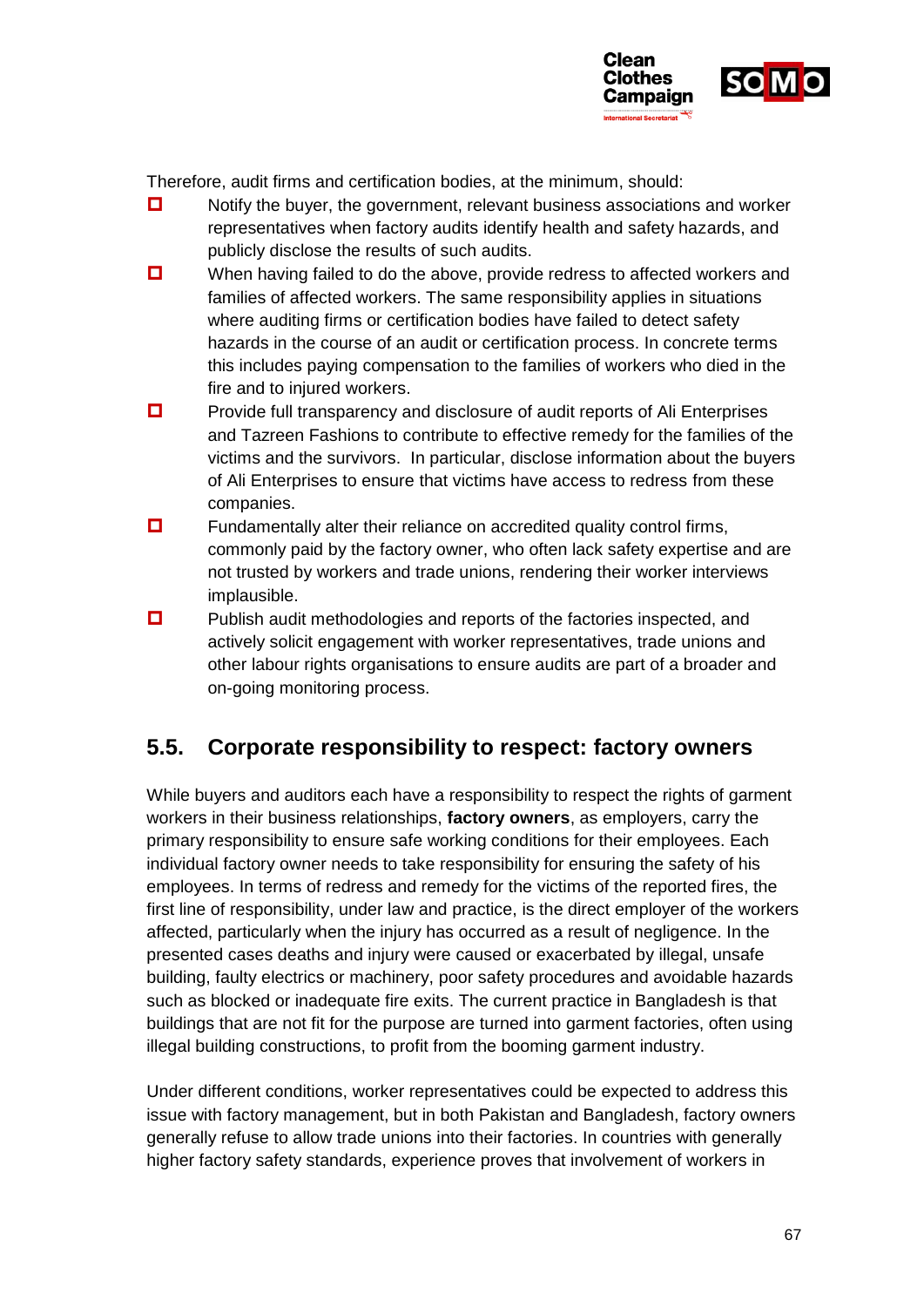safety committees, the availability of complaint procedures and the freedom to refuse work under unsafe conditions, has contributed to improved safety.<sup>226</sup>

Factory owners must ultimately be held accountable for their negligence in regard to the upholding of adequate safety standards in the workplaces they own and run. Simply expressing regret or in some cases, providing a minimal compensation to workers once an incident has occurred is not sufficient when it has been their decision to cut corners in regard to building safety, electrical and equipment maintenance that has put the lives of their own workers at risk. Furthermore, current management practices in the garment industries of Pakistan and Bangladesh inhibit victims' access to remedy. As proper registration of workers is lacking, currently it is up to the victims to prove they are eligible for compensation.

To prevent future tragedies and ensure remedy for the victims of the fire, garment factory owners in Bangladesh and Pakistan should, at a minimum:

- $\Box$  Ensure expert assessments of factory safety, improve the buildings accordingly, and put safety first.
- $\Box$  Change the present management attitude that leads to locking of gates, and keeping production speed at all times, thereby ignoring signs of approaching catastrophes.
- **D** Allow genuine workplace representation and recognise the role that trade unions and workplace safety committees can play in upholding safety standards for workers.
- $\Box$  Contribute to and ensure full payment of compensation based on grief and loss of income, medical and psychological care, payment of wages (and in case factory closes negotiate severance) and continuance of worker employment.
- $\Box$  Develop adequate worker registration systems.

# **5.6. In conclusion**

The cases presented in this report are not single incidents but indicates structural hazardous working conditions in the garment sector in both Bangladesh and Pakistan. To illustrate, since the Tazreen fire on 24 November 2012, another 28 factory fires have been reported in Bangladesh alone. This report demonstrates the urgent need for immediate and structural changes in the practices of government and business actors along the garment supply chain, in accordance with the internationally recognized State duty to protect human rights and the corporate responsibility to respect human rights.

<sup>-</sup><sup>226</sup> ILO, "The Role of Worker Representation and Consultation in Managing Health and Safety in the Construction Industry", Geneva: ILO, 2010[. http://www.ilo.org/wcmsp5/groups/public/---ed\\_dialogue/--](http://www.ilo.org/wcmsp5/groups/public/---ed_dialogue/---sector/documents/publication/wcms_160793.pdf) [sector/documents/publication/wcms\\_160793.pdf](http://www.ilo.org/wcmsp5/groups/public/---ed_dialogue/---sector/documents/publication/wcms_160793.pdf)